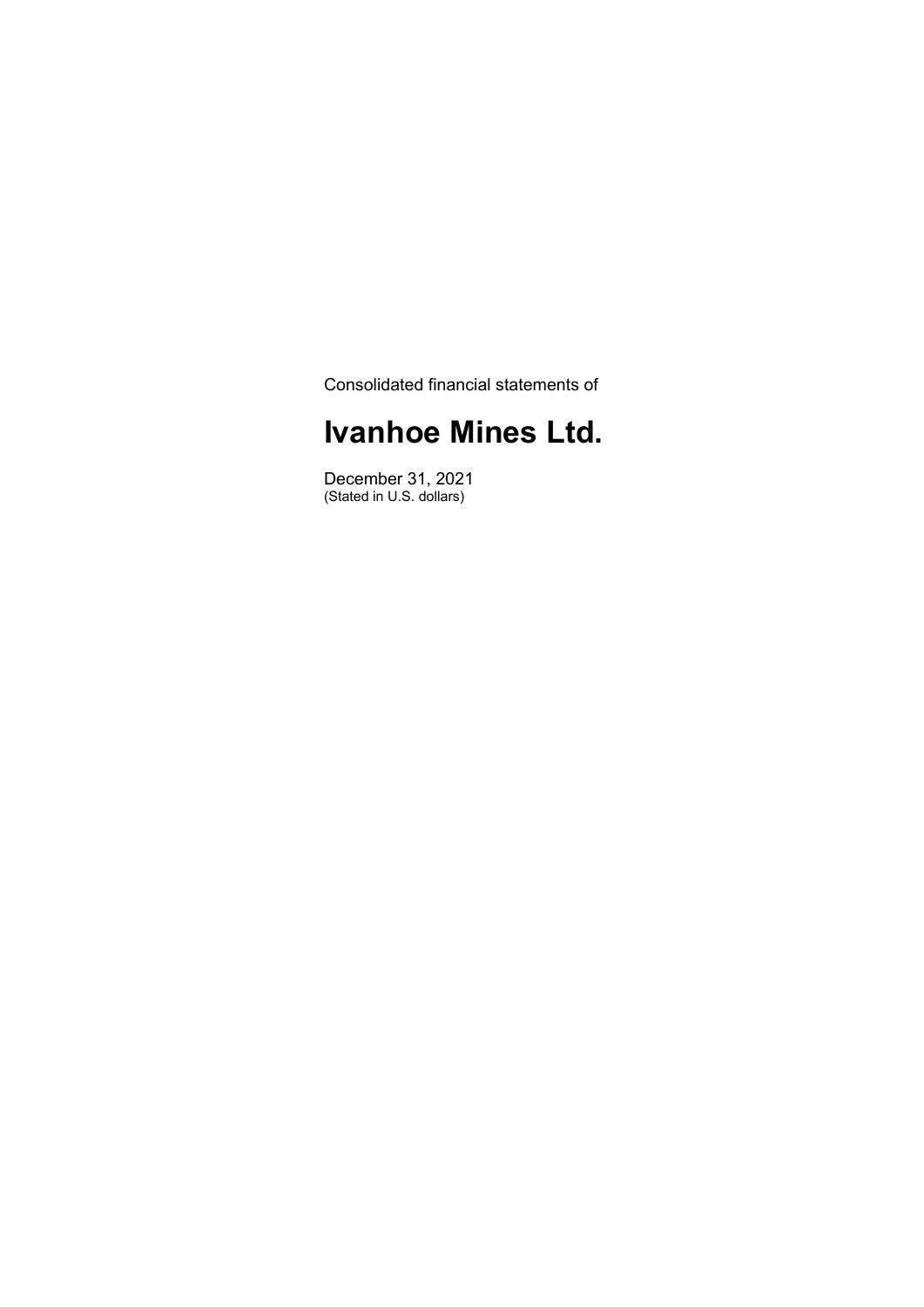### **Management's responsibility for financial reporting**

The accompanying annual consolidated financial statements of Ivanhoe Mines Ltd. (the "Company") have been prepared by management and are in accordance with International Financial Reporting Standards as issued by the International Accounting Standards Board.

Management acknowledges its responsibility for the preparation and presentation of the annual consolidated financial statements, which includes designing and implementing internal controls to provide reasonable assurance of the fair presentation of financial statements that are free from material misstatement, whether due to fraud or error, selecting and applying appropriate accounting policies, and making accounting estimates that are reasonable in the circumstances.

Any system of internal control over financial reporting, no matter how well designed, has inherent limitations. The result of the inherent limitations in all control systems means design and operation of controls cannot provide absolute assurance that all control issues and instances of fraud will be detected.

The Board of Directors approves the consolidated financial statements and ensures that management discharges its financial reporting responsibilities. The Board's review is accomplished principally through the Audit Committee, which is composed of non-executive directors. The Audit Committee meets periodically with management and the auditors to review financial reporting and control matters.

March 7, 2022

*(Signed) Marna Cloete (Signed) David van Heerden*

Marna Cloete, David van Heerden President Chief Financial Officer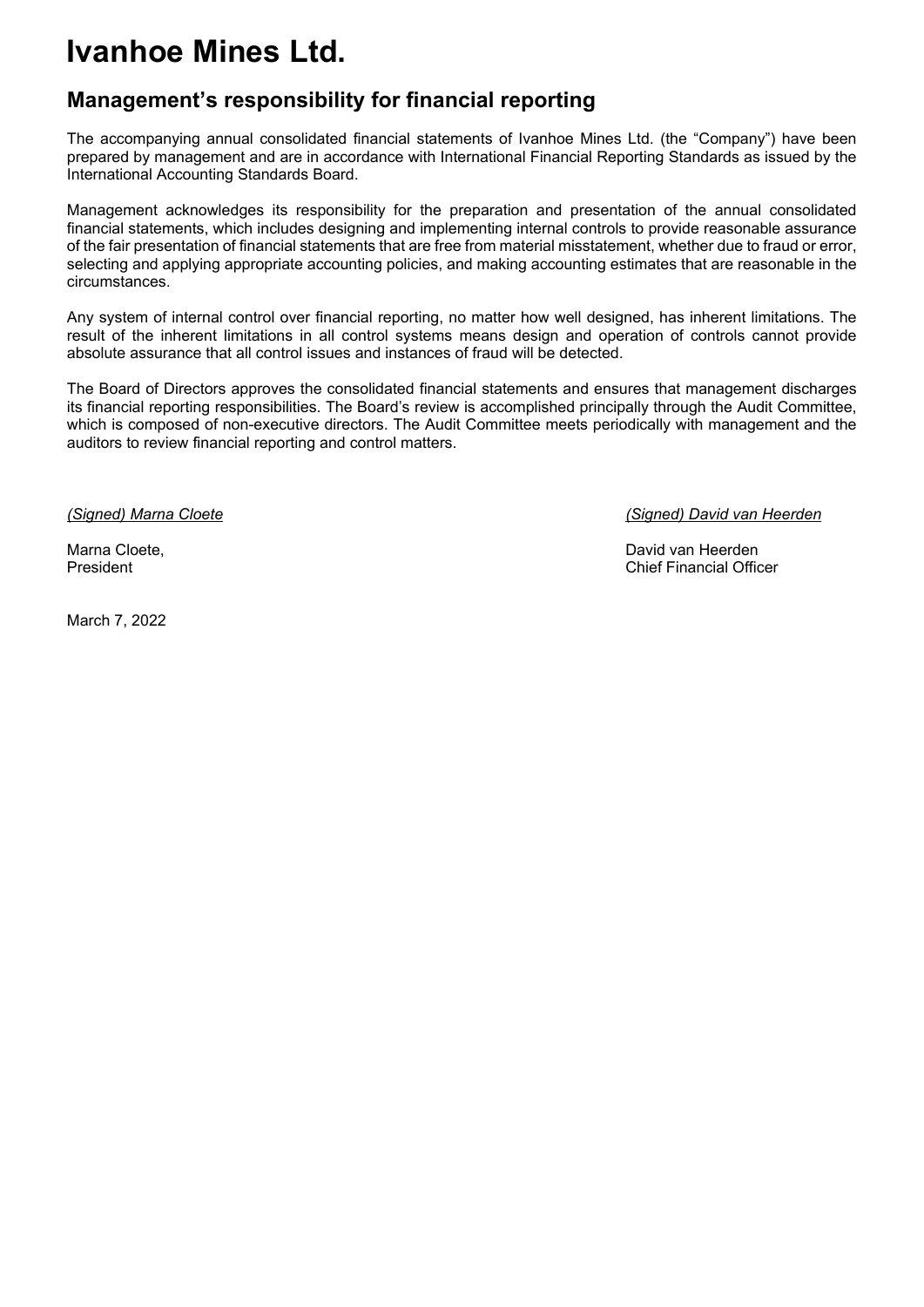### December 31, 2021

### Table of contents

| Independent auditor's report                    | $4 - 9$ |
|-------------------------------------------------|---------|
| Consolidated statements of financial position   | 10      |
| Consolidated statements of comprehensive income | 11      |
| Consolidated statements of changes in equity    | 12      |
| Consolidated statements of cash flows           | 13      |
| Notes to the consolidated financial statements  | 14 - 73 |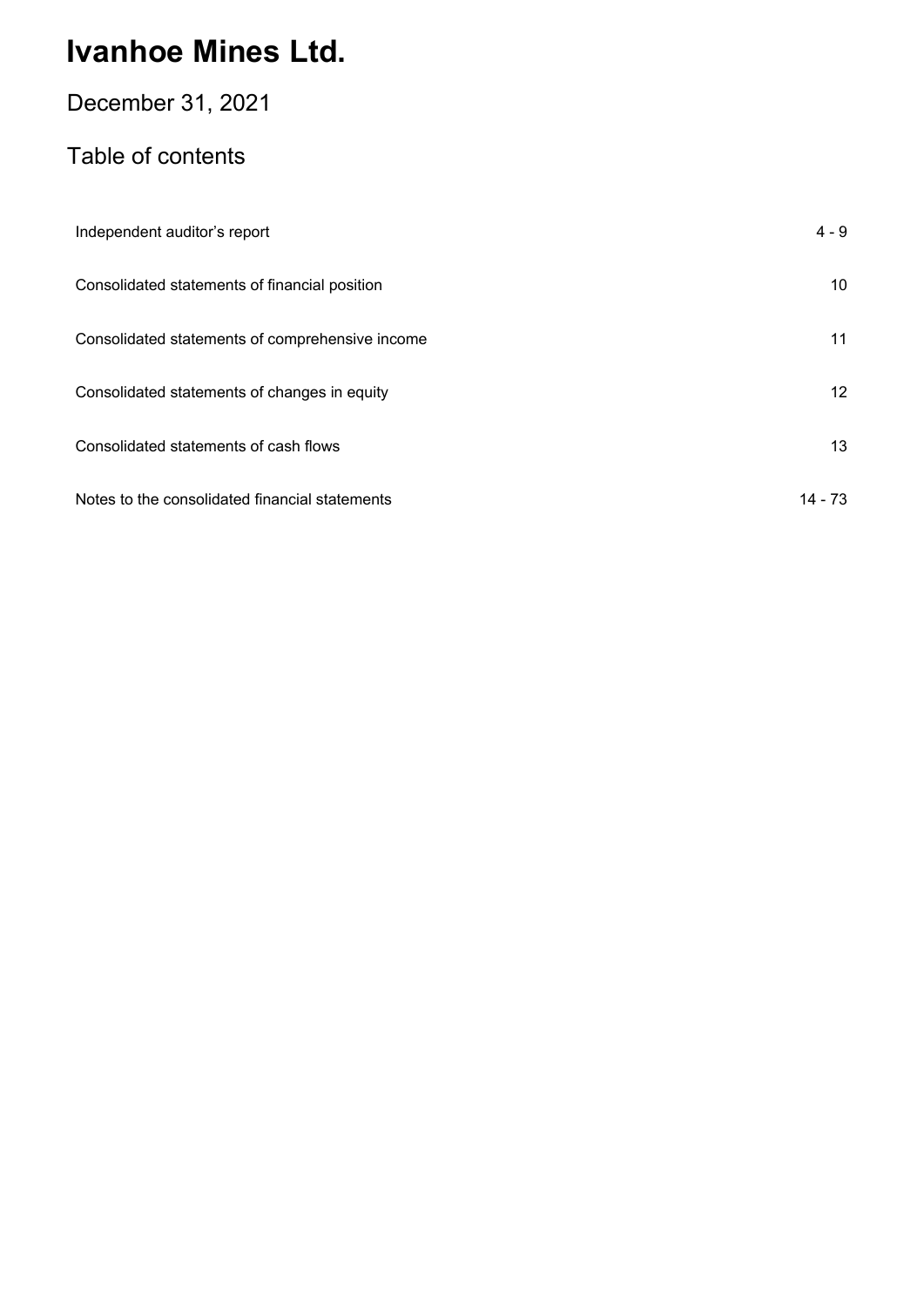

### Independent auditor's report

#### To the Shareholders of Ivanhoe Mines Ltd.

#### **Our opinion**

In our opinion, the accompanying consolidated financial statements present fairly, in all material respects, the financial position of Ivanhoe Mines Ltd. and its subsidiaries (together, the Company) as at December 31, 2021 and 2020, and its financial performance and its cash flows for the years then ended in accordance with International Financial Reporting Standards as issued by the International Accounting Standards Board (IFRS).

#### **What we have audited**

The Company's consolidated financial statements comprise:

- the consolidated statements of financial position as at December 31, 2021 and 2020;
- the consolidated statements of comprehensive income for the years then ended;
- the consolidated statements of changes in equity for the years then ended;
- the consolidated statements of cash flows for the years then ended; and
- the notes to the consolidated financial statements, which include significant accounting policies and other explanatory information.

#### **Basis for opinion**

We conducted our audit in accordance with Canadian generally accepted auditing standards. Our responsibilities under those standards are further described in the *Auditor's responsibilities for the audit of the consolidated financial statements* section of our report.

We believe that the audit evidence we have obtained is sufficient and appropriate to provide a basis for our opinion.

#### **Independence**

We are independent of the Company in accordance with the *International Code of Ethics for Professional Accountants (including International Independence Standards)* issued by the International Ethics Standards Board for Accountants (IESBA Code) and the ethical requirements that are relevant to our audit of the consolidated financial statements in Canada. We have fulfilled our other ethical responsibilities in accordance with the IESBA Code.

#### **Key audit matters**

Key audit matters are those matters that, in our professional judgment, were of most significance in our audit of the consolidated financial statements for the year ended December 31, 2021. These matters were addressed in the context of our audit of the consolidated financial statements as a whole, and in forming our opinion thereon, and we do not provide a separate opinion on these matters.

PricewaterhouseCoopers Inc.**,** 4 Lisbon Lane, Waterfall City, Jukskei View, 2090 Private Bag X36, Sunninghill, 2157, South Africa T: +27 (0) 11 797 4000, F: +27 (0) 11 209 5800, www.pwc.co.za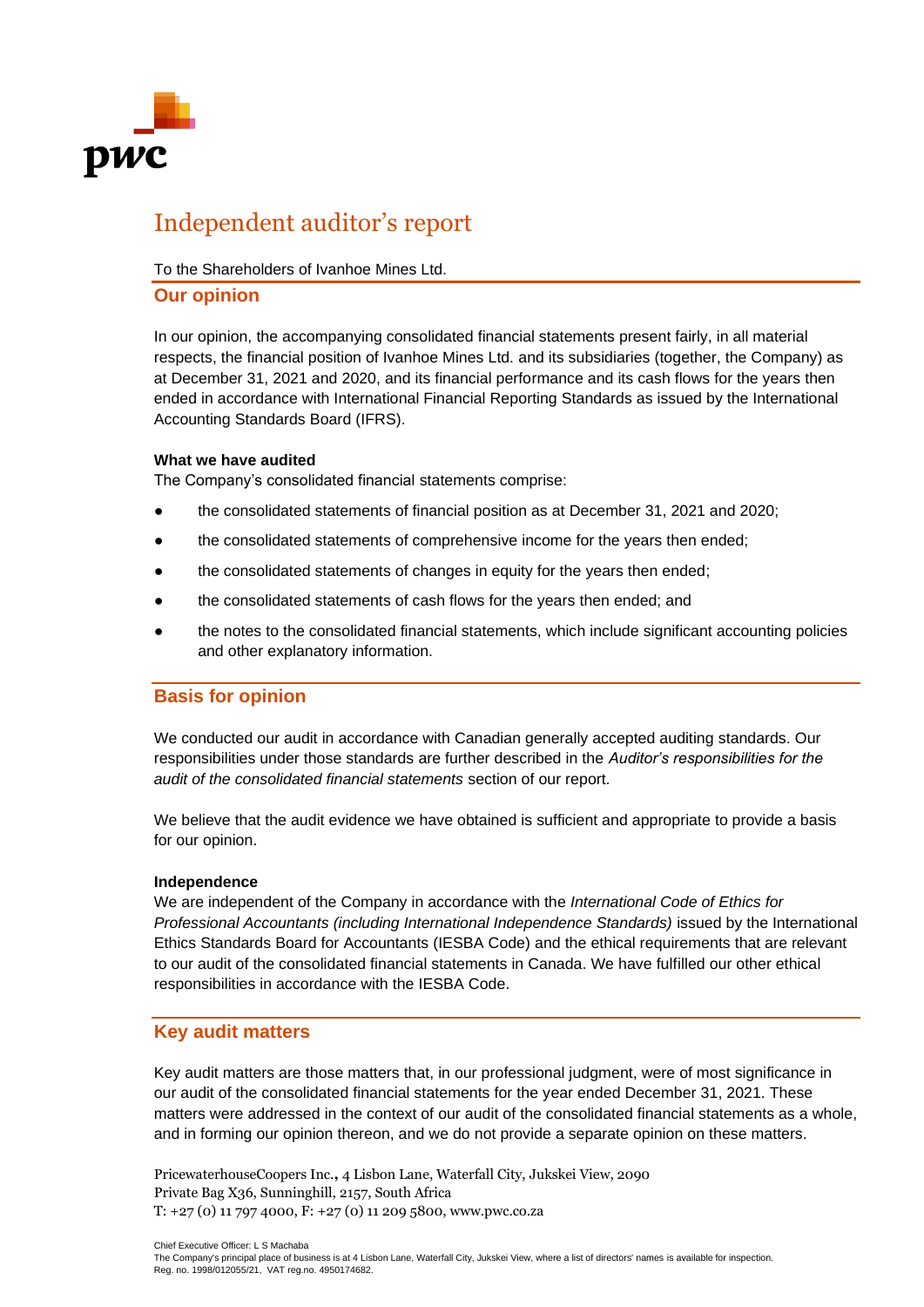

#### **Key audit matter How our audit addressed the key audit matter**

#### **Accounting for convertible notes issued**

As disclosed in *Note 16: Convertible notes* in the consolidated financial statements, the Company concluded a private placement offering of \$575 million on March 17, 2021 of 2.50% convertible senior notes maturing in 2026.

Due to the conversion feature the convertible notes have an embedded derivative liability that is measured at fair value with changes in value being recorded in profit or loss, as well as the host loan that is accounted for at amortized cost.

The key inputs and assumptions in determining the fair value of the embedded derivative liability at initial recognition and at each reporting period are as follows:

- Share price
- Credit spread
- Volatility; and
- Borrowing costs

Given that the convertible notes were issued during the current year, greater audit emphasis was required to assess the accounting treatment and disclosure thereof.

We considered the accounting for the convertible bonds to be a matter of significance to our audit for the year ended due to the judgment and estimation made by management in determining the fair value of the embedded derivative liability and the magnitude of the convertible notes to the consolidated financial statements.

Our audit procedures in respect of the accounting treatment and the valuation of the embedded derivative liability included the following:

- We read the offering memorandum relating to the convertible notes to develop an understanding of the terms and conditions associated with the convertible notes including the different conversion options which the holders have;
- We assessed management's classification of the convertible notes as a financial liability in accordance with the principles of IAS 32: Financial Instruments - Presentation. The host liability is accounted for at amortized cost and the embedded derivative liability is accounted for as a financial liability at fair value through profit or loss in accordance with the principles of IFRS 9: Financial Instruments.
- We made use of our internal valuation specialists to evaluate the appropriateness of the fair value of the embedded derivative liability at initial recognition on March 17, 2021 and for the year ended December 31, 2021. The fair value as calculated by management's expert is within an acceptable range when compared to the results of our internal valuation specialist;
- We recalculated the interest for the period in line with the offering memorandum and compared this to management's calculation with no material differences noted;
- We verified the validity of the transaction costs associated with the convertible notes issued and recalculated the apportionment between the embedded derivative liability which is immediately expensed in the statement of comprehensive income versus the portion which is capitalized to the host liability and amortized using the effective interest rate method. No exceptions noted;
- We have assessed the presentation and disclosure in terms of IFRS 9: Financial Instruments.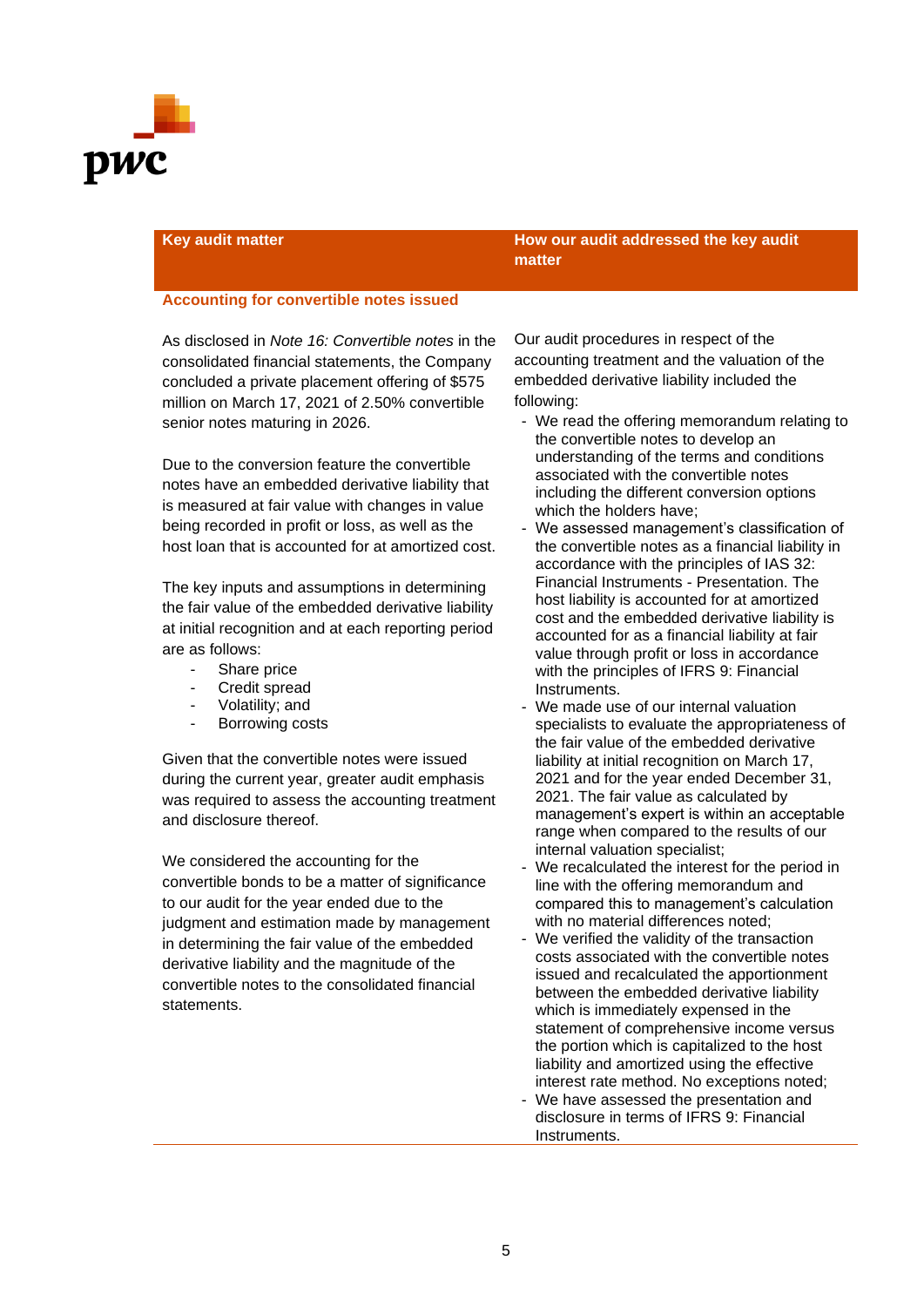

#### **Accounting for the Ivanplats streaming transaction**

As disclosed in *Note 17: Deferred revenue* in the consolidated financial statements the Company entered into a gold, platinum and palladium supply streaming arrangement.

The agreement was entered into with Orion Mine Finance ("Orion") and Nomad Royalty Company ("Nomad"), together the "Stream Purchases", in exchange for an upfront advance payment of \$300 million that is split between a \$200 million gold stream and a \$100 million platinum and palladium ("PGE") stream.

The arrangement is accounted for as a deferred revenue transaction in accordance with IFRS 15: Revenue from Contracts with Customers (IFRS 15), which contains a significant financing component.

The deferred revenue will be recognised as revenue in the statement of comprehensive income as the metal credits are delivered to the Stream Purchasers. Revenue is recognised as metal credits are delivered relative to the total expected amount of gold and PGE credits to be delivered over the term of the arrangement.

The advance payments are split in tranches and the first tranche for each of the two agreements has been received as at the end of December 2021. This advance payment is recognised as a contract liability (deferred revenue) under IFRS 15.

The remaining \$225million will be received upon satisfaction of certain conditions precedent.

Key inputs used by management in the model to unwind the deferred revenue in future periods at the intrinsic interest rate disclosed into the statement of comprehensive income are as follows:

- Estimated financing rate over life of arrangement;
- Remaining life of stream;

**Key audit matter How our audit addressed the key audit matter**

> Our audit addressed the key audit matter as follows:

Through discussions with management, we obtained an understanding of the process they followed to assess the accounting treatment of the transaction.

In assessing the accounting treatment of the advance payment, our audit procedures included:

- Inspected the signed stream agreement between the Group and Orion and Nomad;
- Inspected the indicative term sheets and offtake agreements with future customers to ascertain whether the stream agreement would not contravene the existing contractual arrangements and commitments; and
- Made use of our internal accounting expertise to evaluate the appropriateness of the accounting treatment applied by management with reference to IFRS 15.

In assessing the reasonableness of the deferred revenue recognised, our audit procedures on management's calculations included:

- We inspected the mineral reserves statement for Ivanplats and concluded that the number of ounces to be delivered into the streams are less than the total number of ounces in the reserves statement, validating that there are sufficient ounces to deliver into the stream;
- We agreed the gold and PGE entitlement percentages and the monthly cash amounts to the signed stream agreement without exceptions; and
- We assessed the estimated financing rate over the life of the arrangement for compliance with IFRS 15 using independent market information and noted no material inconsistencies.

We assessed the presentation and disclosure in the consolidated financial statements against the requirements of IFRS 15.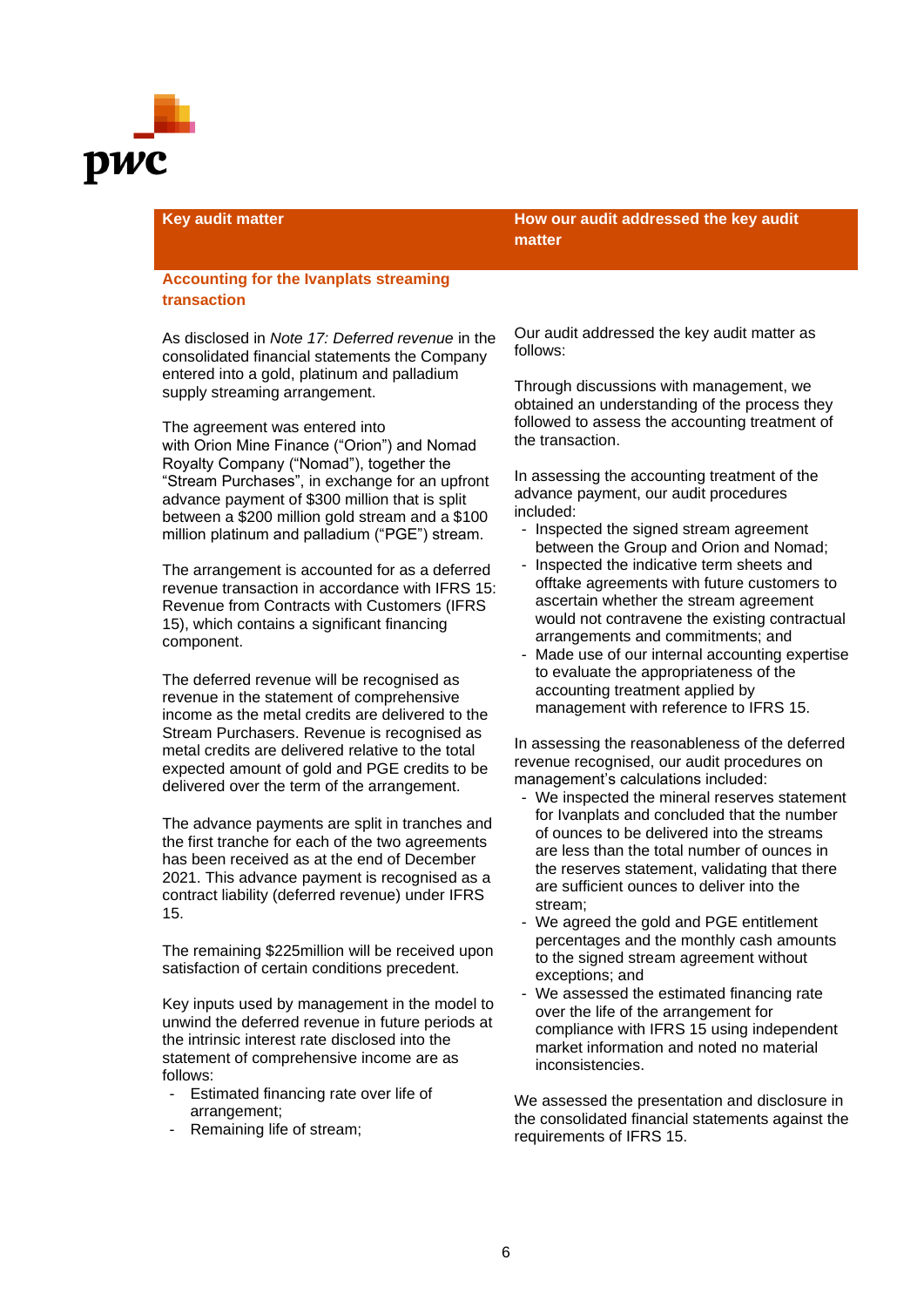

| <b>Key audit matter</b>                                                                            | How our audit addressed the key audit<br>matter |
|----------------------------------------------------------------------------------------------------|-------------------------------------------------|
| $\bigcap$ . If $I = I$ $\bigcap \bigcap \bigcap I$ is the set of second set of $I$ is a set of $I$ |                                                 |

- Gold and PGE entitlement percentage;
- Monthly cash amount; and
- Forecasted commodity prices on initial recognition.

We considered the deferred revenue to be a matter of most significance to the current year audit of the consolidated financial statements due to the complexities involved in determining the accounting treatment of the transaction and the significant judgments applied by management in the inputs used in the deferred revenue calculation.

The classification of the stream transaction as deferred revenue required judgment. Determining the total expected production relating and timing of delivery to the stream requires judgment and impact the intrinsic interest rate at which the financing component is accounted for.

#### **Other information**

Management is responsible for the other information. The other information comprises the Management's Discussion and Analysis.

Our opinion on the consolidated financial statements does not cover the other information and we do not express any form of assurance conclusion thereon.

In connection with our audit of the consolidated financial statements, our responsibility is to read the other information identified above and, in doing so, consider whether the other information is materially inconsistent with the consolidated financial statements or our knowledge obtained in the audit, or otherwise appears to be materially misstated.

If, based on the work we have performed, we conclude that there is a material misstatement of this other information, we are required to report that fact. We have nothing to report in this regard.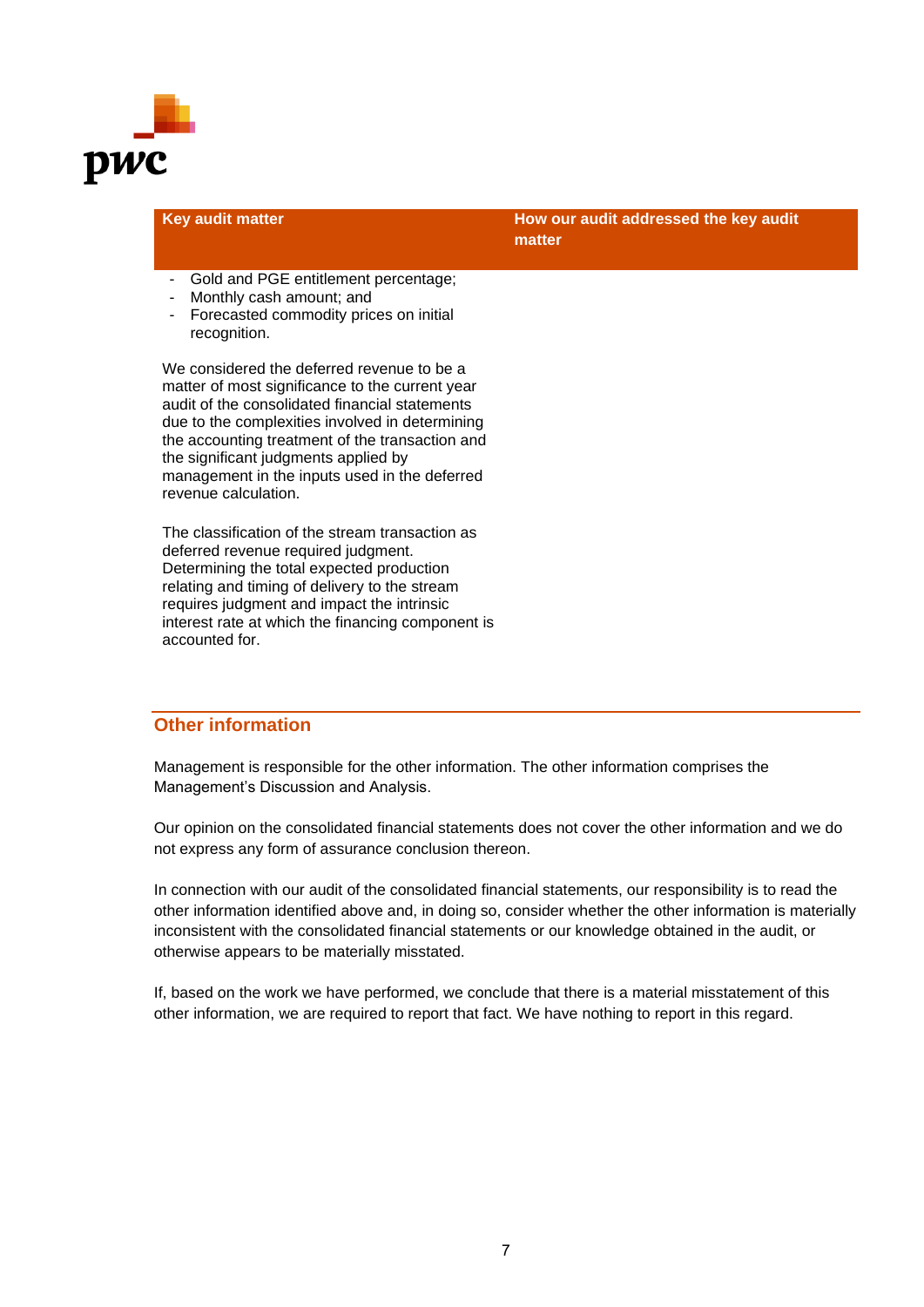

### **Responsibilities of management and those charged with governance for the consolidated financial statements**

Management is responsible for the preparation and fair presentation of the consolidated financial statements in accordance with IFRS, and for such internal control as management determines is necessary to enable the preparation of consolidated financial statements that are free from material misstatement, whether due to fraud or error.

In preparing the consolidated financial statements, management is responsible for assessing the Company's ability to continue as a going concern, disclosing, as applicable, matters related to going concern and using the going concern basis of accounting unless management either intends to liquidate the Company or to cease operations, or has no realistic alternative but to do so.

Those charged with governance are responsible for overseeing the Company's financial reporting process.

#### **Auditor's responsibilities for the audit of the consolidated financial statements**

Our objectives are to obtain reasonable assurance about whether the consolidated financial statements as a whole are free from material misstatement, whether due to fraud or error, and to issue an auditor's report that includes our opinion. Reasonable assurance is a high level of assurance, but is not a guarantee that an audit conducted in accordance with Canadian generally accepted auditing standards will always detect a material misstatement when it exists. Misstatements can arise from fraud or error and are considered material if, individually or in the aggregate, they could reasonably be expected to influence the economic decisions of users taken on the basis of these consolidated financial statements.

As part of an audit in accordance with Canadian generally accepted auditing standards, we exercise professional judgment and maintain professional skepticism throughout the audit. We also:

- Identify and assess the risks of material misstatement of the consolidated financial statements, whether due to fraud or error, design and perform audit procedures responsive to those risks, and obtain audit evidence that is sufficient and appropriate to provide a basis for our opinion. The risk of not detecting a material misstatement resulting from fraud is higher than for one resulting from error, as fraud may involve collusion, forgery, intentional omissions, misrepresentations, or the override of internal control.
- Obtain an understanding of internal control relevant to the audit in order to design audit procedures that are appropriate in the circumstances, but not for the purpose of expressing an opinion on the effectiveness of the Company's internal control.
- Evaluate the appropriateness of accounting policies used and the reasonableness of accounting estimates and related disclosures made by management.
- Conclude on the appropriateness of management's use of the going concern basis of accounting and, based on the audit evidence obtained, whether a material uncertainty exists related to events or conditions that may cast significant doubt on the Company's ability to continue as a going concern. If we conclude that a material uncertainty exists, we are required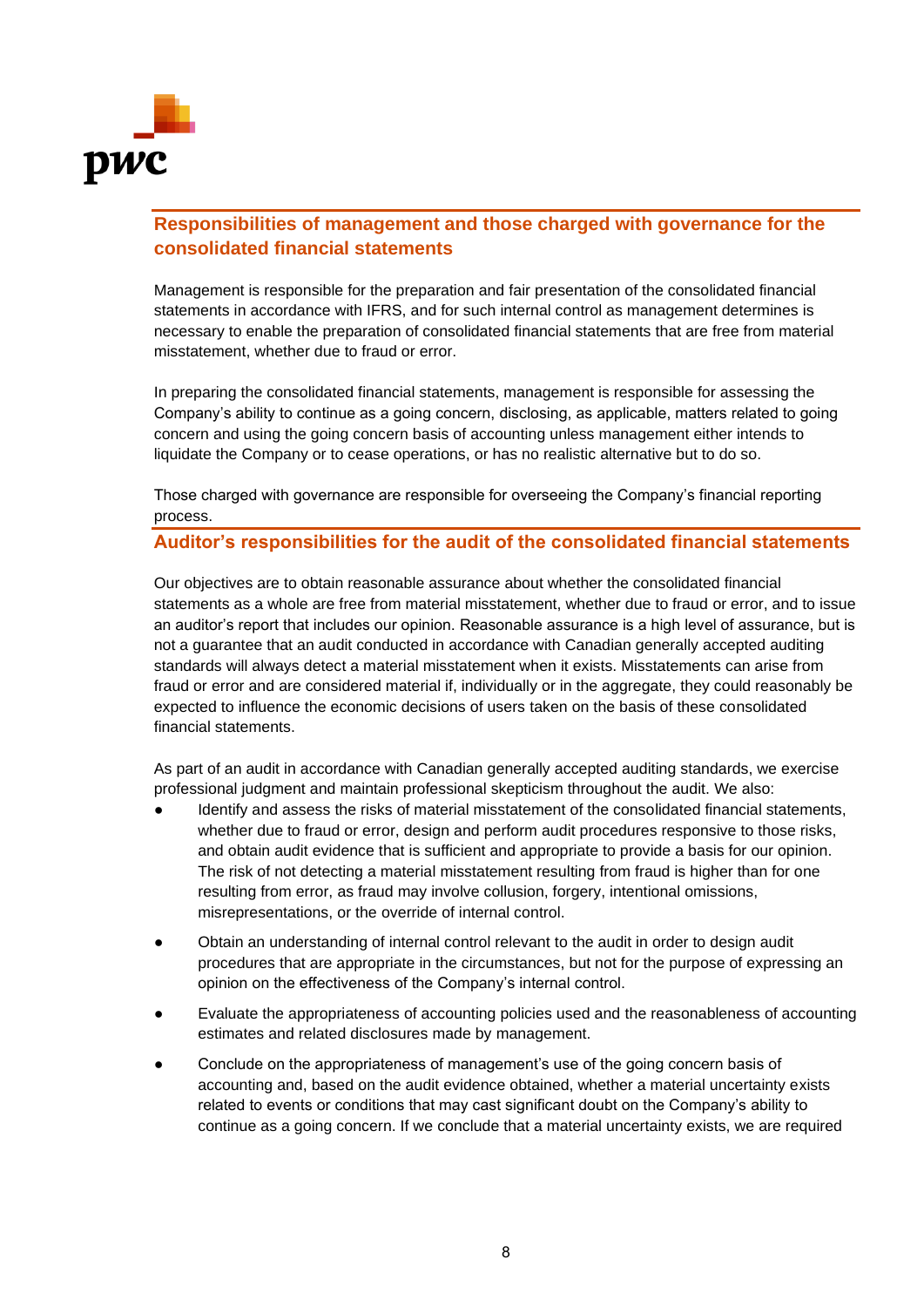

to draw attention in our auditor's report to the related disclosures in the consolidated financial statements or, if such disclosures are inadequate, to modify our opinion. Our conclusions are based on the audit evidence obtained up to the date of our auditor's report. However, future events or conditions may cause the Company to cease to continue as a going concern.

- Evaluate the overall presentation, structure and content of the consolidated financial statements, including the disclosures, and whether the consolidated financial statements represent the underlying transactions and events in a manner that achieves fair presentation.
- Obtain sufficient appropriate audit evidence regarding the financial information of the entities or business activities within the Company to express an opinion on the consolidated financial statements. We are responsible for the direction, supervision and performance of the group audit. We remain solely responsible for our audit opinion.

We communicate with those charged with governance regarding, among other matters, the planned scope and timing of the audit and significant audit findings, including any significant deficiencies in internal control that we identify during our audit.

We also provide those charged with governance with a statement that we have complied with relevant ethical requirements regarding independence, and to communicate with them all relationships and other matters that may reasonably be thought to bear on our independence, and where applicable, related safeguards.

From the matters communicated with those charged with governance, we determine those matters that were of most significance in the audit of the consolidated financial statements of the current period and are therefore the key audit matters. We describe these matters in our auditor's report unless law or regulation precludes public disclosure about the matter or when, in extremely rare circumstances, we determine that a matter should not be communicated in our report because the adverse consequences of doing so would reasonably be expected to outweigh the public interest benefits of such communication.

The engagement partner on the audit resulting in this independent auditor's report is Andries Rossouw.

#### *(signed - PricewaterhouseCoopers Inc.)*

PricewaterhouseCoopers Inc. Director: AJ Rossouw Registered Auditor Johannesburg, South Africa March 8, 2022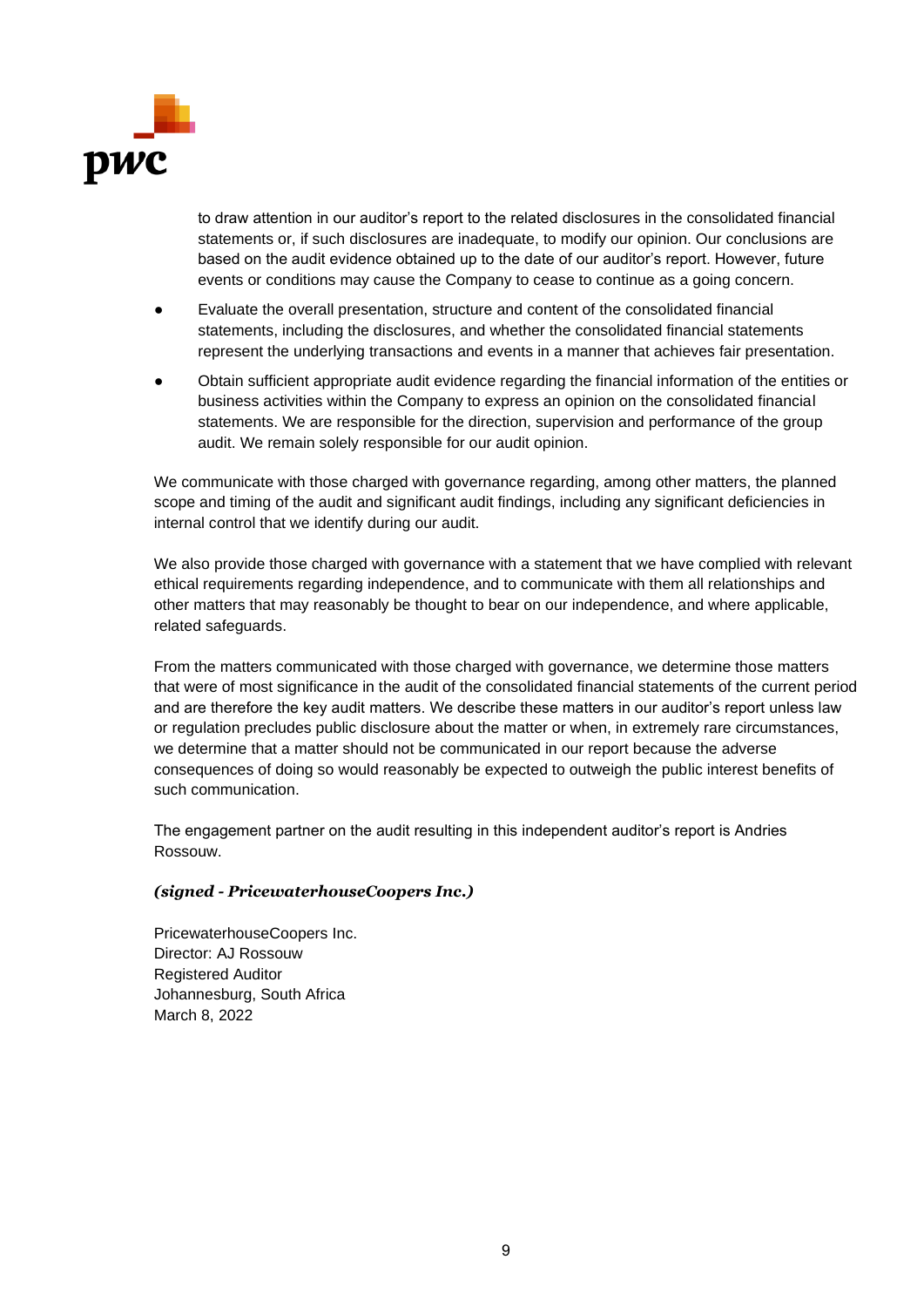### Consolidated statements of financial position

as at December 31, 2021

(Stated in U.S. dollars)

|                                                   |              | December 31,   | December 31,            |
|---------------------------------------------------|--------------|----------------|-------------------------|
|                                                   | <b>Notes</b> | 2021           | 2020                    |
|                                                   |              | \$'000         | \$'000                  |
| <b>ASSETS</b>                                     |              |                |                         |
| <b>Non-current assets</b>                         |              |                |                         |
| Investment in joint venture                       | 4            | 1,641,795      | 1,289,512               |
| Property, plant and equipment                     | 5            | 468,272        | 450,696                 |
| Mineral properties                                | 6            | 264,995        | 264,438                 |
| Deferred tax asset                                | 12           | 73,162         | 403                     |
| Loans receivable                                  | 7            | 41,768         | 40,784                  |
| Promissory note receivable                        | 8            | 26,717         | 23,519                  |
|                                                   | 9            |                | 9,992                   |
| Right-of-use asset<br>Other assets                | 10           | 9,033          |                         |
| Investments                                       | 11           | 3,925<br>1,799 | 4,704                   |
|                                                   |              |                | 2,065                   |
| Total non-current assets                          |              | 2,531,466      | 2,086,113               |
| <b>Current assets</b>                             |              |                |                         |
| Cash and cash equivalents                         | 13           | 608,176        | 262,825                 |
| Loans receivable                                  | 7            | 61,710         | 56,556                  |
| Other receivables                                 | 14           | 10,695         | 6,432                   |
| Prepaid expenses                                  | 15           | 4,948          | 3,904                   |
| Consumable stores                                 |              | 995            | 1,017                   |
| <b>Current tax assets</b>                         |              | 216            | 244                     |
| <b>Total current assets</b>                       |              | 686,740        | 330,978                 |
| <b>Total assets</b>                               |              | 3,218,206      | 2,417,091               |
|                                                   |              |                |                         |
| <b>EQUITY AND LIABILITIES</b>                     |              |                |                         |
| <b>Capital and reserves</b>                       |              |                |                         |
| Share capital                                     | 22           | 2,316,293      | 2,302,197               |
| Share option reserve                              | 22           | 141,099        | 131,823                 |
| Foreign currency translation reserve              | 23           | (62, 508)      | (37,056)                |
| Accumulated profit                                |              | 98,937         | 43,695                  |
|                                                   |              | 2,493,821      | 2,440,659               |
| Equity attributable to owners of the Company      | 24           |                |                         |
| Non-controlling interests                         |              | (116, 824)     | (104, 176)<br>2,336,483 |
| Total equity                                      |              | 2,376,997      |                         |
| <b>Non-current liabilities</b>                    |              |                |                         |
| Convertible notes - host liability                | 16           | 434,381        |                         |
| Convertible notes - embedded derivative liability | 16           | 244,200        |                         |
| Deferred revenue                                  | 17           | 69,562         |                         |
| Borrowings                                        | 18           | 38,342         | 36,197                  |
| Lease liability                                   | 9            | 11,241         | 11,554                  |
| Cash settled share-based payment liability        | 19           | 8,292          | 4,624                   |
| Advances payable                                  | 20           | 2,908          | 2,788                   |
| Rehabilitation provision                          |              | 327            | 336                     |
| Deferred tax liability                            | 12           |                | 2,082                   |
| Total non-current liabilities                     |              | 809,253        | 57,581                  |
| <b>Current liabilities</b>                        |              |                |                         |
| Trade and other payables                          | 21           | 26,799         | 22,677                  |
| Convertible notes - host liability                | 16           | 3,033          |                         |
| Cash settled share-based payment liability        | 19           | 1,395          |                         |
| Lease liability                                   | 9            | 729            | 350                     |
| <b>Total current liabilities</b>                  |              | 31,956         | 23,027                  |
| <b>Total liabilities</b>                          |              | 841,209        | 80,608                  |
|                                                   |              |                |                         |
| <b>Total equity and liabilities</b>               |              | 3,218,206      | 2,417,091               |
| Continuing operations (Note 1)                    |              |                |                         |

Continuing operations (Note 1) Commitments and contingencies (Note 35)

#### *(Signed) Peter Meredith*

Peter Meredith, Director

#### *(Signed) William Hayden*

William Hayden, Director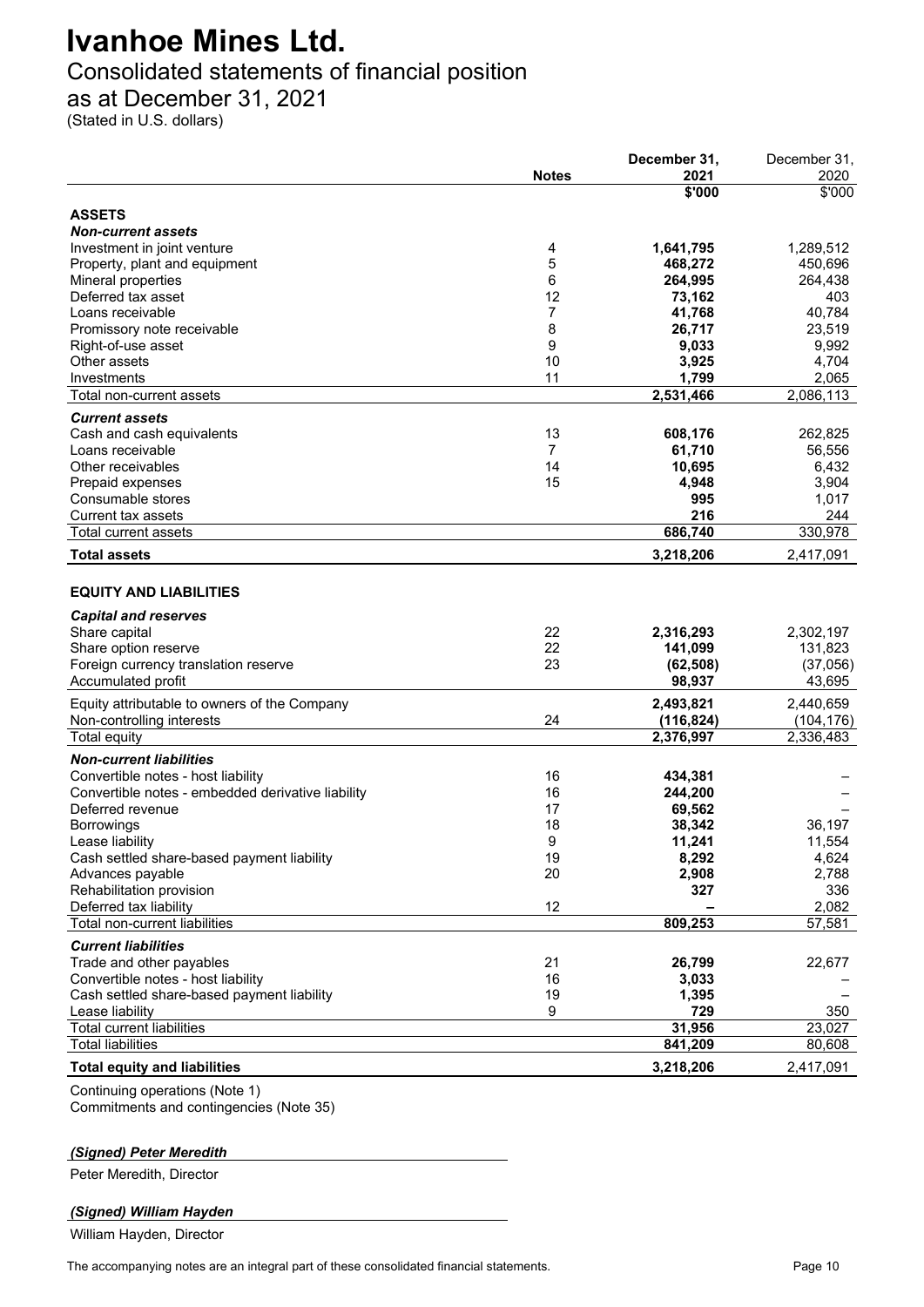### Consolidated statements of comprehensive income

for the year ended December 31, 2021

(Stated in U.S. dollars)

|                                                               |              | December 31, | December 31, |
|---------------------------------------------------------------|--------------|--------------|--------------|
|                                                               | <b>Notes</b> | 2021         | 2020         |
|                                                               |              | \$'000       | \$'000       |
| <b>Operating income (expenses)</b>                            |              |              |              |
| Share of profit (loss) from joint venture                     | 4            | 105,742      | (26, 799)    |
| Exploration and project evaluation expenditure                | 6            | (52, 171)    | (44, 724)    |
| Share-based payments                                          | 25           | (20, 002)    | (16, 931)    |
| Salaries and benefits                                         |              | (16,070)     | (17, 878)    |
| Other expenditure                                             |              | (8, 105)     | (6, 841)     |
| <b>Travel costs</b>                                           |              | (6, 971)     | (5, 325)     |
| Professional fees                                             |              | (4, 110)     | (1,733)      |
| Legal fees                                                    |              | (3, 282)     | (980)        |
| Foreign exchange gain (loss)                                  |              | 65           | (564)        |
| Loss from operating activities                                |              | (4, 904)     | (121, 775)   |
| Finance income                                                | 27           | 102,290      | 80,755       |
| Other income                                                  | 28           | 3,500        | 4,361        |
| Loss on fair valuation of embedded derivative liability       | 16           | (93, 700)    |              |
| Finance costs                                                 | 26           | (32, 891)    | (1,703)      |
| Transaction costs on convertible notes offering               | 16           | (3,651)      |              |
| (Loss) gain on fair valuation of financial asset              | 11(i)        | (266)        | 270          |
| Loss before income taxes                                      |              | (29, 622)    | (38,092)     |
|                                                               |              |              |              |
| Income tax recovery (expense)                                 |              |              |              |
| <b>Current tax</b>                                            | 12           | (107)        | (251)        |
| Deferred tax                                                  | 12           | 75,041       | (249)        |
|                                                               |              | 74,934       | (500)        |
| Profit (loss) for the year                                    |              | 45,312       | (38, 592)    |
|                                                               |              |              |              |
| Profit (loss) attributable to:                                |              |              |              |
| Owners of the Company                                         |              | 55,242       | (19, 877)    |
| Non-controlling interests                                     |              | (9,930)      | (18, 715)    |
|                                                               |              | 45,312       | (38, 592)    |
| <b>Other comprehensive loss</b>                               |              |              |              |
| Items that may subsequently be reclassified to profit (loss): |              |              |              |
| Exchange loss on translation of foreign operations            |              | (28, 170)    | (6, 894)     |
| Other comprehensive loss for the period, net of tax           |              | (28, 170)    | (6, 894)     |
|                                                               |              |              |              |
| Total comprehensive income (loss) for the year                |              | 17,142       | (45, 486)    |
| Total comprehensive income (loss) attributable to:            |              |              |              |
| Owners of the Company                                         |              | 29,790       | (26,076)     |
| Non-controlling interests                                     | 24           | (12, 648)    | (19, 410)    |
|                                                               |              | 17,142       | (45, 486)    |
|                                                               |              |              |              |
| Basic profit (loss) per share                                 | 29           | 0.05         | (0.02)       |
|                                                               | 29           |              |              |
| Diluted profit (loss) per share                               |              | 0.05         | (0.02)       |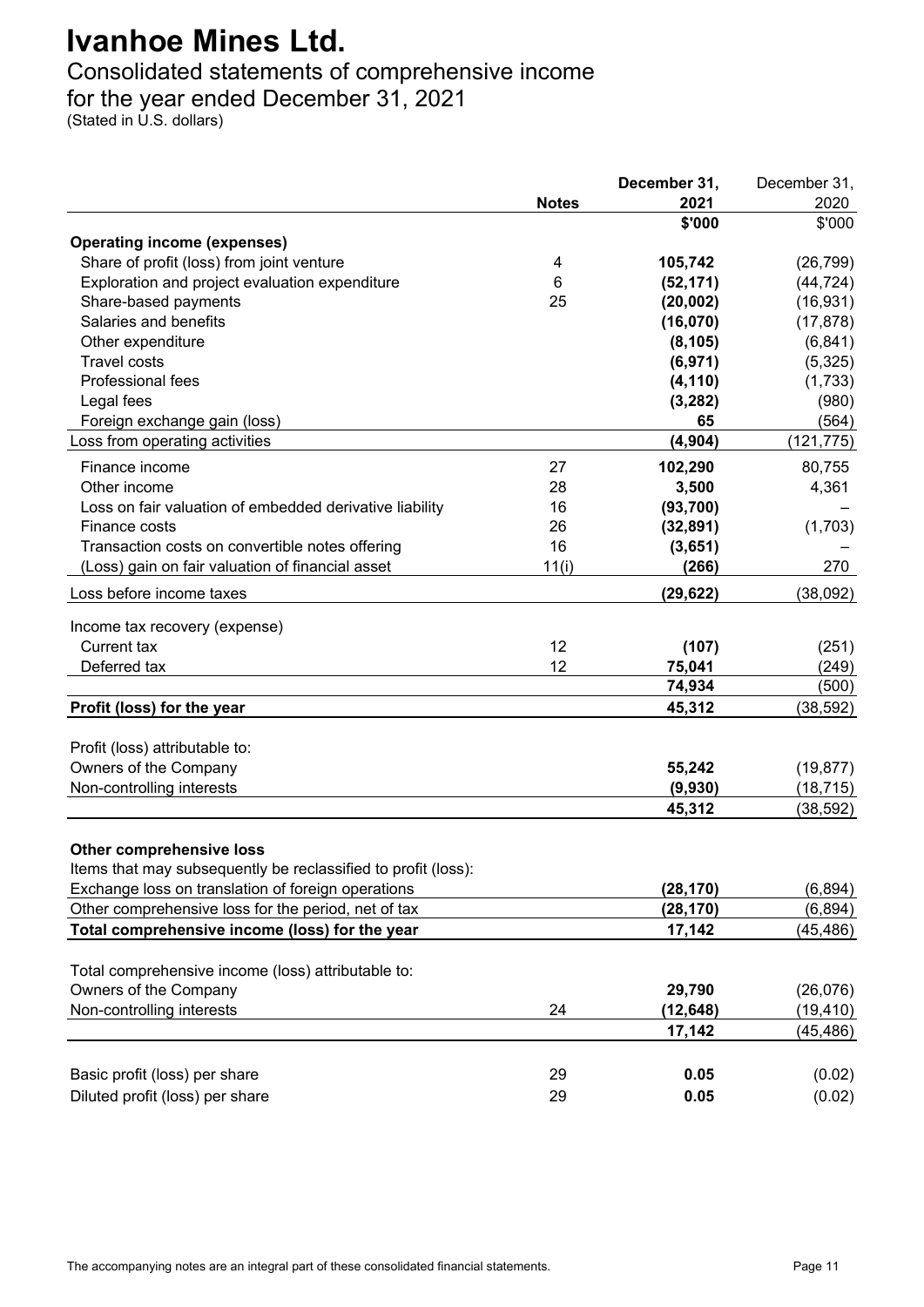Consolidated statements of changes in equity for the year ended December 31, 2021 (Stated in U.S. dollars)

|                                                             | <b>Share capital</b> |                          | <b>Foreign currency</b> |             |             | <b>Equity</b> | Non-        |              |
|-------------------------------------------------------------|----------------------|--------------------------|-------------------------|-------------|-------------|---------------|-------------|--------------|
|                                                             | <b>Number</b>        |                          | <b>Share option</b>     | translation | Accumulated | attributable  | controlling |              |
|                                                             | of shares            | <b>Amount</b>            | reserve                 | reserve     | profit      | to owners     | interests   | <b>Total</b> |
|                                                             |                      | \$'000                   | \$'000                  | \$'000      | \$'000      | \$'000        | \$'000      | \$'000       |
| <b>Balance at January 1, 2020</b>                           | 1,196,109,399        | 2,286,562                | 128,531                 | (30, 857)   | 63,572      | 2,447,808     | (84, 954)   | 2,362,854    |
| Net loss for the year                                       |                      |                          |                         |             | (19, 877)   | (19, 877)     | (18, 715)   | (38, 592)    |
| Other comprehensive loss                                    |                      |                          |                         | (6, 199)    |             | (6, 199)      | (695)       | (6, 894)     |
| Total comprehensive loss                                    |                      |                          |                         | (6, 199)    | (19, 877)   | (26, 076)     | (19, 410)   | (45, 486)    |
| Transactions with owners                                    |                      |                          |                         |             |             |               |             |              |
| Recognition of non-controlling interests in<br>subsidiaries |                      |                          |                         |             |             |               | 188         | 188          |
| Shares issued (Note 22(a))                                  | 1,000,000            | 2,023                    |                         |             |             | 2,023         |             | 2,023        |
| Share-based payments charged to<br>operations (Note 25)     |                      |                          | 14,278                  |             |             | 14,278        |             | 14,278       |
| Restricted share units vested (Note 22(c))                  | 2,722,167            | 4,139                    | (4, 139)                |             |             |               |             |              |
| Deferred share units settled (Note 22(d))                   | 21,674               | 116                      |                         |             |             | 116           |             | 116          |
| Bonus shares issued (Note 22(e))                            | 47,528               | 216                      |                         |             |             | 216           |             | 216          |
| Options exercised (Note 22(b))                              | 5,993,350            | 9,141                    | (6, 847)                |             |             | 2,294         |             | 2,294        |
| <b>Balance at December 31, 2020</b>                         | 1,205,894,118        | 2,302,197                | 131,823                 | (37,056)    | 43,695      | 2,440,659     | (104, 176)  | 2,336,483    |
| Net profit (loss) for the year                              |                      |                          |                         |             | 55,242      | 55,242        | (9,930)     | 45,312       |
| Other comprehensive loss                                    |                      |                          |                         | (25, 452)   |             | (25, 452)     | (2,718)     | (28, 170)    |
| Total comprehensive income (loss)                           |                      | $\overline{\phantom{0}}$ | -                       | (25, 452)   | 55,242      | 29,790        | (12, 648)   | 17,142       |
| Transactions with owners                                    |                      |                          |                         |             |             |               |             |              |
| Share-based payments charged to<br>operations (Note 25)     |                      |                          | 16,249                  |             |             | 16,249        |             | 16,249       |
| Restricted share units vested (Note 22(c))                  | 1,216,071            | 4,025                    | (4,025)                 |             |             |               |             |              |
| Deferred share units settled (Note 22(d))                   | 21,530               | 168                      |                         |             |             | 168           |             | 168          |
| Bonus shares issued (Note 22(e))                            | 66,336               | 496                      |                         |             |             | 496           |             | 496          |
| Options exercised (Note 22(b))                              | 2,467,346            | 9,407                    | (2,948)                 |             |             | 6,459         |             | 6,459        |
| <b>Balance at December 31, 2021</b>                         | 1,209,665,401        | 2,316,293                | 141,099                 | (62, 508)   | 98,937      | 2,493,821     | (116, 824)  | 2,376,997    |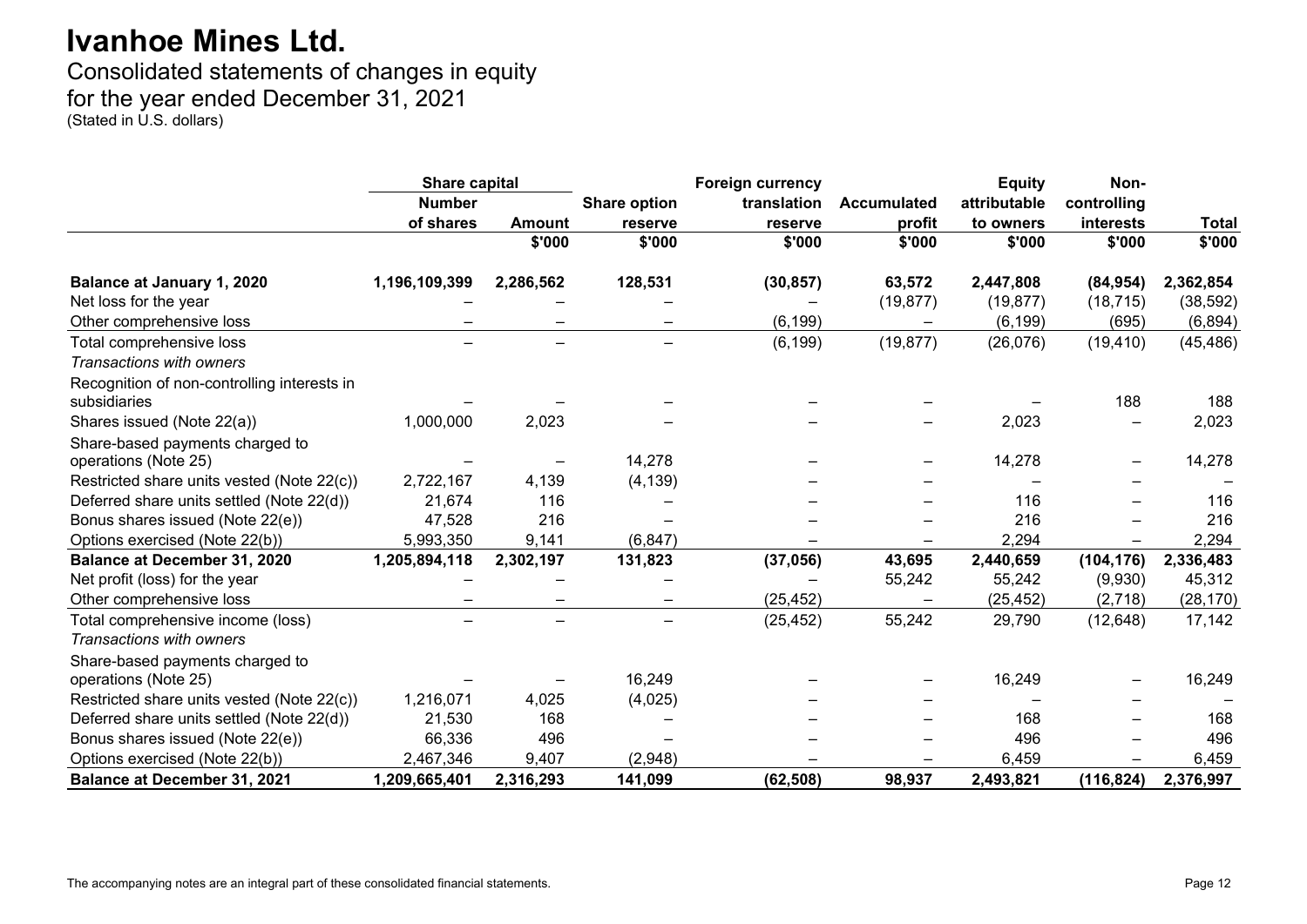### Consolidated statements of cash flows for the year ended December 31, 2021

(Stated in U.S. dollars)

|                                                                |              | December 31, | December 31,   |
|----------------------------------------------------------------|--------------|--------------|----------------|
|                                                                | <b>Notes</b> | 2021         | 2020           |
|                                                                |              | \$'000       | \$'000         |
| Cash flows from operating activities                           |              |              |                |
| Loss before income taxes                                       |              | (29, 622)    | (38,092)       |
| Items not involving cash                                       |              |              |                |
| Share of (profit) loss from joint venture                      | 4            | (105, 742)   | 26,799         |
| Finance income                                                 | 27           | (102, 290)   | (80, 755)      |
| Loss on fair valuation of embedded derivative liability        | 16           | 93,700       |                |
| Finance costs                                                  | 26           | 32,891       | 1,703          |
| Share-based payments                                           | 25           | 20,002       | 15,390         |
| Depreciation                                                   |              | 8,696        | 7,862          |
|                                                                |              | 935          | 218            |
| Transfer from other assets to working capital items            |              |              |                |
| Depreciation on right-of-use asset                             | 9            | 894          | 492<br>71      |
| Loss on disposal of property, plant and equipment              |              | 454          |                |
| Unrealized foreign exchange loss                               |              | 261          | 191            |
| Decrease (increase) in fair valuation of financial asset       | 11(i)        | 266          | (270)          |
| Other taxes                                                    |              | 3            | 3              |
| Deferred share units settled                                   |              |              | 116            |
| Expected credit loss provision                                 |              |              | 720            |
|                                                                |              | (79, 552)    | (65, 552)      |
| Proceeds from streaming transaction (net of transaction costs) | 17           | 69,562       |                |
| Interest received                                              | 27           | 2,259        | 4,570          |
| Change in working capital items                                | 32           | 811          | 734            |
| Interest paid                                                  |              | (96)         | (91)           |
| Income taxes paid                                              |              | (74)         | (130)          |
| Net cash used in operating activities                          |              | (7,090)      | (60, 469)      |
|                                                                |              |              |                |
| Cash flows from investing activities                           |              |              |                |
| Loan advanced to joint venture                                 |              | (152, 652)   | (333, 317)     |
| Property, plant and equipment acquired                         |              | (52, 044)    | (41, 878)      |
| Cash paid on behalf of joint venturer                          | 8            | (3, 198)     | (6, 734)       |
| Other assets acquired                                          |              | (410)        | (295)          |
| Purchase of exploration licences                               | 6            | (557)        | (114)          |
| Proceeds from sale of property, plant and equipment            |              | 280          | 2,104          |
| Advancement of loans receivable                                | 7            |              | (75)           |
| Net cash used in investing activities                          |              | (208, 581)   | (380, 309)     |
| <b>Cash flows from financing activities</b>                    |              |              |                |
| Proceeds from issuance of convertible bonds (net of            |              |              |                |
| transaction costs)                                             | 16           | 564,531      |                |
| Options exercised                                              |              | 6,459        | 2,294          |
| Settlement of coupon interest on convertible bonds             | 16           | (8, 306)     |                |
| Principal portion of lease liability repaid                    |              |              | (863)          |
| Deferred share units settled in cash                           |              | (716)        |                |
|                                                                |              | 561,968      | (297)<br>1,134 |
| Net cash generated from financing activities                   |              |              |                |
| Effect of foreign exchange rate changes on cash                |              | (946)        | (341)          |
|                                                                |              |              |                |
| Net cash inflow (outflow)                                      |              | 345,351      | (439, 985)     |
| Cash and cash equivalents, beginning of year                   |              | 262,825      | 702,810        |
| Cash and cash equivalents, end of year                         |              | 608,176      | 262,825        |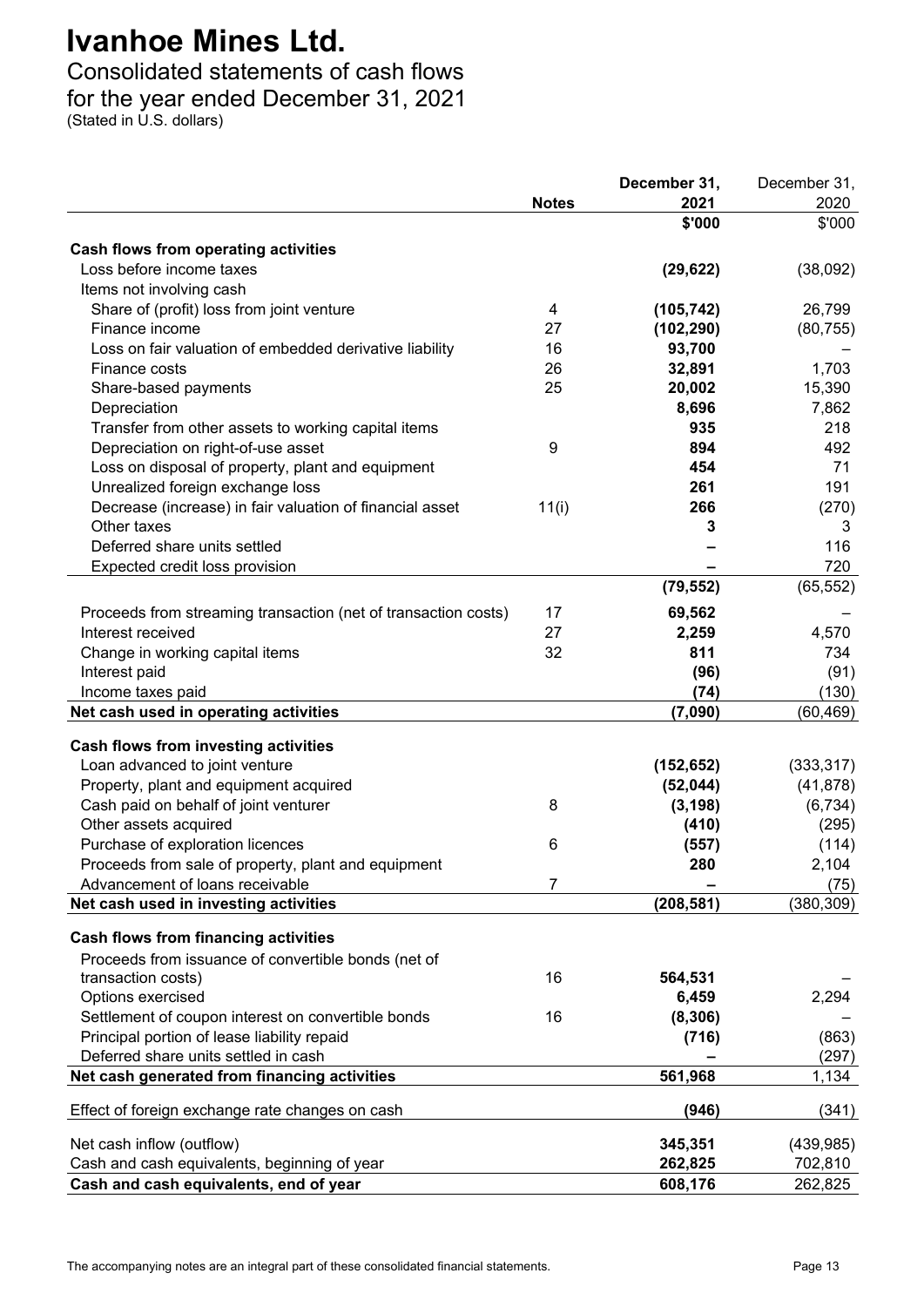### Notes to the consolidated financial statements

December 31, 2021

(Stated in U.S. dollars unless otherwise noted)

#### **1. Basis of presentation and going concern assumption**

Ivanhoe Mines Ltd. is a mining, development and exploration company incorporated in Canada which, together with its subsidiaries and joint venture (collectively referred to as the Company), is focused on the exploration, development and recovery of minerals and precious metals from its property interests located primarily in Africa.

The registered and records office of the Company is located at Suite 606-999 Canada Place, Vancouver, British Columbia, Canada V6C 3E1. The Company is listed on the Toronto Stock Exchange ("TSX") under the ticker symbol IVN. The shares of the Company are also traded on the OTCQX Best Market in the United States of America under the symbol IVPAF.

These consolidated financial statements have been prepared on the historical cost basis with the exception of certain financial instruments and share-based payments which are measured at fair value. Historical cost is generally based on the fair value of the consideration given in exchange for assets. The financial statements are also prepared on a going concern basis, which contemplates the realization of assets and settlement of liabilities in the normal course of business.

The COVID-19 pandemic has impacted on the global economy and is expected to continue to do so. In response to the government-imposed travel restrictions and emergency protocols introduced worldwide, and specifically in the DRC and South Africa, strict quarantine and lock-down procedures were implemented at the Kamoa-Kakula, Platreef and Kipushi projects to prevent the virus from spreading to the mine sites. Apart from this, there has been no significant impact on the Company's operations and limited direct impact is expected in the foreseeable future. The impact of COVID-19 was taken into consideration when assessing the carrying amounts of assets and liabilities and has not had any material impact on the results for the year.

The Company has an accumulated profit of \$98.9 million at December 31, 2021 (December 31, 2020: \$43.7 million). As at December 31, 2021, the Company's total assets exceeds its total liabilities by \$2,377.0 million (December 31, 2020: \$2,336.5 million) and current assets exceeds current liabilities by \$654.8 million (December 31, 2020: \$308.0 million).

#### **2. Significant accounting policies**

The significant accounting policies used in these consolidated financial statements have been consistently applied to all years presented, unless otherwise stated, and are as follows:

*(a)* Statement of compliance

The Company's consolidated financial statements have been prepared using accounting policies in compliance with International Financial Reporting Standards ("IFRS") and Interpretations of the IFRS Interpretations Committee ("IFRIC"), effective for the Company's reporting year ended December 31, 2021. The Company has not adopted any new or amended standards which are not yet effective.

#### *(b)* Basis of consolidation

The consolidated financial statements incorporate the financial statements of Ivanhoe Mines Ltd. and the entities it controls (its subsidiaries).

Control is achieved when the Company:

- has power over the investee:
- is exposed, or has rights, to variable returns from its involvement with the investee; and
- has the ability to use its power to affect its returns.

The Company reassesses whether or not it controls an investee if facts and circumstances indicate that there are changes to one or more of the three elements of control listed above.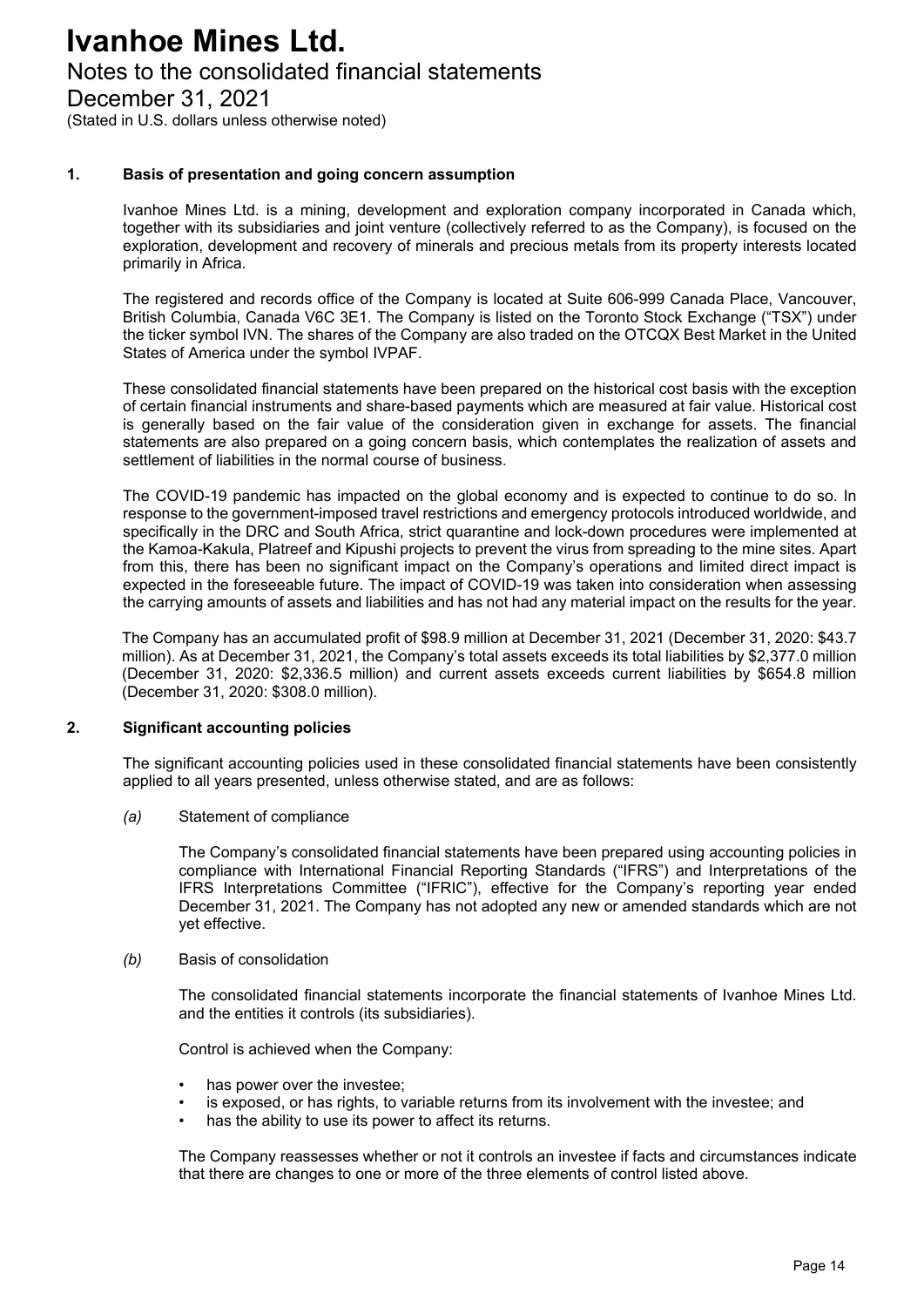### Notes to the consolidated financial statements

December 31, 2021

(Stated in U.S. dollars unless otherwise noted)

#### **2. Significant accounting policies (continued)**

*(b)* Basis of consolidation (continued)

When the Company has less than a majority of the voting rights of an investee, it has power over the investee when the voting rights are sufficient to give it the practical ability to direct the relevant activities of the investee unilaterally. The Company considers all relevant facts and circumstances in assessing whether or not the Company's voting rights in all investees are sufficient to give it power, including:

- the size of the Company's holding of voting rights relative to the size and dispersion of holdings of the other vote holders;
- potential voting rights held by the Company, other vote holders or other parties;
- rights arising from other contractual arrangements; and
- any additional facts and circumstances that indicate that the Company has, or does not have, the current ability to direct the relevant activities at the time that decisions need to be made, including voting patterns at previous shareholders' meetings.

Income and expenses of subsidiaries acquired or disposed of during the year are included in the consolidated statement of comprehensive income from the effective date of acquisition and up to the effective date of disposal, as appropriate. Total comprehensive profit and loss of subsidiaries is attributed to the owners of the Company and to the non-controlling interests even if this results in the non-controlling interests having a deficit balance.

When necessary, adjustments are made to the financial statements of subsidiaries to align their accounting policies with those used by other members of the group.

All intra-group transactions, balances, income and expenses are eliminated in full on consolidation.

Changes in the Company's interest in a subsidiary that do not result in a loss of control are accounted for as equity transactions. The Company accounts for a change in the Company's share of comprehensive loss of the joint venture in the consolidated statement of comprehensive income. The carrying amount of the Company's interest and the non-controlling interests are adjusted to reflect the changes in their relative interests in the subsidiary. Any difference between the amount by which the non-controlling interests are adjusted and the fair value of the consideration paid or received is recognized directly in equity attributed to the owners of the Company. The fair value of any investment retained in the former subsidiary at the date when control is lost is regarded as the fair value on initial recognition for subsequent accounting under IFRS 9, when applicable, the cost on initial recognition of an investment in an associate or joint venture.

When the Company ceases to consolidate or equity account for an investment because of a loss of control, joint control or significant influence, any retained interest in the entity is remeasured to its fair value, with the change in carrying amount recognized in profit or loss. This fair value becomes the initial carrying amount for the purposes of subsequently accounting for the retained interest as an associate, joint venture or financial asset. In addition, any amounts previously recognized in other comprehensive income in respect of that entity are accounted for as if the Company had directly disposed of the related assets or liabilities. This may mean that amounts previously recognized in other comprehensive income are reclassified to profit or loss.

The preparation of financial statements in conformity with IFRS requires the Company's management to make estimates and assumptions concerning the future. The resulting accounting estimates can, by definition, only approximate the actual results. Estimates are continually evaluated and are based on historical experience and other factors, including expectations of future events that are believed to be reasonable under the circumstances.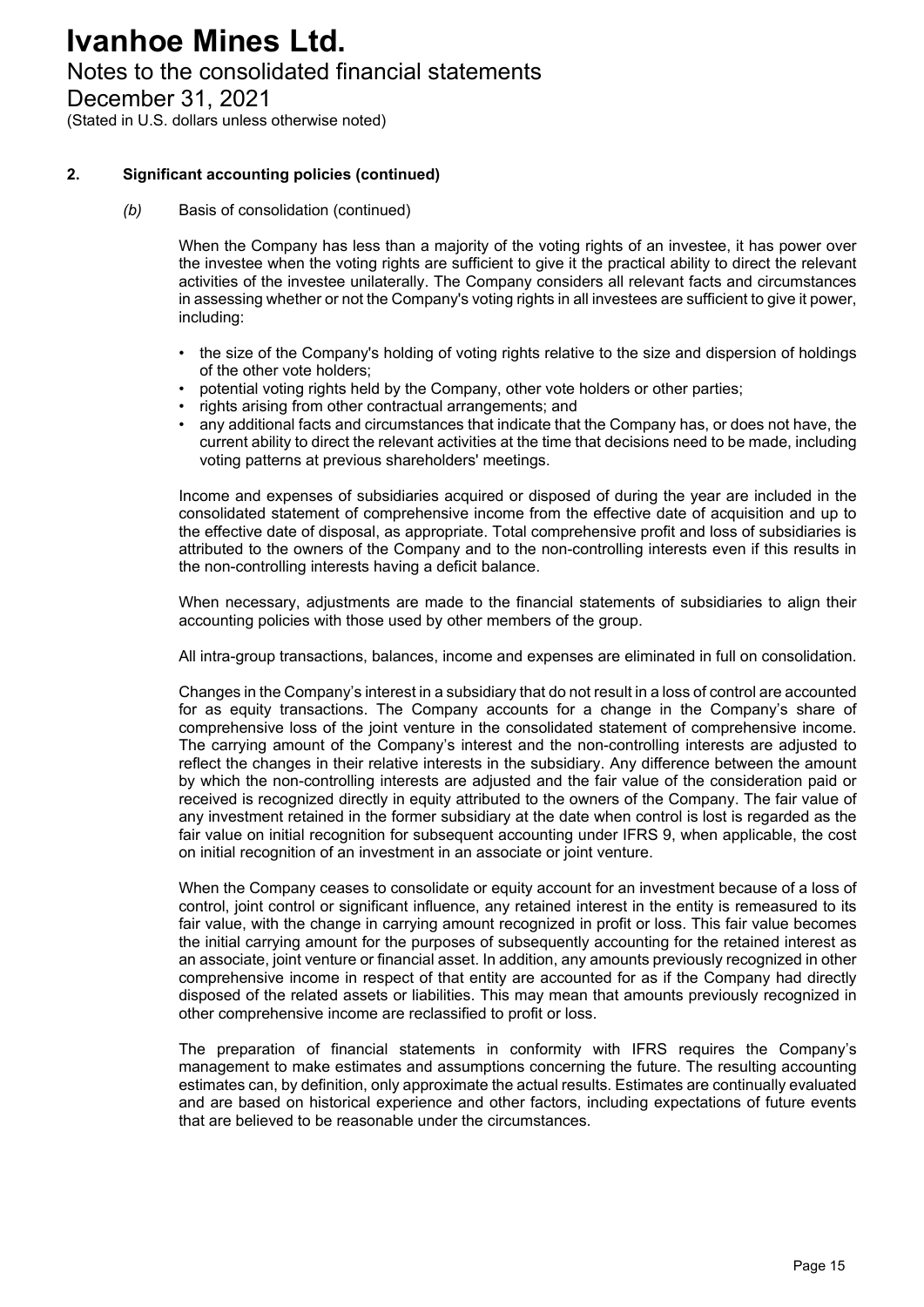### Notes to the consolidated financial statements

December 31, 2021

(Stated in U.S. dollars unless otherwise noted)

#### **2. Significant accounting policies (continued)**

#### *(c) Significant accounting estimates and judgments*

Significant accounting judgments are accounting policies that have been identified as being complex or involving subjective judgments or assessments.

#### *Recoverability of assets*

Property, plant and equipment, including capitalized development costs and finite lived intangible assets are assessed at each reporting period to determine whether there is any indication that those assets have suffered an impairment loss.

In assessing whether an impairment is required, the carrying value of the asset or cash generating unit ("CGU") is compared with its recoverable amount. The recoverable amount is the higher of the CGU's fair value less costs of disposal and value in use. If any such indication exists, the recoverable amount of the asset is estimated in order to determine the extent, if any, of the impairment loss.

The Company assesses whether an impairment is required on loan receivables. The loan to HPX (see Note 7(i)) (including the principal amount of the loan and accrued interest) is convertible in whole, or in part, by Ivanhoe at its sole discretion into shares of treasury common stock of HPX. Repayment of the Social development loan (see Note 7(ii)) will be made by offsetting the loan against future royalties and dividends payable to Gécamines from future profits earned at Kipushi.

Given the nature of the Company's activities, information on the fair value of an asset is usually difficult to obtain unless negotiations with potential purchasers or similar transactions are taking place. Consequently, the fair value less costs of disposal for each CGU is estimated based on discounted future estimated cash flows that are expected to be generated from the continued use of the CGUs. They are estimated using market consensus-based commodity price and exchange assumptions, estimated quantities of recoverable minerals, production levels, operating costs and capital requirements, including any expansion projects, and its eventual disposal, based on the CGU development plans and latest technical reports. These cash flows were discounted using a discount rate that reflected current market assessments of the time value of money and the risks specific to the CGU.

If the recoverable amount of an asset or CGU is estimated to be less than its carrying amount, the carrying amount of the asset or CGU is impaired to its recoverable amount. An impairment loss is recognized immediately in the statement of comprehensive income.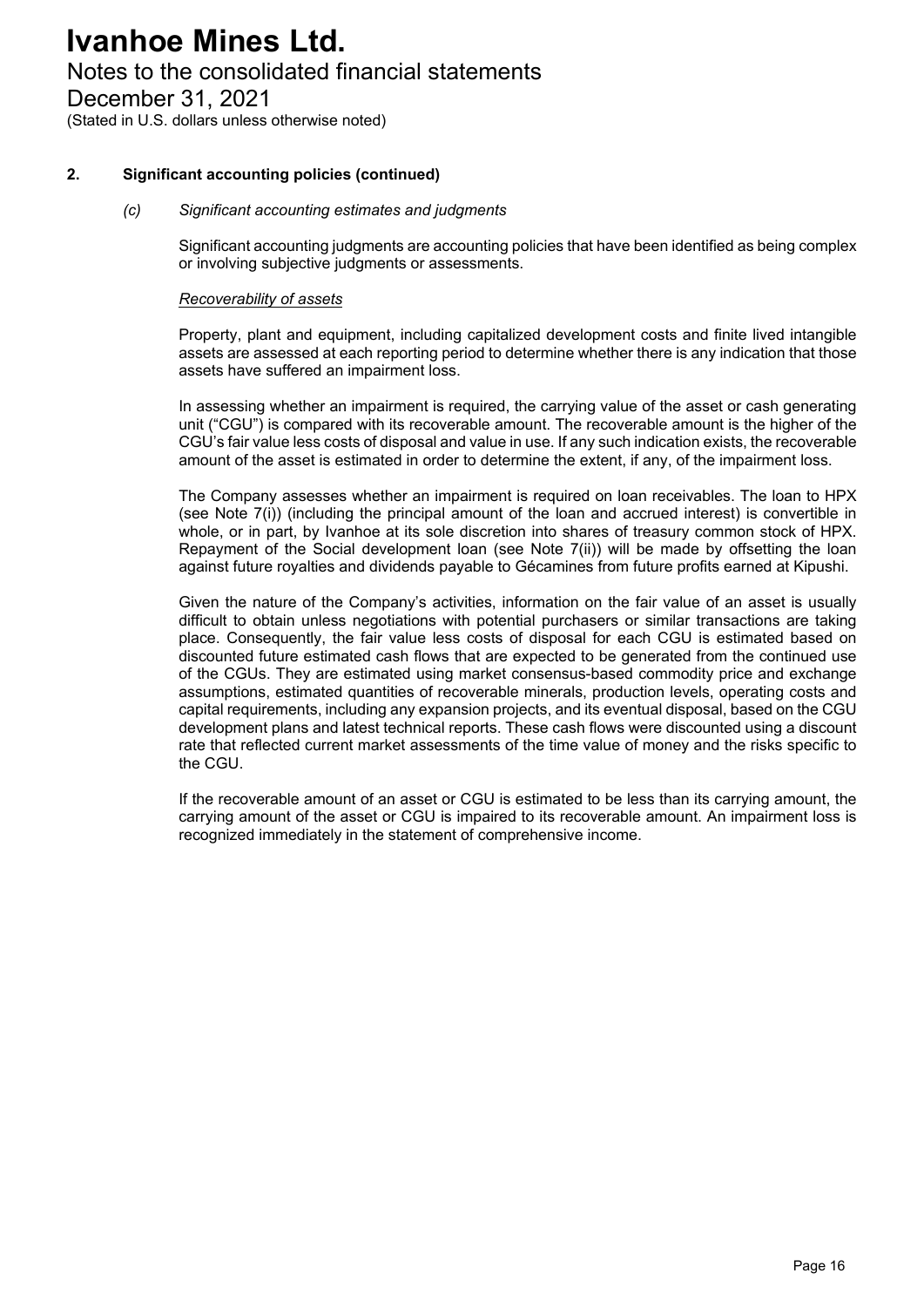### Notes to the consolidated financial statements

December 31, 2021

(Stated in U.S. dollars unless otherwise noted)

#### **2. Significant accounting policies (continued)**

*(c) Significant accounting estimates and judgments (continued)* 

#### *Recoverability of assets (continued)*

The Company has concluded that there is no impairment required to any of its projects. Significant judgments and assumptions are required in making estimates of determining the recoverable amount (fair value less cost of disposal). This is particularly so in the assessment of long-life assets. It should be noted that the valuations are subject to variability in key assumptions including, but not limited to, long-term commodity prices, capital expenditures, discount rates, transport costs and the cost of production and operating costs. The factors considered by the Company included the following:

- The Platreef discounted cash flow model at the end of the year portrays positive results and there are no indications of impairment. Assumptions made in determining the recoverable amount included, but were not limited to, the following:
	- Life of mine of 28 years;
	- Price forecasts of \$1,050/oz Platinum, \$1,400/oz Palladium, \$1,560/oz Gold, \$5,000/oz Rhodium, \$7.30/lb Nickel, and \$3.10/lb Copper
	- Real discount rate of 8%.
- The Kamoa-Kakula discounted cash flow model at the end of the year portrays very positive results and there are no indications of impairment. Assumptions made in determining the recoverable amount included, but were not limited to, the following:
	- Life of mine of 37 years;
	- Copper price of \$3.10/lb;
	- Real discount rate of 8%.
- The net present value (NPV) of the Kipushi project exceeds the carrying value of its assets. Assumptions made in determining the recoverable amount included, but were not limited to, the following:
	- Life of mine of 14 years:
	- Zinc price of \$1.10/lb;
	- Real discount rate of 8%.
	- Production levels; and
	- Capital and operating costs assumptions.

Where an impairment loss subsequently reverses the carrying amount of the asset or CGU is increased to the revised estimate of its recoverable amount, and is limited to the carrying amount that would have been determined had no impairment loss been recognized for the asset or CGU in prior years. A reversal of an impairment loss is recognized immediately in the statement of comprehensive income.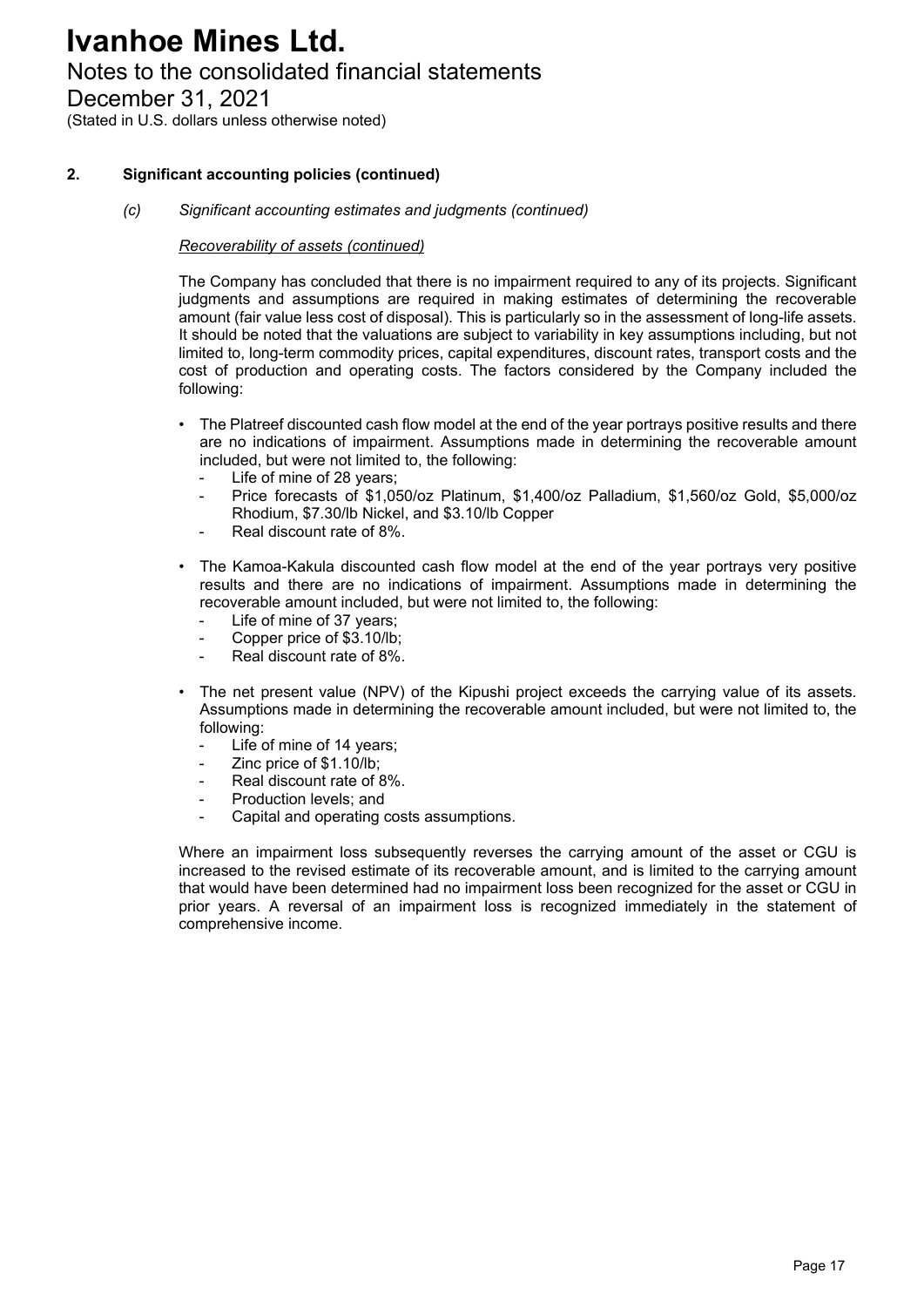### Notes to the consolidated financial statements

December 31, 2021

(Stated in U.S. dollars unless otherwise noted)

#### **2. Significant accounting policies (continued)**

#### *(c) Significant accounting estimates and judgments (continued)*

#### *Determination of functional currency*

The Company has used its judgment to determine the functional currency that most faithfully represents the economic effects of the underlying transactions, events and conditions and determined that the Company's functional currency is the U.S. dollar. Factors considered in making this determination include:

- The currency that primarily influences the costs of labour, materials and other costs incurred in development of the Company's projects is the U.S. dollar.
- The vast majority of funding provided by Ivanhoe Mines Ltd. to the project companies (including the Kamoa Holding joint venture) to fund the development activities is denominated in U.S. dollar. The repayment of this funding is anticipated to also be in U.S dollar when the loans are repaid.
- The majority of the funding and cash that is used to develop the Company's projects is held in U.S dollars and only converted to other currencies if required to be utilized for a specific reason in that particular other currency.
- Although the Company does not yet sell the output that will be produced at its projects, the currency in which the future selling prices are to be determined is the U.S. dollar.
- Although the project companies do not yet remit any funds to the Company, it is anticipated that any such remittance in future periods, in whichever form, will be denominated in U.S dollar.

The Company's subsidiaries have a variety of functional currencies that include, but are not limited to, U.S. dollar ("USD"), South African Rand ("ZAR") and Canadian dollar ("C\$").

#### *Technical feasibility and commercial viability of projects*

In determining whether an exploration and evaluation property is technically feasible and commercially viable, the Company considers the following elements:

- a technical analysis of the basic geology of the project;
- a mine plan for accessing and exploiting the ore body;
- a process flow sheet for processing the ore generated from mining;
- projections as to the capital cost of constructing the project;
- projections as to the cost of operating the project in accordance with the mine plan;
- projections as to revenues from the concentrate or other mineral product to be generated from operations in accordance with the mine plan; and
- an economic analysis of the project based on the projected capital and operating costs and production revenues.

#### *Classification of Kamoa Holding Limited as a joint venture*

• Kamoa Holding Limited is a limited liability company whose legal form confers separation between the parties to the joint arrangement and the company itself. Furthermore, there is no contractual arrangement or any other facts and circumstances that indicate that the parties to the joint arrangement have rights to the assets and obligations for the liabilities of the joint arrangement. Accordingly, Kamoa Holding Limited is classified as a joint venture of the Company. See Note 4 for details.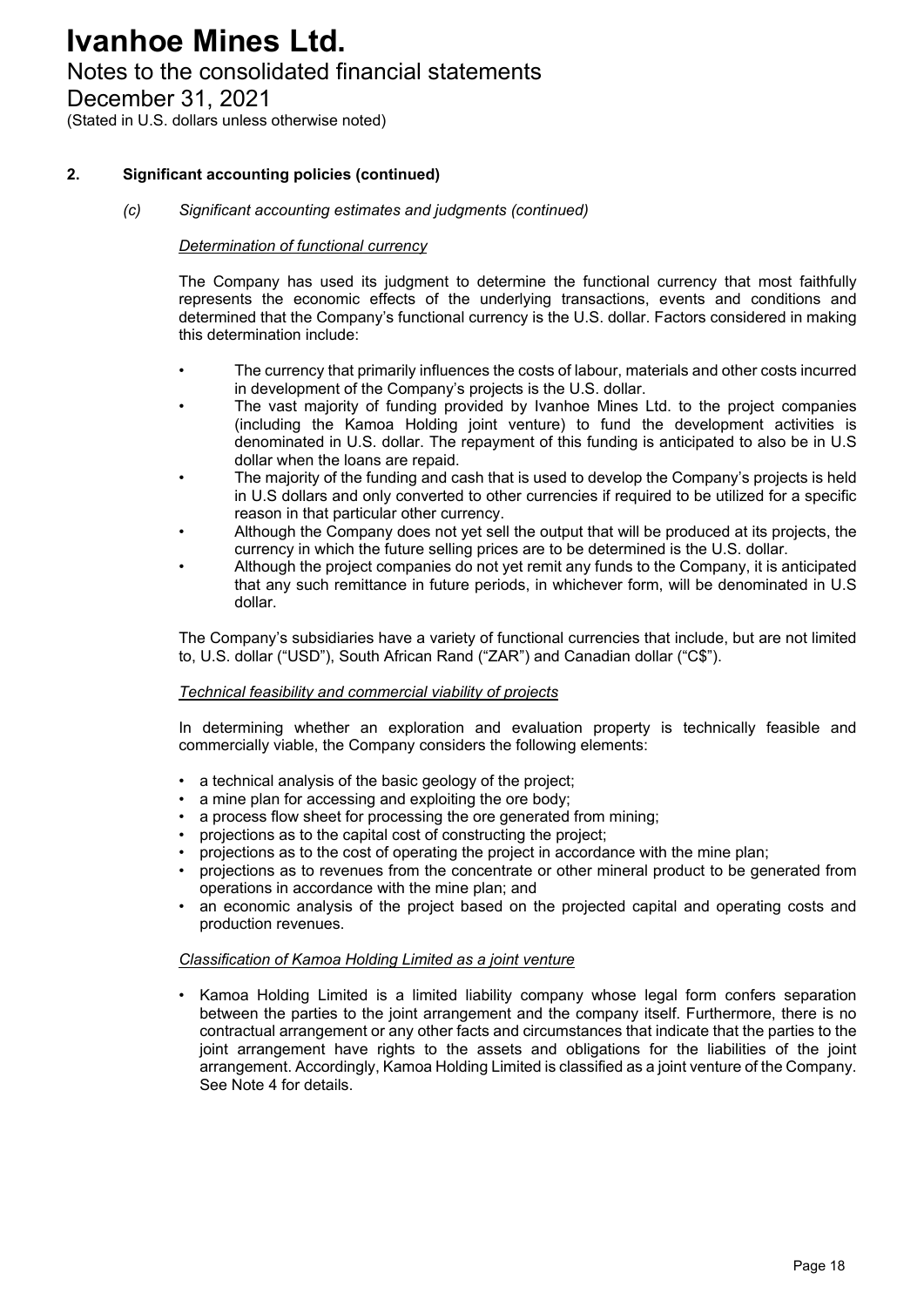### Notes to the consolidated financial statements

December 31, 2021

(Stated in U.S. dollars unless otherwise noted)

#### **2. Significant accounting policies (continued)**

#### *(c) Significant accounting estimates and judgments (continued)*

#### *Determination of inputs into lease accounting*

- Lease payments should be discounted using the interest rate implicit in the lease unless that rate cannot be readily determined, in which case the lessee's incremental borrowing rate is used, being the rate that the individual lessee would have to pay to borrow the funds necessary to obtain an asset of similar value to the right-of-use asset in a similar economic environment with similar terms, security and conditions. The Company has used the risk-free interest rate adjusted for credit risk specific to the lease.
- In determining the lease term, the Company considers all facts and circumstances that create an economic incentive to exercise an extension option, or not exercise a termination option. Extension options (or periods after termination options) are only included in the lease term if the lease is reasonably certain to be extended (or not terminated). For the rented surface infrastructure (Kipushi), the lease term is the life of mine and therefore the Company reasonably assessed that the lease will not be extended beyond or terminated before the end of that period. For the office buildings the lease cannot be reasonably certain to be extended as the contract has already been extended to July 31, 2024, beyond which there is no certainty of further extension. The lease term for the office building is the length of the contract.

#### *Provisionally priced revenue and remeasurement of contract receivables*

Sales in the Kamoa Holding Limited joint venture are provisionally priced at the average market price on the date that the products are delivered to the buyers at the Kamoa-Kakula mine concentrate warehouse or the demarcated holding area at the Lualaba Copper Smelter premises. Revenue from the contract receivables is recognized for all the sales during the period at the average market price for the month in which the sales occurred. Revenue from contract receivables are remeasured with reference to the forward market price at each reporting date and the remeasurement of contract receivables is recognized as revenue in the statement of comprehensive income of the Kamoa Holding Limited joint venture.

#### *Valuation of embedded derivative liability*

The Company has used the following key inputs and estimates to determine the fair value of the embedded derivative liability at initial recognition and at the end of the year:

|                | March 17,<br>2021 | December 31,<br>2021 |  |
|----------------|-------------------|----------------------|--|
|                |                   |                      |  |
| Share price    | C\$7.00           | C\$10.32             |  |
| Credit spread  | 630 basis points  | 356 basis points     |  |
| Volatility     | 42%               | 40%                  |  |
| Borrowing cost | 50 basis points   | 25 basis points      |  |

#### *Deferred revenue*

The advance payments received under the stream financing agreements (see Note 17) have been accounted for as contract liabilities within the scope of IFRS 15. Under the terms of the agreements, settlement of the contracts will be executed via the delivery of credits to the purchasers. The credits to be delivered are directly linked to the metal contained in concentrate produced at the Platreef mine. The contracts are therefore not financial instruments as the contracts will not be settled in cash or another financial instrument.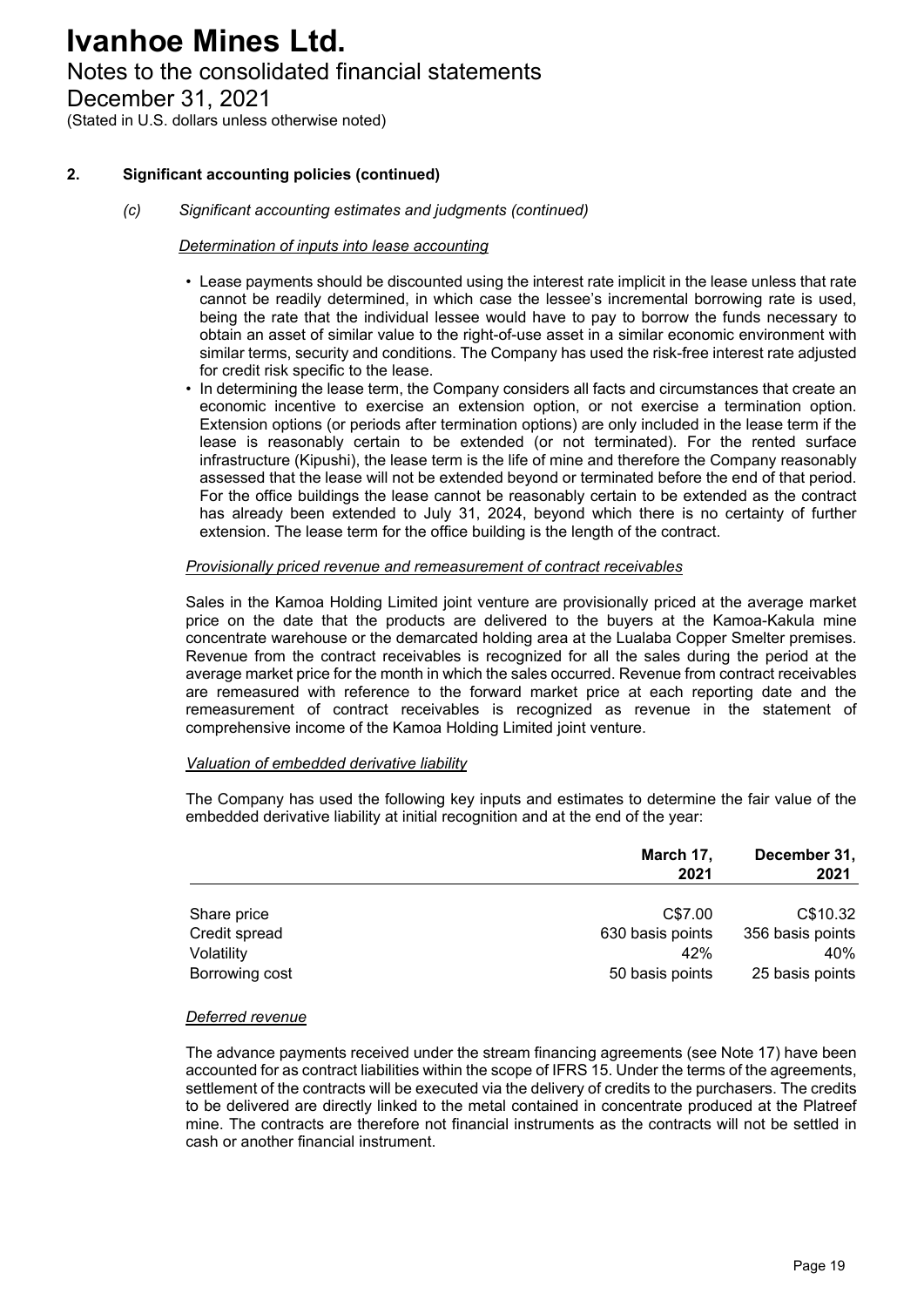### Notes to the consolidated financial statements

December 31, 2021

(Stated in U.S. dollars unless otherwise noted)

#### **2. Significant accounting policies (continued)**

#### *(c) Significant accounting estimates and judgments (continued)*

#### *Deferred revenue (continued)*

Performance obligations under the contracts will be satisfied through production at the Platreef mine and revenue will be recognized over the duration of the contracts. As the contracts are long term in nature and a portion of the financing was received at inception of the contracts, it has been determined that the contracts contain a significant financing component under IFRS 15.

#### *Deferred tax*

Significant judgment is required in determining the deferred tax asset related to the Platreef Project. This includes the probability that there will be sufficient taxable income in the future against which the deferred tax can be utilized. The Company recognized the previously unrecognized deferred tax asset relating to the Platreef Project in the year ended December 31, 2021. Due to the conclusion of the stream-financing agreements and the announcement of the exceptional results of the independent 2022 Feasibility Study, the Company considers it highly probable that the Platreef Project will have future taxable profits that will be available against which the deductible temporary differences can be utilized (see Note 12).

#### *(d) Interests in joint ventures*

A joint venture is a joint arrangement whereby the parties that have joint control of the arrangement have rights to the net assets of the arrangement. Joint control is the contractually agreed sharing of control of an arrangement, which exists only when decisions about the relevant activities require unanimous consent of the parties sharing control.

The results and assets and liabilities of joint ventures are incorporated in these consolidated financial statements using the equity method of accounting, except when the investment, or portion thereof, is classified as held for sale, in which case it is accounted for in accordance with IFRS 5. Under the equity method a joint venture is initially recognized in the consolidated statement of financial position at cost and adjusted thereafter to recognize the Company's share of the profit or loss and the other comprehensive income of the joint venture.

When the Company's share of losses of the joint venture exceeds the Company's interest in that joint venture (which includes any long-term interests that in substance form part of the Company's net investment in the joint venture), the Company discontinues recognizing its share of further losses. Additional losses are recognized only to the extent that the Company has incurred legal or constructive obligations or made payments on behalf of the joint venture.

An investment in a joint venture is accounted for using the equity method from the date on which the investee becomes a joint venture. On acquisition of the investment in a joint venture, any excess of the cost of the investment over the Company's share of the net fair value of the identifiable assets and liabilities of the investee is recognized as goodwill, which is included within the carrying amount of the investment. Any excess of the Company's share of the net fair value of the identifiable assets and liabilities over the cost of the investment, after reassessment, is recognized immediately in profit or loss in the period in which the investment is acquired.

When a group entity transacts with a joint venture of the Company, profits and losses resulting from the transactions with the joint venture are recognized in the Company's consolidated financial statements only to the extent of interests in the joint venture that are not related to the Company.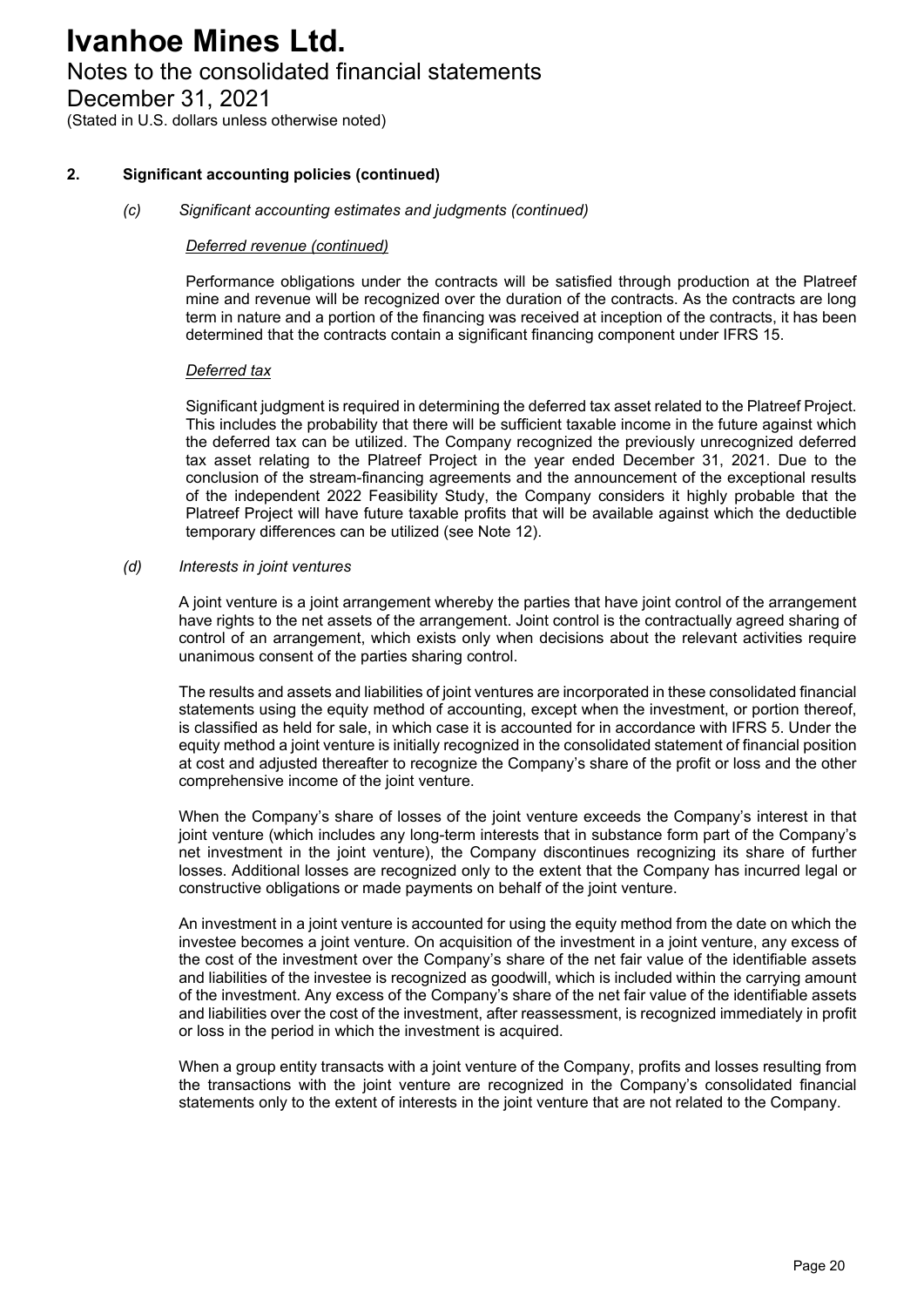### Notes to the consolidated financial statements

December 31, 2021

(Stated in U.S. dollars unless otherwise noted)

#### **2. Significant accounting policies (continued)**

#### *(e) Property, plant and equipment*

All property, plant and equipment are recorded at historical cost net of accumulated depreciation and any impairment losses. Historical cost includes expenditure that is directly attributable to the acquisition of the items. Subsequent costs are included in the asset's carrying value or recognized as a separate asset as appropriate, only when it is probable that future economic benefits associated with the specific asset will flow to the Company and the cost can be measured reliably. All other repairs and maintenance are charged to profit or loss during the reporting period in which they are incurred.

Depreciation commences once the asset is available for use and is calculated on the straight-line method to write off the cost of each asset to its residual value over their estimated useful life. The assets' residual values, useful lives and depreciation methods are reviewed and adjusted if appropriate, at each financial year end. Any changes are accounted for prospectively as a change in accounting estimate. Depreciation is recognized so as to write off the cost or valuation of assets (other than freehold land and assets under construction) less their residual values over their useful lives, using the straight-line method.

The expected lives applicable to each category of fixed assets are as follows:

| $\bullet$ | <b>Buildings</b>      | 5 to 20 years  |
|-----------|-----------------------|----------------|
| $\bullet$ | Office equipment      | 3 to 8 years   |
| $\bullet$ | Motor vehicles        | 5 to 7 years   |
| $\bullet$ | Plant and equipment   | 3 to 7 years   |
| $\bullet$ | Aircraft              | 8 years        |
| $\bullet$ | Mining Infrastructure | 20 to 30 years |

Freehold land is not depreciated.

The Company reviews the carrying values of its property, plant and equipment whenever events or changes in circumstances indicate that their carrying values may exceed their estimated net recoverable amounts determined by reference to estimated future operating results and discounted net cash flows. An impairment loss is recognized when the carrying value of those assets is not recoverable and exceeds their fair value.

The gain or loss arising on the disposal of an item of property, plant and equipment is determined as the difference between the sale proceeds and the carrying amount of the asset and is recognized in profit and loss.

Assets in the course of construction for production, supply or administrative purposes, including development costs, are carried at cost, less any recognized impairment loss. Cost includes costs directly attributable to bringing the asset to the location and condition necessary for it to be capable of operating in the manner intended by management and, for qualifying assets, borrowing costs capitalized in accordance with the Company's accounting policy. Such assets are initially categorized in the assets under construction category, and re-classified to the appropriate categories of property, plant and equipment when completed and ready for intended use. Depreciation of these assets, on the same basis as other property assets, commences when the assets are ready for their intended use.

#### *(f) Mineral properties and exploration expenditure*

Direct historical costs related to the acquisition of mineral properties are capitalized on a property by property basis. The Company reviews the carrying values of its mineral properties whenever events or changes in circumstances indicate that their carrying values may exceed their estimated net recoverable amounts determined by reference to estimated future operating results and discounted net cash flows. An impairment loss is recognized when the carrying value of those assets are not recoverable and exceeds their recoverable amount.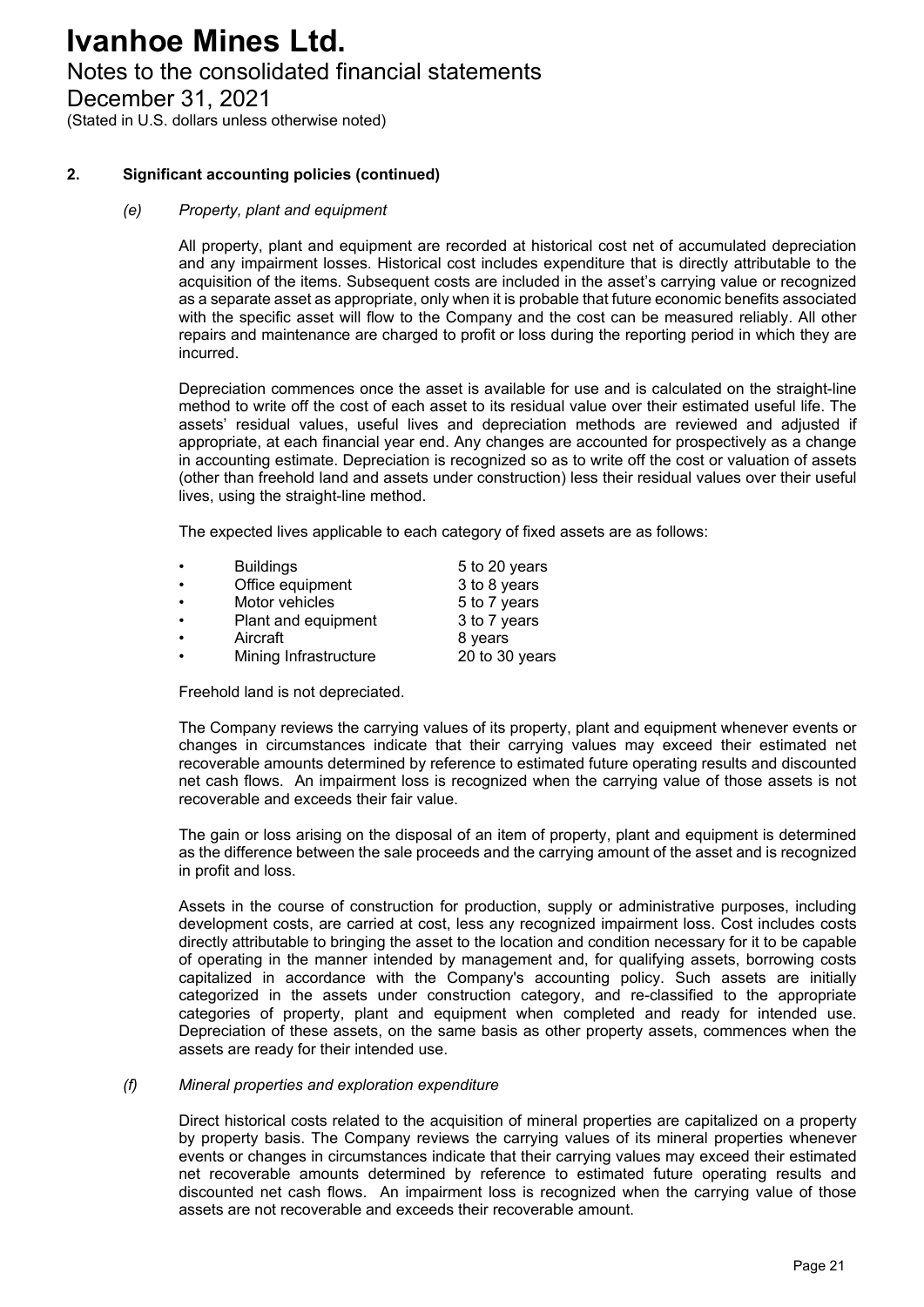### Notes to the consolidated financial statements

December 31, 2021

(Stated in U.S. dollars unless otherwise noted)

#### **2. Significant accounting policies (continued)**

#### *(f) Mineral properties and exploration expenditure (continued)*

Amortization of mineral properties will commence when commercial production starts. Mineral properties will be amortized over the expected life of mine.

Exploration costs are charged to operations in the period incurred, until such time as the Company determines that a property is technically feasible and commercially viable, whereafter those determined to be development costs are capitalized as property, plant and equipment. In making this determination the Company considers whether a proposed project is capable of being developed at a sufficient return to justify the capital and managerial resources that must be committed to the project. The determination is made on a property by property basis and generally coincides with the finalization of a preliminary economic assessment or pre-feasibility study of the property. Development costs are capitalized as property, plant and equipment and are costs incurred to obtain access and to provide facilities for extracting, treating, gathering, transporting and storing the minerals.

Development expenditures are capitalized to the extent that they are necessary to bring the property to commercial production.

On the commencement of commercial production, net capitalized costs are charged to operations on a unit-of-production basis, by property, using estimated proven and probable recoverable reserves as the depletion base. Where the Company's exploration and development activities are conducted jointly with others, these consolidated financial statements reflect only the Company's interests in such activities.

#### *(g) Long-term loans receivable*

Long-term loans receivable have been recognized on the date that the Company is contractually entitled to receive the associated cash flows. The long-term loans receivable will be derecognized when the rights to receive cash flows associated with the receivables have expired or have been transferred and the Company has transferred substantially all the risks and rewards of ownership.

At initial recognition, the long-term loans receivable have been measured at fair value, with associated transaction costs being expensed in the statement of comprehensive income and are subsequently measured at amortized cost.

#### (*h) Leases*

IFRS 16 requires a lessee to recognize assets and liabilities for all leases with a term of more than 12 months, unless the underlying asset is of low value. A lessee is required to recognize a right-ofuse asset representing its right to use the underlying leased asset and a lease liability representing its obligation to make lease payments.

A contract is, or contains, a lease if it conveys the right to control the use of an identified asset for a period of time in exchange for consideration. The Company leases various land, offices, equipment and vehicles.

Contracts may contain both lease and non-lease components. The Company allocates the consideration in the contract to the lease and non-lease components based on the terms contained in the applicable contract or on their relative stand-alone prices.

Lease terms are negotiated on an individual basis and contain a wide range of different terms and conditions. The lease agreements do not impose any covenants other than the security interests in the leased assets that are held by the lessor. Leased assets may not be used as security for borrowing purposes.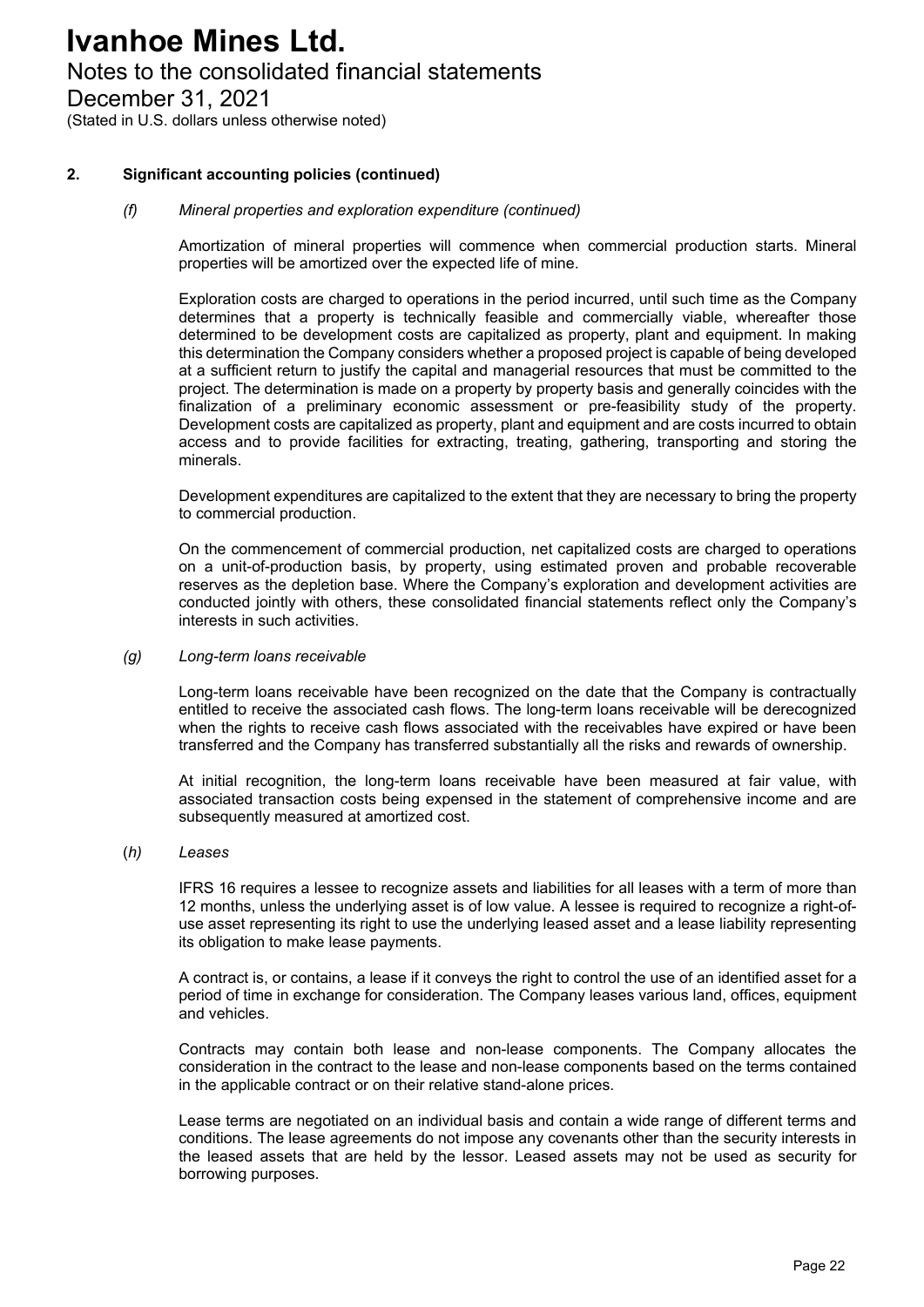### Notes to the consolidated financial statements

December 31, 2021

(Stated in U.S. dollars unless otherwise noted)

#### **2. Significant accounting policies (continued)**

#### (*h) Leases (continued)*

#### *Right-of-use assets*

Right-of-use assets are initially measured at:

- the amount of the initial measurement of lease liability;
- any lease payments made at or before the commencement date less any lease incentives received;
- any initial direct costs; and
- restoration costs.

After the lease has commenced the right-of-use asset is measured at cost less accumulated depreciation and accumulated impairment.

Right-of-use assets are depreciated over the shorter of the asset's useful life and the lease term on a straight-line basis. If the Company is reasonably certain to exercise a purchase option, the rightof-use asset is depreciated over the underlying asset's useful life.

#### *Lease liabilities*

The lease liability is initially measured at the present value of the lease payments payable over the lease term, discounted at the rate implicit in the lease if that can be readily determined. If that rate cannot be readily determined, the Company shall use their incremental borrowing rate.

The Company has used its incremental borrowing rate because the interest rate implicit in the lease cannot be readily determined.

To determine the incremental borrowing rate, the Company:

- where possible, uses recent third-party financing received by the individual lessee as a starting point, adjusted to reflect changes in financing conditions since third party financing was received;
- uses a build-up approach that starts with a risk-free interest rate adjusted for credit risk for leases held by the Company, which does not have recent third party financing; and
- makes adjustments specific to the lease, e.g. term, country, currency and security.

The initial measurement of the lease liability includes:

- fixed payments (including in-substance fixed payments), less any lease incentives receivable;
- variable lease payment that are based on an index or a rate, initially measured using the index or rate as at the commencement date;
- amounts expected to be payable by the Company under residual value guarantees;
- the exercise price of a purchase option if the Company is reasonably certain to exercise that option; and
- payments of penalties for terminating the lease, if the lease term reflects the Company exercising that option.

Variable lease payments that are not included in the measurement of the lease liability are recognized in profit or loss in the period in which the event or condition that triggers payment occurs, unless the costs are included in the carrying amount of another asset under another Standard.

The lease liability is subsequently remeasured to reflect changes in:

- the lease term (using a revised discount rate);
- the assessment of a purchase option (using a revised discount rate);
- the amounts expected to be payable under residual value guarantees (using an unchanged discount rate);
- future lease payments resulting from a change in an index or a rate used to determine those payments (using an unchanged discount rate); or
- lease modifications (unless they are to be treated as separate leases).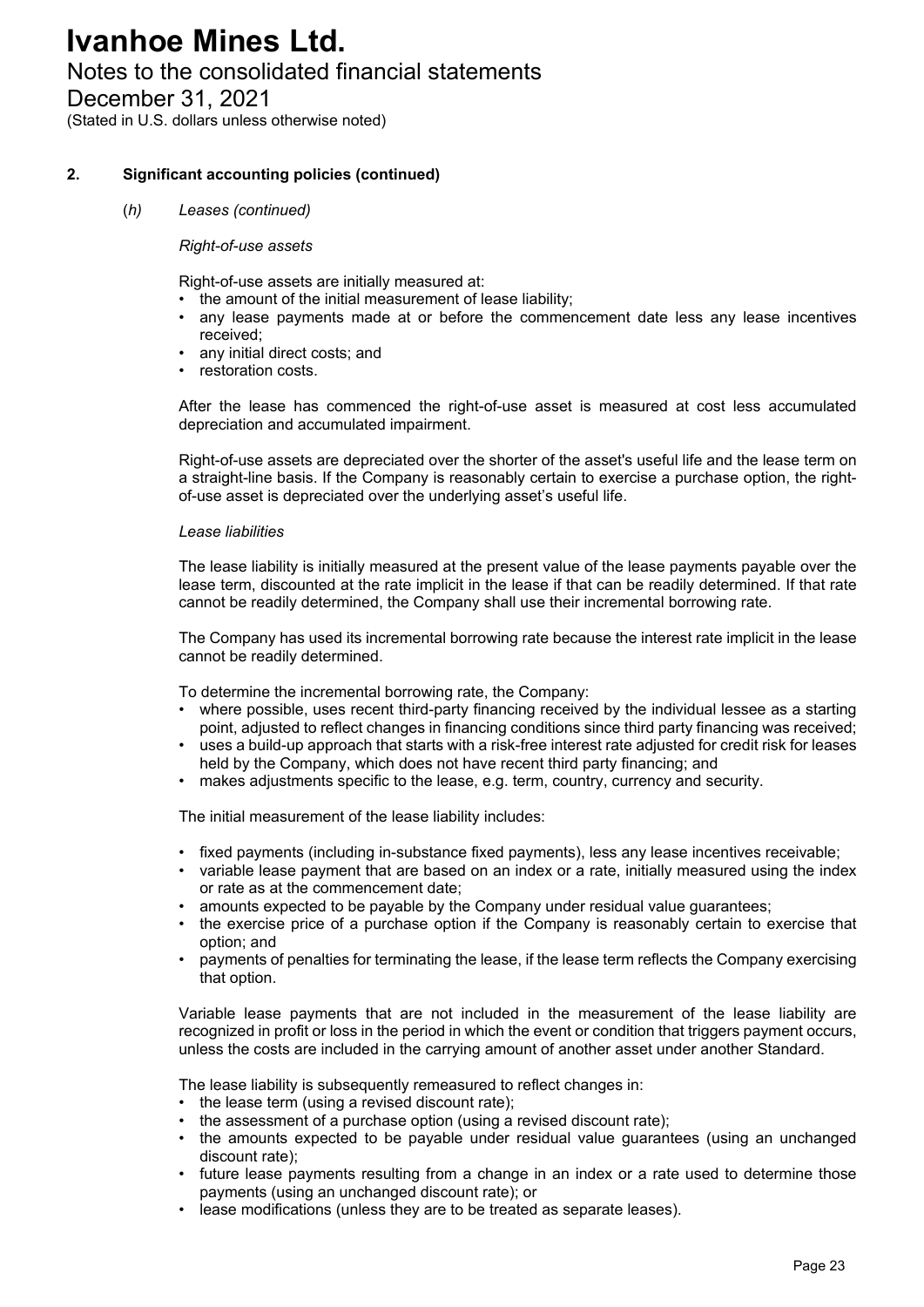### Notes to the consolidated financial statements

December 31, 2021

(Stated in U.S. dollars unless otherwise noted)

#### **2. Significant accounting policies (continued)**

#### (*h) Leases (continued)*

The re-measurements are treated as adjustments to the right-of-use asset.

Lease payments are allocated between principal and finance cost. The finance cost is charged to profit or loss over the lease period so as to produce a constant periodic rate of interest on the remaining balance of the liability for each period. The finance cost is included as interest paid in the operating activities section of the consolidated statement of cash flows.

#### *Practical expedients not relied on:*

- Election by class of underlying asset, not to separate non-lease components from lease components and instead account for all components as a lease.
- Re-assessment whether a contract is, or contains, a lease at the date of initial application.
- Applying IFRS 16 to a portfolio of leases with similar characteristics if the entity reasonably expects that the effects on the financial statements would not differ materially from applying IFRS 16 to the individual leases within that portfolio.

#### *Recognition exemptions*

Payments associated with short-term leases and all leases of low-value assets are recognized on a straight-line basis as an expense in profit or loss. Short-term leases are leases with a lease term of 12 months or less. Low-value assets comprise mainly IT equipment and office furniture.

#### *(i) Promissory note receivable*

The Company became party to a non-interest-bearing, 10 year promissory note receivable as the purchase consideration for selling 1% of its share in Kamoa Holding Limited (see Note 4).

The promissory note receivable was recognized when the Company became contractually entitled to receive the cash flows associated with it and was initially measured at fair value with associated transaction costs being expensed in the statement of comprehensive income. The promissory note receivable is subsequently measured at amortized cost.

#### *(j) Other assets*

Other assets represent prepayments for non-current assets and deposits of the Company. Other assets are cash paid for which the related asset, service or benefit is expected to be received more than 12 months from the end of the reporting period.

#### *(k) Investments*

The Company holds investments in equity instruments of listed and unlisted companies (see Note 11) and measures these investments initially at cost and subsequently at fair value through profit or loss. Transaction costs that are directly attributable to the acquisition of investments carried at fair value through profit or loss are expensed in the statement of comprehensive income.

The classification depends on the Company's business model for managing the investments and the contractual terms of the cash flows. These investments are not held for trading. Purchases and subsequent sales of these equity investments are recognized on trade date, being the date on which the Company commits to purchase or sell these equity instruments.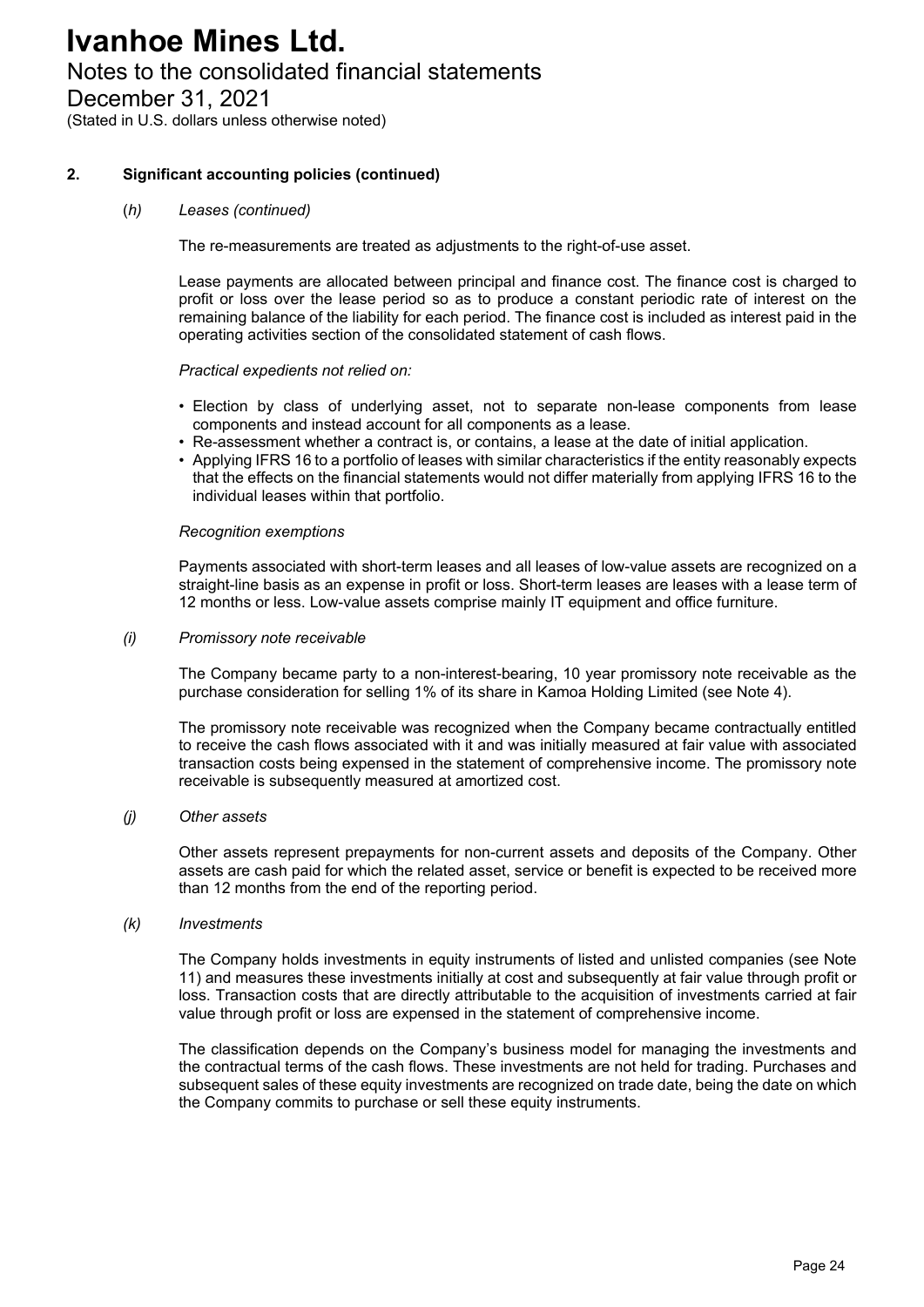### Notes to the consolidated financial statements

December 31, 2021

(Stated in U.S. dollars unless otherwise noted)

#### **2. Significant accounting policies (continued)**

#### *(k) Investments (continued)*

The investments are derecognized when the rights to receive the cash flows associated with the equity instruments have expired or have been transferred and the Company has transferred substantially all the risks and rewards of ownership.

Investments in listed shares are subsequently measured at fair value through profit and loss with reference to the prevailing share prices at the end of each reporting period. Gains and losses on the equity instruments are recognized in profit or loss.

Investments in unlisted shares are subsequently measured at fair value through profit and loss.

#### *(l) Financial instruments: Financial assets*

#### Classification

The Company classifies its financial assets in the following measurement categories:

- those to be measured subsequently at fair value (either through other comprehensive income (OCI) or through profit or loss); and
- those to be measured at amortized cost.

For assets measured at fair value, gains and losses will be recorded in profit or loss.

#### Measurement

At initial recognition, the Company measures a financial asset at its fair value plus, in the case of a financial asset not at fair value through profit or loss (FVTPL), transaction costs that are directly attributable to the acquisition of the financial asset. Transaction costs of financial assets carried at FVTPL are expensed in profit or loss.

Subsequent measurement of debt instruments depends on the Company's business model for managing the asset and the cash flow characteristics of the asset. There are three measurement categories into which the Company classifies its financial assets:

- Amortized cost: Assets that are held for collection of contractual cash flows where those cash flows represent solely payments of principal and interest are measured at amortized cost. Interest income from these financial assets is included in finance income using the effective interest rate method. Any gain or loss arising on derecognition is recognized directly in profit or loss. Impairment losses are presented as a separate line item in the statement of profit or loss.
- Fair value through OCI (FVTOCI): Assets that are held for collection of contractual cash flows and for resale, where the assets' cash flows represent solely payments of principal and interest, are measured at FVTOCI. Movements in the carrying amount are taken through OCI, except for the recognition of impairment gains or losses, interest income and foreign exchange gains and losses which are recognized in profit or loss. When the financial asset is derecognized, the cumulative gain or loss previously recognized in OCI is reclassified from equity to profit or loss. Interest income from these financial assets is included in finance income using the effective interest rate method. Impairment expenses are presented as separate line item in the statement of profit or loss.
- FVTPL: Assets that do not meet the criteria for amortized cost or FVTOCI are measured at FVTPL. A gain or loss on a debt investment that is subsequently measured at FVTPL is recognized in profit or loss.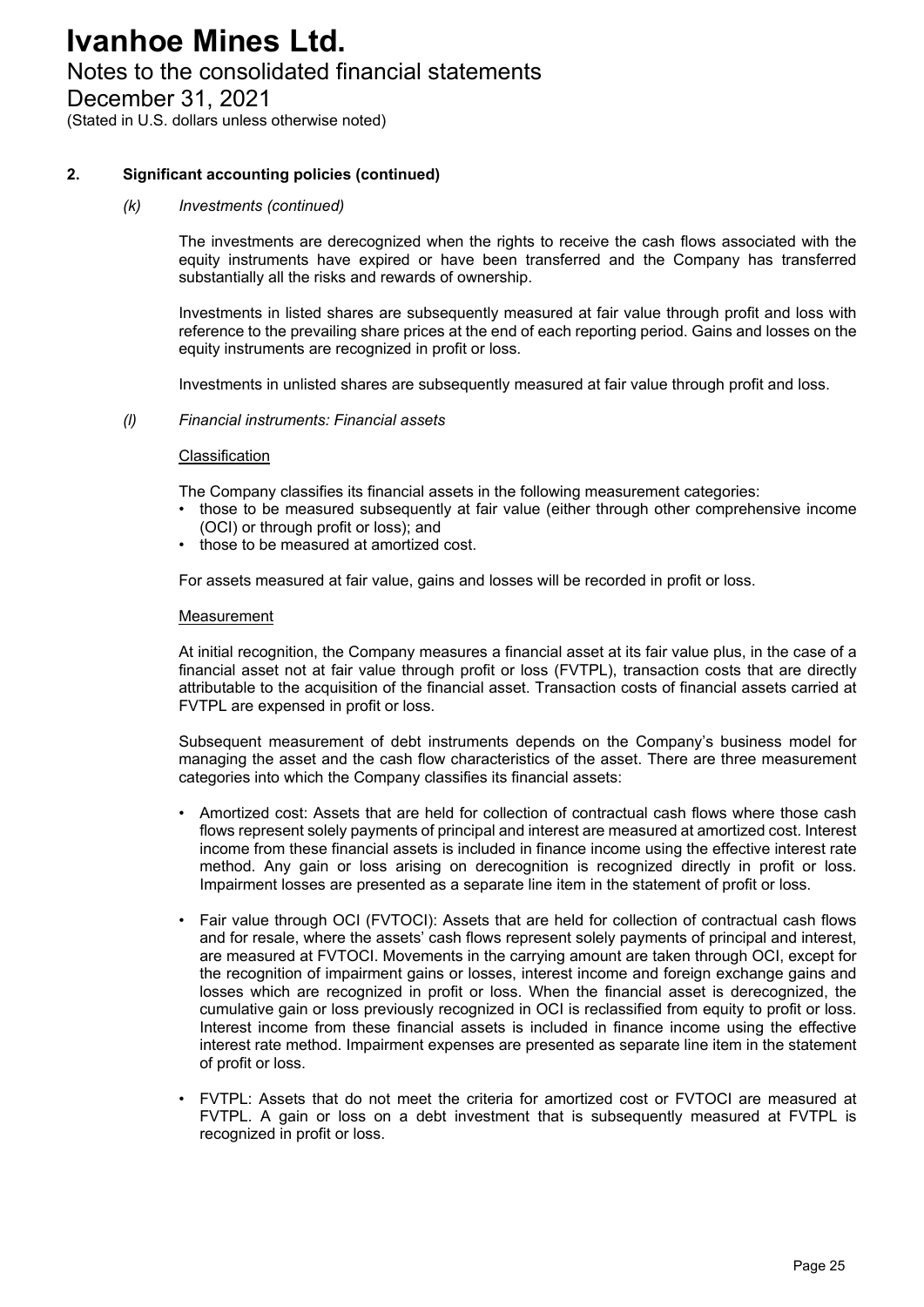### Notes to the consolidated financial statements

December 31, 2021

(Stated in U.S. dollars unless otherwise noted)

#### **2. Significant accounting policies (continued)**

#### *(l) Financial instruments: Financial assets (continued)*

#### Impairment

The Company assesses on a forward looking basis the expected credit losses associated with its debt instruments carried at amortized cost and FVTOCI. The impairment methodology applied depends on whether there has been a significant increase in credit risk.

For trade receivables, the Company applies the simplified approach permitted by IFRS 9, which requires expected lifetime losses to be recognized from initial recognition of the receivables

#### *(m) Taxation*

#### *Current tax*

The tax currently payable is based on taxable income for the year. Taxable profit differs from profit as reported in the consolidated statement of comprehensive income because of items of income or expense that are taxable or deductible in other years and items that are never taxable or deductible. The Company's liability for current tax is calculated using tax rates that have been enacted or substantively enacted by the end of the reporting period.

#### Deferred tax

Deferred tax is recognized on temporary differences between the carrying amounts of assets and liabilities in the financial statements and the corresponding tax bases used in the computation of taxable income. Deferred tax liabilities are generally recognized for all taxable temporary differences. Deferred tax assets are generally recognized for all deductible temporary differences to the extent that it is probable that taxable profits will be available against which those deductible temporary differences can be utilized. Such deferred tax assets and liabilities are not recognized if the temporary difference arises from goodwill or from the initial recognition (other than in a business combination) of other assets and liabilities in a transaction that affects neither the taxable profit or loss nor the accounting profit or loss.

Deferred tax liabilities are recognized for taxable temporary differences associated with investments in subsidiaries and associates, and interests in joint ventures, except where the Company is able to control the reversal of the temporary difference and it is probable that the temporary difference will not reverse in the foreseeable future. Deferred tax assets arising from deductible temporary differences associated with such investments and interests are only recognized to the extent that it is probable that there will be sufficient taxable profits against which to utilize the benefits of the temporary differences and they are expected to reverse in the foreseeable future.

The carrying amount of deferred tax assets is reviewed at the end of each reporting period and reduced to the extent that it is no longer probable that sufficient taxable profits will be available to allow all or part of the asset to be recovered.

Deferred tax assets and liabilities are measured at the tax rates that are expected to apply in the period in which the liability is settled or the asset realized, based on tax rates (and tax laws) that have been enacted or substantively enacted by the end of the reporting period. The measurement of deferred tax liabilities and assets reflects the tax consequences that would follow from the manner in which the Company expects, at the end of the reporting period, to recover or settle the carrying amount of its assets and liabilities.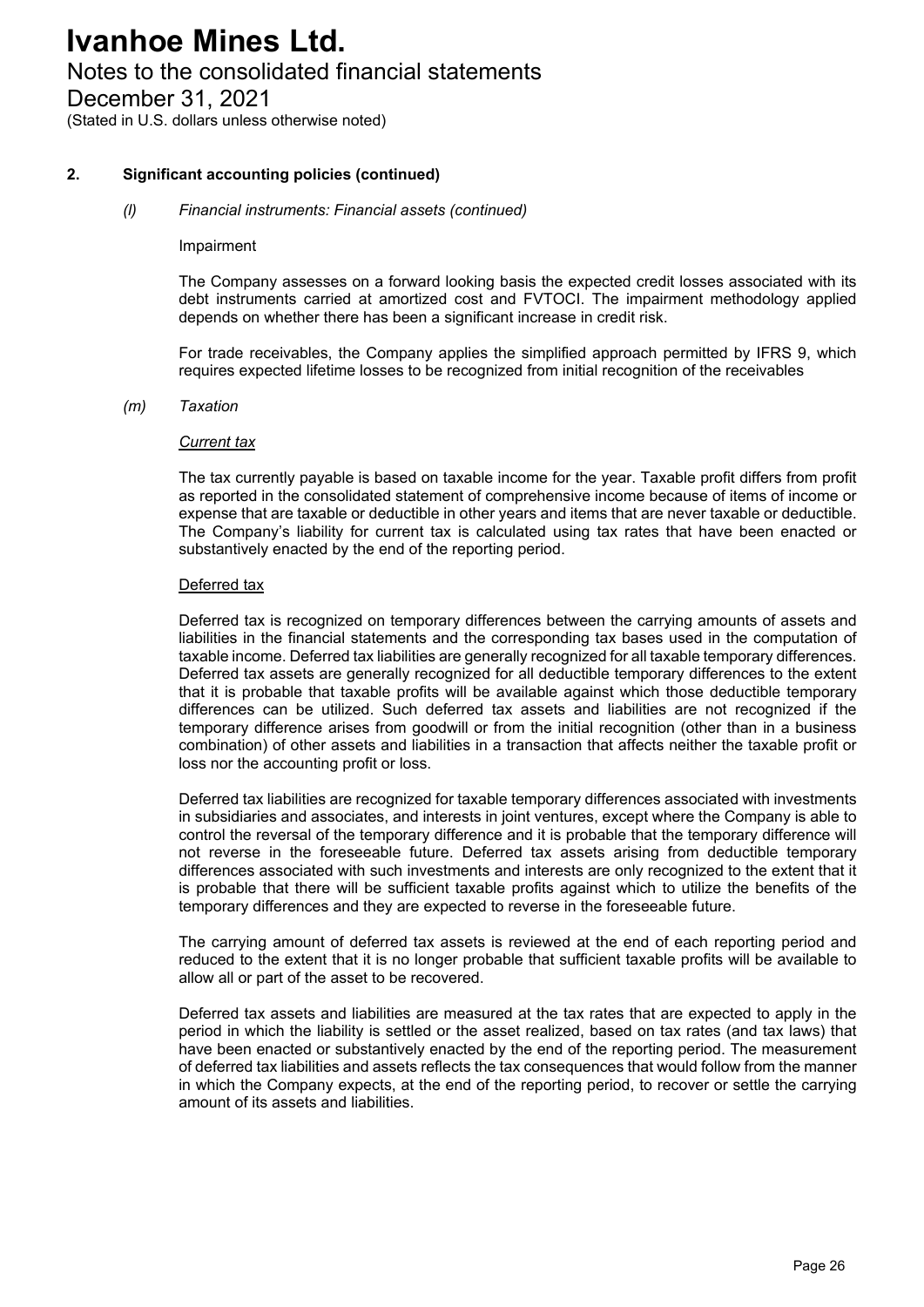### Notes to the consolidated financial statements

December 31, 2021

(Stated in U.S. dollars unless otherwise noted)

#### **2. Significant accounting policies (continued)**

#### *(m) Taxation (continued)*

#### *Deferred tax (continued)*

Deferred tax assets and liabilities are offset when there is a legally enforceable right to set off current tax assets against current tax liabilities and when they relate to income taxes levied by the same taxation authority and the Company intends to settle its current tax assets and liabilities on a net basis.

Current and deferred tax for the period

The Company recognized the previously unrecognized deferred tax asset relating to the Platreef Project in the year ended December 31, 2021. Due to the conclusion of the stream-financing agreements and the announcement of the exceptional results of the independent 2022 Feasibility Study, the Company considers it highly probable that the Platreef Project will have future taxable profits that will be available against which the deductible temporary differences can be utilized (see Note 12).

Current and deferred taxes are recognized as an expense or income in profit or loss, except when they relate to items that are recognized in other comprehensive income or directly in equity, in which case the tax is also recognized outside profit or loss, or where they arise from the initial accounting for a business combination. In the case of a business combination, the tax effect is taken into account in the accounting for the business combination.

(*n) Cash and cash equivalents*

Cash and cash equivalents comprise bank balances and highly liquid investments with original maturities of three months or less.

#### *(o) Prepaid expenses and deposits*

Prepaid expenses is cash paid for which a service or benefit is expected to be derived in the future. The future write-off period of the incurred cost will normally be determined by the period of benefit covered by the prepayment. Prepaid expenses specific to a particular period will be expensed when the period arrives and the costs will be treated as a period cost for that period. Prepaid costs for an extended period of time are normally written off equally during the period in which the benefit will be derived.

Prepaid expenses are generally classified as current assets unless a portion of the prepayment covers a period longer than twelve months or the prepayment relates to a non-current asset to be received in the future. When payments may be accounted for as prepaid expenses but the payment will be amortized within the current period and is not considered material to the presentation of financial position, such payments may be expensed in the month the payment is made.

#### *(p) Other receivables*

Other receivables represent accounts receivable, including those receivable from the joint venture as well as indirect taxes refundable from governments. Other receivables are initially recognized at the amount of consideration that is unconditional unless they contain significant financing components, in which case they are recognized at fair value. Other receivables are subsequently measured at amortized cost less any loss allowances.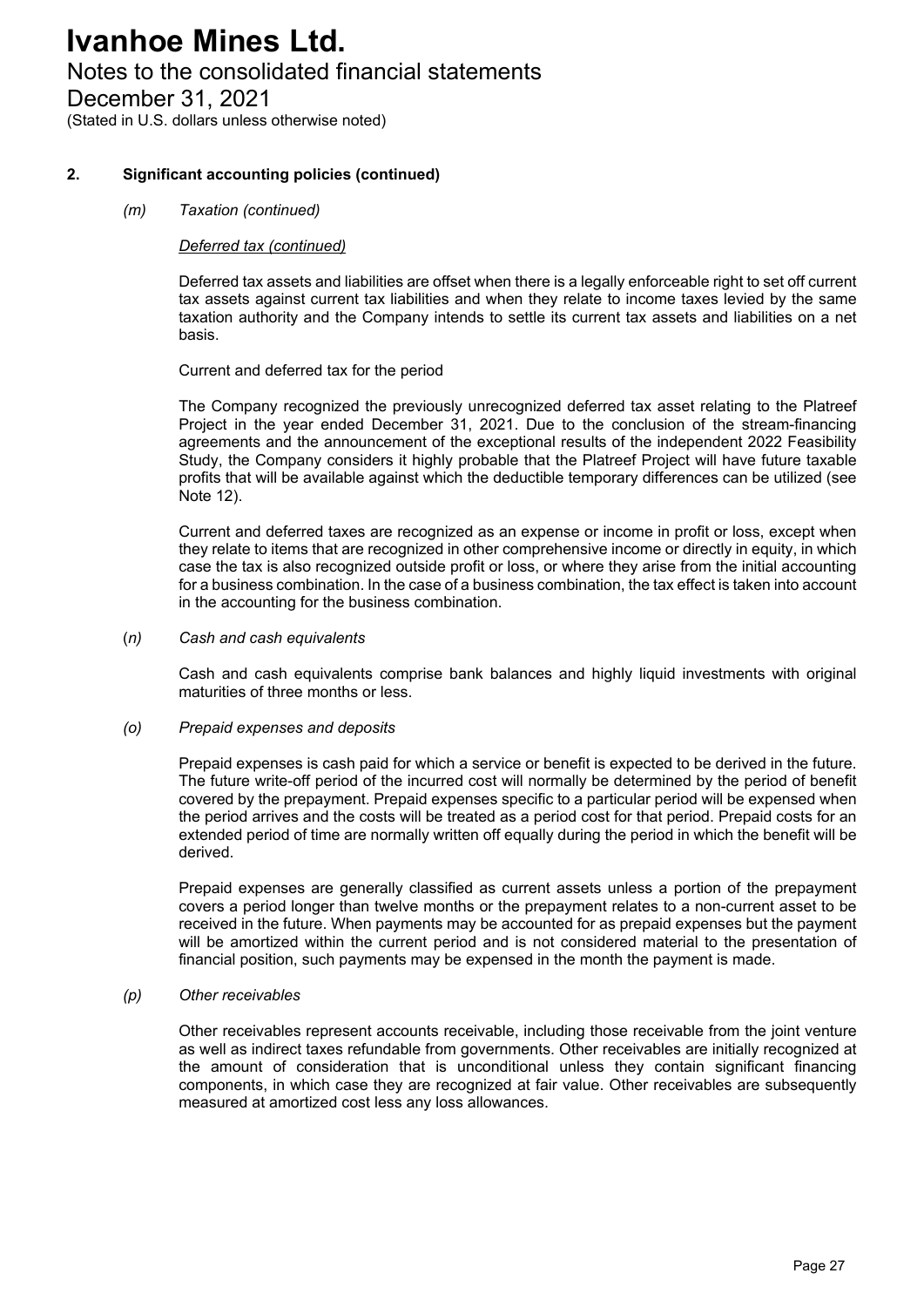### Notes to the consolidated financial statements

December 31, 2021

(Stated in U.S. dollars unless otherwise noted)

#### **2. Significant accounting policies (continued)**

#### *(q) Consumable stores*

Consumable stores are stated at the lower of cost and net realisable value. The costs of consumable items are determined using weighted average cost of the items purchased. Costs of purchased items are determined after deducting rebates and discounts.

#### *(r) Equity instruments*

An equity instrument is any contract that evidences a residual interest in the assets of an entity after deducting its liabilities. Equity instruments, which include share capital, are recorded at the proceeds received, net of direct issue costs.

#### *(s) Financial instruments: Financial liabilities*

Financial liabilities are designated as either (i) at fair value through profit or loss or (ii) other liabilities at amortized cost. All the group's financial liabilities have been designated as other liabilities and are carried on the statements of financial position at amortized cost.

#### *(t) Borrowings*

Borrowings are initially recognized at fair value, net of transaction costs incurred. Borrowings are subsequently measured at amortized cost. Any difference between the proceeds (net of transaction costs) and the redemption amount is recognized in profit or loss over the period of the borrowings using the effective interest method.

Borrowings are removed from the statements of financial position when the obligation specified in the contract is discharged, cancelled or expired. The difference between the carrying amount of a financial liability that has been extinguished or transferred to another party and the consideration paid, including any non-cash assets transferred or liabilities assumed, is recognized in profit or loss as other income or finance costs.

Borrowings are classified as current liabilities unless the Company has an unconditional right to defer settlement of the liability for at least 12 months after the reporting period.

#### *(u) Advances payable*

Advances payable represents an unsecured and interest bearing loan payable by the Company. Advances payable have been initially recognized at fair value, net of transaction costs incurred. The Company has designated this financial liability as an other liability and subsequently measures the advances payable at amortized cost.

Interest incurred on the advances payable is recognized as finance costs in the statement of comprehensive income.

The Company has classified the advances payable as a non-current liability as the advances are only contractually repayable once the Kipushi project has generated a profit as defined in the contract. The generation of profit at Kipushi is only expected to occur more than 12 months after the reporting period.

#### *(v) Rehabilitation provision*

The Company recognizes provisions for statutory, contractual or legal obligations associated with the reclamation of mining property, plant and equipment, when those obligations result from the acquisition, construction, development or normal operation of the assets. Initially, a provision for rehabilitation is recognized at its fair value in the period in which it is incurred.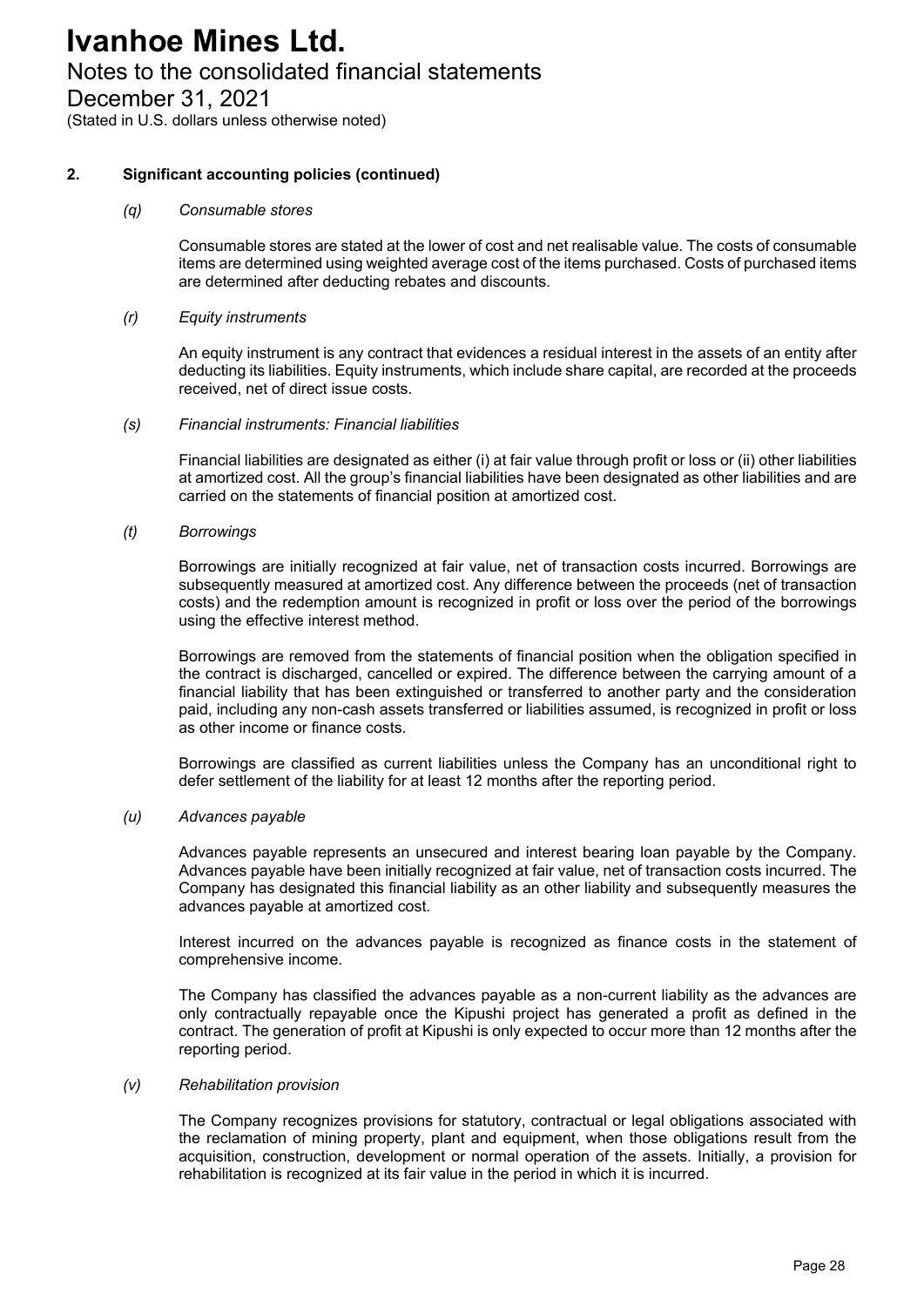### Notes to the consolidated financial statements

December 31, 2021

(Stated in U.S. dollars unless otherwise noted)

#### **2. Significant accounting policies (continued)**

#### *(v) Rehabilitation provision (continued)*

Upon initial recognition of the provision, the corresponding asset is added to the carrying amount of the related asset and the cost is amortized as an expense over the economic life of the asset using either the unit-of-production method or the straight-line method, as appropriate. Following the initial recognition of the rehabilitation provision, the carrying amount of the provision is increased for the passage of time and adjusted for changes to the amount or timing of the underlying cash flows needed to settle the obligation.

#### *(w) Trade and other payables*

Trade and other payables is comprised of accounts payable, accrued liabilities and salary related liabilities of the Company for goods and services provided to the Company prior to the end of the reporting period which are unpaid. These amounts are unsecured and are usually settled within 30 days of recognition and are therefore classified as current liabilities.

Trade and other payables are recognized initially at their fair value and subsequently measured at amortized cost using the effective interest rate method.

#### *(x) Short-term employee obligations*

Liabilities for wages and salaries, including non-monetary benefits and annual leave that are expected to be settled wholly within 12 months after the end of the period in which the employees render the related service are recognized in respect of employees' services up to the end of the reporting period and are measured at the amounts expected to be paid when the liabilities are settled. The liabilities are included in trade and other payables in the balance sheet.

#### *(y) Foreign currencies*

In preparing the financial statements of each individual group entity, transactions in currencies other than the entity's functional currency (foreign currencies) are recognized at the rates of exchange prevailing at the dates of the transactions. At the end of each reporting period, monetary items denominated in foreign currencies are retranslated at the rates prevailing at that date. Non-monetary items carried at fair value that are denominated in foreign currencies are retranslated at the rates prevailing at the date when the fair value was determined. Non-monetary items that are measured in terms of historical cost in a foreign currency are not retranslated.

Exchange differences on monetary items are recognized in profit or loss in the period in which they arise except for:

- exchange differences on foreign currency borrowings relating to assets under construction for future productive use, which are included in the cost of those assets when they are regarded as an adjustment to interest costs on those foreign currency borrowings; and
- exchange differences on monetary items receivable from or payable to a foreign operation for which settlement is neither planned nor likely to occur (therefore forming part of the net investment in the foreign operation), which are recognized initially in other comprehensive income and reclassified from equity to profit or loss on repayment of the monetary items.

For the purposes of presenting consolidated financial statements, the assets and liabilities of the Company's foreign operations are translated into currency units using exchange rates prevailing at the end of each reporting period. Income and expense items are translated at the average exchange rates for the period, unless exchange rates fluctuate significantly during that period, in which case the exchange rates at the dates of the transactions are used. Exchange differences arising, if any, are recognized in other comprehensive loss and accumulated in equity (attributed to non-controlling interests as appropriate).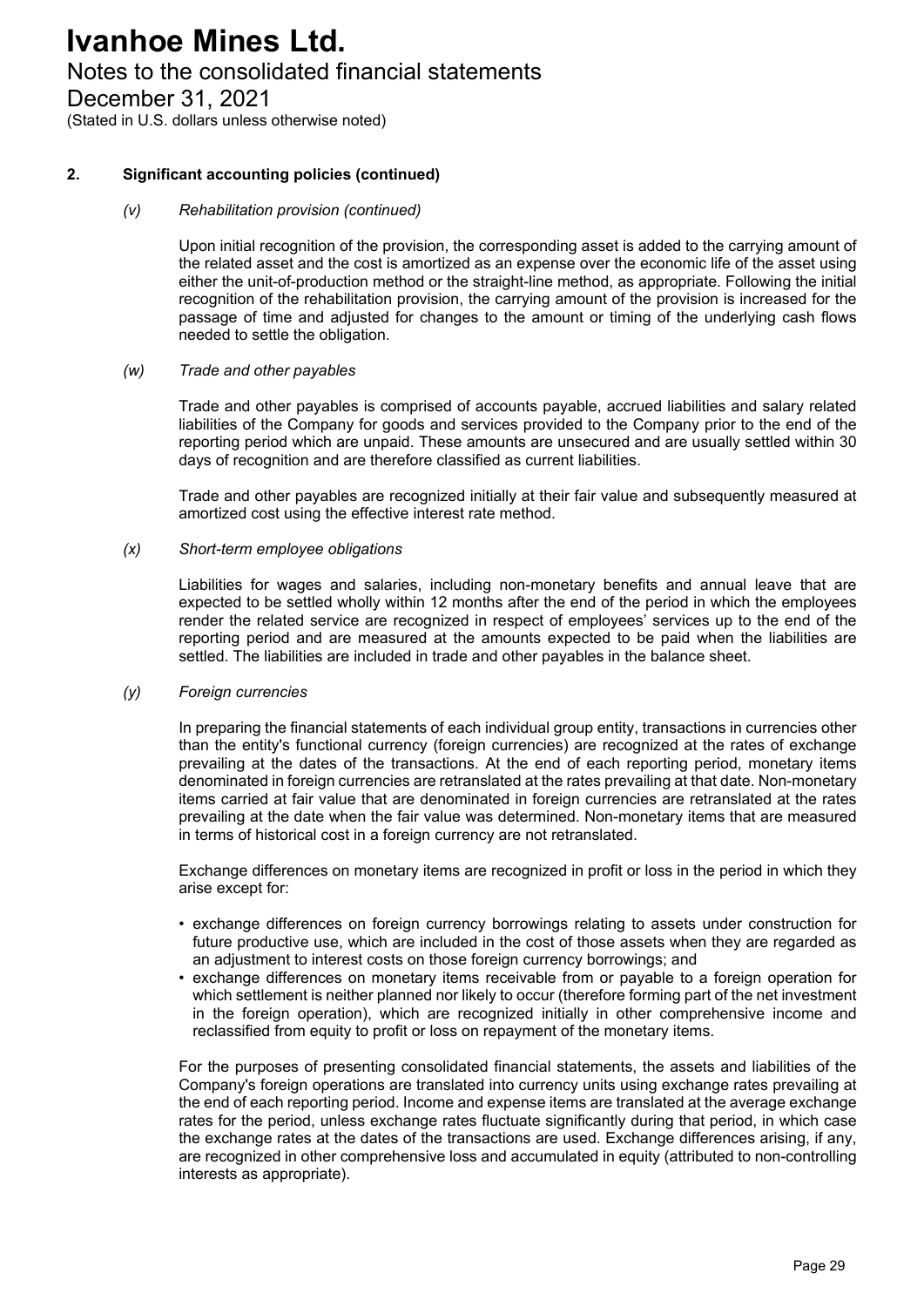### Notes to the consolidated financial statements

December 31, 2021

(Stated in U.S. dollars unless otherwise noted)

#### **2. Significant accounting policies (continued)**

#### *(y) Foreign currencies (continued)*

On the disposal of a foreign operation (i.e. a disposal of the Company's entire interest in a foreign operation, or a disposal involving loss of control over a subsidiary that includes a foreign operation, a disposal involving loss of joint control over a jointly controlled entity that includes a foreign operation, or a disposal involving loss of significant influence over an associate that includes a foreign operation), all of the exchange differences accumulated in equity in respect of that operation attributable to the owners of the Company are reclassified to profit or loss.

In addition, in relation to a partial disposal of a subsidiary that does not result in the Company losing control over the subsidiary, the proportionate share of accumulated exchange differences are reattributed to non-controlling interests and are not recognized in profit or loss. For all other partial disposals (i.e. partial disposals of associates or jointly controlled entities that do not result in the Company losing significant influence or joint control), the proportionate share of the accumulated exchange differences is reclassified to profit or loss.

Goodwill and fair value adjustments on identifiable assets and liabilities acquired arising on the acquisition of a foreign operation are treated as assets and liabilities of the foreign operation and translated at the rate of exchange prevailing at the end of each reporting period. Exchange differences arising are recognized in equity.

#### *(z) Share-based payments*

Equity settled share-based payments to employees providing services are measured at the fair value of the equity instruments at the grant date.

The fair value of share options is estimated as of the date of the grant using a Black-Scholes option valuation model and are recorded in profit and loss over their vesting periods. Share options with graded vesting schedules are accounted for as separate grants with different vesting periods and fair values. Changes to the estimated number of awards that will eventually vest are accounted for prospectively. When the share options are ultimately exercised, the amount in the share-based payment reserve is moved to share capital.

The share-based payment expense relating to the B-BBEE transaction described in Note 25, was determined by using a Monte Carlo simulation of the underlying share, together with its dividends, to estimate the closing share price at vesting date, as well as the remaining funding balance. Cash settled share-based payments are remeasured at each reporting period.

Restricted share units are equity settled share-based payments and are valued using the fair value of a common share at time of grant and are recorded in profit and loss over their vesting periods.

#### *(aa) Borrowing costs*

Borrowing costs directly attributable to the acquisition, construction or production of qualifying assets, which are assets that necessarily take a substantial period of time to get ready for their intended use or sale, are added to the cost of those assets, until such time as the assets are substantially ready for their intended use or sale.

Investment income earned on the temporary investment of specific borrowings pending their expenditure on qualifying assets is deducted from the borrowing costs eligible for capitalization.

All other borrowing costs are recognized in profit or loss in the period in which they incurred.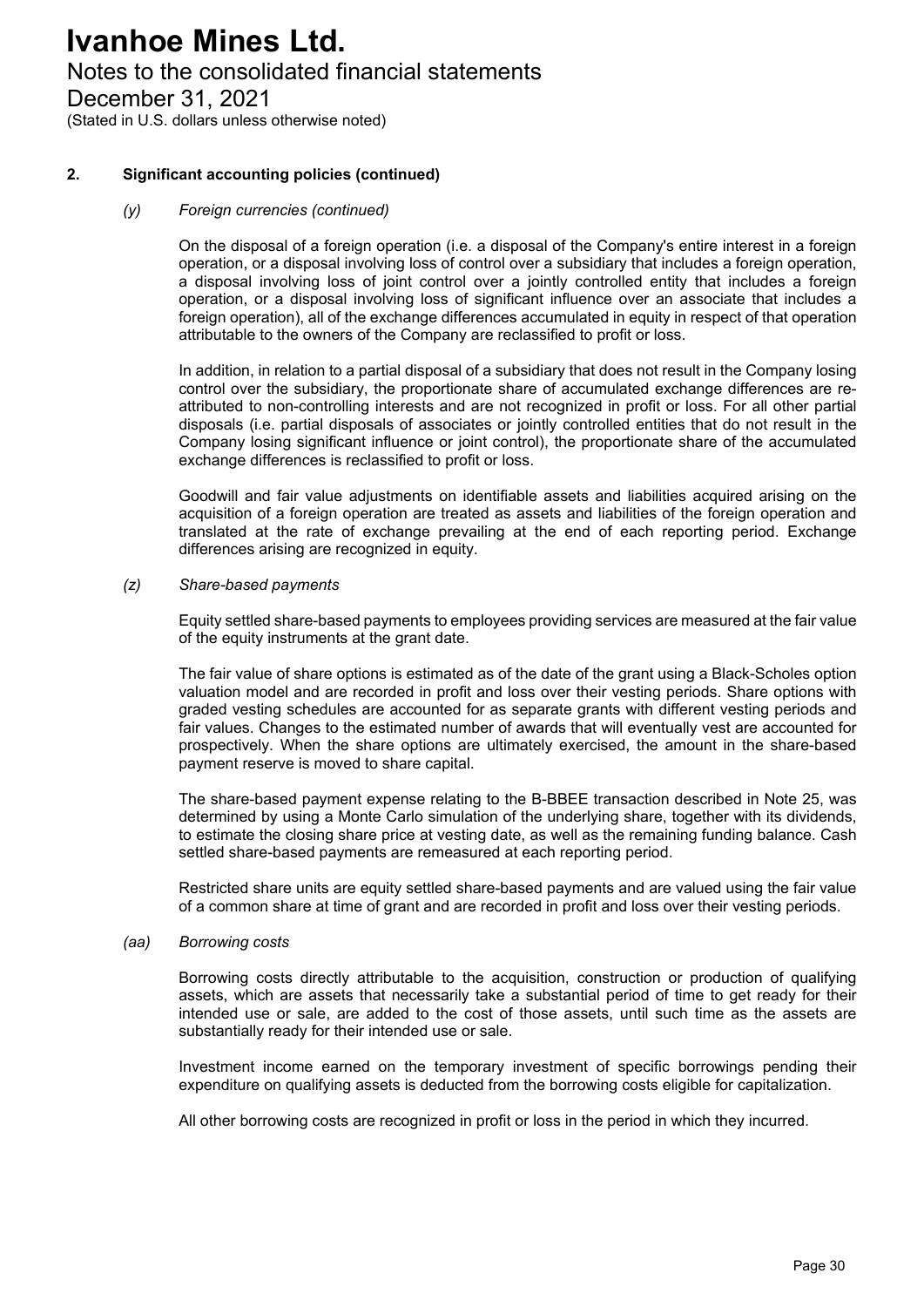### Notes to the consolidated financial statements

December 31, 2021

(Stated in U.S. dollars unless otherwise noted)

#### **2. Significant accounting policies (continued)**

#### *(bb) Profit or loss per share*

The basic profit or loss per share is computed by dividing the profit or loss attributable to the owners of the Company from continuing operations and discontinued operations by the weighted average number of common shares outstanding during the year. The diluted profit or loss per share reflects the potential dilution of common share equivalents, such as outstanding share options and restricted share units, in the weighted average number of common shares outstanding during the year, if dilutive.

#### *(cc) Interests in joint operations*

A joint operation is a joint arrangement whereby the parties that have joint control of the arrangement have rights to the assets, and obligations for the liabilities, relating to the arrangement. Joint control is the contractually agreed sharing of control of an arrangement, which exists only when decisions about the relevant activities require unanimous consent of the parties sharing control. The Company has one joint operation, as described in Note 30.

When a group entity undertakes its activities under joint operations, the Company as a joint operator recognizes in relation to its interest in the joint operation:

- Its assets, including its share of any assets held jointly.
- Its liabilities, including its share of any liabilities incurred jointly.
- Its revenue from the sale of its share of the output arising from the joint operation.
- Its share of the revenue from the sale of the output by the joint operation.
- Its expenses, including its share of any expenses incurred jointly.

The Company accounts for the assets, liabilities, revenues and expenses relating to its interest in a joint operation in accordance with the IFRS applicable to the particular assets, liabilities, revenues and expenses.

When a group entity transacts with a joint operation in which a group entity is a joint operator (such as a sale or contribution of assets), the Company is considered to be conducting the transaction with the other parties to the joint operation, and gains and losses resulting from the transactions are recognized in the Company's consolidated financial statements only to the extent of other parties' interests in the joint operation.

When a group entity transacts with a joint operation in which a group entity is a joint operator (such as a purchase of assets), the Company does not recognize its share of the gains and losses until it resells those assets to a third party.

#### *(dd) Segment reporting*

Operating segments are reported in a manner consistent with the internal reporting provided to the chief operating decision-makers. The Company's executive management team has been identified as the chief operating decision-makers, and are responsible for allocating resources and assessing performance of the operating segments.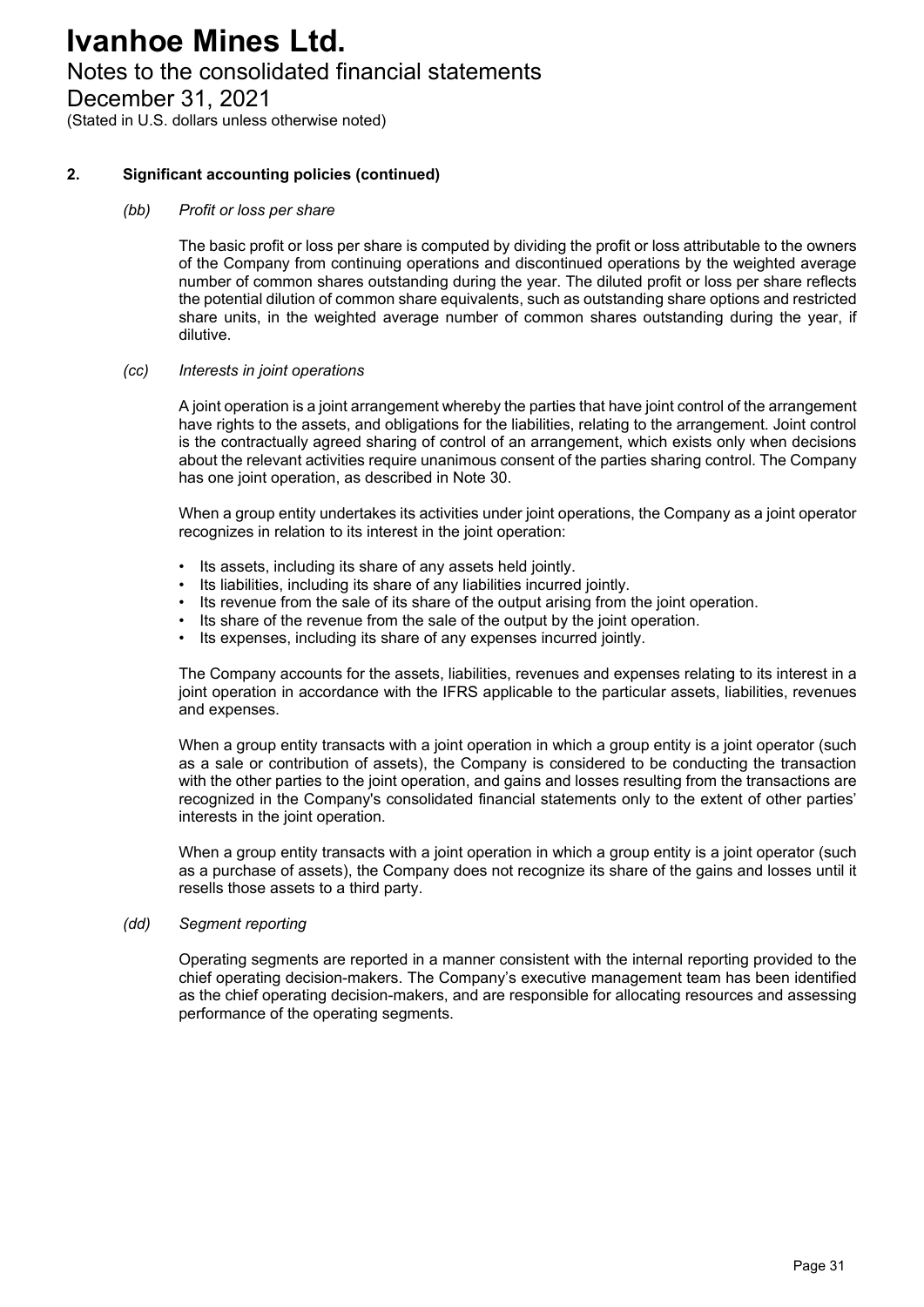### Notes to the consolidated financial statements

December 31, 2021

(Stated in U.S. dollars unless otherwise noted)

#### **2. Significant accounting policies (continued)**

#### *(ee) Related parties*

Two parties are considered to be related if one party has the ability, directly or indirectly, to control the other party or exercise significant influence over the party in making financial and operating decisions. Parties are also considered to be related if they are subject to common control or significant influence. Related parties may be individual or corporate entities.

#### *(ff) Convertible notes*

The convertible notes comprise a host loan and an embedded derivative liability. The embedded derivative liability arises from the election right of the Company to settle the notes in cash, shares or a combination thereof.

On initial recognition of the convertible notes, the embedded derivative liability was calculated first with the residual value being assigned to the host loan. The host loan is subsequently measured at amortized cost whereas the embedded derivative liability is measured at fair value with changes being recorded in profit or loss.

Transaction costs were apportioned to the host loan and the embedded derivative liability. The portion of the transaction costs attributable to the embedded derivative liability was expensed in the consolidated statements of comprehensive income whereas the transaction costs attributable to the host loan are added to the carrying amount and amortized as part of the effective interest rate.

Interest on the host loan is calculated using the effective interest rate method. The effective interest rate for the host loan is 9.39% which is the rate that is required to discount the contractual cash flows back to the carrying amount, after adjusting for the transaction costs.

The fair value of the embedded derivative liability is obtained from an independent third party financial institution who uses the following key inputs and assumptions at the end of each reporting period:

- Credit spread
- **Borrowing costs**
- **Volatility**
- The prevailing price of the Company's shares

#### *(gg) Deferred revenue*

Deferred revenue of the Company represents advance sales under gold and platinum and palladium streaming agreements and is recognized as a contract liability under IFRS 15. The deferred revenue is recognized at fair value, net of transaction costs as there is reasonable assurance that the Company will comply with the conditions associated with the stream agreements. The Company will recognize a financing component relating to the difference in the timing of the deferred revenue received and the delivery of the metal credits to the Stream Purchasers.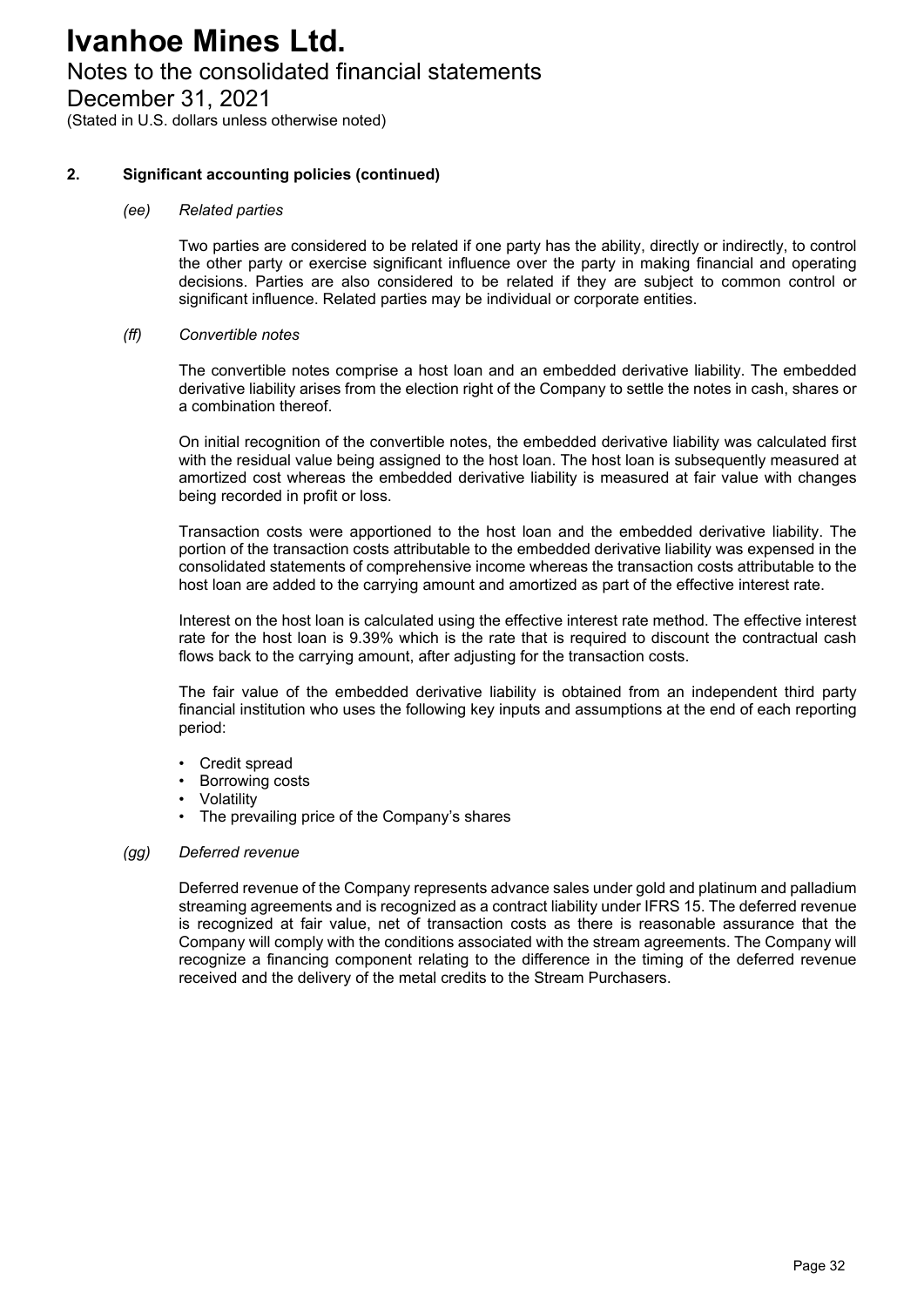### Notes to the consolidated financial statements

December 31, 2021

(Stated in U.S. dollars unless otherwise noted)

#### **2. Significant accounting policies (continued)**

#### *(hh) Revenue*

Revenue arises in the Company's Kamoa Holding Limited joint venture through its business of producing copper concentrate and blister copper. Revenue is recognized from the sale of these products when control is transferred to the customer through fulfilment of the contractual performance obligations, which is to deliver the products to the customers.

Delivery occurs, on a free-carrier basis as per INCOTERMS 2020, when the products are loaded onto the customers' trucks at the point of delivery as stipulated in the contract, and after the products have been weighed and assayed. For copper concentrate sales, the point of delivery is the Kamoa-Kakula concentrate warehouse and for blister copper sales, the point of delivery for loading trucks is the demarcated holding area at the Lualaba Copper Smelter. Once delivery has occurred, the control associated with the products will have been transferred to the customer.

Kamoa Holding has concluded that it is the principal in its revenue contracts with customers because it controls the products before it is transferred to the customer.

Contracts with customers for the sale of copper concentrate and blister copper allow for price adjustments based on the market price at the end of the relevant quotation period. These provisional pricing adjustments result in selling prices that are based on the prevailing commodity prices on a specific future date after delivery of the products to customers.

Revenue is measured at the amount of the consideration which Kamoa Holding expects to be entitled to in exchange for those products in terms of the contract and is determined using the quoted market prices of the metals. At the end of a calendar month, all deliveries made during a month are grouped together in a provisional invoice to the customer, and are calculated based on the average quoted market prices over the month of delivery.

At the end of each calendar month, the contract receivables from the customer are remeasured using quoted market forward rates and the remeasurement is recognized as revenue in the statement of comprehensive income.

The contracts with customers require the customers to provide a rolling advance payment facility which can be drawn down every three months at the discretion of the Project. The advance payment facility is set off against the contract receivables from the customer at the end of the reporting period in the statement of financial position.

Kamoa Holding does not expect to have any contracts with customers where the period between the delivery of the products and payment by the customers exceeds 12 months. Consequently, the transaction prices are not adjusted for the time value of money.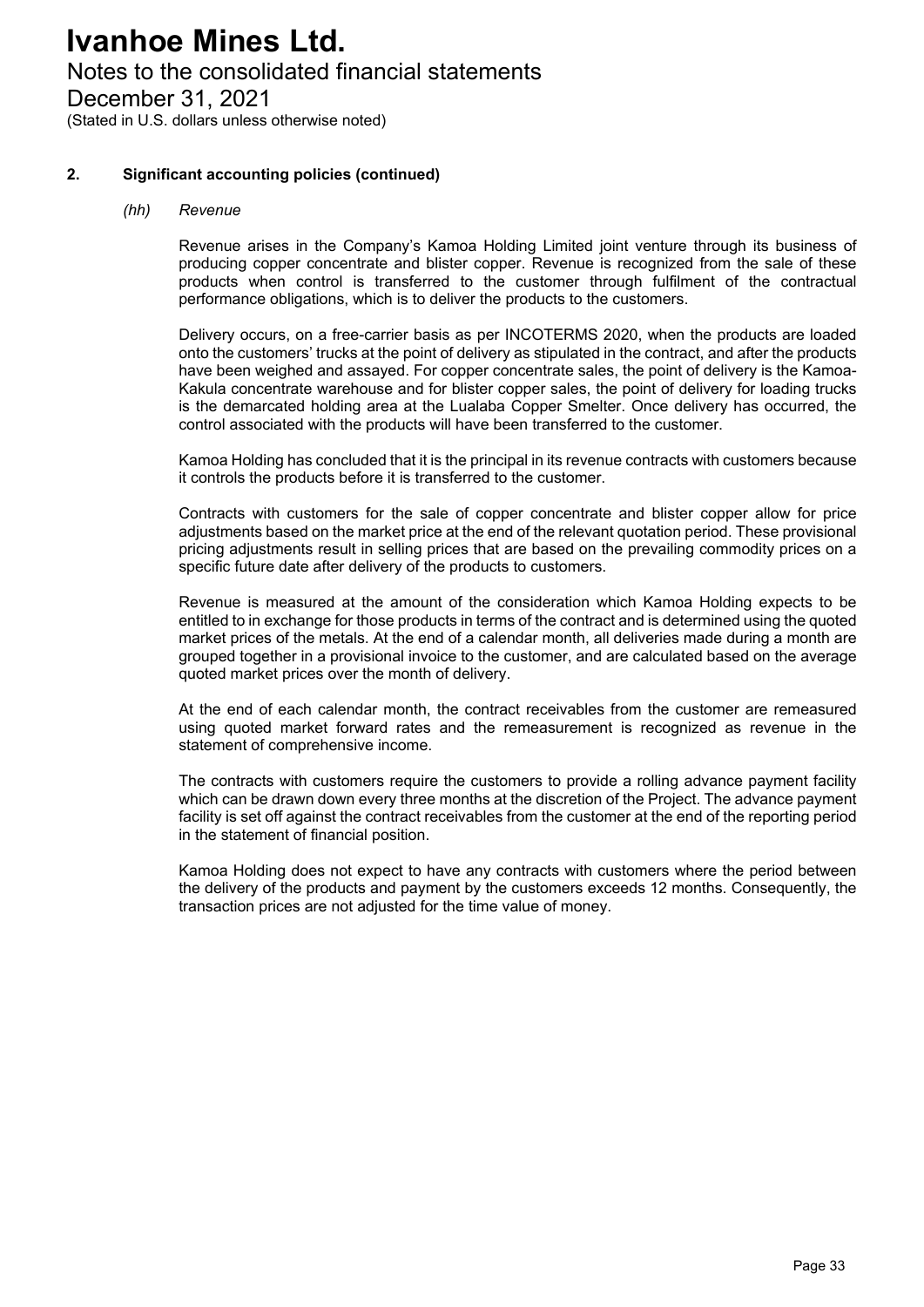### Notes to the consolidated financial statements

December 31, 2021

(Stated in U.S. dollars unless otherwise noted)

#### **2. Significant accounting policies (continued)**

#### *(ii) Future accounting changes*

The following new standards, amendments to standards and interpretations have been issued but are not effective during the period ended December 31, 2021. The Company has not yet adopted these new and amended standards.

 Amendment to IFRS 3 - Business combinations. The amendment updates a reference in IFRS 3 to the Conceptual Framework for Financial reporting without changing the accounting requirements for business combinations. (i)

*The Company has considered the amendment and assessed that it will have no material impact on adoption.*

 Amendment to IFRS 9 – Financial instruments. The amendment clarifies which fees an entity includes when it applies the "10 per cent" test in assessing whether to derecognize a financial liability. (i)

*The Company has considered the amendment and assessed that it will have no material impact on adoption.* 

 Amendment to IAS 1 – Presentation of financial statements. The amendments clarify how to classify debt and other liabilities as current or non-current. Another amendment requires companies to disclose their material accounting policy information rather than their significant accounting policies, with additional guidance added to the Standard to explain how an entity can identify material accounting policy information with examples of when accounting policy information is likely to be material. (ii)

*The Company has considered the amendment and assessed that it will have no material impact on adoption.* 

 Amendment to IAS 16 - Property, plant and equipment. The amendments prohibit an entity from deducting from the cost of an item of property, plant and equipment any proceeds from selling items produced while bringing that asset to the location and condition necessary for it to be capable of operating in a manner intended by management. Instead an entity recognizes the proceeds from selling such items, and the cost of producing these items, in profit or loss. (i)

*The Company has considered the amendment and assessed that it will have no material impact on adoption.* 

 Amendment to IAS 37 – Provisions, Contingent Liabilities and Contingent Assets. The amendments specify which costs should be included in an entity's assessment of whether a contract will be loss making. (i)

*The Company has considered the amendment and assessed that it will have no material impact on adoption.* 

- (i) Effective for annual periods beginning on or after January 1, 2022
- (ii) Effective for annual periods beginning on or after January 1, 2023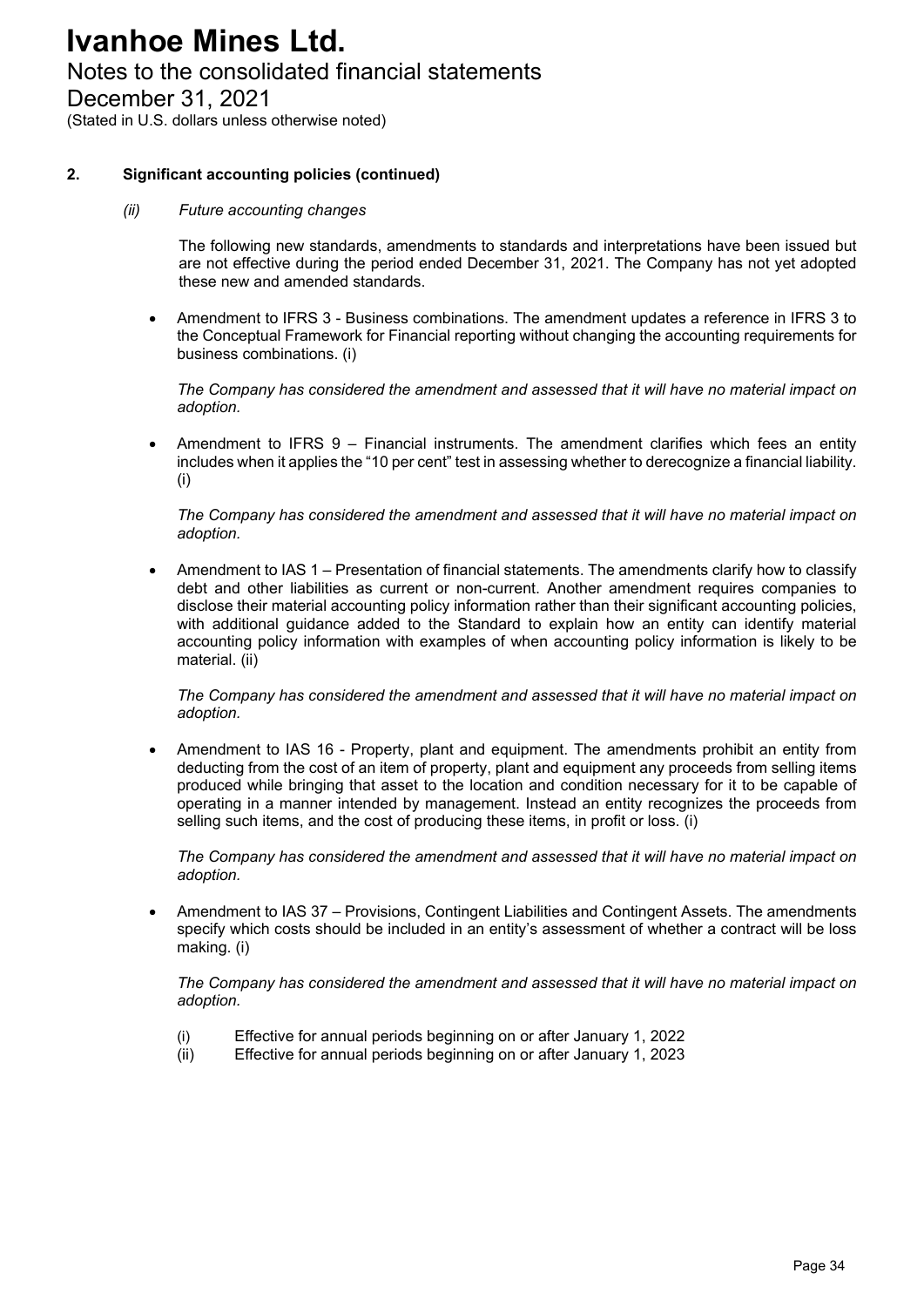### Notes to the consolidated financial statements

December 31, 2021

(Stated in U.S. dollars unless otherwise noted)

#### **3. Application of new and revised standards**

The following standards became effective for annual periods beginning on or after January 1, 2021. The Company adopted these standards in the current period and they did not have a material impact on its consolidated financial statements unless specifically mentioned below.

 Amendment to IFRS 9, IAS 39 and IFRS 7 – Financial Instruments. These amendments provide certain reliefs in connection with interest rate benchmark reform (IBOR). The reliefs relate to hedge accounting and have the effect that IBOR should not generally cause hedge accounting to terminate. However, any hedge ineffectiveness should continue to be recorded in the income statement.

The Phase 2 amendments are relevant to the Company as the Company has exposure to the variable US dollar London Interbank Overnight Rate (LIBOR) through various financial instruments.

When the contractual terms of the Company's borrowings are amended as a direct consequence of the interest rate benchmark reform and the new basis for determining the contractual cash flows is economically equivalent to the basis immediately preceding the change, the Company changes the basis for determining the contractual cash flows prospectively by revising the effective interest rate. If additional changes are made, which are not directly related to the reform, the applicable requirements of IFRS 9 are applied to the other amendments.

The Company is still assessing its approach to implementing the transition. As at December 31, 2021 no modifications to any of the Company's financial instruments have been made in response to the reform. Negotiations with counterparties on appropriate changes and resetting of rates are expected to continue in the following months. Management expects that the transition will be concluded on an economically equivalent basis.

The following table details the financial instruments as at December 31, 2021, which reference the US LIBOR and which have not yet transitioned to an alternative interest rate benchmark:

|                                                                                                                                                      | December 31,<br>2021 | December 31,<br>2020 |
|------------------------------------------------------------------------------------------------------------------------------------------------------|----------------------|----------------------|
|                                                                                                                                                      | \$'000               | \$'000               |
| Financial assets at amortized cost<br>Investment in joint venture – Loan advanced to the joint venture<br>Loans receivable - Social development loan | 1,385,535<br>41,776  | 1,138,992<br>40,792  |
| <b>Financial liabilities at amortized cost</b><br><b>Borrowings</b><br>Advances payable                                                              | 38,342<br>2,908      | 36,197<br>2,788      |

 Amendment to IFRS 16 – Leases for COVID-19 related rent concessions. The amendment provides lessees with relief in the form of an optional exemption from assessing whether a rent concession related to COVID-19 is a lease modification, provided that the concession meets certain conditions. Lessees can elect to account for qualifying rent concessions in the same way as they would if there were no lease modifications.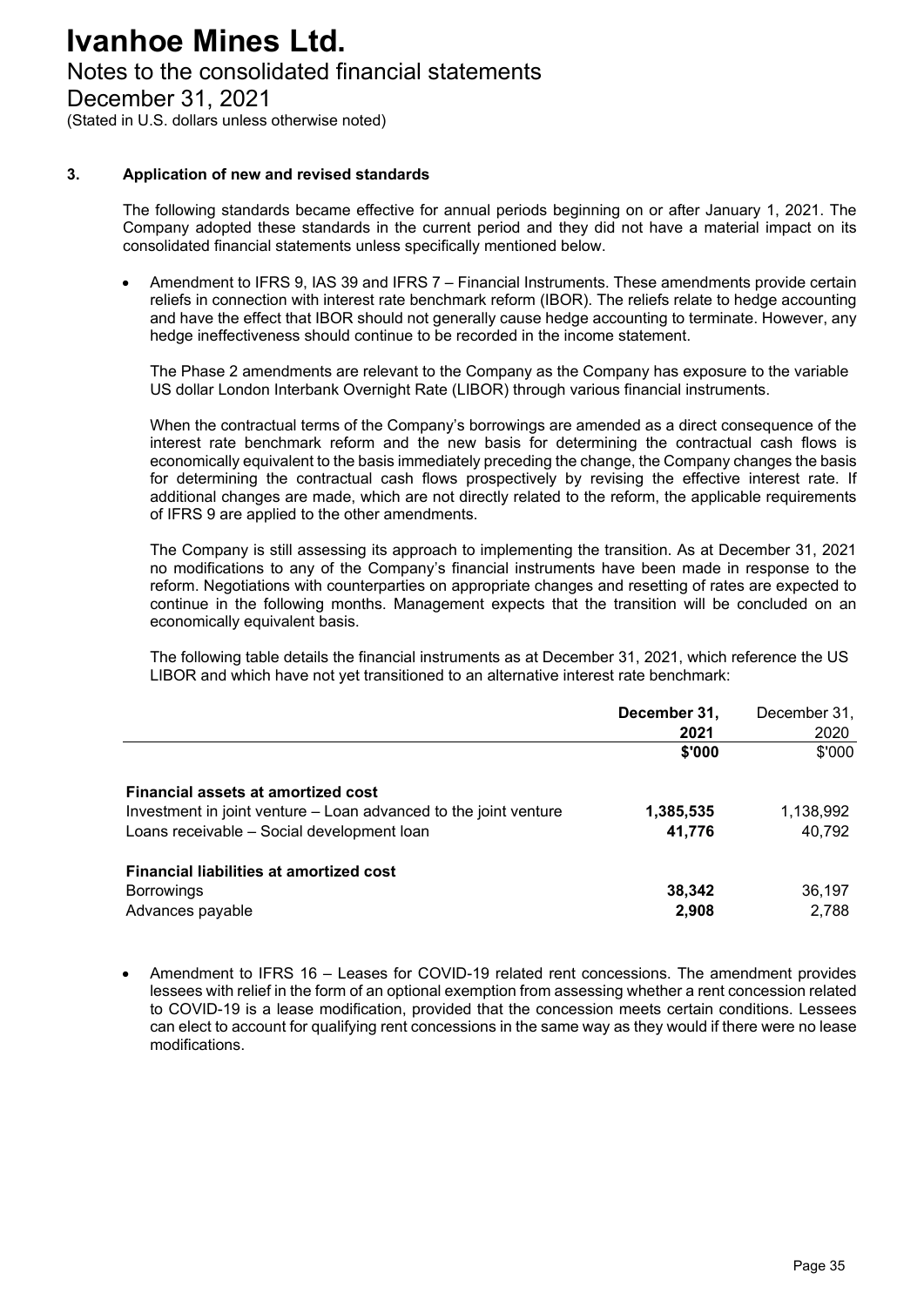### Notes to the consolidated financial statements

December 31, 2021

(Stated in U.S. dollars unless otherwise noted)

#### **4. Investment in joint venture**

Kamoa Holding Limited ("Kamoa Holding"), a joint venture between the Company and Zijin Mining Group Co., Ltd. ("Zijin"), holds a direct 80% interest in the Kamoa-Kakula Mining Complex ("Kamoa-Kakula"). The Company holds an effective 39.6% interest in the project through its 49.5% shareholding in Kamoa Holding. Zijin holds 49.5% of Kamoa Holding while the remaining 1% share interest is held by privately-owned Crystal River Global Limited ("Crystal River") (see Note 8). Kamoa-Kakula is independently ranked as the world's fourth largest copper deposit by international mining consultant Wood Mackenzie.

The costs associated with mine development at the Kamoa-Kakula's Kansoko and Kakula sites were capitalized as property, plant and equipment in a subsidiary of Kamoa Holding.

Kamoa-Kakula was deemed to have reached production in line with its intended use on July 1, 2021, after achieving a milling rate in excess of 80% of design capacity and recoveries in excess of 70% for a continuous period of seven days. As at December 31, 2021, 105,884 tonnes of copper in concentrate had been produced with 94,655 tonnes of payable copper being sold.

Ivanhoe Mines has pledged to achieve net-zero operational greenhouse gas emissions (Scope 1 and 2) at the Kamoa-Kakula.

#### Company's share of comprehensive income (loss) from joint venture

The following table summarizes the Company's share of Kamoa Holding's total comprehensive income (loss) for the periods ended December 31, 2021 and December 31, 2020.

|                                                             | December 31, | December 31, |
|-------------------------------------------------------------|--------------|--------------|
|                                                             | 2021         | 2020         |
|                                                             | \$'000       | \$'000       |
| Revenue from contract receivables                           | 813,902      |              |
| Remeasurement of contract receivables                       | 17,218       |              |
| Revenue                                                     | 831,120      |              |
| Cost of sales                                               | (229,516)    |              |
| Gross profit                                                | 601,604      |              |
| Finance costs                                               | (150, 637)   | (79, 838)    |
| General and administrative costs                            | (46, 626)    |              |
| Finance income and other                                    | 3,044        | 5,091        |
| <b>Exploration expenses</b>                                 |              | (3, 450)     |
| Profit (loss) before taxes                                  | 407,385      | (78, 197)    |
| Current tax expense                                         | (8, 289)     | (6)          |
| Deferred tax (expense) recovery                             | (126, 026)   | 16,407       |
| Profit (loss) after taxes                                   | 273,070      | (61,796)     |
| Non-controlling interest of Kamoa Holding (i)               | (59,449)     | 7,657        |
| Total comprehensive income (loss) for the year              | 213,621      | (54,139)     |
| Company's share of profit (loss) from joint venture (49.5%) | 105,742      | (26,799)     |

(i) The DRC government holds a direct 20% interest in Kamoa-Kakula. A 5%, non-dilutable interest in the project was transferred to the DRC government on September 11, 2012 for no consideration, pursuant to the 2002 DRC mining code. Following the signing of an agreement in November 2016, an additional 15% interest in the project was transferred to the DRC government.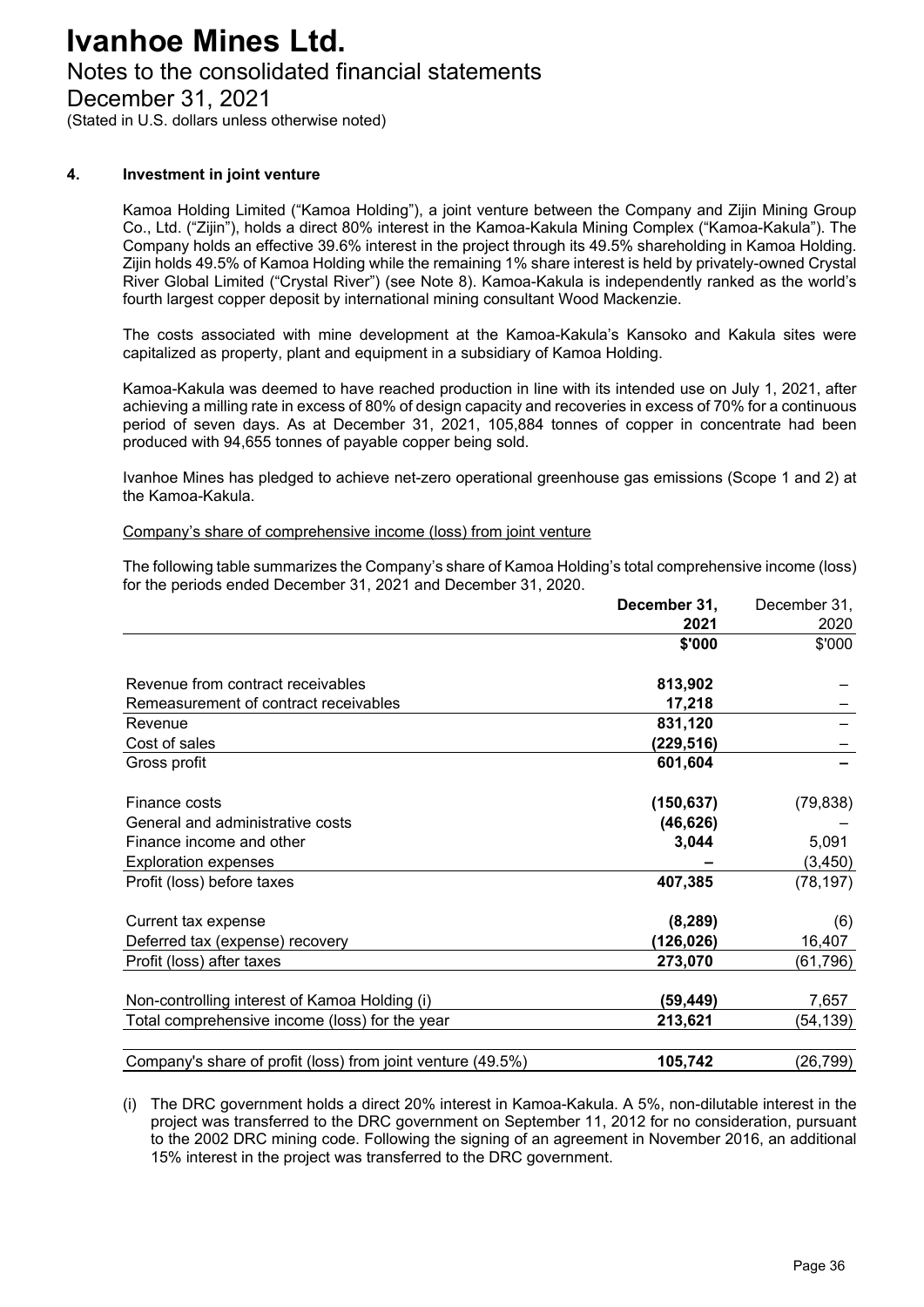# Notes to the consolidated financial statements

December 31, 2021

(Stated in U.S. dollars unless otherwise noted)

## **4. Investment in joint venture (continued)**

### Net assets of the joint venture

The assets and liabilities of the joint venture were as follows:

|                                 | December 31, 2021 |               | December 31, 2020 |               |
|---------------------------------|-------------------|---------------|-------------------|---------------|
|                                 | 100%              | 49.5%         | 100%              | 49.5%         |
|                                 | \$'000            | \$'000        | \$'000            | \$'000        |
| <b>Assets</b>                   |                   |               |                   |               |
| Property, plant and equipment   | 2,000,818         | 990,405       | 1,316,708         | 651,770       |
| Mineral property                | 802,021           | 397,000       | 802,021           | 397,000       |
| Trade receivables               | 198,513           | 98,264        |                   |               |
| Long term loan receivable       | 197,122           | 97,575        | 155,815           | 77,128        |
| Non-current inventory           | 190,154           | 94,126        | 109,516           | 54,210        |
| Indirect taxes receivable       | 152,099           | 75,289        | 91,862            | 45,472        |
| Prepaid expenses                | 127,328           | 63,027        | 114,784           | 56,818        |
| Consumable stores               | 94,459            | 46,757        | 32,883            | 16,277        |
| Cash and cash equivalents       | 22,031            | 10,905        | 138,805           | 68,708        |
| Right-of-use asset              | 21,161            | 10,475        | 24,689            | 12,221        |
| <b>Current inventory</b>        | 20,978            | 10,384        |                   |               |
| Deferred tax asset              | 17,904            | 8,862         | 143,891           | 71,226        |
| Non-current deposits            | 1,689             | 836           | 1,689             | 836           |
| <b>Liabilities</b>              |                   |               |                   |               |
| Shareholder loans               | (2,798,282)       | (1, 385, 149) | (2,300,271)       | (1, 138, 634) |
| Trade and other payables        | (219, 475)        | (108, 640)    | (131, 167)        | (64, 927)     |
| Equipment finance facility      | (72, 296)         | (35, 787)     | (57, 556)         | (28, 490)     |
| Rehabilitation provision        | (35, 742)         | (17, 692)     | (19, 916)         | (9,858)       |
| Lease liability                 | (23, 287)         | (11, 527)     | (26, 318)         | (13,027)      |
| Other provisions                | (15,681)          | (7, 762)      | (2,365)           | (1, 171)      |
| Income taxes payable            | (8, 265)          | (4,091)       |                   |               |
| Advance payment facility        | (5, 117)          | (2,532)       |                   |               |
| Non-controlling interest        | (150, 436)        | (74, 465)     | (90, 987)         | (45,039)      |
| Net assets of the joint venture | 517,696           | 256,260       | 304,083           | 150,520       |

### Investment in joint venture

|                                                    | December 31, | December 31, |
|----------------------------------------------------|--------------|--------------|
|                                                    | 2021         | 2020         |
|                                                    | \$'000       | \$'000       |
| Company's share of net assets of the joint venture | 256,260      | 150.520      |
| Loan advanced to the joint venture                 | 1,385,535    | 1,138,992    |
|                                                    | 1,641,795    | 1,289,512    |

The Company earns interest at USD 12-month LIBOR plus 7% on the loan advanced to the joint venture (see Note 27). If there is residual cash flow in Kamoa Holding, such cash shall be required to be utilized for the repayment of the then outstanding loan amount of each lender, on a pro-rata basis. No repayment is required in the absence of residual cash flow.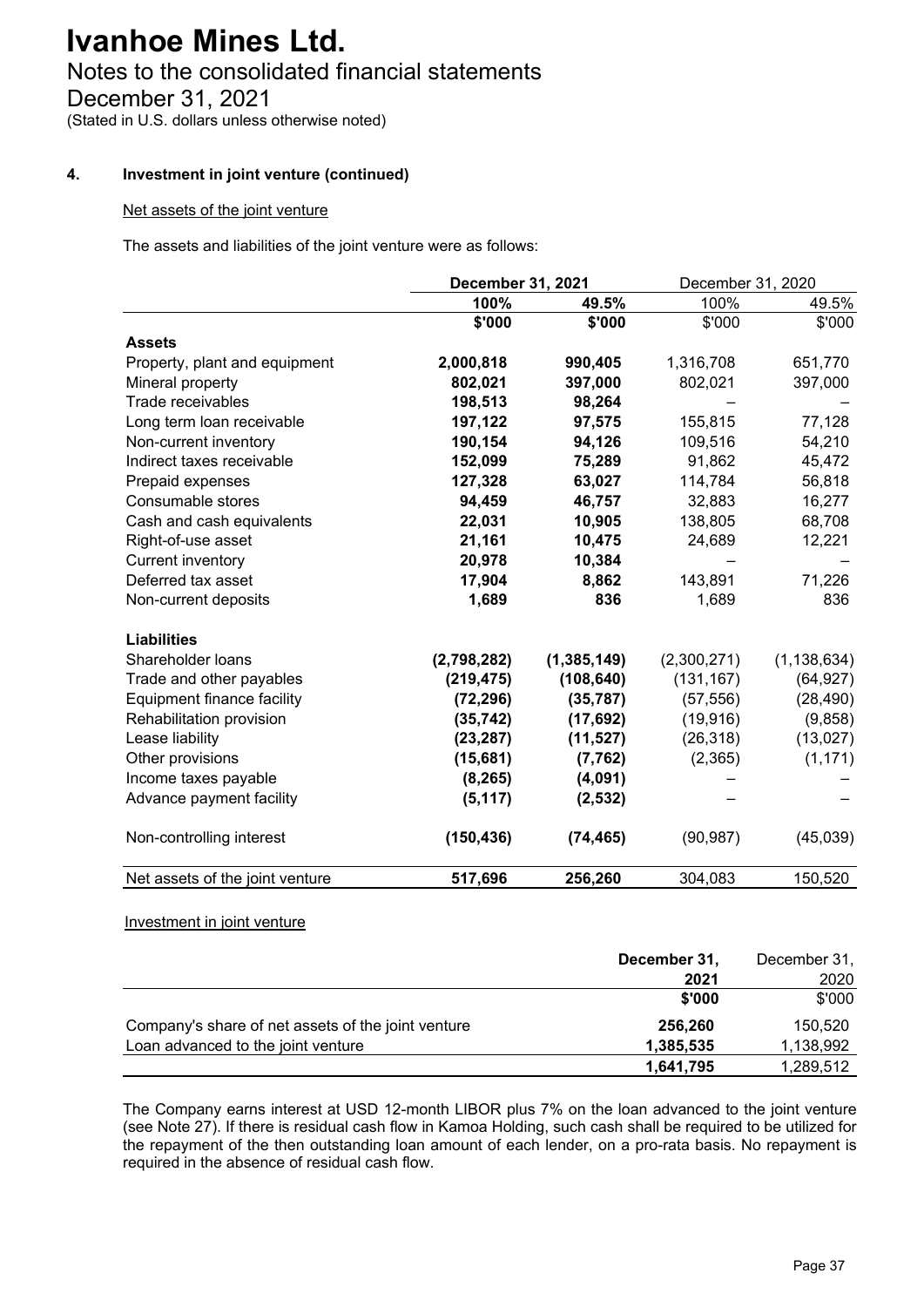# Notes to the consolidated financial statements

December 31, 2021

(Stated in U.S. dollars unless otherwise noted)

#### **4. Investment in joint venture (continued)**

#### Commitments in respect of joint venture

The Company is required to fund its Kamoa Holding joint venture in an amount equivalent to its proportionate shareholding interest. The following table summarizes the Company's proportionate share of the joint venture's commitments that is not disclosed in the net assets table above:

|                                 | Less than |               |               | After 5 |              |
|---------------------------------|-----------|---------------|---------------|---------|--------------|
|                                 | 1 year    | $1 - 3$ years | $4 - 5$ years | vears   | <b>Total</b> |
|                                 | \$'000    | \$'000        | \$'000        | \$'000  | \$'000       |
| Civil construction and supplies | 39,360    |               |               |         | 39,360       |
| Advancement of loan (i)         | 36,455    |               |               |         | 36,455       |
| Kakula decline development      | 21,915    |               |               |         | 21,915       |
| Engineering, procurement and    |           |               |               |         |              |
| construction management         | 12,758    |               |               |         | 12,758       |
| Site running contracts          | 8,717     |               |               |         | 8,717        |
| Logistics and travel            | 2,402     |               |               |         | 2,402        |
| Power infrastructure            | 1,848     |               |               |         | 1,848        |
| <b>Drilling</b>                 | 1,410     |               |               |         | 1,410        |
| Mine equipment acquisitions     | 748       |               |               |         | 748          |
| Other commitments               | 17,510    |               |               |         | 17,510       |
|                                 | 143,123   |               |               |         | 143,123      |

As at December 31, 2020, the Company's proportionate share of the joint venture's commitments was \$194.5 million.

(i) On March 21, 2014, a financing agreement was entered into between a subsidiary of Kamoa Holding and La Société Nationale d'Electricité SARL ("SNEL") relating to the first stage upgrade of two existing hydroelectric power plants in the DRC to feed up to 113 MW into the national power supply grid and for the supply of electricity to the Kamoa-Kakula Project.

Under the agreement, the subsidiary of Kamoa Holding agreed to provide a loan relating to the power upgrade. The total loan advanced as at December 31, 2021 amounts to \$197.1 million (December 31, 2020: \$155.8 million) comprising of a principal amount of \$176.3 million (December 31, 2020: \$140.1 million) and interest of \$20.8 million (December 31, 2020: \$15.7 million) and is included in the net assets of the joint venture under the heading "Long term loan receivable". The loan is capped at a maximum commitment of \$250 million which, after deducting the loan advanced as at December 31, 2021 of \$176.3 million (December 31, 2020: \$140.1 million), results in a remaining commitment of \$73.7 million. The Company's proportionate share (49.5%) of the remaining maximum commitment amounts to \$36.5 million.

On August 16, 2021, the subsidiary of Kamoa Holding announced an extension of the financing agreement, to upgrade turbine 5 at the existing Inga II hydropower facility on the Congo River. The term for repayment of the principal amount, accrued interest and future costs is estimated to be 25 years, beginning after the expiry of a two year grace period from the signing date of the agreement. The actual repayment period will ultimately depend on the amount actually financed and on the amounts deducted from electricity bills based on a fixed percentage of 40% of the actual bill as per the loan repayment terms. Interest is earned at a rate of USD 6-month LIBOR + 3%. The Kamoa-Kakula Project has a priority electricity right by which SNEL commits to make available as per an agreed power requirements schedule, sufficient energy from its grid to meet the energy needs of the project.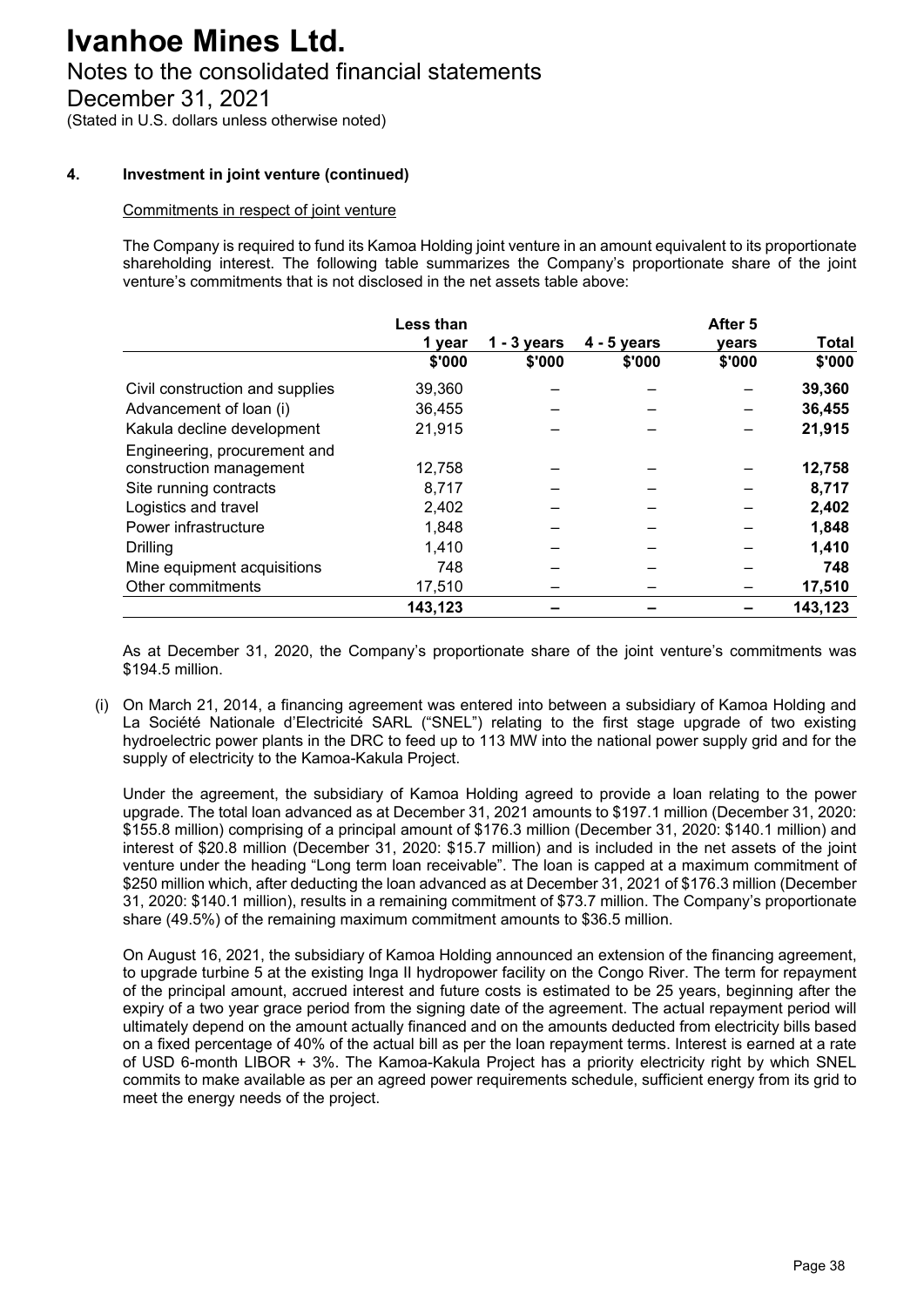Notes to the consolidated financial statements December 31, 2021 (Stated in U.S. dollars unless otherwise noted)

#### **5. Property, plant and equipment**

|                                 |                              |                  |               |              |                  |                |                 | <b>Assets</b>          |              |
|---------------------------------|------------------------------|------------------|---------------|--------------|------------------|----------------|-----------------|------------------------|--------------|
|                                 |                              |                  | <b>Office</b> | <b>Motor</b> | <b>Plant and</b> | <b>Mining</b>  |                 | under                  |              |
|                                 | Land                         | <b>Buildings</b> | equipment     | vehicles     | equipment        | infrastructure | <b>Aircraft</b> | construction           | <b>Total</b> |
|                                 | \$'000                       | \$'000           | \$'000        | \$'000       | \$'000           | \$'000         | \$'000          | \$'000                 | \$'000       |
| <b>December 31, 2021</b>        |                              |                  |               |              |                  |                |                 |                        |              |
| Cost                            |                              |                  |               |              |                  |                |                 |                        |              |
| Beginning of the year           | 2,116                        | 15,214           | 7,505         | 3,476        | 43,738           | 11,091         | 2,696           | 395,823                | 481,659      |
| Additions                       |                              | 91               | 928           | 1,586        | 2,146            |                | 40              | 47,924                 | 52,715       |
| Borrowing costs capitalized     |                              |                  |               |              |                  |                |                 | 2,162                  | 2,162        |
| Disposals                       | (117)                        | (1)              | (310)         | (77)         | (724)            |                | $\qquad \qquad$ |                        | (1,229)      |
| Foreign exchange translation    | (162)                        | (198)            | (487)         | (66)         | (150)            | (896)          | (221)           | (25, 797)              | (27, 977)    |
| End of the year                 | 1,837                        | 15,106           | 7,636         | 4,919        | 45,010           | 10,195         | 2,515           | 420,112                | 507,330      |
| <b>Accumulated depreciation</b> |                              |                  |               |              |                  |                |                 |                        |              |
| and impairment                  |                              |                  |               |              |                  |                |                 |                        |              |
| Beginning of the year           |                              | 2,054            | 4,906         | 2,322        | 20,533           | 1,053          | 95              | —                      | 30,963       |
| Depreciation                    |                              | 535              | 692           | 465          | 7,101            | 365            | 192             | -                      | 9,350        |
| <b>Disposals</b>                |                              |                  | (195)         | (57)         | (243)            |                | $\qquad \qquad$ | —                      | (495)        |
| Foreign exchange translation    | $\qquad \qquad \blacksquare$ | (72)             | (417)         | (33)         | (104)            | (112)          | (22)            | $\qquad \qquad \qquad$ | (760)        |
| End of the year                 | $\overline{\phantom{0}}$     | 2,517            | 4,986         | 2,697        | 27,287           | 1,306          | 265             | -                      | 39,058       |
| <b>Carrying value</b>           |                              |                  |               |              |                  |                |                 |                        |              |
| Beginning of the year           | 2,116                        | 13,160           | 2,599         | 1,154        | 23,205           | 10,038         | 2,601           | 395,823                | 450,696      |
| End of the year                 | 1,837                        | 12,589           | 2,650         | 2,222        | 17,723           | 8,889          | 2,250           | 420,112                | 468,272      |

Assets under construction includes development costs capitalized as property, plant and equipment which are costs incurred to obtain access and to provide facilities for extracting, treating, gathering, transporting and storing the minerals. Costs incurred at the Platreef Project are deemed necessary to bring the Project to commercial production and are therefore capitalized. Until December 31, 2019, costs incurred at the Kipushi Project were also deemed necessary to bring the project to commercial production and were therefore capitalized. Since Q1 2020, the Kipushi Project was on reduced activities and incurred limited costs of a capital nature, therefore all costs since January 1, 2020 have been expensed as "Exploration and project evaluation expenditure" on the statements of comprehensive income (see Note 6).

Borrowing costs capitalized includes the finance costs and the low interest loan accretion on the loan payable to ITC Platinum Development Limited (see Note 18 (i)).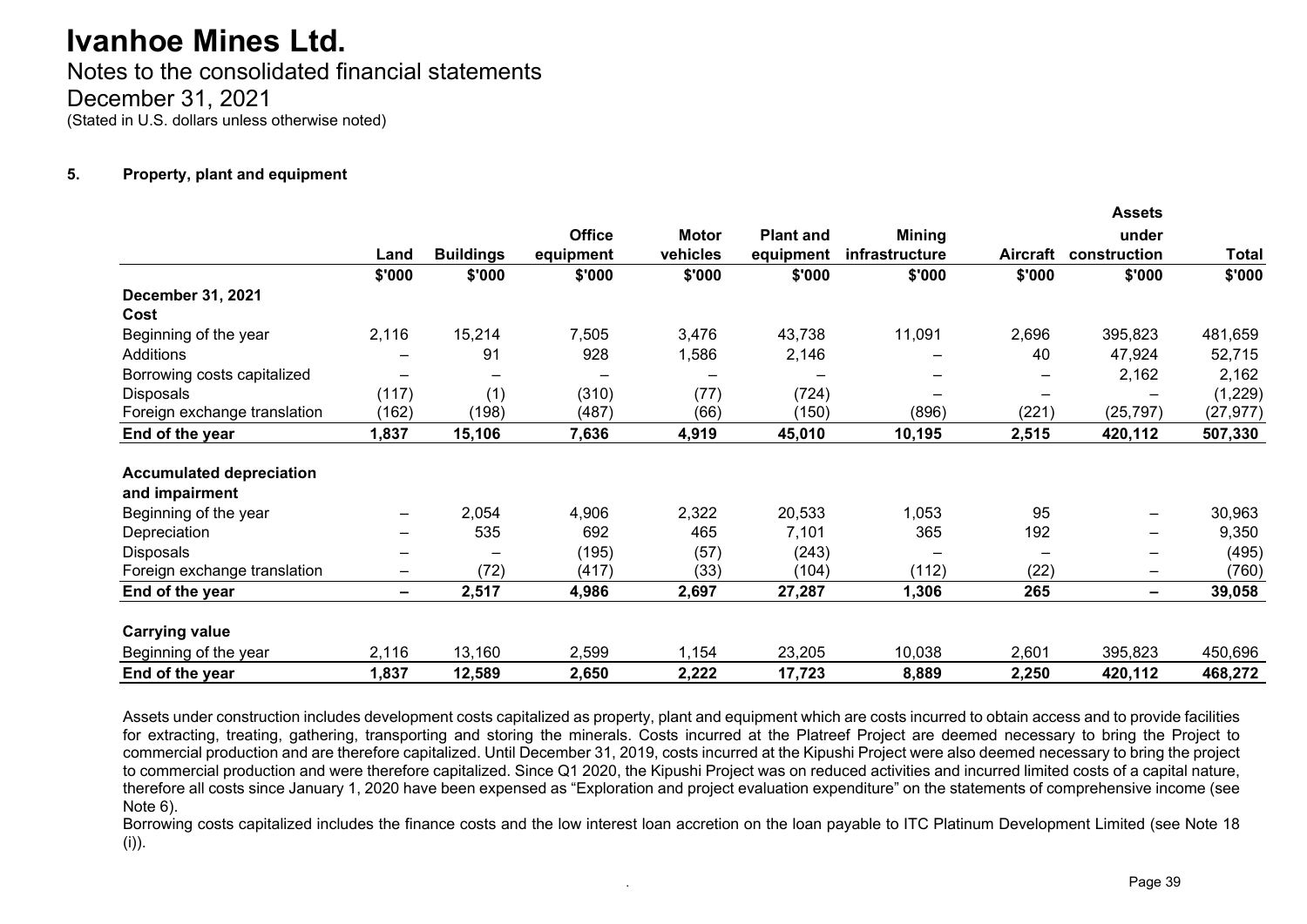# Notes to the consolidated financial statements December 31, 2021 (Stated in U.S. dollars unless otherwise noted)

#### **5. Property, plant and equipment (continued)**

#### *Assets pledged as security*

Buildings with a carrying amount of \$9.5 million (2020: \$9.7 million) have been pledged to secure borrowings of the Company (see Note 18 (ii)). The buildings have been pledged as security for bank loans under a mortgage. The Company is not allowed to pledge these assets as security for other borrowings or to sell them to another entity.

|                                 |                              |                          |               |              |                  |                |                              | <b>Assets</b>                |              |
|---------------------------------|------------------------------|--------------------------|---------------|--------------|------------------|----------------|------------------------------|------------------------------|--------------|
|                                 |                              |                          | <b>Office</b> | <b>Motor</b> | <b>Plant and</b> | <b>Mining</b>  |                              | under                        |              |
|                                 | Land                         | <b>Buildings</b>         | equipment     | vehicles     | equipment        | infrastructure | <b>Aircraft</b>              | construction                 | <b>Total</b> |
|                                 | \$'000                       | \$'000                   | \$'000        | \$'000       | \$'000           | \$'000         | \$'000                       | \$'000                       | \$'000       |
| <b>December 31, 2020</b>        |                              |                          |               |              |                  |                |                              |                              |              |
| Cost                            |                              |                          |               |              |                  |                |                              |                              |              |
| Beginning of the year           | 2,217                        | 13,561                   | 7,040         | 3,486        | 34,095           | 5,774          |                              | 377,912                      | 444,085      |
| Additions                       | $\overline{\phantom{0}}$     | 199                      | 726           | 36           | 339              | 4,969          | 2,402                        | 35,738                       | 44,409       |
| Borrowing costs capitalized     |                              | $\overline{\phantom{0}}$ |               |              |                  |                |                              | 2,154                        | 2,154        |
| <b>Disposals</b>                | $\overline{\phantom{0}}$     | (1)                      | (257)         | (524)        | (60)             |                | $\qquad \qquad \qquad$       | (1,578)                      | (2, 420)     |
| <b>Transfers</b>                | $\qquad \qquad \blacksquare$ | 1,166                    | 120           | 524          | 9,400            |                | $\qquad \qquad \blacksquare$ | (11, 210)                    |              |
| Foreign exchange translation    | (101)                        | 289                      | (124)         | (46)         | (36)             | 348            | 294                          | (7, 193)                     | (6, 569)     |
| End of the year                 | 2,116                        | 15,214                   | 7,505         | 3,476        | 43,738           | 11,091         | 2,696                        | 395,823                      | 481,659      |
| <b>Accumulated depreciation</b> |                              |                          |               |              |                  |                |                              |                              |              |
| and impairment                  |                              |                          |               |              |                  |                |                              |                              |              |
| Beginning of the year           | -                            | 1,610                    | 4,501         | 2,019        | 13,962           | 850            |                              | $\overline{\phantom{m}}$     | 22,942       |
| Depreciation                    |                              | 426                      | 664           | 331          | 6,642            | 215            | 86                           | —                            | 8,364        |
| <b>Disposals</b>                |                              | (1)                      | (178)         | (11)         | (54)             |                |                              | -                            | (244)        |
| Foreign exchange translation    | -                            | 19                       | (81)          | (17)         | (17)             | (12)           | 9                            | $\qquad \qquad \blacksquare$ | (99)         |
| End of the year                 | -                            | 2,054                    | 4,906         | 2,322        | 20,533           | 1,053          | 95                           | $\overline{\phantom{a}}$     | 30,963       |
| <b>Carrying value</b>           |                              |                          |               |              |                  |                |                              |                              |              |
| Beginning of the year           | 2,217                        | 11,951                   | 2,539         | 1,467        | 20,133           | 4,924          |                              | 377,912                      | 421,143      |
| End of the year                 | 2,116                        | 13,160                   | 2,599         | 1,154        | 23,205           | 10,038         | 2,601                        | 395,823                      | 450,696      |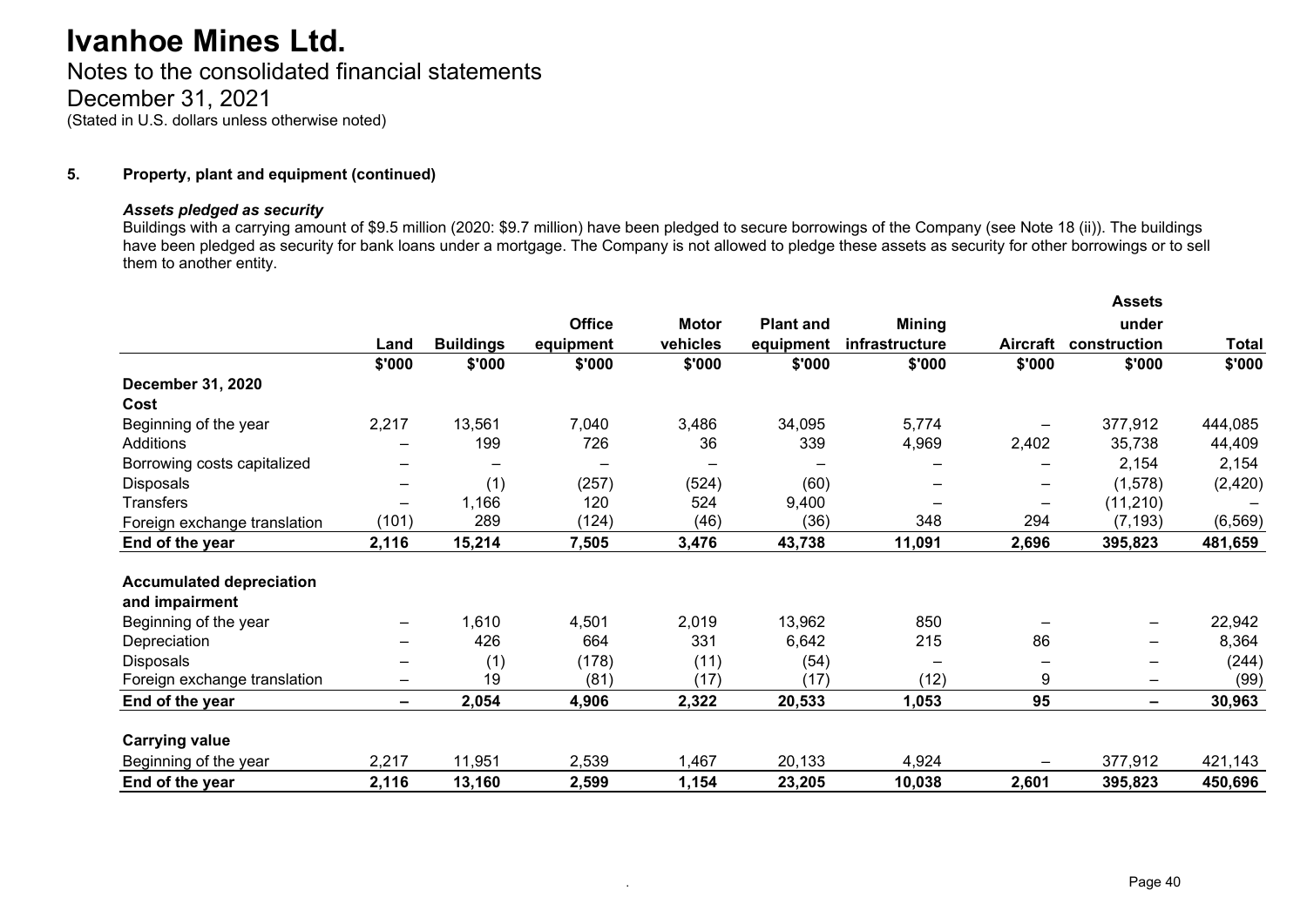# Notes to the consolidated financial statements

December 31, 2021

(Stated in U.S. dollars unless otherwise noted)

## **6. Mineral properties and exploration and project evaluation expenditure**

### Mineral properties

The following table summarizes the carrying values of the Company's mineral property interests as described below:

|                                                      | December 31, | December 31, |
|------------------------------------------------------|--------------|--------------|
|                                                      | 2021         | 2020         |
|                                                      | \$'000       | \$'000       |
| Platreef property, South Africa (a)                  | 6.940        | 6.940        |
| Kipushi Properties, Democratic Republic of Congo (b) | 252,337      | 252,337      |
| Other properties (c)                                 | 5.718        | 5.161        |
|                                                      | 264,995      | 264,438      |

Costs directly related to the acquisition of mineral properties are capitalized as mineral properties on a property by property basis, whereas development costs are capitalized as property, plant and equipment and are costs incurred to obtain access and to provide facilities for extracting, treating, gathering, transporting and storing the minerals. Development costs are capitalized to the extent that they are necessary to bring the property to commercial production.

#### *(a) Platreef property*

Construction of the planned Platreef mine is underway on the Company's discovery of palladium, platinum, rhodium, nickel, copper and gold on the Northern Limb of South Africa's Bushveld Igneous Complex approximately 8 km from Mokopane and 280 km northeast of Johannesburg, South Africa.

In November 2014 the mining right for the development and operation of the Company's Platreef mining project was executed. The mining right authorizes the Company to mine and process platinum-group metals, nickel, copper, gold, silver, cobalt, iron, vanadium and chrome at its Platreef discovery. The mining right was issued for an initial period of 30 years and may be renewed for further periods, each of which may not exceed 30 years at a time, in accordance with the terms of section 24 of the Mineral and Petroleum Resources Development Act of South Africa.

In November 2020, the Company announced the positive findings of an independent Platreef Integrated Development Plan 2020 for the tier one Platreef palladium, platinum, rhodium, nickel, copper and gold project in South Africa which consists of an updated feasibility study and a preliminary economic assessment.

A Japanese consortium of ITOCHU Corporation, Japan Oil, Gas and Metals National Corporation; and Japan Gas Corporation holds an effective 10% interest in the Platreef Project. The Company transferred an additional 26% of Platreef to a broad-based black economic empowerment (B-BBEE) special purpose vehicle in compliance with South African ownership requirements.

#### *(b) Kipushi properties*

The Kipushi Project is a past-producing, high-grade underground copper-zinc-germanium-silverlead mine in the Central African Copperbelt, in Haut-Katanga Province, Democratic Republic of Congo ("DRC"). The Kipushi Project lies adjacent to the town of Kipushi and the border with Zambia, and about 30 km southwest of the provincial capital of Lubumbashi. Ivanhoe Mines and La Générale des Carrières et des Mines SARL ("Gécamines") own 68% and 32% of the Kipushi Project respectively, through their holdings in Kipushi Corporation SA ("Kipushi"), the mining rights holder.

Ivanhoe Mines' interest in Kipushi was acquired in November 2011 and comprises mining rights for zinc, copper and cobalt as well as the underground workings and related infrastructure, inclusive of a series of vertical mine shafts.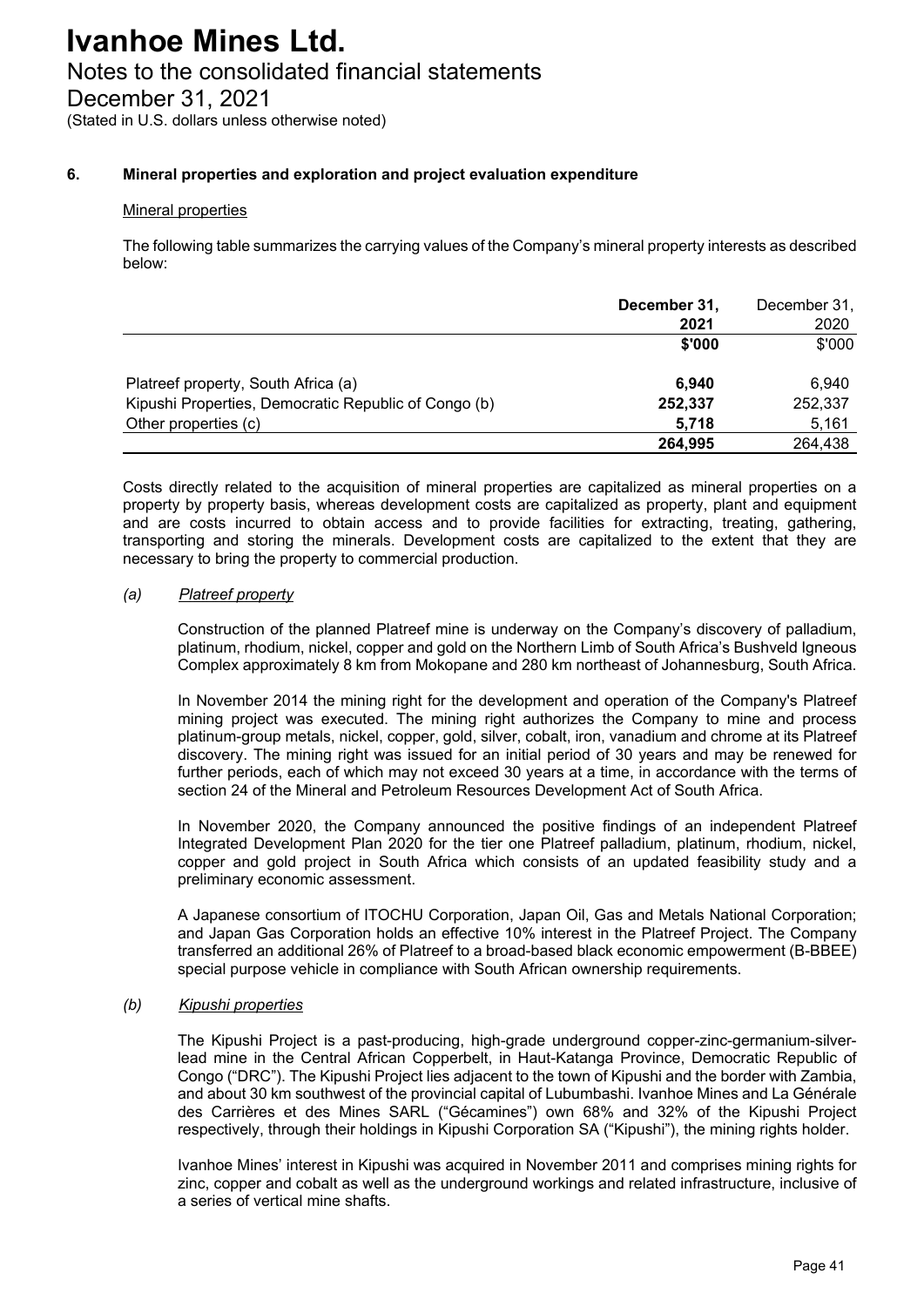# Notes to the consolidated financial statements

December 31, 2021

(Stated in U.S. dollars unless otherwise noted)

#### **6. Mineral properties and exploration and project evaluation expenditure (continued)**

#### Mineral properties (continued)

#### *(b) Kipushi properties (continued)*

Costs incurred at the Kipushi Project subsequent to the finalization of its PFS in December 2017, have been capitalized as property, plant and equipment until December 31, 2019.

On February 14, 2022 the Company announced that it had signed a new agreement with its partner Gécamines to return the Kipushi Project back into commercial production. The new agreement sets out the commercial terms that will form the basis of a new joint-venture agreement for the operation of the Kipushi Project.

Also on February 14, 2022, the Company announced the positive findings of an independent, feasibility study for the planned resumption of commercial production at Kipushi. The Kipushi 2022 Feasibility Study builds on the results of the prefeasibility study published by the Company in January 2018. The redevelopment of the Kipushi Project is based on a two-year construction timeline, which utilizes the significant existing surface and underground infrastructure to allow for lower capital costs.

#### *(c) Other properties*

The Company's DRC exploration group is targeting Kamoa-Kakula style copper mineralization through a regional drilling program on its 100% owned Western Foreland exploration licences, located to the north, south and west of the Kamoa-Kakula Project.

#### *(d) Kamoa-Kakula properties*

The Company is a joint venturer in Kamoa-Kakula which is located within the Central African Copperbelt in Lualaba Province, DRC. Kamoa-Kakula lies approximately 25 km west of the town of Kolwezi, and about 270 km west of Lubumbashi (see Note 4).

#### Exploration and project evaluation expenditure

Exploration costs are expensed in the period incurred, until such time as the Company determines that a property is technically feasible and commercially viable, whereafter costs associated with development are capitalized as property, plant and equipment in the assets under construction category (see Note 5).

The following table summarizes the exploration and project expenditure for the years ended December 31, 2021 and December 31, 2020:

|                                            | December 31, | December 31, |
|--------------------------------------------|--------------|--------------|
|                                            | 2021         | 2020         |
|                                            | \$'000       | \$'000       |
| <b>Exploration and project expenditure</b> |              |              |
| Salaries and benefits                      | (11, 970)    | (17, 148)    |
| Office and administration expenditure      | (10, 426)    | (9,530)      |
| Depreciation                               | (7, 738)     | (7, 140)     |
| Drilling                                   | (4,986)      | (1,728)      |
| Consultants                                | (3,759)      | (1,035)      |
| Site establishment                         | (3,826)      | (53)         |
| <b>Utilities</b>                           | (3, 593)     | (3,085)      |
| Site security                              | (2, 210)     | (1,754)      |
| Labour hire consultants                    | (1,937)      | (1,227)      |
| <b>Studies</b>                             | (976)        | (1, 313)     |
| Travel                                     | (531)        | (549)        |
| Other                                      | (219)        | (162)        |
|                                            | (52, 171)    | (44,724)     |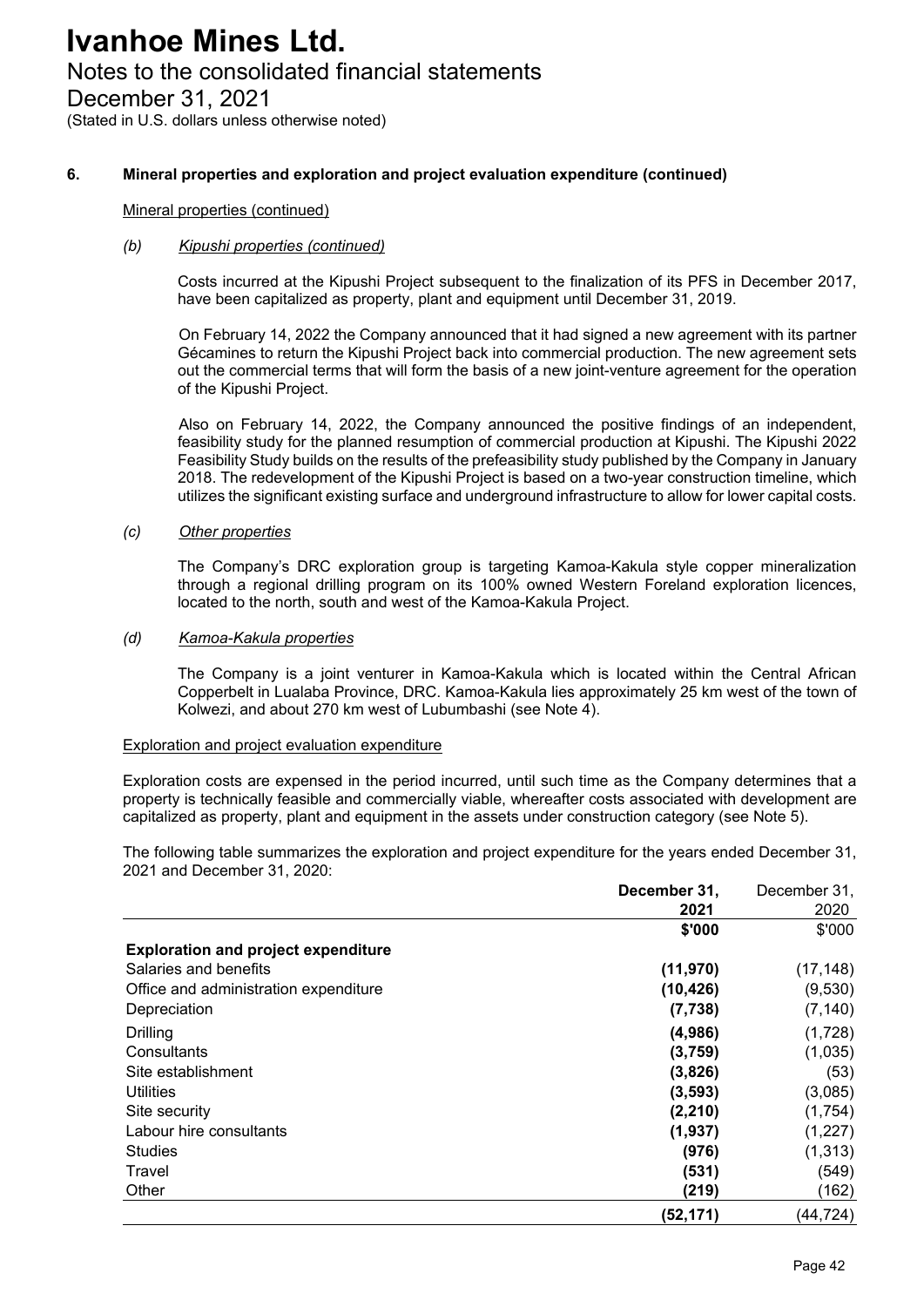# Notes to the consolidated financial statements

December 31, 2021

(Stated in U.S. dollars unless otherwise noted)

## **6. Mineral properties and exploration and project evaluation expenditure (continued)**

Expenditure at the Platreef Project was capitalized as property, plant and equipment in the assets under construction category (See Note 5).

Costs incurred at the Kipushi Project subsequent to the finalization of its PFS in December 2017, were capitalized as property, plant and equipment until December 31, 2019. Subsequently, all costs incurred at the Project have been expensed.

## **7. Loans receivable**

|                                                         | December 31, | December 31, |
|---------------------------------------------------------|--------------|--------------|
|                                                         | 2021         | 2020         |
|                                                         | \$'000       | \$'000       |
| Loan to HPX (i)                                         | 61,894       | 56,740       |
| Loss allowance - Loan to HPX                            | (184)        | (184)        |
| Social development loan (ii)                            | 41,776       | 40,792       |
| Loss allowance - Social development loan                | (523)        | (523)        |
| Loan to Nzuri Exploration Holding Company Pty Ltd (iii) | 327          | 327          |
| Other loans receivable                                  | 188          | 188          |
|                                                         | 103,478      | 97,340       |
| Non-current loans receivable                            |              |              |
|                                                         | 41,768       | 40,784       |
| Current loans receivable                                | 61,710       | 56,556       |
|                                                         | 103,478      | 97,340       |

(i) In April 2019, the Company extended a secured loan of \$50 million to High Power Exploration Inc. (HPX). The loan receivable earned interest at a rate of 8% per annum until April 25, 2021. Following the signing of an amendment to the loan facility agreement on June 16, 2021, the scheduled maturity date of the loan was extended to April 25, 2022. In addition, the loan facility agreement was amended such that the rate of interest for the period after April 25, 2021 is fixed at 11% per annum compounded monthly. Interest of \$5.2 million was earned during the year ended December 31, 2021 (December 31, 2020: \$4.0 million) (see Note 27). The principal amount of the loan and accrued interest is convertible in whole, or in part, by Ivanhoe at its sole discretion into shares of treasury common stock of HPX.

The Company recorded an expected credit loss allowance of \$0.2 million as at December 31, 2021 in accordance with IFRS 9 for the loan receivable from HPX.

(ii) A long term loan receivable from Gécamines of \$10 million was ceded to the Company on completion of the purchase of Kipushi on November 28, 2011, by the seller. An additional \$20 million was requested and advanced to Gécamines during November 2012.

The loan receivable is unsecured and earns interest at USD 12-month LIBOR plus 3%. Repayment will be made by offsetting the loan against future royalties and dividends payable to Gécamines from future profits earned at Kipushi. The fair value of the receivable at acquisition date was estimated by the Company by calculating the present value of the future expected cash flows using an effective interest rate of 9.2%. The carrying value of the long term loan receivable as at December 31, 2021 is \$41.3 million (December 31, 2020: \$40.3 million). Interest of \$1.0 million was earned during the year ended December 31, 2021 (December 31, 2020: \$1.8 million) (see Note 27).

The Company recorded an expected credit loss allowance of \$0.5 million as at December 31, 2021 in accordance with IFRS 9 for the social development loan.

(iii) In September 2019, the Company, through its wholly owned subsidiary, Ivanhoe DRC Holding Limited, extended a loan to Nzuri Exploration Holding Company Pty Ltd ("Nzuri"). The loan was advanced to fund exploration activities of a subsidiary of Nzuri in the DRC. The Company has a 10% equity investment in Nzuri (see Note 11).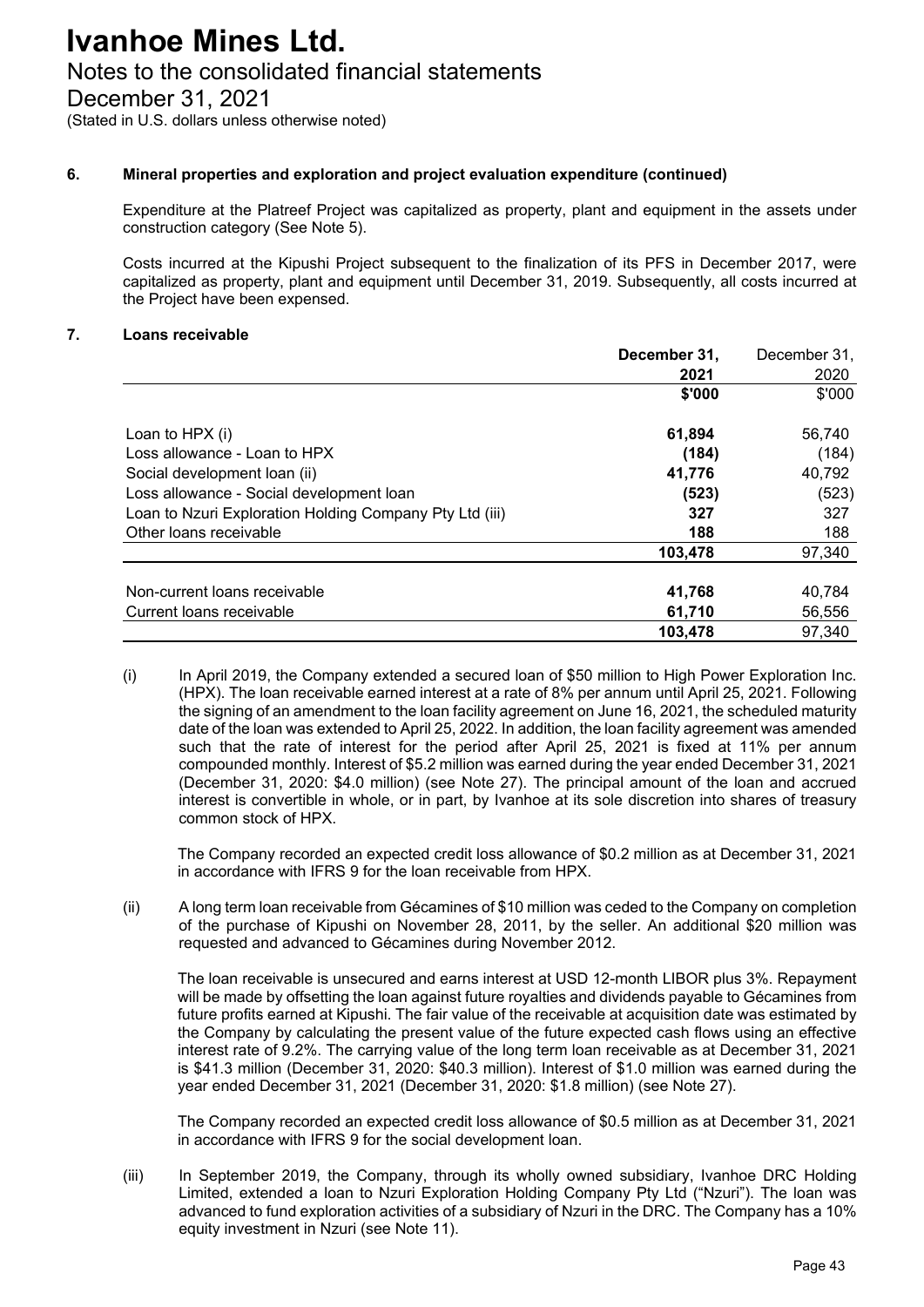# Notes to the consolidated financial statements

December 31, 2021

(Stated in U.S. dollars unless otherwise noted)

## **8. Promissory note receivable**

The Company has the following promissory note receivable:

|                                               | December 31, | December 31, |
|-----------------------------------------------|--------------|--------------|
|                                               | 2021         | 2020         |
|                                               | \$'000       | \$'000       |
| Promissory note receivable from Crystal River | 26,731       | 23,533       |
| Loss allowance                                | (14)         | (14)         |
|                                               | 26,717       | 23,519       |

The promissory note receivable with a carrying value of \$26.7 million is a non-interest-bearing, 10 year promissory note, of which \$8.3 million is receivable by the Company as the purchase consideration for selling 1% of its share in Kamoa Holding to Crystal River (see Note 4). The remaining \$18.4 million is receivable for subsequent funding provided to Kamoa Holding on Crystal River's behalf. The promissory note is payable on the earlier of December 8, 2025 or the next business day following the completion of the sale, transfer or disposition of the shares held by Crystal River in Kamoa Holding.

#### **9. Leases**

### Right-of-use asset

|                                                           | December 31, | December 31, |
|-----------------------------------------------------------|--------------|--------------|
|                                                           | 2021         | 2020         |
|                                                           | \$'000       | \$'000       |
| Rented surface infrastructure and equipment (Kipushi) (i) | 8,129        | 8,641        |
| Office building (ii)                                      | 904          | 1,339        |
| Other properties                                          |              | 12           |
|                                                           | 9,033        | 9,992        |

(i) A right-of-use asset is recognized in terms of IFRS 16 for the use of the surface infrastructure and equipment at the Kipushi mine.

(ii) The Company leases an office building in Sandton, South Africa.

#### Lease liability

|                                                           | December 31,<br>2021 | December 31,<br>2020 |
|-----------------------------------------------------------|----------------------|----------------------|
|                                                           | \$'000               | \$'000               |
| Rented surface infrastructure and equipment (Kipushi) (i) | 10,494               | 10,353               |
| Office building (ii)                                      | 747                  | 1,201                |
| Non-current lease liability                               | 11,241               | 11,554               |
| Office building (ii)                                      | 384                  | 328                  |
| Rented surface infrastructure and equipment (Kipushi) (i) | 345                  |                      |
| Other properties                                          |                      | 22                   |
| Current lease liability                                   | 729                  | 350                  |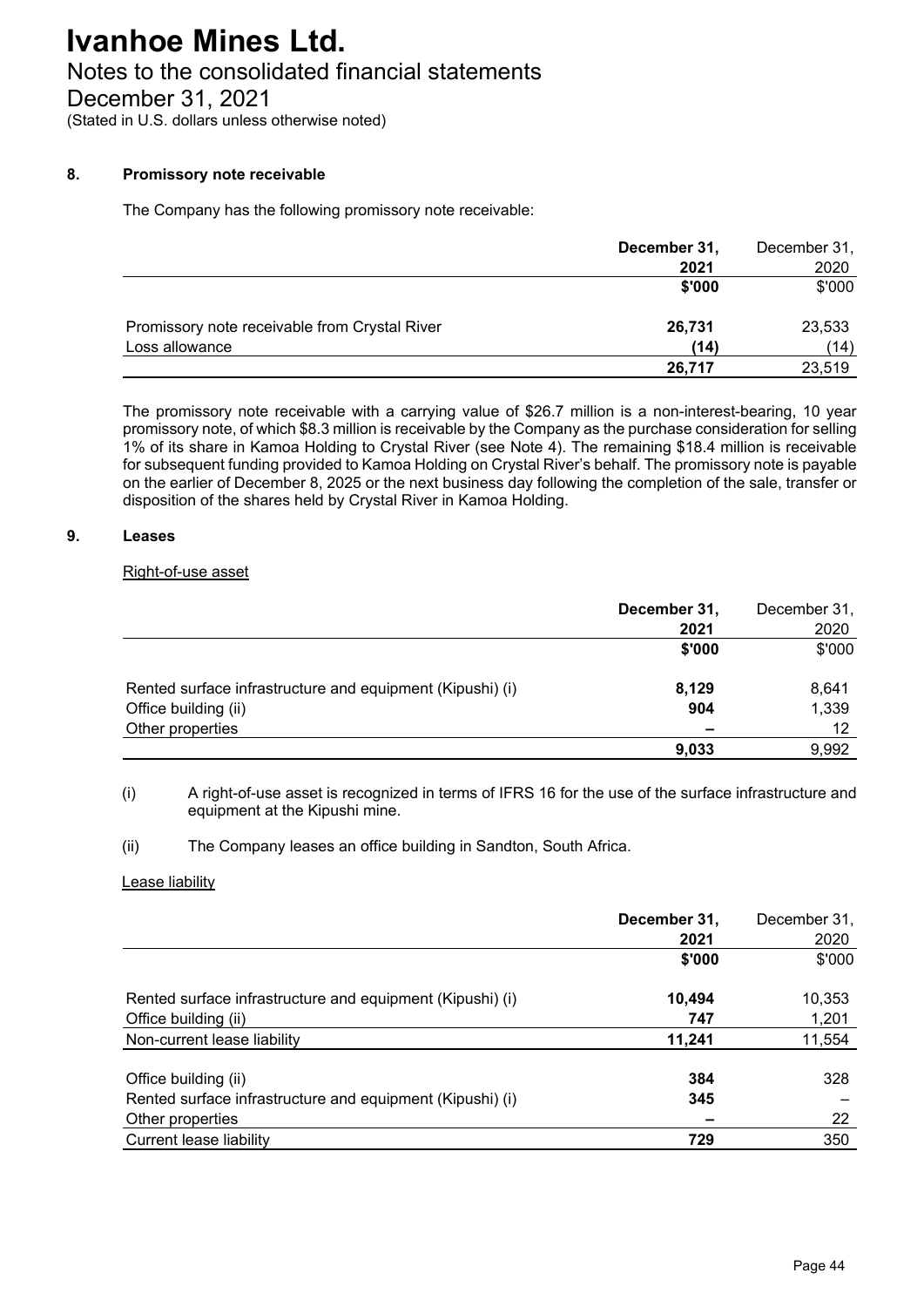# Notes to the consolidated financial statements

December 31, 2021

(Stated in U.S. dollars unless otherwise noted)

#### **9. Leases (continued)**

#### Lease liability (continued)

- (i) The lease liability was initially measured at the present value of the lease payments payable over the life of mine and has been discounted at an incremental borrowing rate of 8%. The lease payments have been determined in accordance with the contract, which allocates a fixed rate monthly and it has been estimated that the lease will continue for the duration of the life of mine.
- (ii) The Rand denominated lease liability was initially measured at the present value of the lease payments payable over a lease term of six years and has been discounted at an incremental borrowing rate of 10.25%. The lease payments have been determined in accordance with the contract which includes an escalation clause of 7.5% per annum.

Amounts recognized in the consolidated statements of comprehensive income:

|                                                | December 31, | December 31, |
|------------------------------------------------|--------------|--------------|
|                                                | 2021         | 2020         |
|                                                | \$'000       | \$'000       |
|                                                |              |              |
| Depreciation charge on right-of-use assets (i) | (894)        | (194)        |
| Interest on lease liability (ii)               | (987)        | (1, 485)     |
|                                                | (1,881)      | (1,679)      |

- (i) Of the \$0.9 million recognized, \$0.4 million is included in other expenditure while \$0.5 million is included in exploration and project evaluation expenditure on the consolidated statements of comprehensive income. Right-of-use assets are depreciated over the term of the lease on a straight line basis.
- (ii) Included as finance costs on the consolidated statements of comprehensive income.

#### **10. Other assets**

|                                              | December 31, | December 31, |
|----------------------------------------------|--------------|--------------|
|                                              | 2021         | 2020         |
|                                              | \$'000       | \$'000       |
| Prepayments related to bulk power supply (i) | 2,882        | 3,135        |
| <b>Deposits</b>                              | 906          | 1,559        |
| Other non-current prepayments                | 137          | 10           |
|                                              | 3,925        | 4,704        |

(i) Included in other assets are advances of \$2.9 million (December 31, 2020: \$3.1 million) paid to Eskom, the South African state-owned electricity provider, in preparation for the construction of additional bulk power lines which will provide electricity to the Platreef project.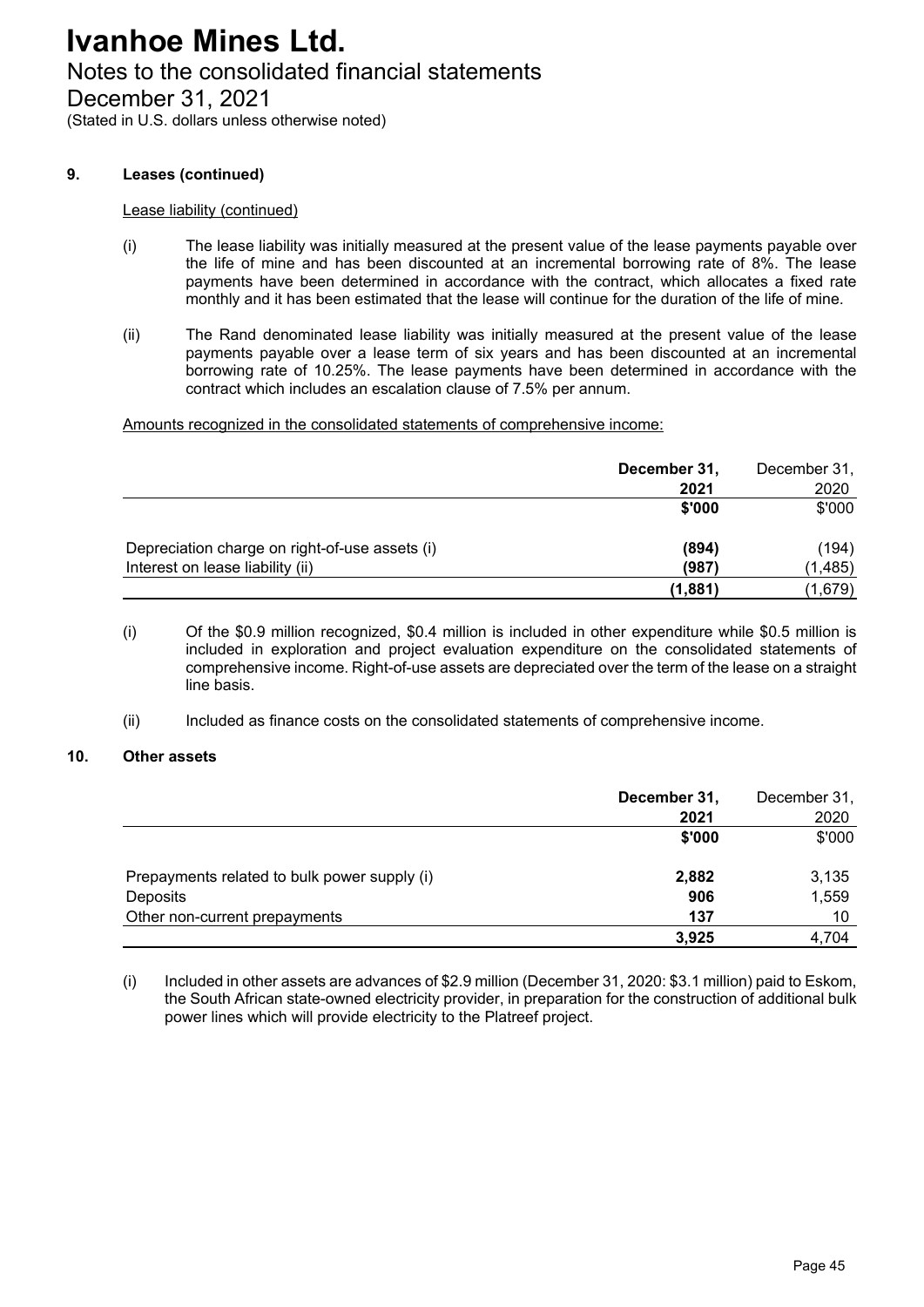## Notes to the consolidated financial statements

December 31, 2021

(Stated in U.S. dollars unless otherwise noted)

#### **11. Investments**

| December 31, | December 31, |
|--------------|--------------|
| 2021         | 2020         |
| \$'000       | \$'000       |
|              |              |
| 1.144        | 1,410        |
| 655          | 655          |
| 1.799        | 2,065        |
|              |              |

- (i) The Company holds listed shares which have been classified as financial assets at fair value through profit or loss. The trading value of the listed shares as at December 31, 2021 is \$1.1 million (December 31, 2020: \$1.4 million). A loss of \$0.3 million on the fair valuation of the financial asset was recognized for the year ended December 31, 2021 (December 31, 2020: gain of \$0.3 million).
- (ii) On September 12, 2019 the Company, through its wholly owned subsidiary, Ivanhoe DRC Holding Limited, subscribed for 10% of the ordinary shares of Nzuri Exploration Holding Company Pty Ltd ("Nzuri"). Nzuri is an Australian company, a subsidiary of which is conducting mining exploration activities in the DRC.

#### **12. Income taxes**

(a) Rate reconciliation

A reconciliation of the provision for income taxes is as follows:

|                                                                | December 31, | December 31, |
|----------------------------------------------------------------|--------------|--------------|
|                                                                | 2021         | 2020         |
|                                                                | \$'000       | \$'000       |
| Loss before income taxes                                       | (29, 622)    | (38,092)     |
| Statutory tax rate                                             | 27.00%       | 27.00%       |
| Expected income tax recovery based on combined                 |              |              |
| Canadian federal and provincial statutory rates                | 7,998        | 10,285       |
| Add (deduct):                                                  |              |              |
| Previously unrecognized deferred tax asset recognized          | 75,041       |              |
| Non-taxable income - Share of profit from joint venture        | 28,550       |              |
| Non-taxable interest on loan advanced to joint venture         | 25,351       | 18,997       |
| Different effective tax rates in foreign jurisdictions         | 4,407        | 7,358        |
| Non-taxable income - Interest on loan to subsidiary            | 3,214        | 3,511        |
| Other non-taxable income                                       | 450          | 531          |
| Amendments to prior year tax submissions                       | 50           | (2,760)      |
| Tax effect of tax losses not recognized                        | (34, 572)    | (24, 556)    |
| Non deductible expenses - unrealized loss on fair valuation of |              |              |
| financial liability                                            | (25, 299)    |              |
| Non-deductible expenses - Stock based compensation             | (5, 222)     | (4, 410)     |
| Other non-deductible expenses                                  | (5,034)      | (2, 220)     |
| Non-deductible expenses - Share of loss from joint venture     |              | (7,236)      |
| Income tax recovery (expense)                                  | 74,934       | (500)        |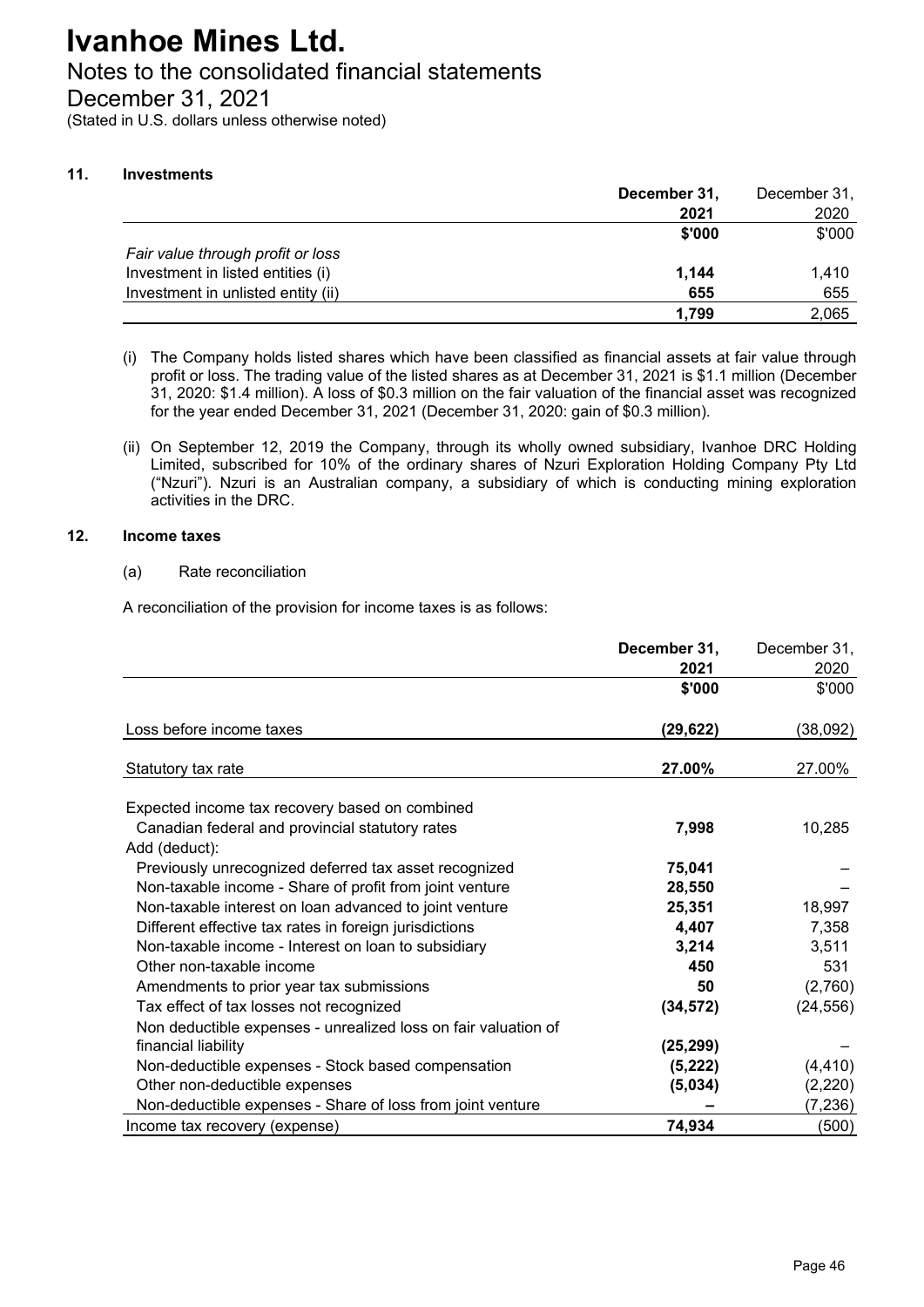## Notes to the consolidated financial statements

December 31, 2021

(Stated in U.S. dollars unless otherwise noted)

#### **12. Income taxes (continued)**

#### (b) Deferred tax balances

The Company's deferred income tax liabilities and assets are as follows:

|                                                                  | December 31, | December 31, |
|------------------------------------------------------------------|--------------|--------------|
|                                                                  | 2021         | 2020         |
|                                                                  | \$'000       | \$'000       |
| Deferred tax liability to be recovered after more than 12 months |              |              |
| Property, plant and equipment                                    |              | (2,082)      |
| Deferred income tax liability                                    |              | (2,082)      |
|                                                                  |              |              |
| Deferred tax asset to be recovered after more than 12 months     |              |              |
| Unrealized foreign exchange losses                               | 34,900       | 340          |
| Property, plant and equipment and mining capital expenditure     | 31,148       |              |
| Deferred interest on loans                                       | 5,716        |              |
| Tax losses carried forward                                       | 754          |              |
| <b>IFRS 16 leases</b>                                            | 60           | 29           |
| Deferred tax asset to be recovered within 12 months              |              |              |
| Provisions and prepayments                                       | 584          | 34           |
| Deferred income tax asset                                        | 73,162       | 403          |

Deferred income tax assets are recognized for tax loss carry-forwards to the extent that the realization of the related tax benefit through future taxable profits is probable. The Company recognized the previously unrecognized deferred tax asset relating to the Platreef Project in the year ended December 31, 2021. Due to the conclusion of the stream-financing agreements and the announcement of the exceptional results of the independent 2022 Feasibility Study, the Company considers it highly probable that the Platreef Project will have future taxable profits that will be available against which the deductible temporary differences can be utilized.

On February 23, 2022, the South African corporate income tax rate changed from 28% to 27%, effective for years of assessment ending on or after March 31, 2023. The change in tax rate is considered to be substantively enacted after year-end. The impact on the deferred tax asset recognized at the Platreef Project as a result of the change in the South African corporate income tax rate is estimated to be \$2.6 million which will be expensed during Q1 2022.

#### (c) Unrecognized deductible and taxable temporary differences

The Company's unrecognized deductible temporary differences and unused tax losses consist of the following amounts:

|                                                       | December 31, | December 31, |
|-------------------------------------------------------|--------------|--------------|
|                                                       | 2021         | 2020         |
|                                                       | \$'000       | \$'000       |
| Non-capital loss carryforwards                        | 324,619      | 244.290      |
| Capital assets                                        | 94.597       | 23,599       |
| Capital loss carryforwards                            | 18,597       |              |
| Investment in RK1                                     | 11,289       | 11,289       |
| Foreign exploration expenses and share issuance costs | 8,222        | 7,524        |
| Unrecognized deductible temporary differences         | 457,324      | 286,702      |

The Company has foreign subsidiaries that have undistributed earnings of \$643.2 million (2020: \$531.6 million). The Company can control the timing of the repatriation and it is probable that these amounts will not be repatriated for the foreseeable future. Therefore, deferred tax has not been provided in respect of these earnings.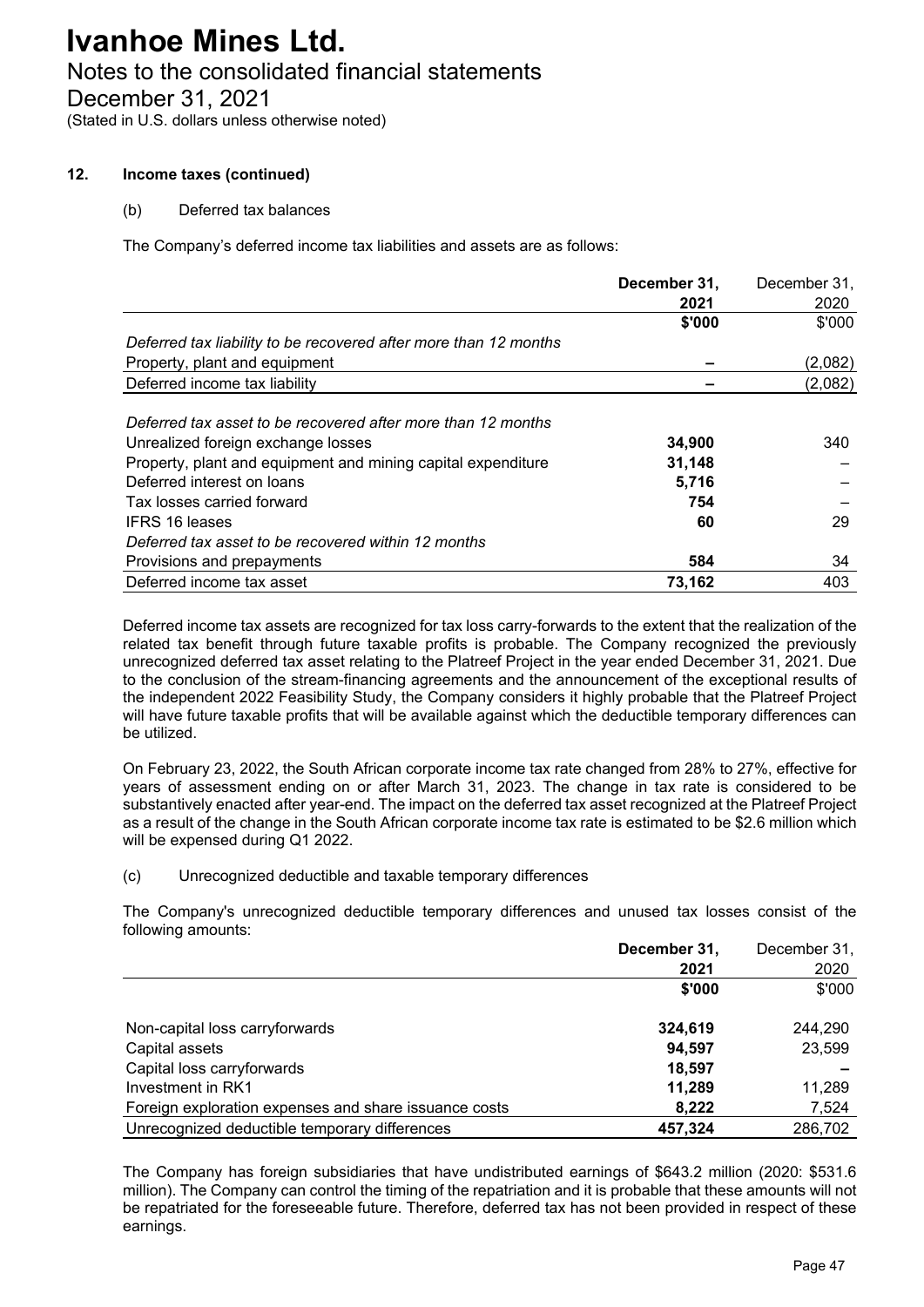# Notes to the consolidated financial statements

December 31, 2021

(Stated in U.S. dollars unless otherwise noted)

### **12. Income taxes (continued)**

### (d) Loss carryforwards

The Company's unrecognized deferred tax assets related to unused tax losses have the following expiry dates:

|                      |            | Local<br>currency | U.S. dollar<br>equivalent |                      |
|----------------------|------------|-------------------|---------------------------|----------------------|
|                      |            | '000'             | \$'000                    |                      |
| South African rand   | R          | 339,660           | $21,290$ (a)              |                      |
| Congolese franc      | <b>CDF</b> | 264,318,799       | 132,712 (b)               |                      |
| United States dollar | \$         | 122,436           |                           | 122,436 2028 to 2038 |
| Euro                 | €          | 48,370            | $54,819$ (a)              |                      |
| British pound        | £          | 6,441             | 8,687                     | (a)                  |
| Barbados dollar      | <b>BBD</b> | 5,993             | 2,997                     | (c)                  |
| Namibian dollar      | NAD.       | 4,390             | 275                       | (a)                  |
|                      |            |                   | 343,216                   |                      |

(a) These losses can be carried forward indefinitely, subject to continuity of trading.

(b) These losses are accumulated and set-off against future taxable income when mining operations commence.

(c) These tax losses can be carried forward for 7 years.

### **13. Cash and cash equivalents**

|                           | December 31, | December 31, |
|---------------------------|--------------|--------------|
|                           | 2021         | 2020         |
|                           | \$'000       | \$'000       |
| Cash and cash equivalents | 608,176      | 262,825      |
|                           | 608,176      | 262,825      |

### **14. Other receivables**

|                                    | December 31, | December 31, |
|------------------------------------|--------------|--------------|
|                                    | 2021         | 2020         |
|                                    | \$'000       | \$'000       |
| Receivables from joint venture (i) | 5,998        | 3,861        |
| Refundable taxes (ii)              | 2,084        | 873          |
| Accounts receivable                | 1,379        | 513          |
| Other                              | 1,235        | 886          |
| Fair value financial asset         |              | 300          |
| Loss allowance                     | (1)          | (1)          |
|                                    | 10,695       | 6,432        |

(i) Receivables from joint venture include amounts receivable from the Kamoa Holding Limited joint venture for administration consulting services rendered by the Company and for the sale of equipment to the joint venture by Kipushi.

(ii) Refundable taxes are net of an impairment provision for value-added taxes receivable in foreign jurisdictions where recoverability of those taxes are uncertain.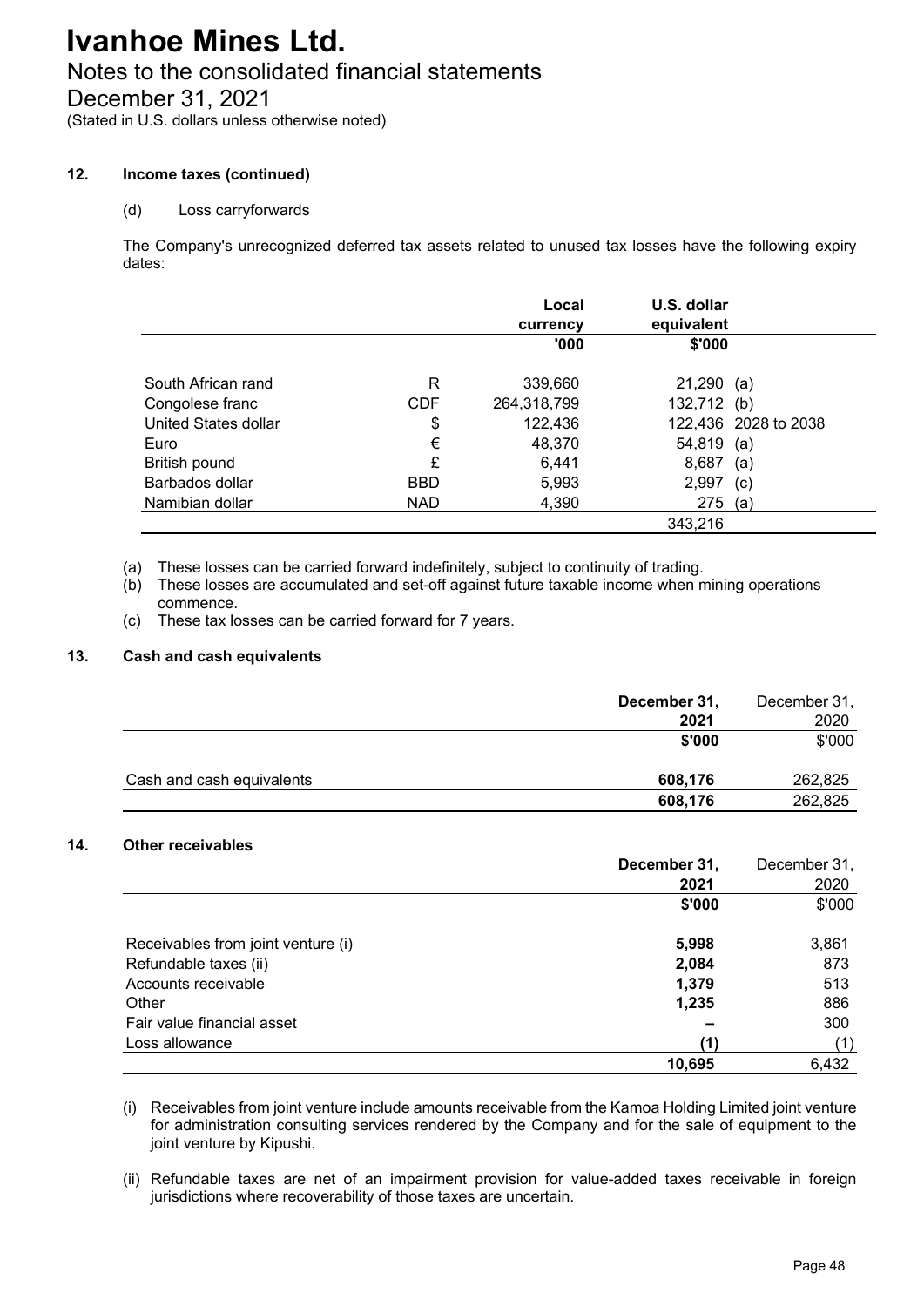# Notes to the consolidated financial statements

December 31, 2021

(Stated in U.S. dollars unless otherwise noted)

## **15. Prepaid expenses**

|                               | December 31, | December 31, |
|-------------------------------|--------------|--------------|
|                               | 2021         | 2020         |
|                               | \$'000       | \$'000       |
| Prepaid insurance             | 1,799        | 1,299        |
| Other prepayments             | 1,626        | 1,095        |
| Advance payments to suppliers | 1,361        | 1,288        |
| Deposits                      | 162          | 222          |
|                               | 4,948        | 3,904        |

Prepaid expenses are amounts paid in advance which give the Company rights to receive future goods or services.

#### **16. Convertible notes**

|                                                         | December 31, | December 31, |
|---------------------------------------------------------|--------------|--------------|
|                                                         | 2021         | 2020         |
|                                                         | \$'000       | \$'000       |
| Convertible notes - host liability                      |              |              |
| Proceeds on issuance of convertible notes               | 424,500      |              |
| Transaction costs incurred                              | (10, 469)    |              |
| Initial recognition of host liability                   | 414,031      |              |
| Interest for the year                                   | 31,689       |              |
| Repayments of interest during the year                  | (8, 306)     |              |
|                                                         | 437,414      |              |
| Convertible notes - embedded derivative liability       |              |              |
| Proceeds on issuance of convertible notes               | 150,500      |              |
| Loss on fair valuation of embedded derivative liability | 93,700       |              |
|                                                         | 244,200      |              |
| Non-current host liability                              | 434,381      |              |
| <b>Current host liability</b>                           | 3,033        |              |
|                                                         | 437,414      |              |
| Non-current embedded derivative liability               | 244,200      |              |
|                                                         | 244,200      |              |

On March 17, 2021 the Company concluded a private placement offering of \$575 million of 2.50% convertible senior notes maturing in 2026. Upon conversion, the convertible notes may be settled, at the Company's election, in cash, common shares or a combination thereof. Due to this election right and conversion feature, the convertible notes have an embedded derivative liability that is measured at fair value with changes in value being recorded in profit or loss, as well as the host loan that is accounted for at amortized cost.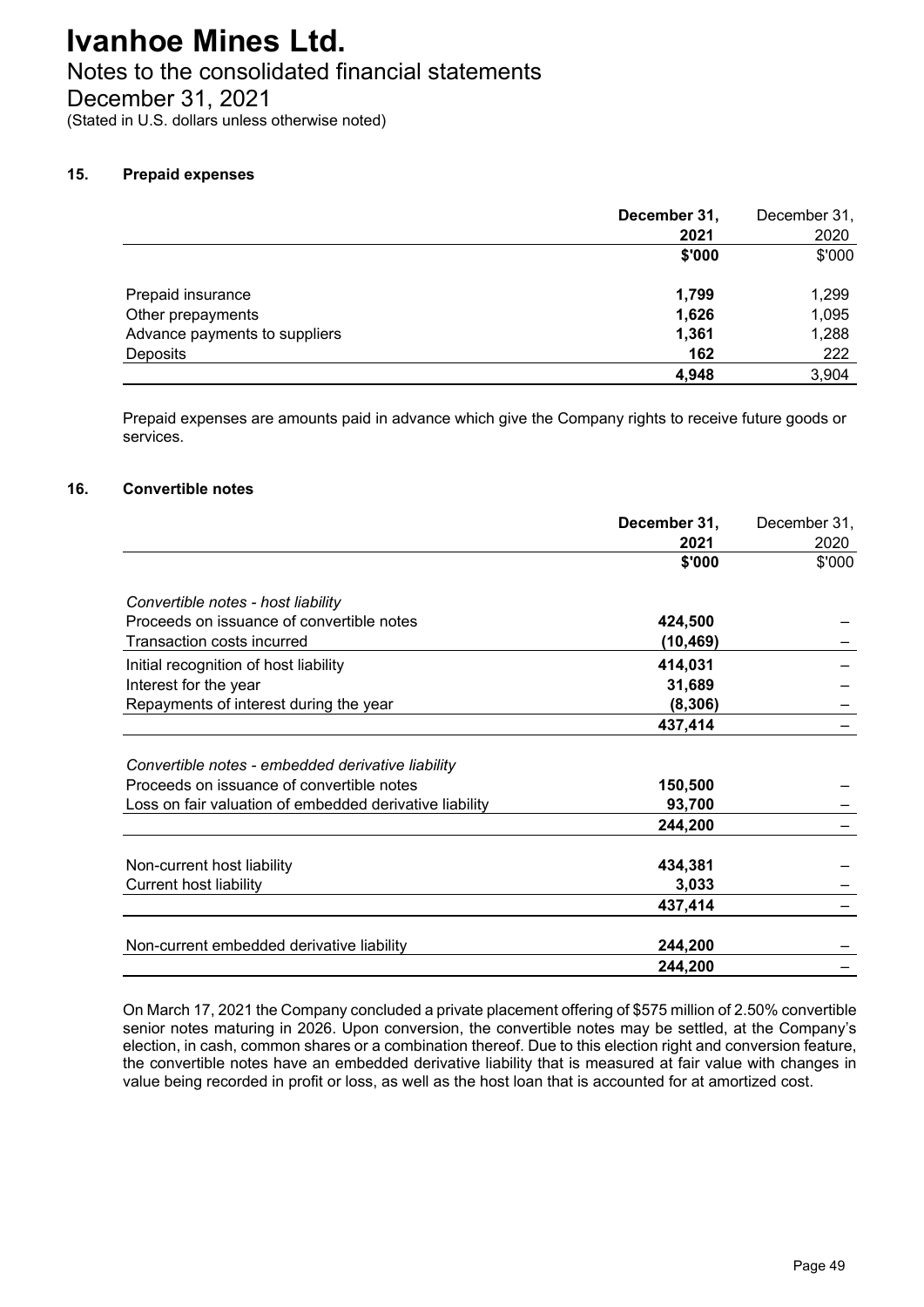## Notes to the consolidated financial statements

December 31, 2021

(Stated in U.S. dollars unless otherwise noted)

#### **16. Convertible notes (continued)**

The convertible senior notes are senior unsecured obligations of the Company, which accrue interest payable semi-annually in arrears at a rate of 2.50% per annum. The notes will mature on April 15, 2026, unless earlier repurchased, redeemed or converted. The initial conversion rate of the notes is 134.5682 Class A common shares of the Company per \$1,000 principal amount of notes, or an initial conversion price of approximately \$7.43 (equivalent to approximately C\$9.31) per common share. The initial conversion price of the notes represents a premium of approximately 37.5% over the last reported sale price of the Company's common shares on the date of pricing being March 11, 2021, which was C\$6.77 per share as reported on the Toronto Stock Exchange.

The gross proceeds of \$575 million was apportioned between the host loan and the embedded derivative liability by first determining the fair value of the derivative, which was \$150.5 million on March 17, 2021. Transaction costs of \$10.5 million associated with the host loan was capitalized to the liability whereas transaction costs of \$3.7 million associated with the embedded derivative liability was expensed in the consolidated statements of comprehensive income.

The effective interest rate of the host liability was deemed to be 9.39%. The carrying value of the host liability was \$437.4 million as at December 31, 2021. The fair value of the embedded derivative liability on December 31, 2021 was \$244.2 million. A fair value loss of \$93.7 million was recognized in the consolidated statements of comprehensive income, due to the increase in the fair value of the embedded derivative liability largely due to the increase in the closing share price of the Company's shares as reported on the Toronto Stock Exchange from the date of initial recognition to December 31, 2021.

The following key inputs and assumptions were used in the binomial tree model when determining the fair value of the embedded derivative liability:

|                | March 17,<br>2021 | December 31,     |  |
|----------------|-------------------|------------------|--|
|                |                   | 2021             |  |
| Share price    | C\$7.00           | C\$10.32         |  |
| Credit spread  | 630 basis points  | 356 basis points |  |
| Volatility     | 42%               | 40%              |  |
| Borrowing cost | 50 basis points   | 25 basis points  |  |

#### **17. Deferred revenue**

|                                           | December 31, | December 31, |
|-------------------------------------------|--------------|--------------|
|                                           | 2021         | 2020         |
|                                           | \$'000       | \$'000       |
| Gold streaming facility                   | 50,000       |              |
| Palladium and platinum streaming facility | 25,000       |              |
| Transaction costs incurred                | (5, 438)     |              |
|                                           | 69,562       |              |

On December 8, 2021, the Company announced that Ivanplats (Pty) Ltd., its South African subsidiary and owner of the Platreef Project, had concluded stream-financing agreements with Orion Mine Finance ("Orion") and Nomad Royalty Company ("Nomad"), together the "Stream Purchasers", for a \$200 million goldstreaming facility and a \$100 million palladium and platinum-streaming facility.

Under the stream agreements, Orion will provide a total of \$225 million in funding, and Nomad will provide \$75 million in funding. The stream facilities are a prepaid forward sale of refined metals, with prepayments totalling \$300 million, available in two tranches. The first prepayment of \$75 million was received by the Company in December 2021, following the closing of the transaction. The remaining \$225 million will be received upon satisfaction of certain conditions precedent.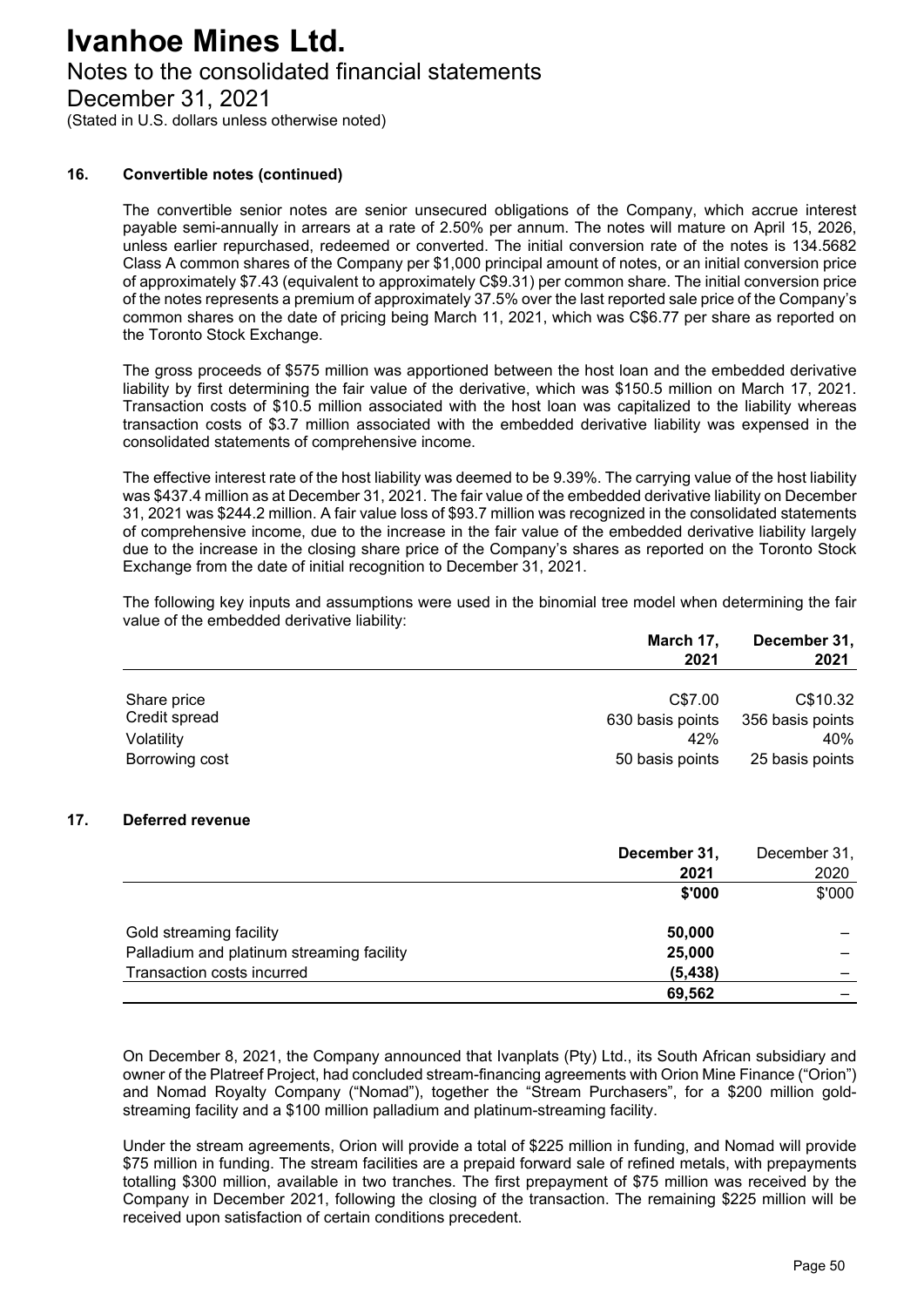## Notes to the consolidated financial statements

December 31, 2021

(Stated in U.S. dollars unless otherwise noted)

#### **17. Deferred revenue (continued)**

Under the terms of the \$200 million gold stream agreement, the Stream Purchasers will receive an aggregate total of 80% of contained gold in concentrate until 350,000 ounces have been delivered, after which the stream will be reduced to 64% of contained gold in concentrate for the remaining life of the facility. The expected life of this facility will extend from the effective date of the stream agreement until the date when 685,280 ounces of gold have been delivered to the Stream Purchasers. The Stream Purchasers will purchase each ounce of gold at a price equal to the lower of the market price of gold or US\$100 per ounce. Delivery of the gold under the stream agreement will be made by delivering gold credits to the Stream Purchasers' metal accounts.

Under the terms of the US\$100 million palladium and platinum stream agreement, Orion Mine Finance will receive an aggregate total of 4.2% of contained palladium and platinum in concentrate until 350,000 ounces have been delivered, after which the stream will be reduced to 2.4% for the remaining life of the facility. The expected life of this facility will extend from the effective date of the stream agreement until the date when 485,115 ounces of palladium and platinum have been delivered to the purchaser, which will pay for each ounce at a price equal to 30% of the market price of palladium and platinum. Delivery of the palladium and platinum under the stream agreement will be made by delivering palladium and platinum credits to the Stream Purchasers' metal accounts.

The advance payment of \$75 million, net of transaction costs of \$5.4 million, is recognized as a contract liability (deferred revenue) under IFRS 15.

IFRS 15 requires the Company to recognize a notional financing charge due to the time delay between receiving the upfront streaming payments and satisfying the related performance obligations. The Company has estimated that the USD-based nominal pre-tax rate is 13%.

#### **18. Borrowings**

|                                                | December 31, | December 31, |
|------------------------------------------------|--------------|--------------|
|                                                | 2021         | 2020         |
|                                                | \$'000       | \$'000       |
| Unsecured - at amortized cost                  |              |              |
| Loan from ITC Platinum Development Limited (i) | 33,991       | 31,828       |
| Secured - at amortized cost                    |              |              |
| Loan from Citi bank (ii)                       | 4,351        | 4,369        |
|                                                | 38,342       | 36,197       |

- (i) On June 6, 2013, the Company, through its subsidiary Ivanplats (Pty) Ltd, ("Ivanplats") the owner of the Platreef Project, became party to a \$28.0 million loan payable to ITC Platinum Development Limited. The loan is repayable only once Ivanplats has residual cashflow, which is defined in the loan agreement as gross revenue generated by Ivanplats, less all operating costs attributable thereto, including all mining development and operating costs. The loan incurs interest of USD 3-month LIBOR plus 2% calculated monthly in arrears. Interest is not compounded. Using prevailing market interest rates for an equivalent loan of USD 3-month LIBOR plus 7% at June 6, 2013, the carrying value of the loan as at December 31, 2021, is \$34.0 million (December 31, 2020: \$31.8 million) with a contractual amount due of \$35.1 million (December 31, 2020: \$34.5 million). The difference of \$1.1 million (December 31, 2020: \$2.7 million) between the contractual amount due and the carrying value of the loan is the benefit derived from the low-interest loan. Interest of \$0.6 million (2020: \$0.7 million) was recognized during the year ended December 31, 2021 and was capitalized as borrowing costs together with the low interest loan accretion of \$1.6 million (2020: \$1.4 million).
- (ii) The Citi bank loan of \$4.4 million (£3.2 million) is secured by the Rhenfield property (see Note 30). The loan is an interest only term loan repayable at August 28, 2025, and incurs interest at a rate of GBP 1 month LIBOR plus 1.90% payable monthly in arrears. Interest of \$0.1 million was incurred for the year ended December 31, 2021 (2020: \$0.1 million).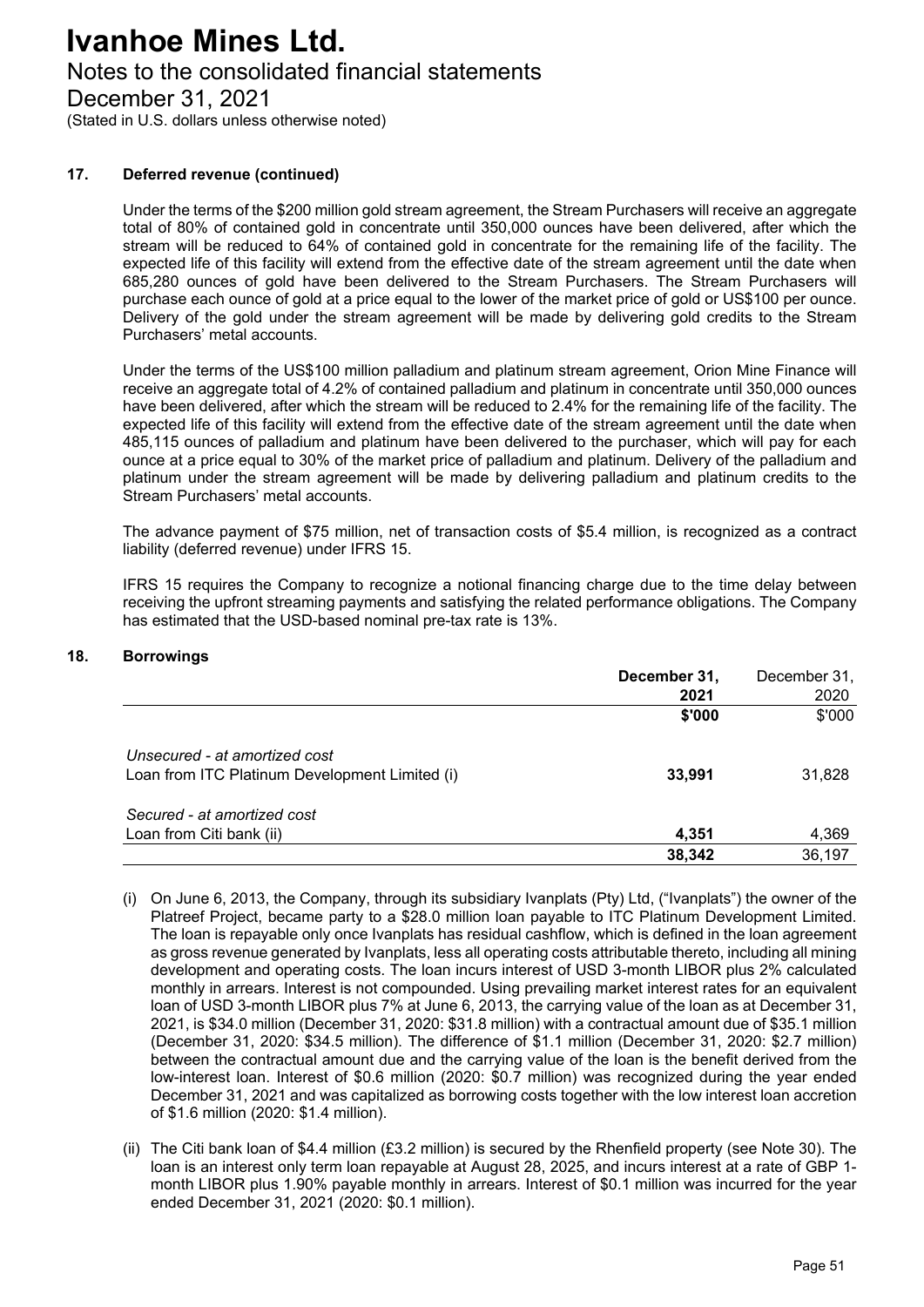# Notes to the consolidated financial statements

December 31, 2021

(Stated in U.S. dollars unless otherwise noted)

## **19. Cash-settled share-based payment liability**

|                                                        | December 31, | December 31, |
|--------------------------------------------------------|--------------|--------------|
|                                                        | 2021         | 2020         |
|                                                        | \$'000       | \$'000       |
| B-BBEE share-based payment liability (i)               | 5,286        | 4,624        |
| Deferred share unit liability                          | 4,401        |              |
|                                                        | 9,687        | 4,624        |
| Non-current cash-settled share-based payment liability | 8,292        | 4,624        |
| Current cash-settled share-based payment liability     | 1,395        |              |
|                                                        | 9,687        | 4,624        |

(i) On June 26, 2014, the Company sold a 26% interest in the Company's Platreef mining project for which it has recognized a cash-settled share-based payment liability which is estimated to vest over 20 years. The liability is valued using an option pricing model taking into account the terms and conditions on which the right was granted (see Note 25).

## **20. Advances payable**

|                               | December 31, | December 31, |
|-------------------------------|--------------|--------------|
|                               | 2021         | 2020         |
|                               | \$'000       | \$'000       |
| Advances payable to Gécamines | 2.908        | 2,788        |
|                               | 2,908        | 2,788        |
|                               |              |              |

Advances payable to Gécamines are unsecured and bear interest at USD 12-month LIBOR plus 4% and represent the loan advanced to Kipushi by Gécamines prior to the acquisition of Kipushi by the Company. The advances will be repaid once Kipushi begins to generate and distribute its profit which is defined as the operating surplus less operating charges, general costs and amortizations and profit tax for each fiscal year.

## **21. Trade and other payables**

|                                             | December 31, | December 31, |
|---------------------------------------------|--------------|--------------|
|                                             | 2021         | 2020         |
|                                             | \$'000       | \$'000       |
| Trade payables                              | 11,943       | 7,487        |
| Trade accruals                              | 10,826       | 9,708        |
| Payroll tax and other statutory liabilities | 3,975        | 2,952        |
| Other payables                              | 30           | 191          |
| Indirect taxes payable                      | 25           | 317          |
| Deferred share unit liability               |              | 2,022        |
|                                             | 26,799       | 22,677       |

The Company has policies in place to ensure trade and other payables are paid within agreed terms.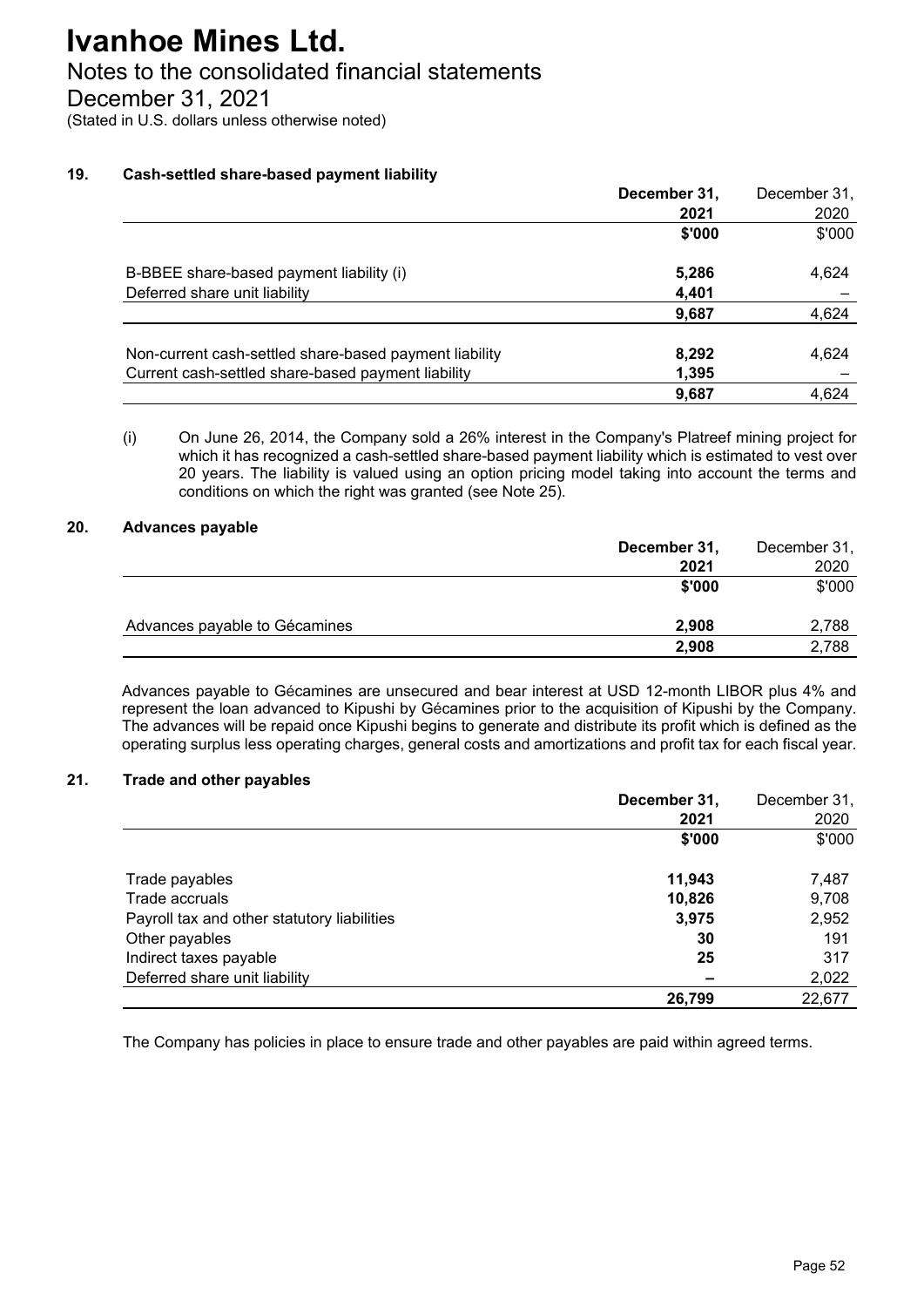# Notes to the consolidated financial statements

December 31, 2021

(Stated in U.S. dollars unless otherwise noted)

#### **22. Share capital**

(a) Shares issued

The Company is authorized to issue an unlimited number of Class A Shares, an unlimited number of Class B Shares (together with the Class A Shares, the "common shares") and an unlimited number of Preferred Shares.

As at December 31, 2021, 1,209,665,401 (December 31, 2020: 1,205,894,118) Class A Shares, nil Class B Shares and nil Preferred Shares were issued and outstanding. All shares in issue have been fully paid.

On May 11, 2020, the Company concluded a purchase and sale agreement for a Gulfstream Aerospace G-IV aircraft. The Company issued 1,000,000 common shares at a price of C\$2.82 per unit as purchase consideration for the aircraft.

(b) Options

Share options are granted at an exercise price equal to the weighted average price of the shares on the TSX for the five days immediately preceding the date of the grant. As at December 31, 2021, 76,550,842 share options have been granted and exercised, and 17,312,182 have been granted and are outstanding.

All outstanding share options granted before December 2019 vest in four equal parts, commencing on the one year anniversary of the date of grant and on each of the three anniversaries thereafter. The maximum term of these options is five years. All share options granted during and after December 2019 vest in three equal parts, commencing on the one year anniversary of the date of grant and on each of the two anniversaries thereafter. The maximum term of these options awarded is seven years.

A summary of changes in the Company's outstanding share options is presented below.

|                                  |             | 2021     |             | 2020     |
|----------------------------------|-------------|----------|-------------|----------|
|                                  |             | Weighted |             | Weighted |
|                                  |             | average  |             | average  |
|                                  | Number of   | exercise | Number of   | exercise |
|                                  | options     | price    | options     | price    |
|                                  |             | \$       |             | \$       |
| Balance at the beginning of year | 18,734,807  | 2.69     | 17,550,000  | 1.90     |
| Granted                          | 2,095,280   | 6.47     | 10,384,900  | 3.05     |
| Exercised                        | (2,744,790) | 2.95     | (9,098,552) | 1.57     |
| Forfeited                        | (773,115)   | 2.51     | (101,541)   | 3.02     |
| Balance at the end of the year   | 17,312,182  | 3.10     | 18,734,807  | 2.69     |

2,095,280 options were granted in 2021. The fair value of options granted is estimated on the date of grant using the Black-Scholes option pricing model. An expense of \$5.1 million will be amortized over the entire vesting period for the options granted during the year ended December 31, 2021 (December 31, 2020: \$11.1 million), of which \$1.8 million (December 31, 2020: \$5.9 million) was recognized in the year ended December 31, 2021. An additional expense of \$6.0 million was recognized in the year ended December 31, 2021 (December 31, 2020: \$4.5 million) relating to options granted during prior years.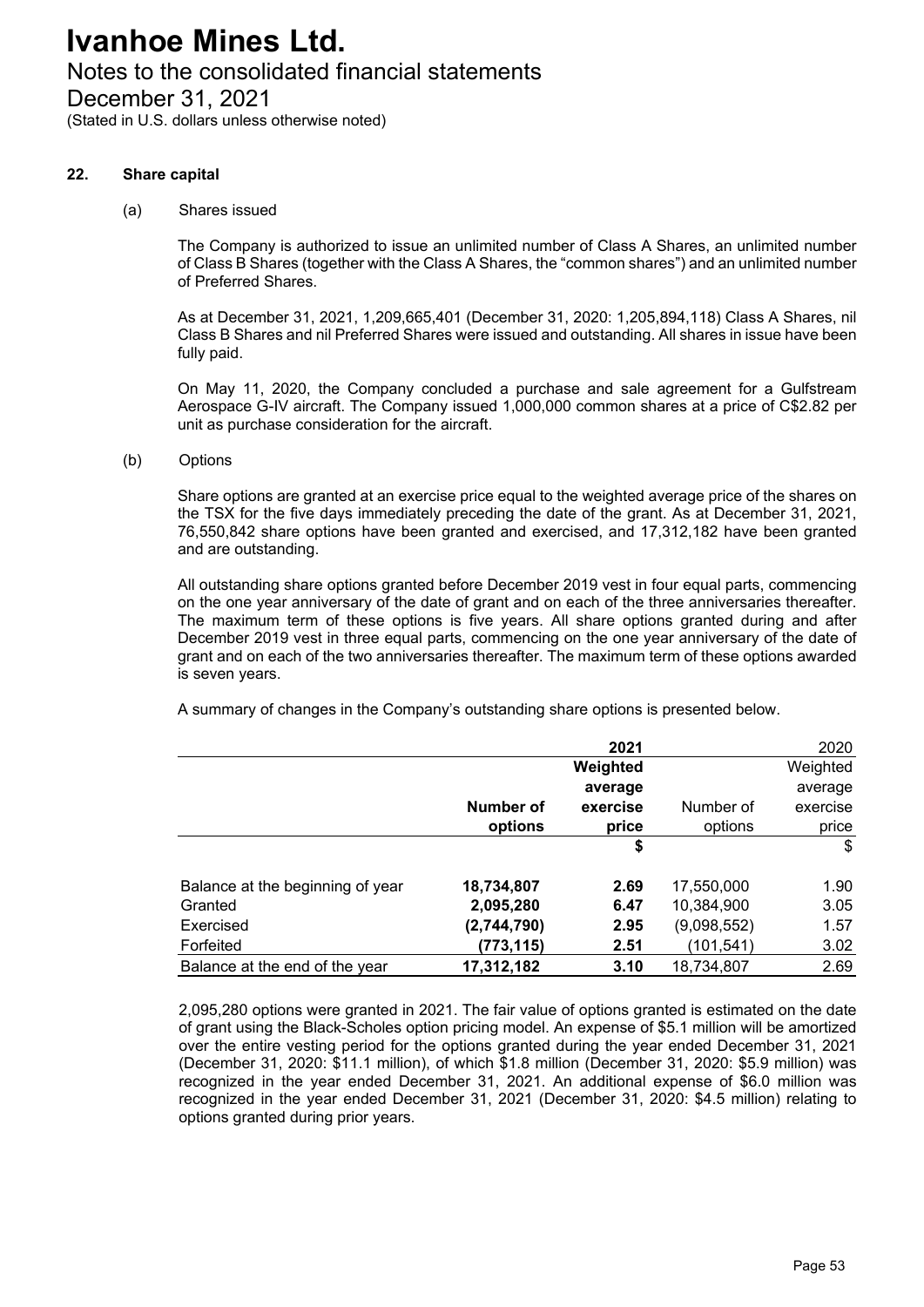# Notes to the consolidated financial statements

December 31, 2021

(Stated in U.S. dollars unless otherwise noted)

## **22. Share capital (continued)**

## (b) Options (continued)

The following weighted average assumptions were used for the share option grants in 2021:

|                           | 2021   | 2020   |
|---------------------------|--------|--------|
| Risk-free interest rate   | 0.35%  | 1.55%  |
| Expected volatility (i)   | 52.93% | 46.73% |
| <b>Expected life</b>      | 3.50   | 3.50   |
| <b>Expected dividends</b> | \$Nil  | \$Nil  |

(i) Expected volatility was based on the historical volatility of a peer company analysis.

A reconciliation of the number of share options exercised to shares issued for the year ended December 31, 2021 and year ended December 31, 2020 is presented below:

|                                                      |                                   | 2021                       |                                   | 2020                       |
|------------------------------------------------------|-----------------------------------|----------------------------|-----------------------------------|----------------------------|
|                                                      | Number of<br>options<br>exercised | Number of<br>shares issued | Number of<br>options<br>exercised | Number of<br>shares issued |
| Ordinary exercise                                    | 2,131,297                         | 2,131,297                  | 4,105,000                         | 4,105,000                  |
| <b>Exercised by Share</b><br>Appreciation Rights (i) | 613,493                           | 336,049                    | 4,993,552                         | 1,888,350                  |
| Total                                                | 2,744,790                         | 2,467,346                  | 9,098,552                         | 5,993,350                  |

(i) In terms of the equity incentive plan, participants have the right in lieu of receiving the shares to which the options relate, to receive the number of shares calculated by deducting the exercise price from the fair market value of the shares and dividing this result by the fair market value of the shares immediately prior to exercise.

The following table summarizes information about share options outstanding and exercisable as at December 31, 2021:

|                    | <b>Options outstanding</b> |          | <b>Options exercisable</b> |          |
|--------------------|----------------------------|----------|----------------------------|----------|
|                    |                            | Weighted |                            | Weighted |
|                    |                            | average  |                            | average  |
|                    | Number of                  | exercise | Number of                  | exercise |
| <b>Expiry date</b> | shares                     | price    | shares                     | price    |
|                    |                            | \$       |                            | \$       |
| March 31, 2023     | 3,500,000                  | 2.52     | 3,500,000                  | 2.52     |
| December 4, 2023   | 2,000,000                  | 1.98     | 1,500,000                  | 1.98     |
| January 12, 2024   | 1,000,000                  | 1.90     | 500,000                    | 1.90     |
| December 5, 2026   | 2,000,000                  | 2.59     | 1,333,332                  | 2.59     |
| January 13, 2027   | 6,366,902                  | 3.02     | 1,832,748                  | 3.02     |
| August 17, 2027    | 250,000                    | 3.85     | 83,333                     | 3.85     |
| November 1, 2027   | 100,000                    | 3.84     | 33,333                     | 3.84     |
| January 22, 2028   | 952,587                    | 5.52     |                            |          |
| March 31, 2028     | 82,131                     | 5.18     |                            |          |
| June 30, 2028      | 61,597                     | 6.92     |                            |          |
| August 10, 2028    | 879,169                    | 7.49     |                            |          |
| September 30, 2028 | 66,096                     | 6.47     |                            |          |
| December 31, 2028  | 53,700                     | 7.89     |                            |          |
|                    | 17,312,182                 | 3.12     | 8,782,746                  | 2.53     |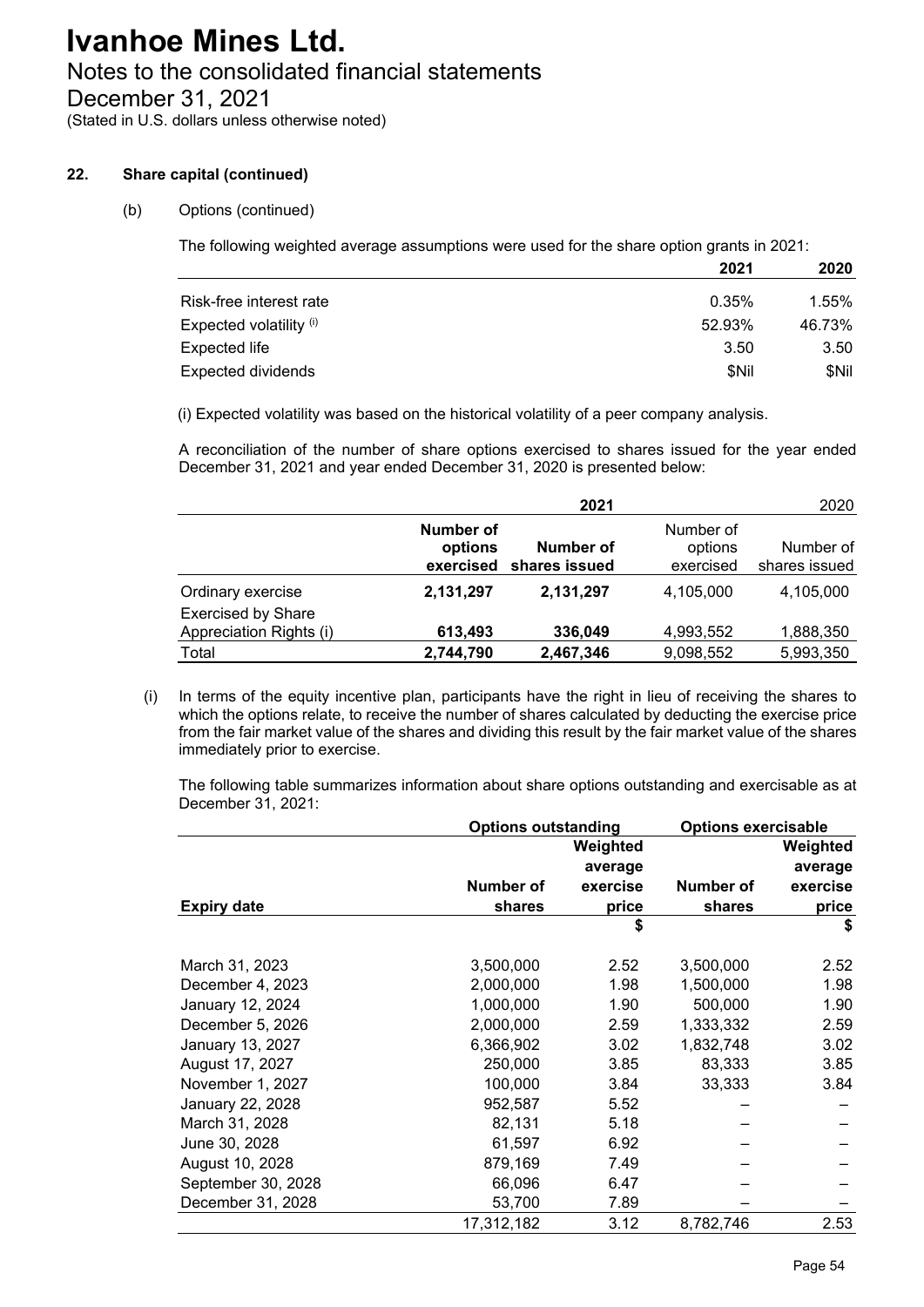# Notes to the consolidated financial statements

December 31, 2021

(Stated in U.S. dollars unless otherwise noted)

### **22. Share capital (continued)**

(b) Options (continued)

As at December 31, 2020, the Company had 18,734,807 share options outstanding at a weighted average exercise price of \$2.69 and 7,189,259 share options exercisable at a weighted average exercise price of \$2.56.

#### (c) Restricted share units

The Company issues restricted share units ("RSUs") as a security based compensation arrangement. Each RSU represents the right of an eligible participant to receive one Class A Share.

RSUs vest in three equal parts, commencing on the initial vesting date established at grant and on each of the two anniversaries thereafter, subject to the satisfaction of any performance conditions.

A summary of changes in the Company's RSUs is presented below.

|                                      | 2021        | 2020        |
|--------------------------------------|-------------|-------------|
| Balance at the beginning of the year | 2,107,464   | 3,751,382   |
| RSUs issued                          | 5,478,846   | 1,140,653   |
| RSUs vested                          | (1,216,071) | (2,722,167) |
| RSUs cancelled                       | (70, 190)   | (62, 404)   |
| Balance at the end of the year       | 6,300,049   | 2,107,464   |

An expense of \$40.1 million will be amortized over the vesting period for the RSUs granted during the year ended December 31, 2021 (December 31, 2020: \$3.5 million), using the fair value of a common share at time of grant. The weighted average fair value of a common share at the time that the RSUs were granted in 2021 was \$7.32 (2020: \$3.06). An expense of \$8.5 million was recognized for the year ended December 31, 2021 relating to RSU's which vested during the year (December 31, 2020: \$4.0 million) (see Note 25).

(d) Deferred share units

The Company issues deferred share units ("DSUs") as a security based compensation arrangement to non-executive directors of the Company. Each DSU represents the right of an eligible participant to receive one Class A Share.

A summary of changes in the Company's DSUs is presented below.

|                                      | 2021                     | 2020      |
|--------------------------------------|--------------------------|-----------|
| Balance at the beginning of the year | 376,884                  | 182,259   |
| <b>DSUs issued</b>                   | 196,073                  | 307.147   |
| DSUs settled                         | (27, 379)                | (95, 197) |
| <b>DSUs cancelled</b>                | $\overline{\phantom{0}}$ | (17, 325) |
| Balance at the end of the year       | 545,578                  | 376,884   |

An expense of \$1.1 million (December 31, 2020: \$1.4 million) was recognized for the DSUs granted during the year ended December 31, 2021. A loss of \$1.3 million (December 31, 2020: \$0.4 million) was recognized for DSU's granted during prior years due to the increase in the Company's share price which resulted in an increase in the deferred share unit liability. In accordance with the DSU plan, directors may elect to receive settlement of their DSU's in cash or shares. 27,379 DSUs were settled in 2021 (2020: 95,197) of which 5,849 (2020: 73,523) were settled in cash and 21,530 (2020: 21,674) were settled in shares.

DSU's vest over the calendar year in which they are granted and are settled on December  $31<sup>st</sup>$  of the calendar year that is three years following the award date of each respective DSU.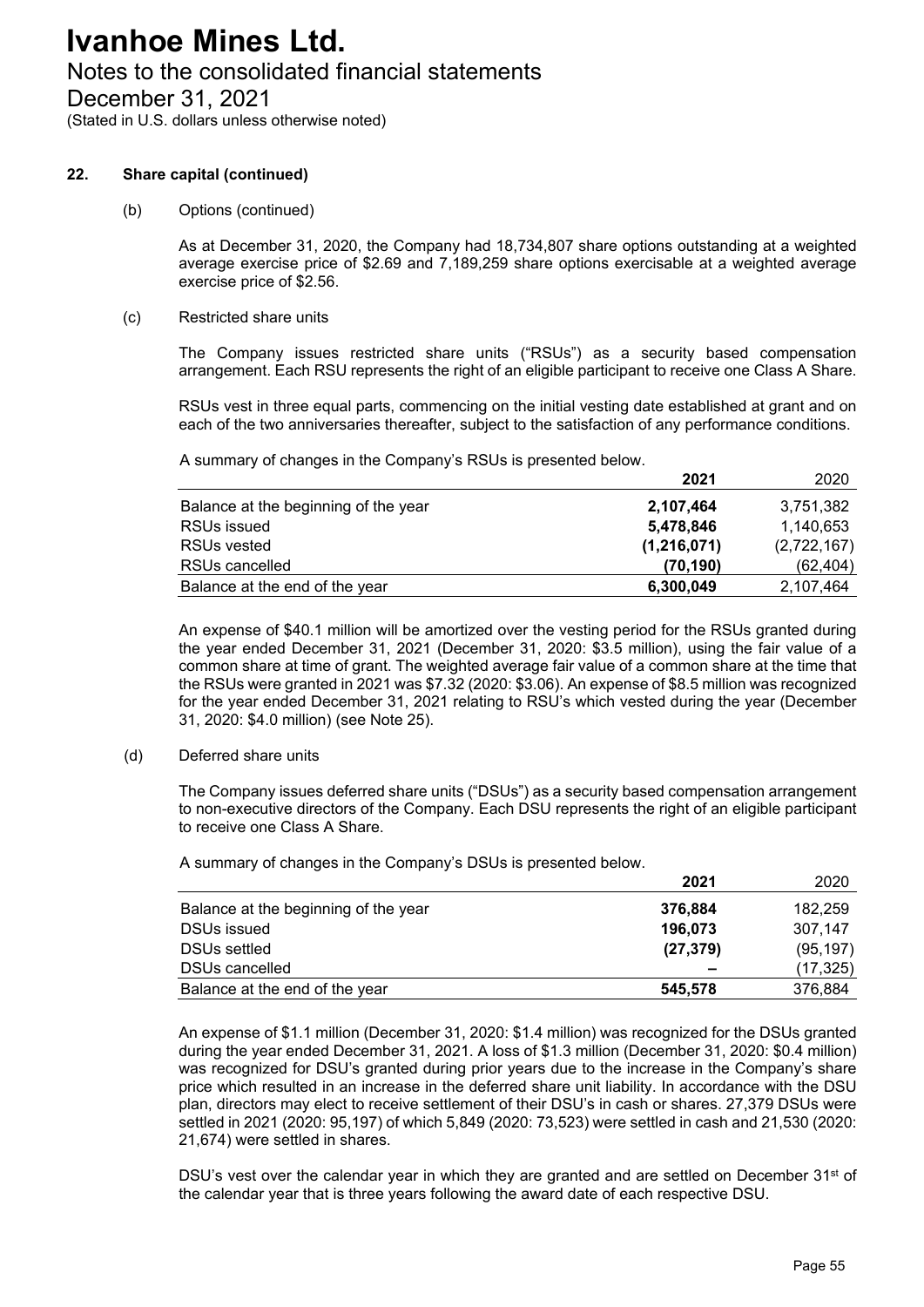# Notes to the consolidated financial statements

December 31, 2021

(Stated in U.S. dollars unless otherwise noted)

## **22. Share capital (continued)**

## (e) Bonus shares

The Company recognized an expense of \$0.5 million during the year ended December 31, 2021 (December 31, 2020: \$0.2 million) relating to 66,336 bonus shares issued (2020: 47,528).

### **23. Foreign currency translation reserve**

|                                                            | December 31, | December 31, |
|------------------------------------------------------------|--------------|--------------|
|                                                            | 2021         | 2020         |
|                                                            | \$'000       | \$'000       |
| Balance at the beginning of the year                       | (37, 056)    | (30, 857)    |
| Exchange loss arising on translation of foreign operations | (25, 452)    | (6, 199)     |
| Balance at the end of the year                             | (62, 508)    | (37,056)     |

Exchange differences relating to the translation of the results and net assets of the Company's foreign operations from their functional currencies to the Company's presentation currency are recognized directly in other comprehensive loss and accumulated in the foreign currency translation reserve.

## **24. Non-controlling interests**

|                                                              | December 31, | December 31, |
|--------------------------------------------------------------|--------------|--------------|
|                                                              | 2021         | 2020         |
|                                                              | \$'000       | \$'000       |
| Balance at the beginning of the year                         | (104, 176)   | (84, 954)    |
| Share of total comprehensive loss for the year               | (12, 648)    | (19, 410)    |
| Recognition of non-controlling interests on incorporation of |              |              |
| subsidiaries                                                 |              | 188          |
| Balance at the end of the year                               | (116,824)    | (104, 176)   |

The total non-controlling interests at December 31, 2021 is \$116.8 million (December 31, 2020: \$104.2 million), of which \$66.3 million (December 31, 2020: \$69.4 million) is attributed to Ivanplats (Pty) Ltd and \$54.7 million (December 31, 2020: \$38.6 million) is attributed to Kipushi Corporation SA. The remainder relates mainly to the non-controlling interest attributable to Ivanplats Holding SARL.

Set out below is the summarized statements of comprehensive income for each subsidiary that has noncontrolling interests that are material to the Group. The amounts disclosed for each subsidiary are before intercompany eliminations.

|                                                | <b>Ivanplats (Pty) Ltd</b> |            | <b>Kipushi Corporation SA</b> |            |
|------------------------------------------------|----------------------------|------------|-------------------------------|------------|
| Summarized statements of financial<br>position | 2021                       | 2020       | 2021                          | 2020       |
|                                                | \$'000                     | \$'000     | \$'000                        | \$'000     |
| Non-current assets                             | 400,127                    | 304,280    | 395,944                       | 402,522    |
| Non-current liabilities                        | (769,703)                  | (635,627)  | (530,666)                     | (485, 453) |
| Total non-current net liabilities              | (369,576)                  | (331, 347) | (134, 722)                    | (82, 931)  |
| Current assets                                 | 88,251                     | 7.854      | 3.440                         | 3.270      |
| <b>Current liabilities</b>                     | (13, 362)                  | (4,298)    | (17, 893)                     | (18, 867)  |
| Current net assets (liabilities)               | 74,889                     | 3,556      | (14,453)                      | (15,597)   |
| Net liabilities                                | (294,687)                  | (327,791)  | (149,175)                     | (98,528)   |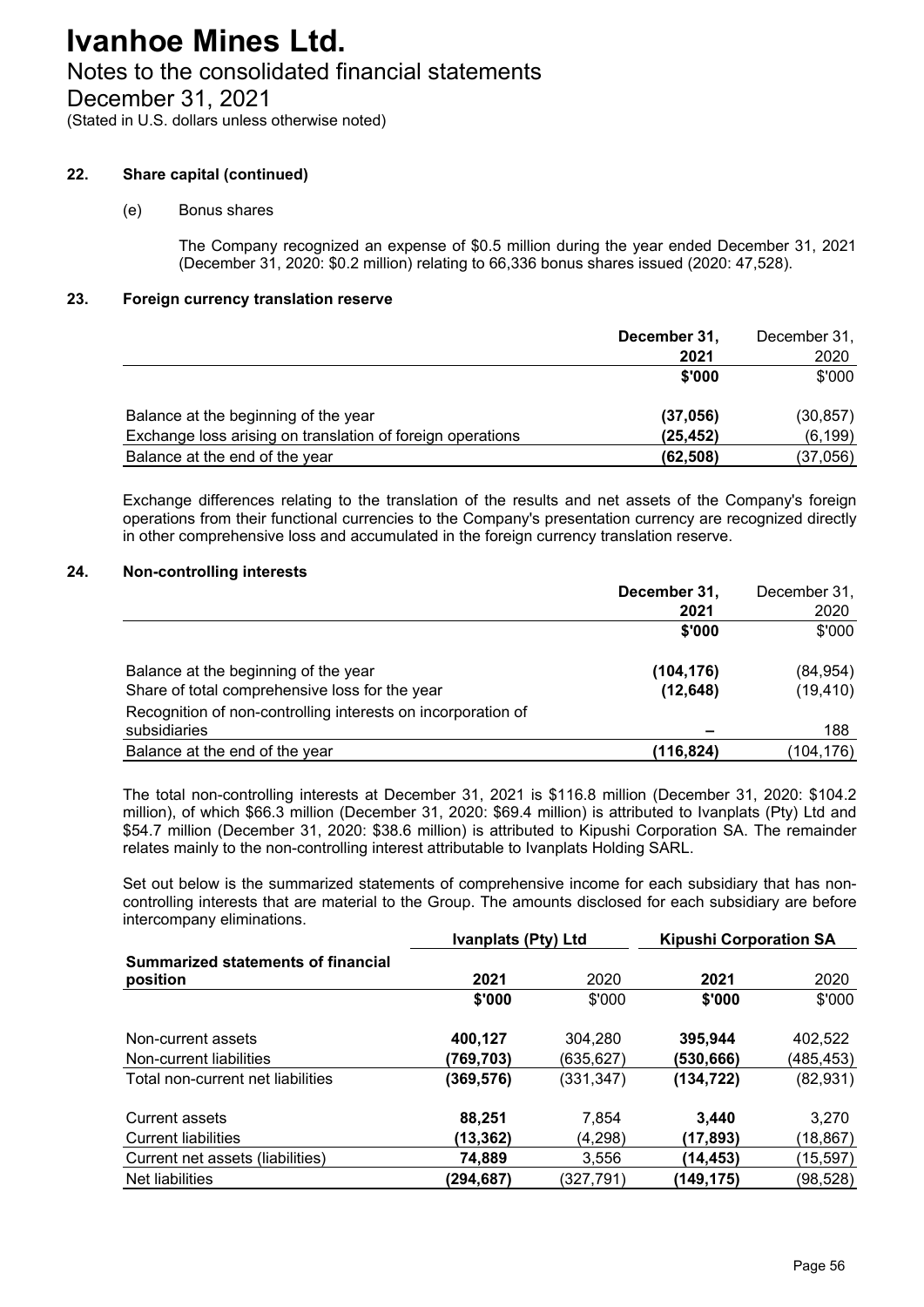# Notes to the consolidated financial statements

December 31, 2021

(Stated in U.S. dollars unless otherwise noted)

## **24. Non-controlling interests (continued)**

|                                                                                 | Ivanplats (Pty) Ltd |           | <b>Kipushi Corporation SA</b> |           |
|---------------------------------------------------------------------------------|---------------------|-----------|-------------------------------|-----------|
| <b>Summarized statements of</b>                                                 |                     |           |                               |           |
| comprehensive income                                                            | 2021                | 2020      | 2021                          | 2020      |
|                                                                                 | \$'000              | \$'000    | \$'000                        | \$'000    |
| Profit (loss) for the year                                                      | 58,266              | (13, 889) | (50, 647)                     | (54, 937) |
| Other comprehensive loss                                                        | (27,176)            | (6,948)   |                               |           |
| Total comprehensive income (loss)                                               | 31,090              | (20, 837) | (50, 647)                     | (54, 937) |
| Total comprehensive income (loss)<br>allocated to non-controlling interests (i) | 3.109               | (2,084)   | (16,207)                      | (17,580)  |

(i) The effective non-controlling interest for Ivanplats (Pty) Ltd is 10% and for Kipushi Corporation SA is 32%.

|           |          | <b>Kipushi Corporation SA</b> |          |
|-----------|----------|-------------------------------|----------|
| 2021      | 2020     | 2021                          | 2020     |
| \$'000    | \$'000   | \$'000                        | \$'000   |
| 76,171    | (22)     | (26, 226)                     | (28,556) |
| (51, 186) | (40,291) | (1, 262)                      | (1,088)  |
| 51,800    | 40,494   | 27,718                        | 29,215   |
| (29)      | (13)     |                               | 101      |
| 76,756    | 168      | 230                           | (328)    |
|           |          | Ivanplats (Pty) Ltd           |          |

#### **25. Share-based payments**

The share-based payment expense of the Company is summarized as follows:

|                                            | December 31, | December 31, |
|--------------------------------------------|--------------|--------------|
|                                            | 2021         | 2020         |
|                                            | \$'000       | \$'000       |
| Equity settled share-based payments        |              |              |
| Restricted share unit expense (Note 22(c)) | (8, 497)     | (3,959)      |
| Share options (Note 22(b))                 | (7, 752)     | (10, 319)    |
| Bonus shares (Note 22(e))                  | (496)        | (216)        |
|                                            | (16, 745)    | (14,494)     |
| Cash settled share-based payments          |              |              |
| Deferred share unit expense (Note 22(d))   | (2, 595)     | (1,839)      |
| <b>B-BBEE</b> transaction expense          | (662)        | (598)        |
|                                            | (20,002)     | (16,931)     |

Of the share-based payment expense recognized for the year ended December 31, 2021, \$0.7 million (December 31, 2020: \$0.6 million) related to the Platreef B-BBEE transaction, with the remaining \$19.3 million (December 31, 2020: \$16.1 million) being the expense for share options, restricted share units, bonus shares and deferred share units which have been granted to employees and were recognized over the vesting period.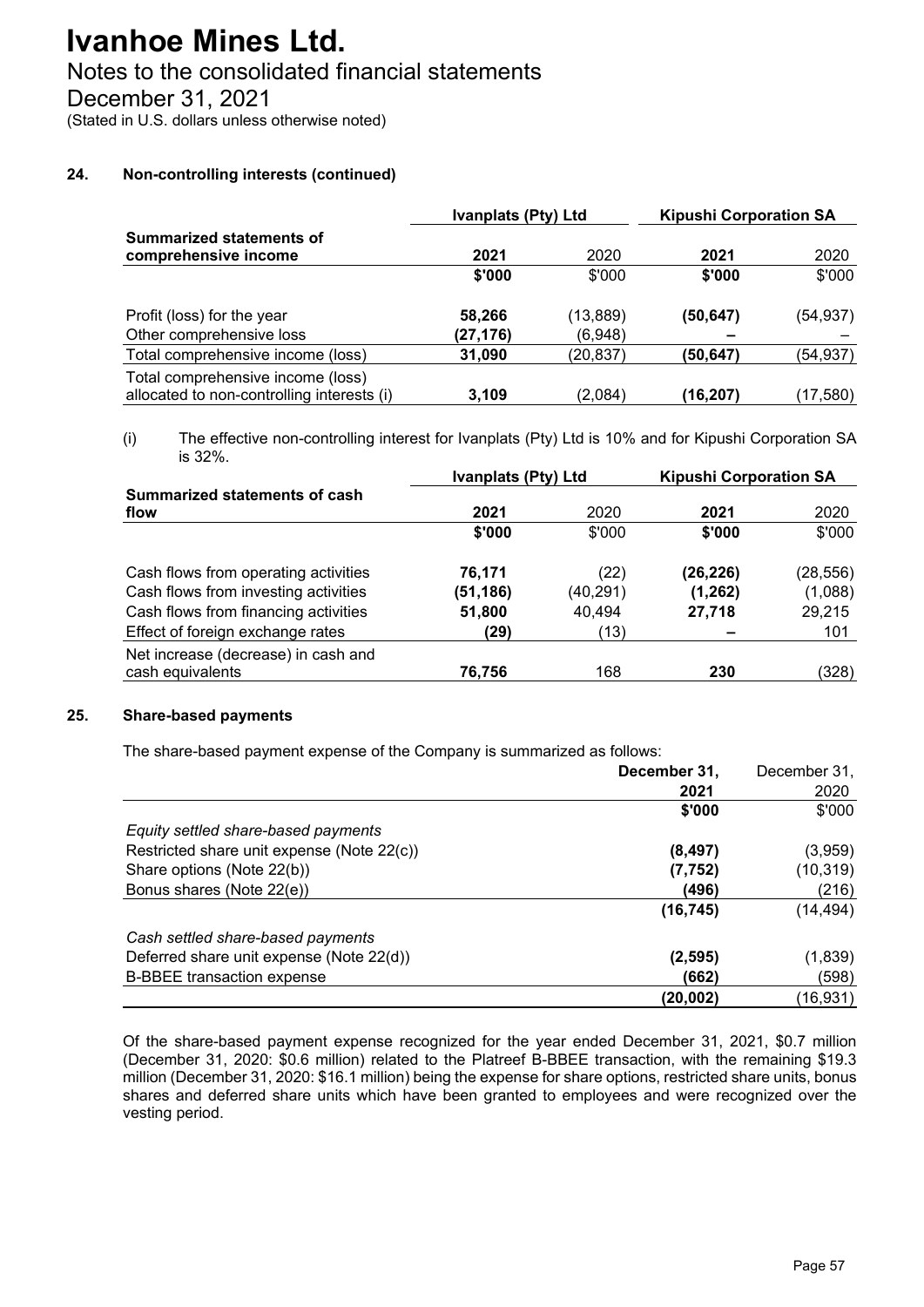## Notes to the consolidated financial statements

December 31, 2021

(Stated in U.S. dollars unless otherwise noted)

#### **26. Finance costs**

The finance costs of the Company are summarized as follows:

|                                             | December 31, | December 31, |
|---------------------------------------------|--------------|--------------|
|                                             | 2021         | 2020         |
|                                             | \$'000       | \$'000       |
| Interest on convertible notes (see Note 16) | (31, 689)    |              |
| Interest on borrowings (see Note 18)        | (2, 257)     | (2, 246)     |
| Borrowing costs capitalized (see Note 5)    | 2,162        | 2,155        |
| Lease liability unwinding (see Note 9)      | (987)        | (1, 485)     |
| Interest on advances payable (see Note 20)  | (120)        | (127)        |
|                                             | (32, 891)    | (1,703)      |

#### **27. Finance income**

Finance income is summarized as follows:

|                                                         | December 31, | December 31, |
|---------------------------------------------------------|--------------|--------------|
|                                                         | 2021         | 2020         |
|                                                         | \$'000       | \$'000       |
| Interest on loan to joint venture (i)                   | 93,892       | 70,357       |
| Interest on long term loan receivable - HPX (ii)        | 5,155        | 4,000        |
| Interest on bank balances                               | 2,256        | 4,561        |
| Interest on long term loan receivable - Gécamines (iii) | 984          | 1,828        |
| Other                                                   | 3            | 9            |
|                                                         | 102,290      | 80,755       |

- (i) The Company earns interest at a rate of USD 12-month LIBOR plus 7% on the loan advanced to the Kamoa Holding joint venture (see Note 4).
- (ii) The Company earned interest at a rate of 8% per annum on the long term loan receivable from HPX until April 25, 2021. Following the signing of an amendment to the loan agreement on June 16, 2021, the interest rate was fixed at 11% per annum compounded monthly for the period after April 25, 2021 (see Note 7 (i)).
- (iii) The Company earns interest at a rate of USD 12-month LIBOR plus 3% on the long term loan receivable from Gécamines (see Note 7 (ii)), although an effective interest rate of 9.2% was applied from initial recognition.

### **28. Other income**

Other income is summarized as follows:

|                                      | December 31, | December 31, |
|--------------------------------------|--------------|--------------|
|                                      | 2021         | 2020         |
|                                      | \$'000       | \$'000       |
| Administration consulting income (i) | 3,955        | 4,556        |
| Other                                | (455)        | (195)        |
|                                      | 3,500        | 4,361        |

(i) Administration consulting income is fees charged by the Company to the Kamoa Holding joint venture for administration, accounting and other services performed for the joint venture (see Note 4).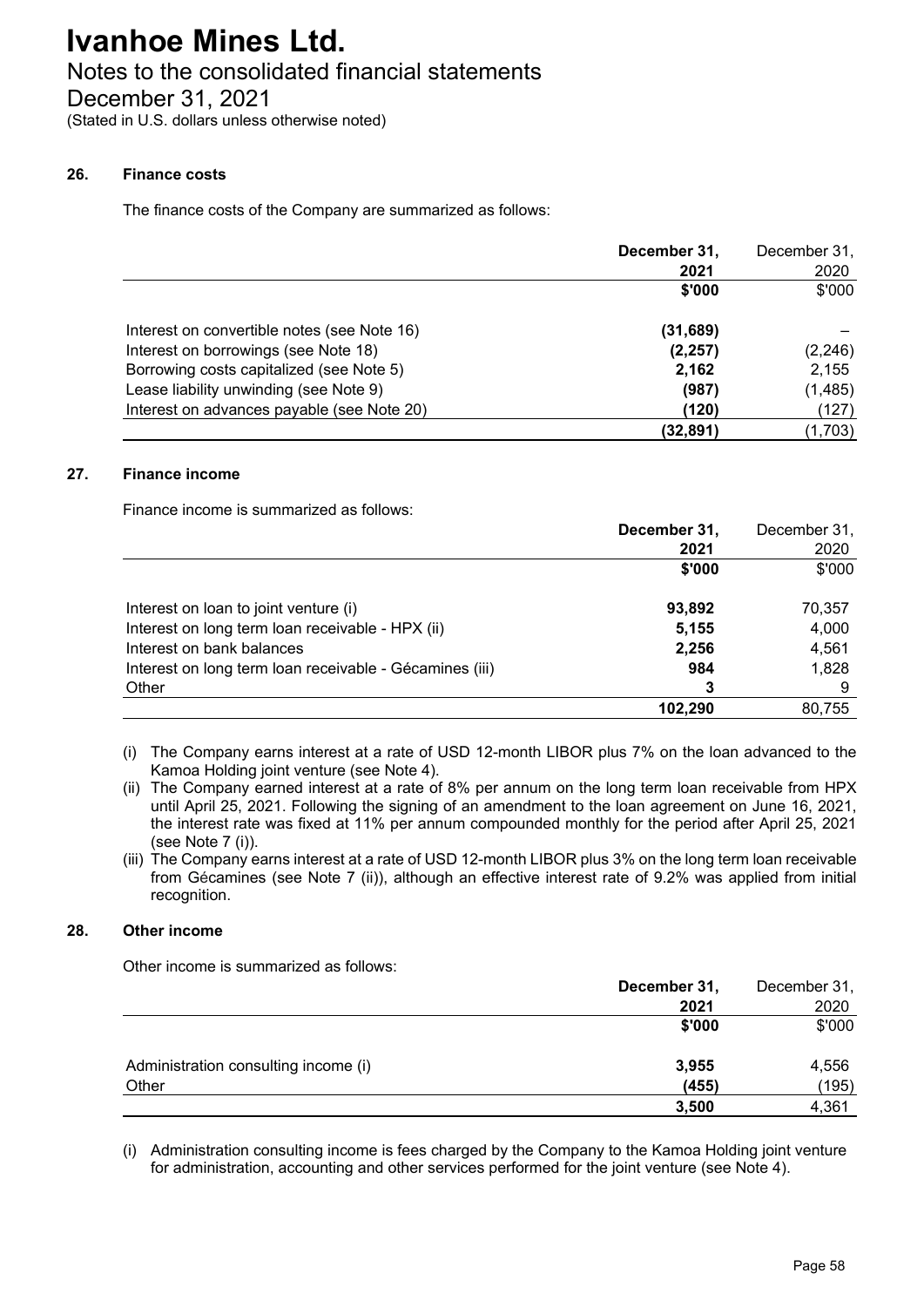# Notes to the consolidated financial statements

December 31, 2021

(Stated in U.S. dollars unless otherwise noted)

### **29. Profit (loss) per share**

The basic profit (loss) per share is computed by dividing the profit (loss) attributable to the owners of the Company by the weighted average number of common shares outstanding during the period. The diluted profit (loss) per share reflects the potential dilution of common share equivalents, such as outstanding stock options and restricted share units, in the weighted average number of common shares outstanding during the year, if dilutive.

|                                                       | December 31,  | December 31,  |
|-------------------------------------------------------|---------------|---------------|
|                                                       | 2021          | 2020          |
|                                                       | \$'000        | \$'000        |
| <b>Basic profit (loss) per share</b>                  |               |               |
| Profit (loss) attributable to owners of the Company   | 55,242        | (19, 877)     |
| Weighted average number of basic shares outstanding   | 1,208,351,955 | 1,201,046,084 |
| Basic profit (loss) per share                         | 0.05          | (0.02)        |
| Diluted profit (loss) per share                       |               |               |
| Profit (loss) attributable to owners of the Company   | 55,242        | (19, 877)     |
| Weighted average number of diluted shares outstanding | 1,221,707,575 | 1,201,046,084 |
| Diluted profit (loss) per share                       | 0.05          | (0.02)        |

The weighted average number of shares for the purpose of diluted profit (loss) per share reconciles to the weighted average number of shares used in the calculation of basic profit (loss) per share as follows:

|                                                                                                               | December 31,<br>2021   | December 31,<br>2020 |
|---------------------------------------------------------------------------------------------------------------|------------------------|----------------------|
| Weighted average number of basic shares outstanding                                                           | 1,208,351,955          | 1,201,046,084        |
| Shares deemed to be issued for no consideration in respect of:<br>- stock options<br>- restricted share units | 9,906,569<br>3,449,051 |                      |
| Weighted average number of diluted shares outstanding                                                         | 1,221,707,575          | 1,201,046,084        |

#### **30. Joint operations**

The Company has a 50% interest in Rhenfield Limited, a British Virgin Islands registered company. Rhenfield Limited purchased buildings in London, England which the Company uses for office space. The buildings have a carrying value of \$9.5 million (December 31, 2020: \$9.7 million) and are included in property, plant and equipment (see Note 5).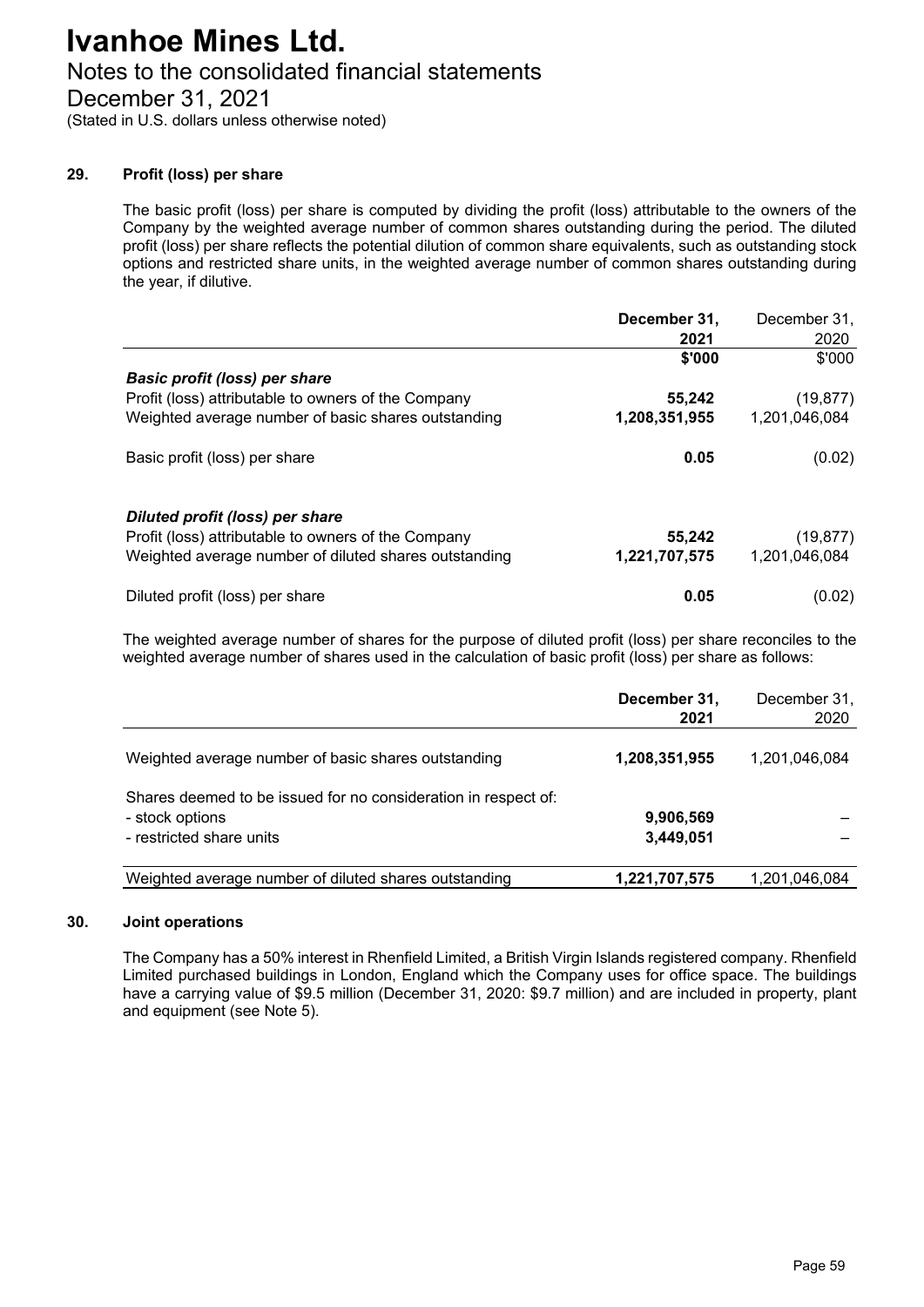# Notes to the consolidated financial statements

December 31, 2021

(Stated in U.S. dollars unless otherwise noted)

### **31. Related party transactions**

The financial statements include the financial results of Ivanhoe Mines Ltd., its subsidiaries, joint ventures and joint operations listed in the following table:

|                                          |                                 | % equity interest |              |
|------------------------------------------|---------------------------------|-------------------|--------------|
|                                          |                                 | as at             |              |
|                                          | <b>Country of</b>               | December 31,      | December 31, |
| <b>Name</b>                              | Incorporation                   | 2021              | 2020         |
| <b>Direct Subsidiaries</b>               |                                 |                   |              |
| Ivanhoe Mines (Barbados) Limited         | <b>Barbados</b>                 | 100%              | 100% (i)     |
| African Copperbelt Exploration Ltd.      | <b>Barbados</b>                 | 100%              | 100% (i)     |
| Kengere Holding Limited                  | <b>Barbados</b>                 | 100%              | 100% (i)     |
| Gabon Holding Company Ltd.               | <b>Barbados</b>                 | 0%                | 100% (v)     |
| Ivanhoe Mines US LLC                     | <b>United States of America</b> | 100%              | 100% (i)     |
| Ivanhoe Mines UK Limited                 | United Kingdom                  | 100%              | 100% (ii)    |
| <b>Ivanplats Holding SARL</b>            | Luxembourg                      | 97%               | 97% (i)      |
| <b>Ivanhoe Mines Consulting Services</b> | China                           | 100%              | 100% (iv)    |
| (Beijing) Co., Ltd                       |                                 |                   |              |
| <b>Indirect Subsidiaries</b>             |                                 |                   |              |
| Ivanhoe DRC Holding Ltd.                 | <b>Barbados</b>                 | 100%              | 100% (i)     |
| Kipushi Holding Limited                  | <b>Barbados</b>                 | 100%              | 100% (i)     |
| Ivanhoe Exploration Holding Ltd.         | <b>Barbados</b>                 | 100%              | $0\%$ (i)    |
| Magharibi Holding Ltd.                   | <b>Barbados</b>                 | 100%              | 0% (i)       |
| Makoko Holding Ltd.                      | <b>Barbados</b>                 | 100%              | 0% (i)       |
| Mwangezi Holding Ltd.                    | <b>Barbados</b>                 | 100%              | 0% (i)       |
| Lubudi Holding Ltd.                      | <b>Barbados</b>                 | 100%              | 0% (i)       |
| Lueya Holding Ltd.                       | <b>Barbados</b>                 | 100%              | 0% (i)       |
| Ivanhoe Newriver Holding Ltd.            | <b>Barbados</b>                 | 100%              | 0% (i)       |
| Ivanhoe Mines DRC SARL                   | <b>DRC</b>                      | 100%              | 100% (ii)    |
| Ivanhoe Mines Exploration DRC SARL       | <b>DRC</b>                      | 100%              | 100% (iii)   |
| Lufupa SASU                              | <b>DRC</b>                      | 100%              | 100% (iii)   |
| Magharibi Mining SAU                     | <b>DRC</b>                      | 90%               | 90% (iii)    |
| Makoko SA                                | <b>DRC</b>                      | 90%               | 90% (iii)    |
| Kengere Mining SA                        | <b>DRC</b>                      | 75%               | 75% (iii)    |
| Kipushi Corporation SA                   | <b>DRC</b>                      | 68%               | 68% (iii)    |
| Namwana Exploration SA                   | <b>DRC</b>                      | 90%               | 0% (iii)     |
| Ivanhoe Gabon SA                         | Gabon                           | 0%                | 97% (v)      |
| Ivanhoe (Namibia) (Pty) Ltd.             | Namibia                         | 100%              | 100% (iii)   |
| Kamoa Services (Pty) Ltd.                | South Africa                    | $0\%$             | 100% (v)     |
| GB Mining & Exploration (SA) (Pty) Ltd.  | South Africa                    | 100%              | 100% (iv)    |
| Ivanhoe Mines SA (Pty) Ltd.              | South Africa                    | 100%              | 100% (ii)    |
| Ivanplats (Pty) Ltd.                     | South Africa                    | 64%               | 64% (iii)    |
| Kico Services (Pty) Ltd.                 | South Africa                    | 100%              | 100% (ii)    |
| Ivanhoe (Zambia) Ltd.                    | Zambia                          | 100%              | 100% (iii)   |
| <b>Joint ventures</b>                    |                                 |                   |              |
| Kamoa Holding Limited                    | <b>Barbados</b>                 | 49.50%            | 49.50% (vi)  |
| Joint operations                         |                                 |                   |              |
| <b>Rhenfield Limited</b>                 | <b>British Virgin Islands</b>   | 50%               | 50% (iv)     |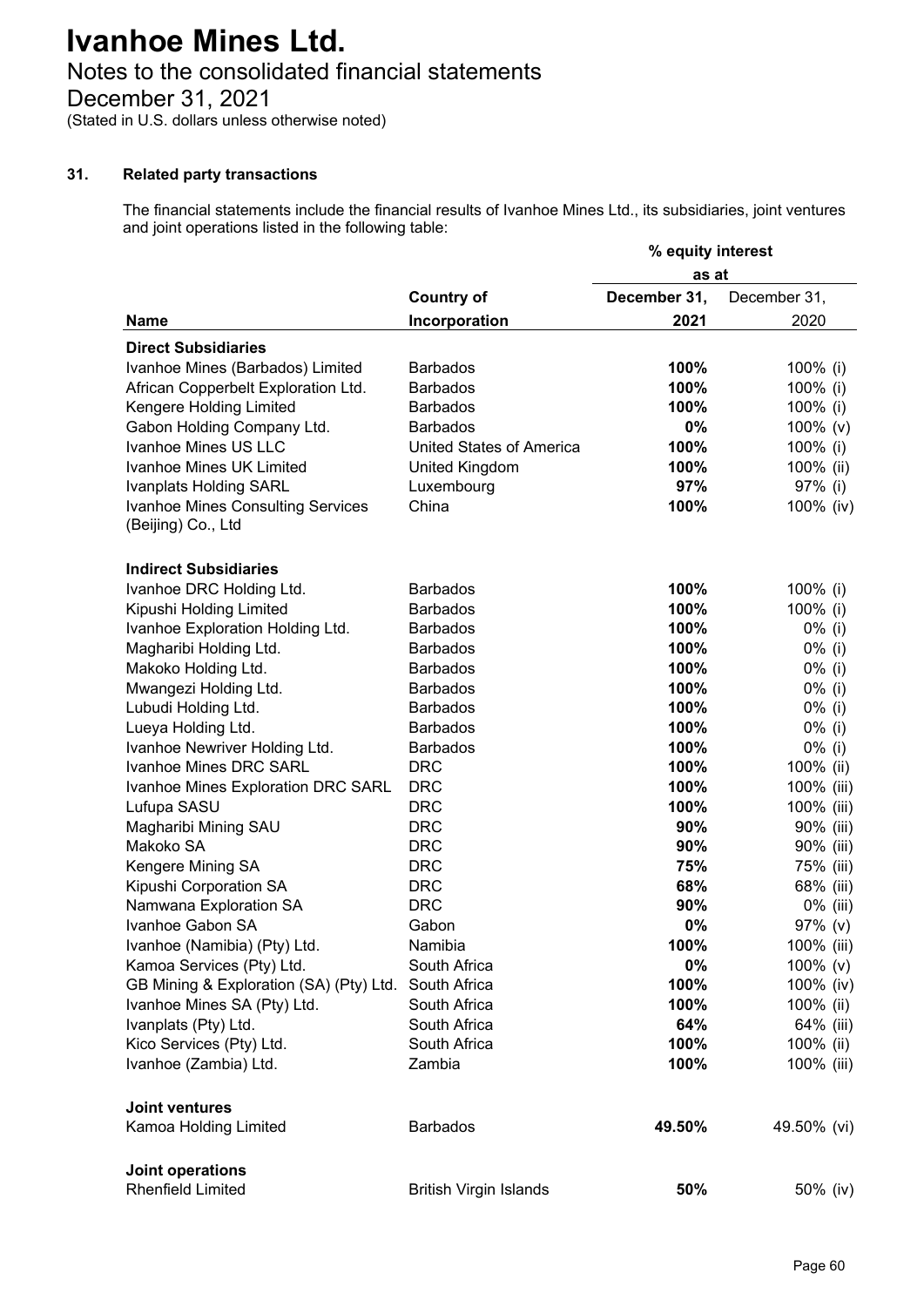# Notes to the consolidated financial statements

December 31, 2021

(Stated in U.S. dollars unless otherwise noted)

## **31. Related party transactions (continued)**

- (i) This company acts as an intermediary holding company to other companies in the Group.
- (ii) This company provides administration, accounting and other services to the Group on a cost-recovery basis.
- (iii) This company is incorporated with the intention of engaging in exploration, development and mining activities.
- (iv) This is a special purpose entity that has been incorporated for a particular purpose.
- (v) This company was disposed during the year.
- (vi) This company is a joint venture of the Group. See Note 4 for information regarding the shareholding of this company.

The following table summarizes related party expenses incurred and income earned by the Company, primarily on a cost-recovery basis, with companies related by way of directors or shareholders in common. Amounts in brackets denote expenses.

|                                              | December 31, | December 31, |
|----------------------------------------------|--------------|--------------|
|                                              | 2021         | 2020         |
|                                              | \$'000       | \$'000       |
| Kamoa Holding Limited (a)                    | 93,892       | 70,357       |
| High Power Exploration Inc. (b)              | 5,169        | 4,206        |
| Kamoa Services (Pty) Ltd (c)                 | 3,943        |              |
| Kamoa Copper SA (d)                          | 2,098        | 8,701        |
| Ivanhoe Mines Energy DRC SARL (e)            | 152          | 361          |
| Ivanhoe Capital Aviation Ltd (f)             | (4, 483)     | (3,652)      |
| Global Mining Management Corporation (g)     | (571)        | (2, 418)     |
| Ivanhoe Capital Services Ltd. (h)            | (479)        | (418)        |
| CITIC Metal Africa Investments Limited (i)   | (308)        | (226)        |
| Ivanhoe Capital Pte Ltd (j)                  | (19)         | (114)        |
| GMM Tech Holdings Inc. (k)                   |              | (453)        |
| Global Mining Services Ltd. (I)              |              | (446)        |
| HCF International Advisers Limited (m)       |              | (333)        |
| Ivanhoe Capital Corporation (UK) Limited (n) |              | (2)          |
|                                              | 99,394       | 75,563       |
| Finance income                               | 99,047       | 74,357       |
| Cost recovery and management fee             | 6,193        | 9,062        |
| Travel                                       | (4, 517)     | (3,644)      |
| Salaries and benefits                        | (537)        | (2,770)      |
| Directors fees                               | (308)        | (226)        |
| Consulting                                   | (272)        | (778)        |
| Office and administration                    | (212)        | (287)        |
| Maintenance of aircraft                      |              | (151)        |
|                                              | 99,394       | 75,563       |

The transactions summarized above were in the normal course of operations and were measured at the exchange amount, which is the amount of consideration established and agreed to by the related parties.

As at December 31, 2021, trade and other payables included \$0.1 million (December 31, 2020: \$1.1 million) with regards to amounts due to parties related by way of director, officers or shareholder in common. These amounts are unsecured and non-interest bearing.

Amounts included in other receivables due from parties related by way of director, officers or shareholder in common as at December 31, 2021 amounted to \$6.1 million (December 31, 2020: \$4.0 million).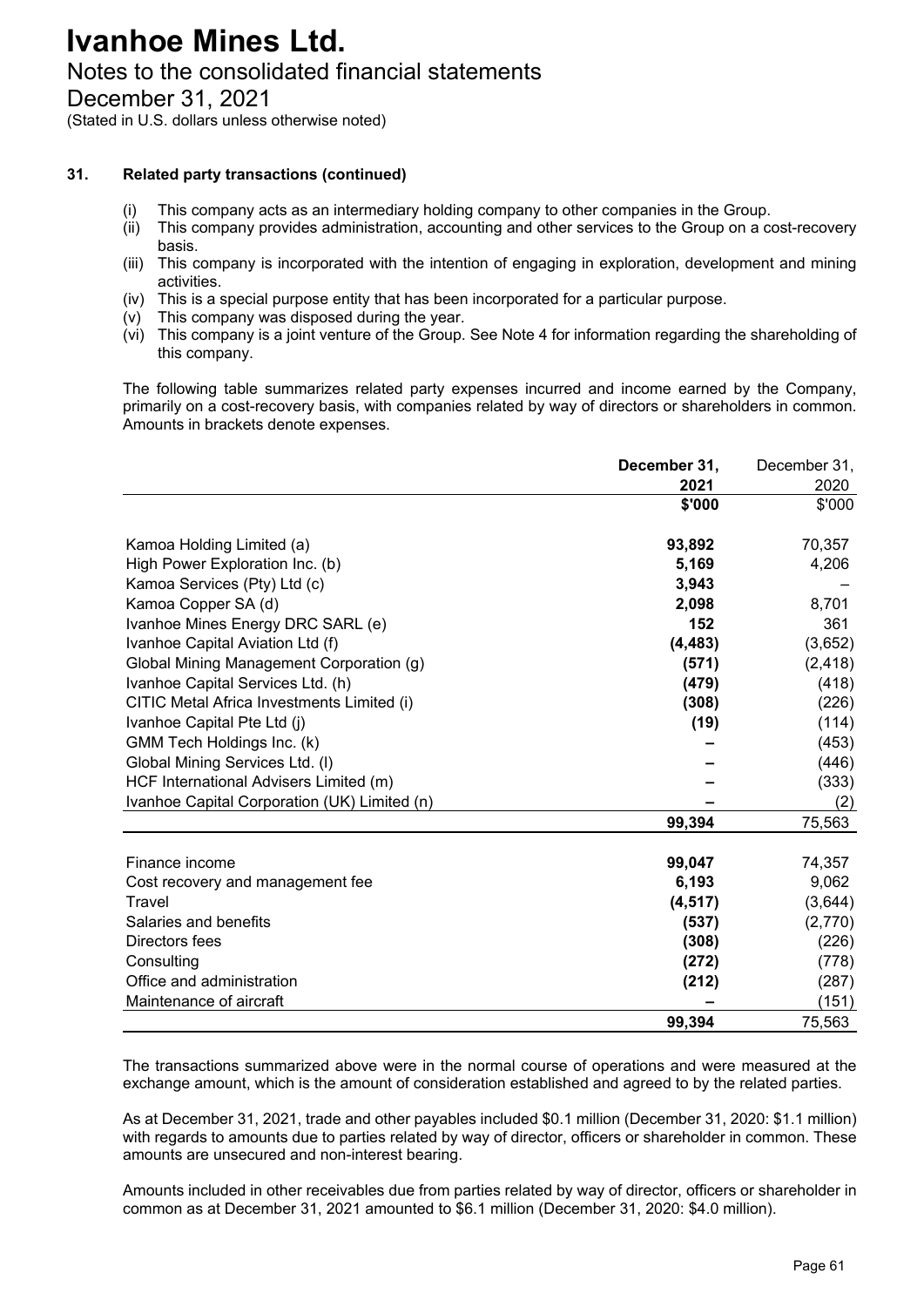# Notes to the consolidated financial statements

December 31, 2021

(Stated in U.S. dollars unless otherwise noted)

### **31. Related party transactions (continued)**

- (a) Kamoa Holding Limited ("Kamoa Holding") is a company registered in Barbados. The Company has an effective 49.5% ownership in Kamoa Holding. The Company earns interest on the loans advanced to Kamoa Holding (see Note 4).
- (b) High Power Exploration Inc. ("HPX") is a private company incorporated under the laws of Delaware, USA. A director of the Company is a director and member of executive management of HPX. The Company extended a secured loan of \$50 million to HPX. The loan receivable earned interest at a rate of 8% per annum until April 25, 2021. Following the signing of an amendment to the loan facility agreement on June 16, 2021, the scheduled maturity date of the loan was extended to April 25, 2022. In addition, the loan facility agreement was amended such that the rate of interest for the period after April 25, 2021 is fixed at 11% per annum compounded monthly (see Note 7).
- (c) Kamoa Services (Pty) Ltd. ("Kamoa Services") is a company registered in South Africa. On March 31, 2021 the Company sold its 100% interest in Kamoa Services to Kamoa Holding. The Company now has an effective 49.5% ownership in Kamoa Services. The Company provides administration, accounting and other services to Kamoa Services on a cost-recovery basis.
- (d) Kamoa Copper SA ("Kamoa Copper") is a company incorporated in the DRC. The Company has an effective 39.6% ownership in Kamoa Copper (see Note 4). The Company provides administration, accounting and other services to Kamoa Copper on a cost-recovery basis.
- (e) Ivanhoe Mines Energy DRC Sarl ("Energy") is a company incorporated in the DRC. The Company has an effective 49.5% ownership in Energy (see Note 4). The Company provides administration, accounting and other services to Energy on a cost-recovery basis.
- (f) Ivanhoe Capital Aviation Ltd. ("Aviation") is a private company owned indirectly by a director of the Company. Aviation operates an aircraft for which the Company contributes toward the running costs.
- (g) Global Mining Management Corporation ("Global") is a private company based in Vancouver, Canada. The Company and a director of the Company hold an indirect equity interest in Global. Global provides administration, accounting and other services to the Company on a cost-recovery basis.
- (h) Ivanhoe Capital Services Ltd. ("Services") is a private company owned indirectly by a director of the Company. Services provides for salaries administration and other services to the Company in Singapore and Beijing on a cost-recovery basis.
- (i) Citic Metal Africa Investments Limited ("Citic Metal Africa") is a private company incorporated in Hong Kong. Citic Metal Africa is a shareholder in the Company and nominates two directors who serve of the Company's Board of Directors.
- (j) Ivanhoe Capital Pte Ltd. ("Capital") is a private company owned indirectly by a director of the Company. Capital provides administration, accounting and other services in Singapore on a cost-recovery basis.
- (l) GMM Tech Holdings Inc. ("GMM Tech") is a private company incorporated in British Columbia, Canada and is 100% owned by Global. GMM Tech provides information technology services to the Company on a cost-recovery basis.
- (l) Global Mining Services Ltd. ("GMS") is a private company incorporated in Delaware and is 100% owned by Global. GMS provides administration and other services to the Company on a cost-recovery basis.
- (m) HCF International Advisers Limited ("HCF") is a corporate finance adviser specializing in the provision of advisory services to clients worldwide in the metals, mining, steel and related industries. HCF has a director in common with the Company and provides financial advisory services to the Company.
- (n) Ivanhoe Capital Corporation (UK) Ltd. ("ICC") is a private company 100% owned by a director of the Company. ICC provides administration, accounting and other services in the United Kingdom on a cost-recovery basis.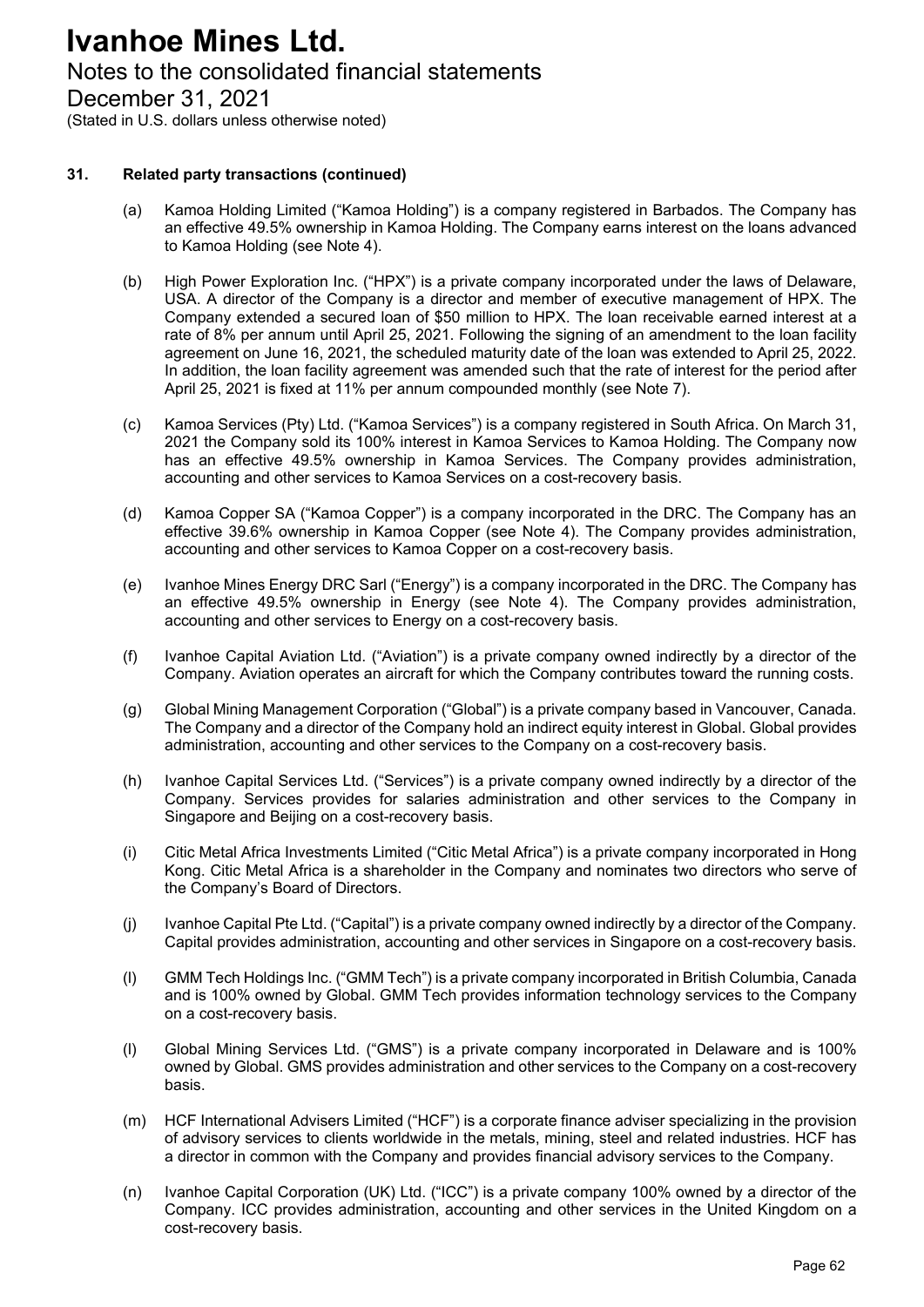# Notes to the consolidated financial statements

December 31, 2021

(Stated in U.S. dollars unless otherwise noted)

### **32. Cash flow information**

Net change in working capital items:

|                               | December 31, | December 31, |
|-------------------------------|--------------|--------------|
|                               | 2021         | 2020         |
|                               | \$'000       | \$'000       |
| Net (increase) decrease in    |              |              |
| Other receivables             | (4, 263)     | 1,604        |
| Prepaid expenses              | (1,044)      | (565)        |
| Consumable stores             | 22           | 43           |
| Net increase (decrease) in    |              |              |
| Trade and other payables      | 4,122        | (348)        |
| Deferred share unit liability | 1,974        |              |
|                               | 811          | 734          |

#### (b) Net debt reconciliation

The following tables set out an analysis of net debt and the movements in net debt for each of the periods presented.

|                                                   | December 31, | December 31, |
|---------------------------------------------------|--------------|--------------|
|                                                   | 2021         | 2020         |
|                                                   | \$'000       | \$'000       |
| Cash and cash equivalents                         | 608,176      | 262,825      |
| Investment in listed entities                     | 1,144        | 1,410        |
| Convertible notes - host liability                | (437, 414)   |              |
| Convertible notes - embedded derivative liability | (244, 200)   |              |
| <b>Borrowings</b>                                 | (38, 342)    | (36, 197)    |
| Lease liabilities                                 | (11, 970)    | (11, 904)    |
| Net debt                                          | (122,606)    | 216,134      |

|                                               | <b>Liabilities from financing activities</b> |                          |                               |           | <b>Other</b> | <b>Total</b> |
|-----------------------------------------------|----------------------------------------------|--------------------------|-------------------------------|-----------|--------------|--------------|
|                                               | <b>Borrowings</b>                            | <b>Host</b><br>liability | <b>Embedded</b><br>derivative | Leases    | assets       |              |
|                                               | \$'000                                       | \$'000                   | \$'000                        | \$'000    | \$'000       | \$'000       |
| Net surplus (debt) as<br>at January 1, 2020   | (33, 904)                                    |                          |                               | (15, 851) | 703,950      | 654,195      |
| Cash flows                                    |                                              |                          |                               | 863       | (439, 644)   | (438,781)    |
| Foreign exchange                              | (139)                                        |                          |                               | 38        | (341)        | (442)        |
| Other changes (i)                             | (2, 154)                                     |                          |                               | 3,046     | 270          | 1,162        |
| Net surplus (debt) as                         |                                              |                          |                               |           |              |              |
| at December 31, 2020                          | (36, 197)                                    |                          |                               | (11,904)  | 264,235      | 216,134      |
| Cash flows                                    |                                              | (405, 725)               | (150, 500)                    | 716       | 346,297      | (209, 212)   |
| Foreign exchange                              | 17                                           |                          |                               | 357       | (946)        | (572)        |
| Other changes (i)                             | (2, 162)                                     | (31, 689)                | (93, 700)                     | (1, 139)  | (266)        | (128, 956)   |
| Net surplus (debt) as<br>at December 31, 2021 | (38,342)                                     | (437,414)                | (244,200)                     | (11,970)  | 609,320      | (122,606)    |

(i) Other changes include non-cash movements, including accrued interest expense which will be presented appropriately as operating cash flows or financing cash flows in the statement of cash flows when paid.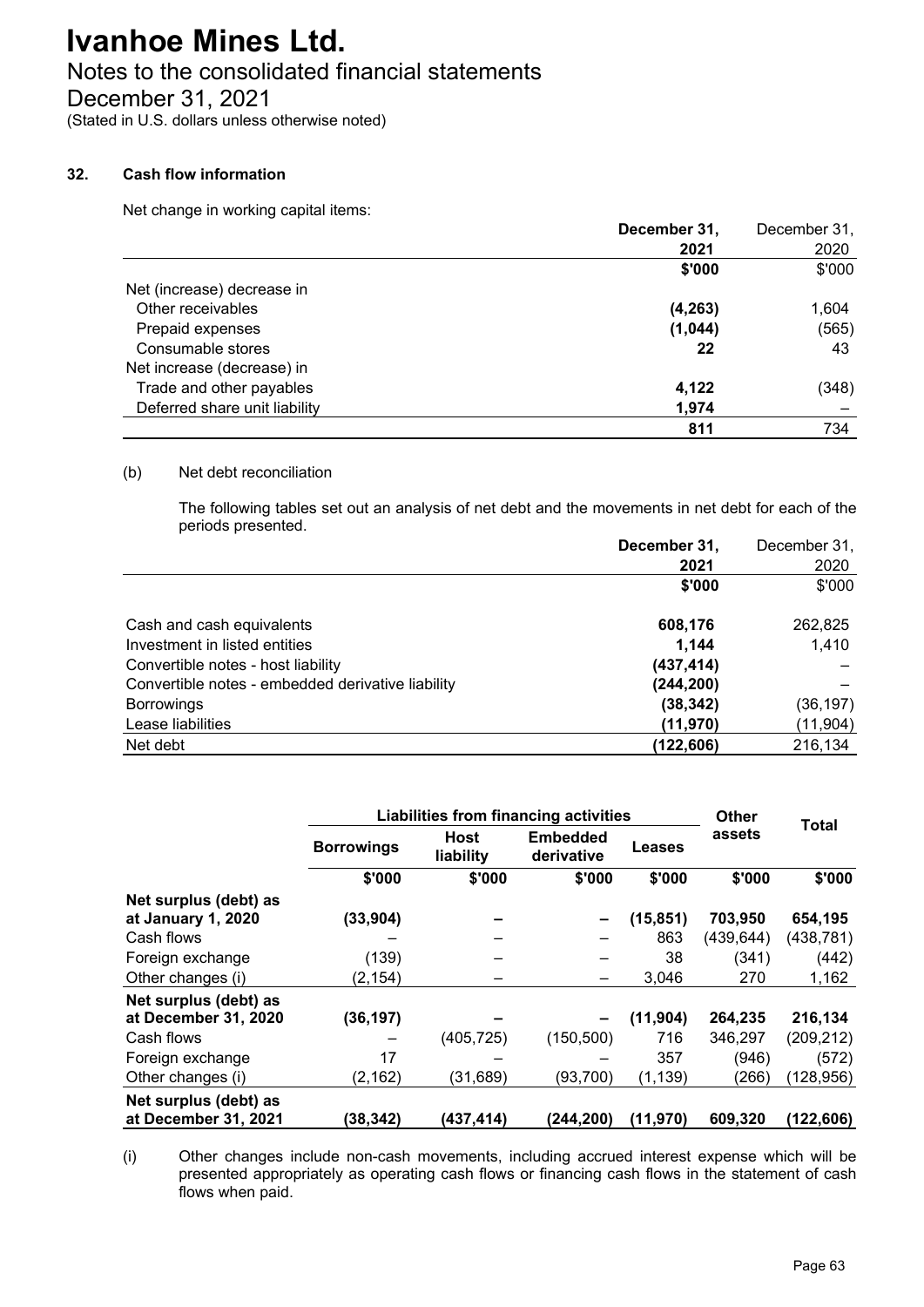# Notes to the consolidated financial statements

December 31, 2021

(Stated in U.S. dollars unless otherwise noted)

## **33. Financial instruments**

## *(a) Fair value of financial instruments*

The Company's financial assets and financial liabilities are categorized as follows:

|                                                            |         | December 31, | December 31, |
|------------------------------------------------------------|---------|--------------|--------------|
| <b>Financial instrument</b>                                | Level   | 2021         | 2020         |
|                                                            |         | \$'000       | \$'000       |
| <b>Financial assets</b>                                    |         |              |              |
| Financial assets at fair value through profit or loss      |         |              |              |
| Investment in listed entities                              | Level 1 | 1,144        | 1,410        |
| Investment in unlisted entity                              | Level 3 | 655          | 655          |
| Amortized cost                                             |         |              |              |
| Loan advanced to joint venture                             | Level 3 | 1,385,535    | 1,138,992    |
| Cash and cash equivalents (c)                              |         | 608,176      | 262,825      |
| Loans receivable                                           | Level 3 | 103,478      | 97,340       |
| Promissory note receivable                                 | Level 3 | 26,717       | 23,519       |
| Other receivables (a) (c)                                  |         | 8,611        | 5,559        |
|                                                            |         |              |              |
| <b>Financial liabilities</b>                               |         |              |              |
| Financial liabilities at fair value through profit or loss |         |              |              |
| Convertible notes - embedded derivative liability          | Level 3 | 244,200      |              |
| Amortized cost                                             |         |              |              |
| Convertible notes - host liability (d)                     | Level 3 | 437,414      |              |
| <b>Borrowings</b>                                          | Level 3 | 38,342       | 36,197       |
| Trade and other payables (b) (c)                           |         | 22,769       | 19,217       |
| Advances payable                                           | Level 3 | 2,908        | 2,788        |
|                                                            |         |              |              |

(a) Other receivables in the above table excludes refundable taxes receivable.<br>(b) Trade and other payables in the above table excludes payroll tax, other sta

Trade and other payables in the above table excludes payroll tax, other statutory liabilities, indirect taxes payable and other payables.

(c) Cash and cash equivalents, other receivables and trade and other payables are not assigned a fair value hierarchy due to their short-term nature.

(d) The estimated fair value is \$519.8 million based on market-related year-end rates.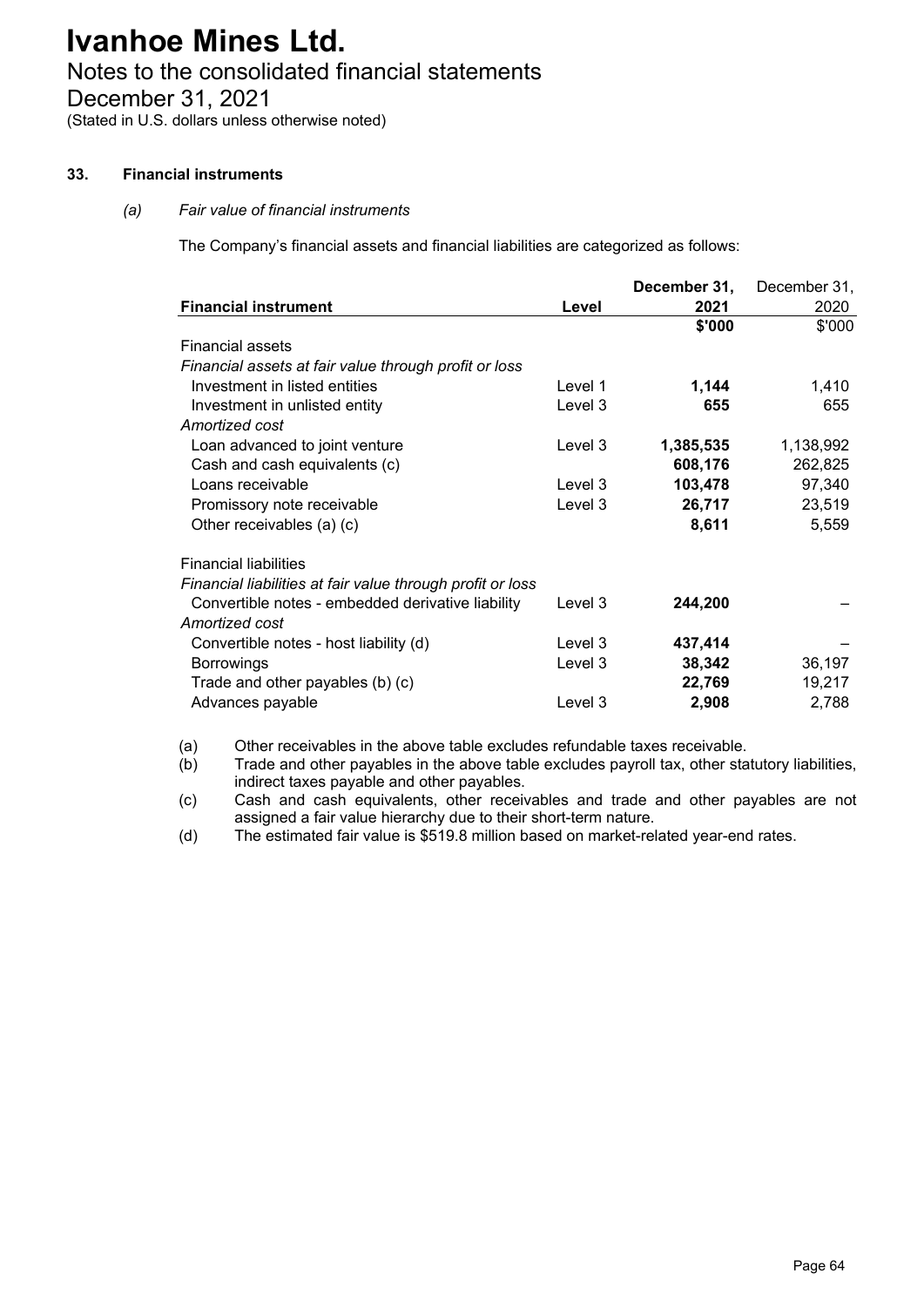# Notes to the consolidated financial statements

December 31, 2021

(Stated in U.S. dollars unless otherwise noted)

### **33. Financial instruments (continued)**

### *(a) Fair value of financial instruments (continued)*

IFRS 13 - Fair value measurement, requires an explanation about how fair value is determined for assets and liabilities measured in the financial statements at fair value and established a hierarchy into which these assets and liabilities must be grouped based on whether inputs to those valuation techniques are observable or unobservable. Observable inputs reflect market data obtained from independent sources, while unobservable inputs reflect the Company's assumptions. The two types of inputs create the following fair value hierarchy:

- Level 1: observable inputs such as quoted prices in active markets:
- Level 2: inputs, other than the quoted market prices in active markets, which are observable, either directly and/or indirectly; and
- Level 3: unobservable inputs for the asset or liability in which little or no market data exists and therefore require an entity to develop its own assumptions.

### *Investment in listed entity*

The fair value is the market value of the listed shares at the end of the period.

### *Investment in unlisted entity*

The Company acquired these shares on September 12, 2019. No significant changes occurred between acquisition date and December 31, 2021 and the Company has therefore determined that the purchase price approximates the fair value.

### *Loan advanced to the joint venture*

Carrying amount is a reasonable approximation of fair value. The loan incurs interest at a variable rate of USD 12-month LIBOR plus 7% which approximates the current market interest rate.

### *Long-term loans receivable (Loan to HPX)*

Carrying amount is a reasonable approximation of fair value. The loan is repayable within the next 12 months and the interest rate is considered to be an arm's length rate. Country risk is considered to be low and the loan is secured by the shares of HPX.

### *Long-term loans receivable (Social development loan)*

Carrying amount is a reasonable approximation of fair value. The fair value of the receivable at acquisition date was estimated by the Company by calculating the present value of the future expected cash flows using an effective interest rate of 9.2%.

### *Promissory note receivable*

Carrying amount is a reasonable approximation of fair value. The creditworthiness of the promissory note holder is considered to be high (see Note 33(b)(ii)). The promissory note is payable on the earlier of December 8, 2025 or the next business day following the completion of the sale, transfer or disposition of the shares held by Crystal River in Kamoa Holding.

### *Other receivables*

Carrying amount is a reasonable approximation of fair value due to the short term nature of the receivable (less than 1 month).

### *Convertible notes (host liability)*

The fair value of the liability on initial recognition was estimated by the Company by calculating the present value of the future expected cash flows using an effective interest rate of 9.39%. The fair value of the liability at year-end was estimated by the Company by calculating the present value of the contractual cash flows using a market related interest rate.

### *Convertible notes (embedded derivative liability)*

The fair value of the liability is determined at the end of each reporting period and the fair value gain or loss is recognized in the consolidated statements of comprehensive income.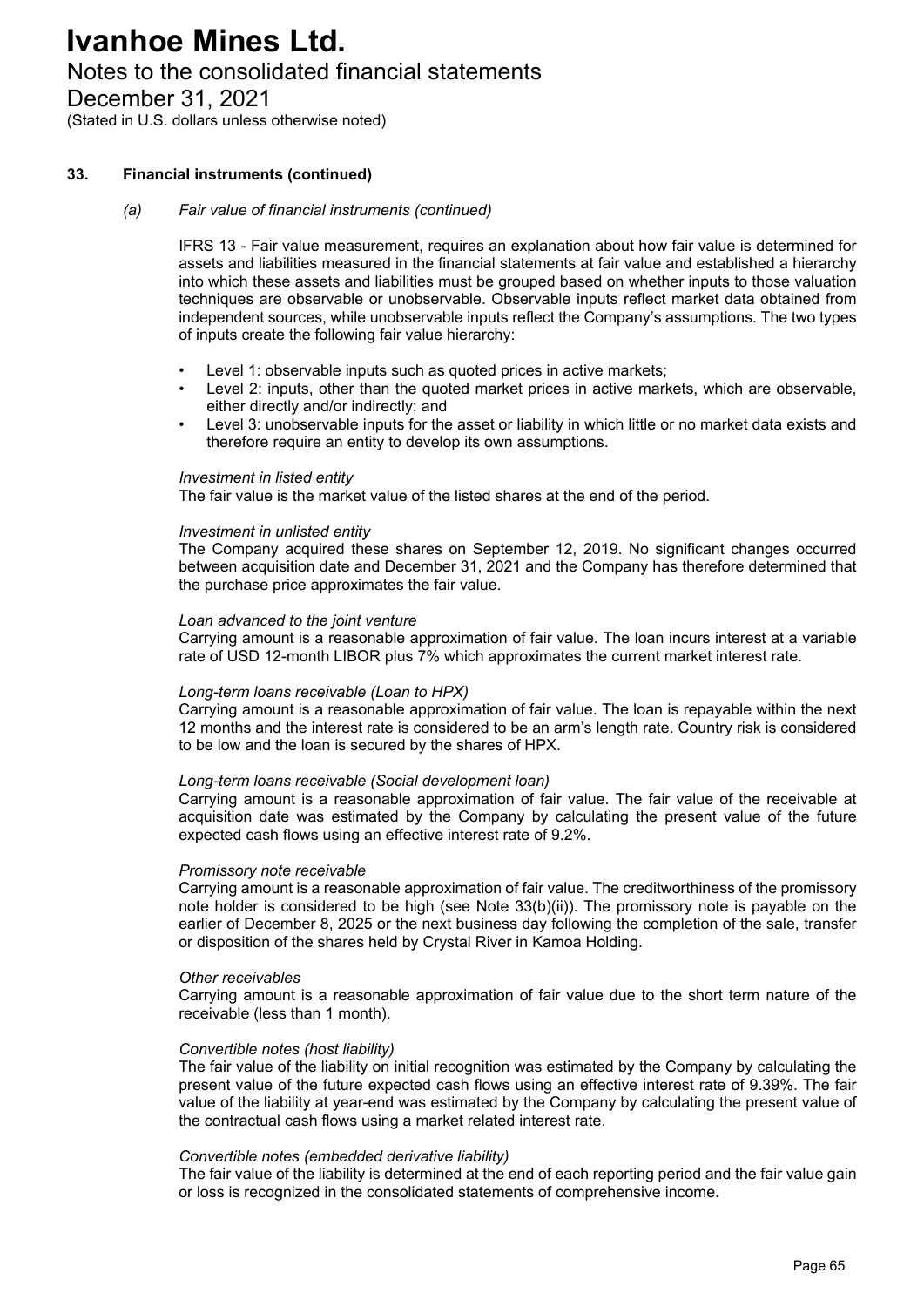# Notes to the consolidated financial statements

December 31, 2021

(Stated in U.S. dollars unless otherwise noted)

## **33. Financial instruments (continued)**

### *(a) Fair value of financial instruments (continued)*

### *Borrowings (Loan from ITC Platinum Development Limited)*

Carrying amount is a reasonable approximation of fair value. The fair value of the loan is determined using a discounted future cashflow analysis based on an interest rate of USD 3-month LIBOR plus 7% and the loan is carried at this value (see Note 18(i)).

### *Borrowings (Loan from Citi bank)*

Carrying amount is a reasonable approximation of fair value. The loan incurs interest at a variable rate of GBP 1-month LIBOR plus 1.9% which approximates the current market interest rate.

## *Trade and other payables*

Carrying amount is a reasonable approximation of fair value due to the short term nature of the receivable (less than 1 month).

## *Advances payable*

Carrying amount is a reasonable approximation of fair value. This loan bears interest at USD 12 month LIBOR plus 4% which approximates the current market interest rate.

## *(b) Financial risk management objectives and policies*

The risks associated with the Company's financial instruments and the policies to mitigate these risks are set out below. Management manages and monitors these exposures to ensure appropriate measures are implemented in a timely and effective manner.

(i) Foreign exchange risk

The Company incurs certain of its expenses in currencies other than the U.S. dollar. The Company also has foreign currency denominated monetary assets and liabilities. As such, the Company is subject to foreign exchange risk as a result of fluctuations in exchange rates. The Company enters into derivative instruments to manage foreign exchange exposure as deemed appropriate.

The carrying amount of the Company's foreign currency denominated monetary assets and liabilities at the respective statement of financial position dates are as follows:

|                       | December 31, | December 31, |
|-----------------------|--------------|--------------|
|                       | 2021         | 2020         |
|                       | \$'000       | \$'000       |
| Assets                |              |              |
| South African rand    | 104,110      | 22,809       |
| Canadian dollar       | 12,247       | 25,289       |
| <b>British pounds</b> | 4,259        | 4,116        |
| Australian dollar     | 917          | 1.410        |
| Liabilities           |              |              |
| South African rand    | (10, 635)    | (6,338)      |
| <b>British pounds</b> | (3,971)      | (3,400)      |
| Canadian dollar       | (1, 493)     | (1,978)      |
| Australian dollar     | (283)        | (56)         |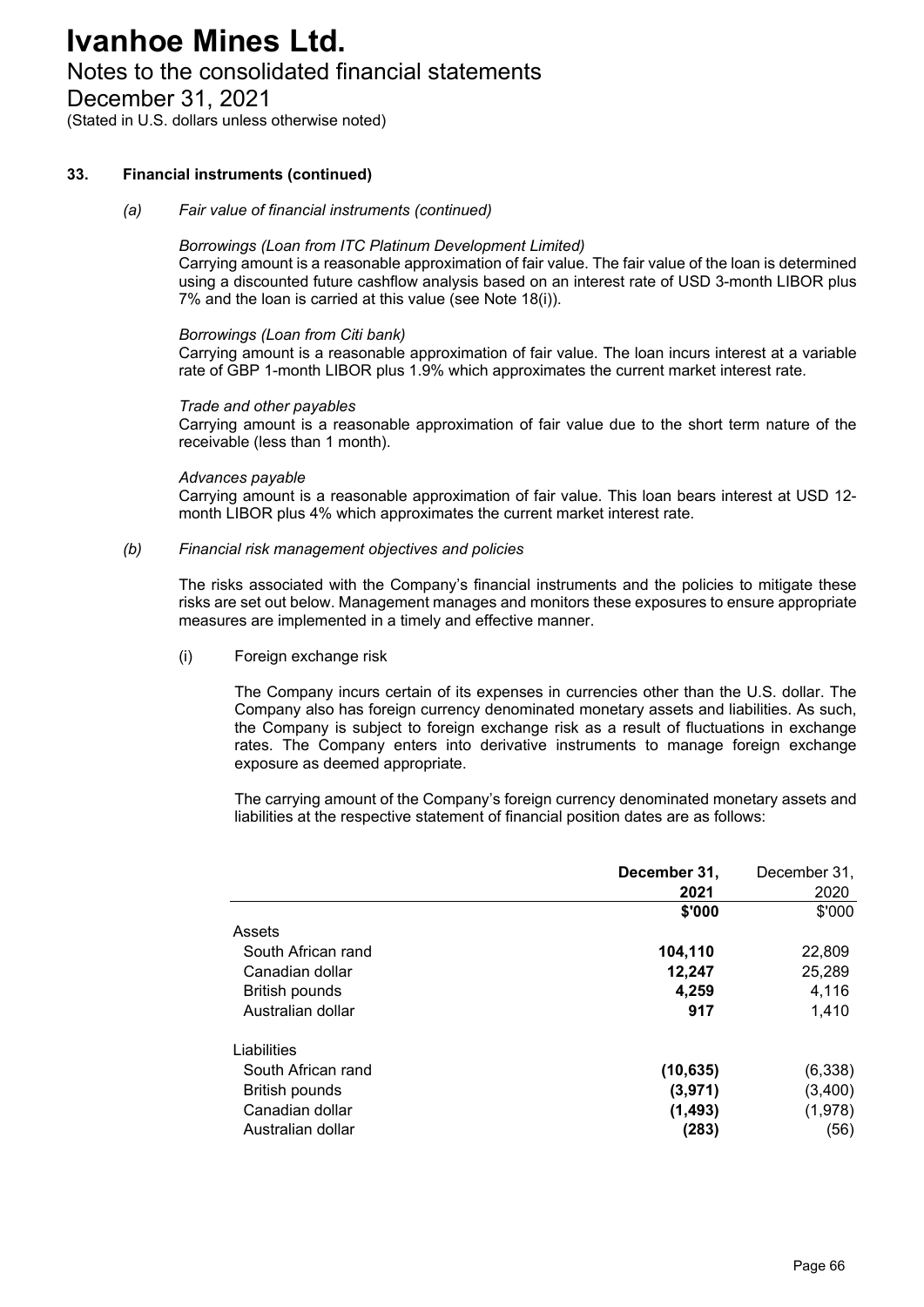# Notes to the consolidated financial statements

December 31, 2021

(Stated in U.S. dollars unless otherwise noted)

## **33. Financial instruments (continued)**

### *(b) Financial risk management objectives and policies (continued)*

### Foreign currency sensitivity analysis

The following table details the Company's sensitivity to a 5% increase or decrease in the U.S. dollar against the foreign currencies presented. The sensitivity analysis includes only outstanding foreign currency denominated monetary items not denominated in the functional currency of the Company or the relevant subsidiary and adjusts their translation at the end of the period for a 5% change in foreign currency rates. A positive number indicates a decrease in loss for the year where the foreign currencies strengthen against the U.S. dollar. The opposite number will result if the foreign currencies depreciate against the U.S. dollar.

|                       | Year ended<br>December 31, |        |  |
|-----------------------|----------------------------|--------|--|
|                       | 2021                       | 2020   |  |
|                       | \$'000                     | \$'000 |  |
| Canadian dollar       | 538                        | 1,166  |  |
| Australian dollar     | 32                         | 68     |  |
| South African rand    | (182)                      | (72)   |  |
| <b>British pounds</b> | (24)                       | (3)    |  |

### (ii) Credit risk

Credit risk is the risk of an unexpected loss if a customer or third party to a financial instrument fails to meet its contractual obligations. Credit risk for the Company is primarily associated with the loan to the joint venture, promissory note receivable, long term loans receivable, other receivables and cash and cash equivalents.

The Company reviews the recoverable amount of their financial assets at each statement of financial position date to ensure that adequate impairment losses are made for irrecoverable amounts. The Company has considered the requirement of IFRS 9 to recognize a loss allowance for expected credit losses on financial assets. The general approach was applied to these financial assets, where the 12 month expected credit losses are calculated. The Company did not apply lifetime expected credit losses as there has not been a significant increase in credit risk in 2021.

A significant increase in credit risk would include:

- Existing or forecast adverse changes in business, financial or economic conditions that are expected to cause a significant change in the borrower's ability to meet its debt obligations.
- An actual or expected significant change in the operating results of the borrower.
- Significant increases in credit risk on other financial instruments of the same borrower.
- An actual or expected significant adverse change in the regulatory, economic, or technological environment of the borrower that results in a significant change in the borrower's ability to meet its debt obligations.
- Significant changes in the value of the collateral supporting the obligation or in the quality of third-party guarantees or credit enhancements, which are expected to reduce the borrower's economic incentive to make scheduled contractual payments or to otherwise have an effect on the probability of a default occurring.

The Company assesses whether an impairment is required on loan receivables. A range of cash flow scenarios are considered, taking into account forward looking information which may impact recoverability of loan receivables.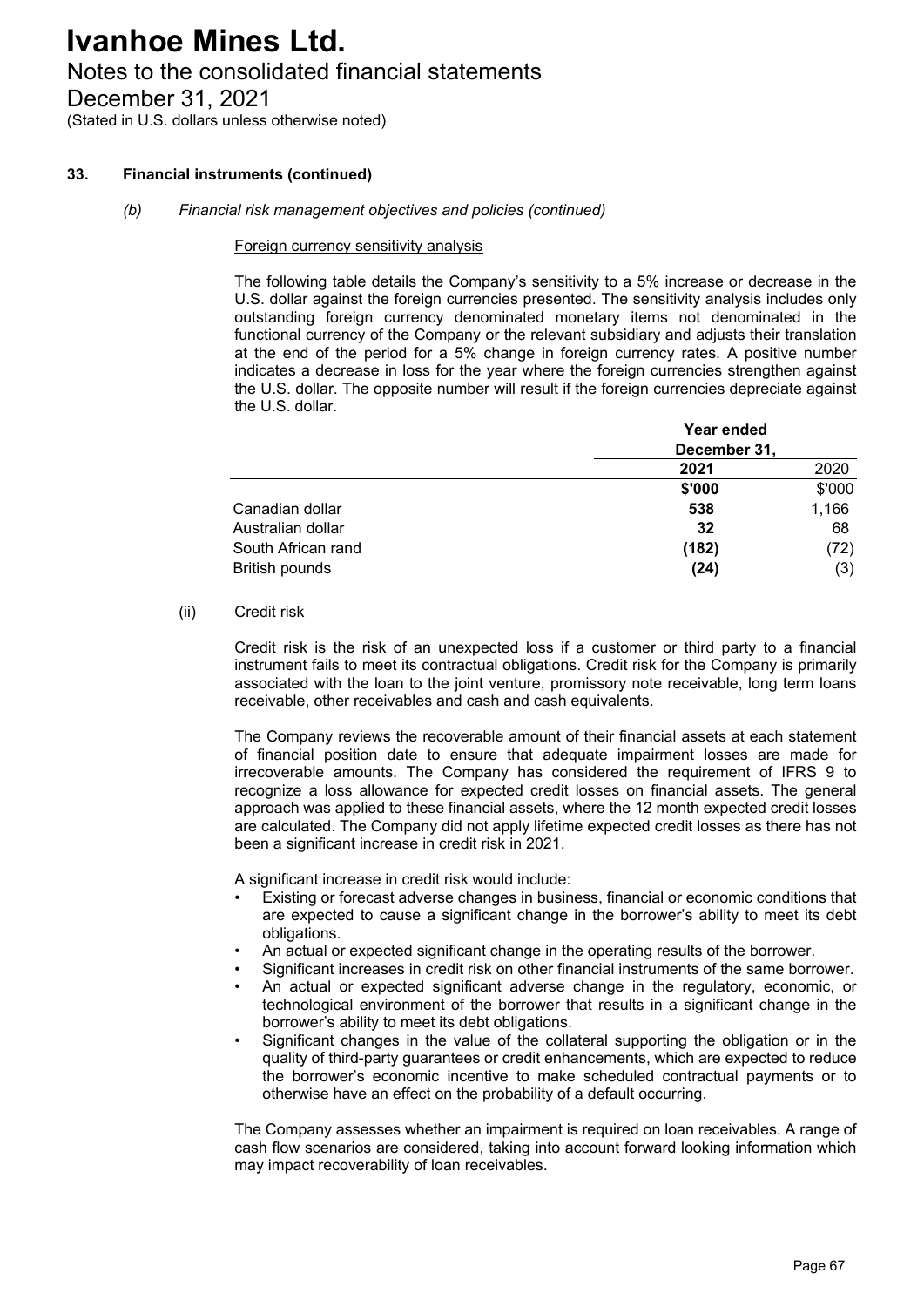# Notes to the consolidated financial statements

December 31, 2021

(Stated in U.S. dollars unless otherwise noted)

## **33. Financial instruments (continued)**

### *(b) Financial risk management objectives and policies (continued)*

(ii) Credit risk (continued)

The loan advanced to the joint venture will be repaid as and when there is residual cash flow in Kamoa Holding. Due to the commencement of production at Kamoa-Kakula and the related forecasted cashflows, it is anticipated that shareholder loan repayments will commence in 2022. The expected credit loss is considered to be negligible.

The promissory note receivable will be repaid using proceeds from the sale of Crystal River's 1% stake in Kamoa Holding. The expected credit loss is considered to be negligible.

The principal amount of the long term loan receivable from HPX and accrued interest thereon, is convertible in whole, or part, by the Company at its sole discretion into shares of treasury common stock of HPX. The Company recorded an expected credit loss allowance of \$0.2 million as at December 31, 2021 in accordance with IFRS 9.

Repayment of the long-term loan receivable from Gécamines will be made by offsetting the loan against future royalties and dividends payable to Gécamines which arise from future profits to be earned at Kipushi. The Company recorded an expected credit loss allowance of \$0.5 million as at December 31, 2021 in accordance with IFRS 9

The credit risk on cash and cash equivalents is limited because the cash and cash equivalents are composed of deposits with major banks who have investment grade credit ratings assigned by international credit ratings agencies and have low risk of default.

Other receivables is comprised primarily of administration consulting income from the joint venture and refundable taxes. The credit quality of these financial assets can be assessed by reference to historical information about counterparty default rates and adjusted to reflect current and forward-looking information, as well as macroeconomic factors affecting the ability of the parties to settle the receivables. The historical loss rates are negligible and therefore indicate that no expected credit losses relating to other receivables should be recognized.

The Company continues to monitor its credit risk and assess expected credit losses. The identified impairment loss in 2021 is negligible.

### (iii) Liquidity risk

In the management of liquidity risk of the Company, the Company maintains a balance between continuity of funding and the flexibility through the use of borrowings. Management closely monitors the liquidity position and expects to have adequate sources of funding to finance the Company's projects and operations.

The following table details the Company's expected remaining contractual maturities for its financial liabilities. The table is based on the undiscounted cash flows of financial liabilities based on the earliest date on which the Company can be required to satisfy the liabilities.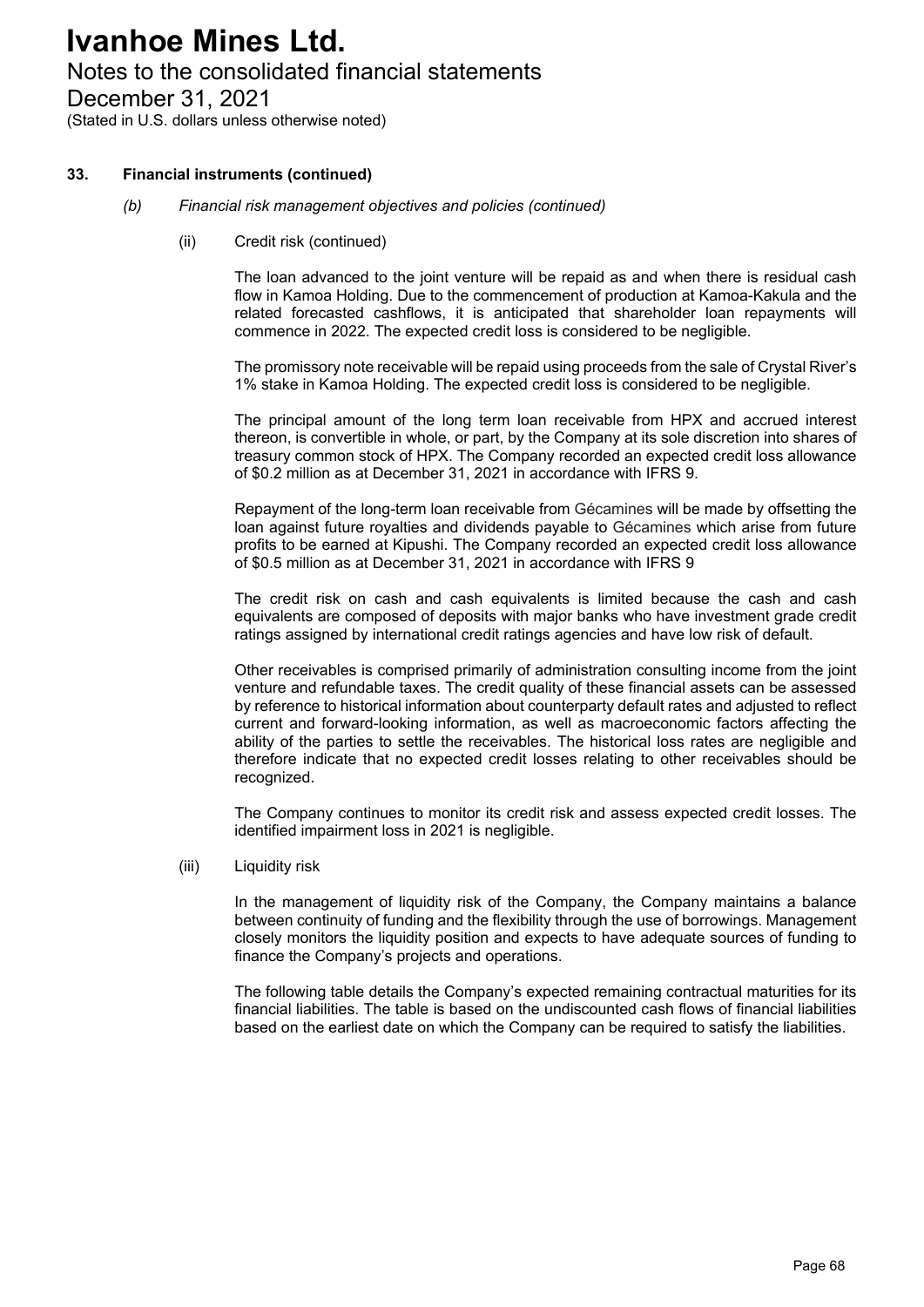# Notes to the consolidated financial statements

December 31, 2021

(Stated in U.S. dollars unless otherwise noted)

## **33. Financial instruments (continued)**

- *(b) Financial risk management objectives and policies (continued)*
	- (iii) Liquidity risk (continued)

|                              | Less   |          |                              | <b>More</b> | Total un-  |
|------------------------------|--------|----------|------------------------------|-------------|------------|
|                              | than 1 | 1 to $3$ | 3 to 12                      | than 12     | discounted |
|                              | month  | months   | months                       | months      | cash flows |
|                              | \$'000 | \$'000   | \$'000                       | \$'000      | \$'000     |
| As at December 31, 2021      |        |          |                              |             |            |
| Convertible notes            | 3,033  |          |                              | 575,000     | 578,033    |
| Non-current borrowings       |        |          | $\qquad \qquad \blacksquare$ | 39,462      | 39,462     |
| Trade and other payables (a) | 20,819 | 758      | 1,192                        |             | 22,769     |
| Lease liability              | 66     | 114      | 350                          | 11.440      | 11,970     |
| As at December 31, 2020      |        |          |                              |             |            |
| Non-current borrowings       |        |          |                              | 38,876      | 38,876     |
| Trade and other payables (a) | 15,445 | 1,327    | 2,445                        |             | 19,217     |
| Lease liability              | 30     | 93       | 227                          | 11,554      | 11,904     |

- (a) Trade and other payables in the above table excludes payroll tax, other statutory liabilities and indirect taxes payable.
- (iv) Market risk

Market risk is the risk that the fair value or future cash flows of a financial instrument will fluctuate because of changes in market prices. Market risk comprises three types of risk: interest rate risk, currency risk and other price risk, such as equity price risk. Financial instruments affected by market risk include the convertible notes, loan advanced to the joint venture and borrowings.

The Company measures the embedded derivative liability portion of the convertible notes at fair value at each reporting date, recognizing changes in the fair value in the statements of comprehensive income. This requirement to "mark-to-market" the derivative features could significantly affect the results in the statement of comprehensive income. If the Company's share price had been C\$1.00 higher than it was on December 31, 2021, the fair value of the embedded derivative liability would have increased by \$44.5 million, which would have resulted in the Company recording a loss on the fair valuation of the embedded derivative liability of \$138.2 million instead of the loss of \$93.7 million.

(v) Interest rate risk

The Company's interest rate risk arises mainly from long term borrowings, the long term loan receivable and the loan advanced to the joint venture. The Company's main exposure to interest rate risk arises from the fact that the Company earns and incurs interest on interest rates linked to LIBOR. If interest rates (including applicable LIBOR rates) had been 50 basis points higher or lower and all other variables were held constant the Company's profit for the year ended December 31, 2021 would have increased or decreased by \$9.3 million (December 31, 2020: \$6.1 million) and is comprised as follows:

|                                                 | December 31, | December 31, |
|-------------------------------------------------|--------------|--------------|
|                                                 | 2021         | 2020         |
|                                                 | \$'000       | \$'000       |
| Loan advanced to the joint venture (see Note 4) | 6,367        | 4,540        |
| Cash and cash equivalents                       | 2,675        | 1,314        |
| Other interest-bearing amounts                  | 283          | 284          |
|                                                 | 9,325        | 6,138        |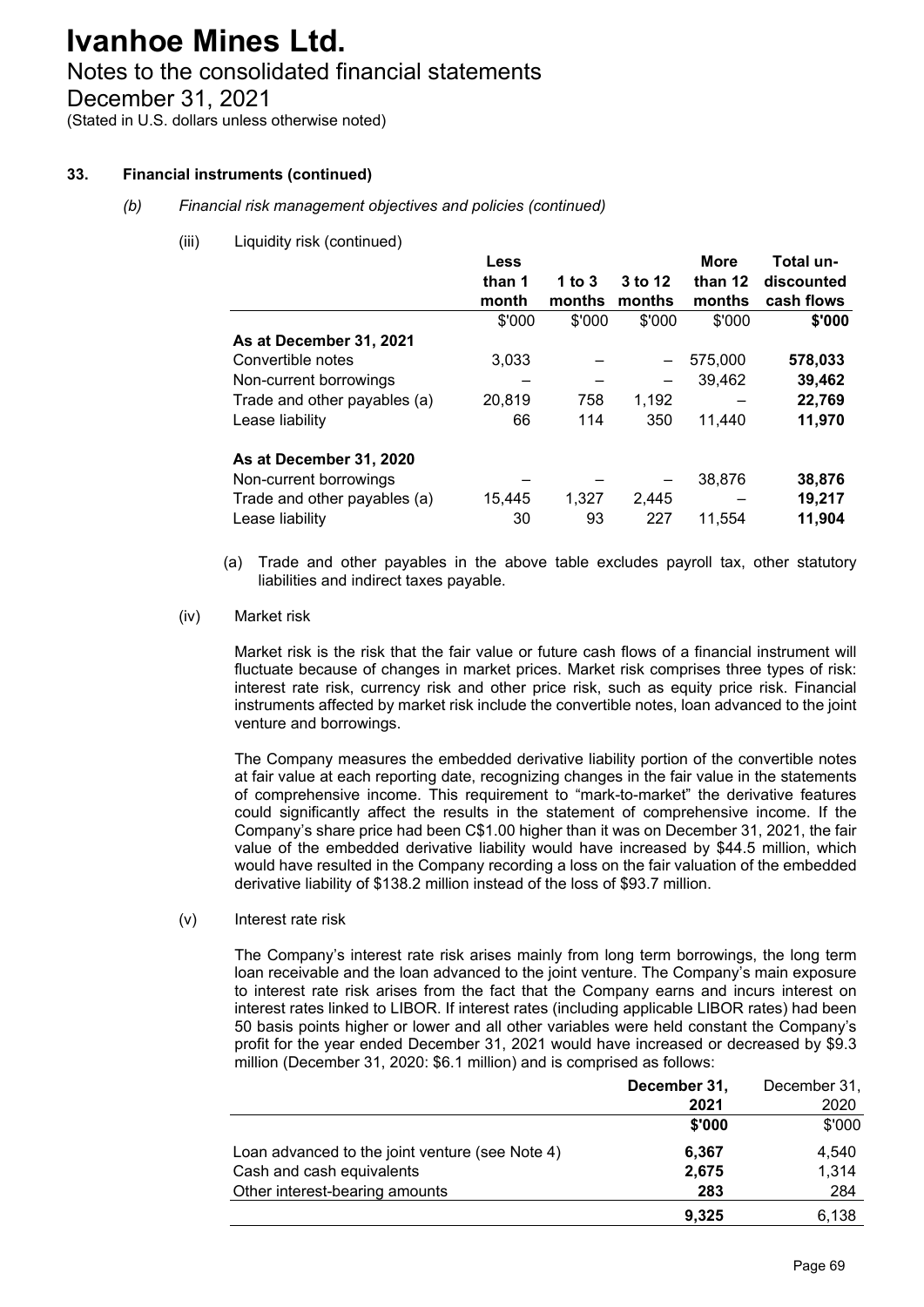# Notes to the consolidated financial statements

December 31, 2021

(Stated in U.S. dollars unless otherwise noted)

### **34. Capital risk management**

The Company includes as capital its common shares and share option reserve. The Company's objectives are to safeguard its ability to continue as a going concern in order to pursue the development of its mineral properties and to maintain a flexible capital structure which optimizes the costs of capital at an acceptable risk.

The Company manages the capital structure and makes adjustments to it in light of changes in economic conditions and the risk characteristics of the underlying assets. To maintain or adjust the capital structure, the Company may attempt to issue new shares, issue new debt and acquire or dispose of assets to satisfy cash requirements. In order to facilitate the management of its capital requirements, the Company prepares annual expenditure budgets that are updated as necessary depending on various factors, including capital deployment, results from the exploration and development of its properties and general industry conditions. The annual and updated budgets are approved by the Board of Directors.

In order to maximize ongoing development efforts, the Company does not pay dividends. The Company's investment policy is to invest its cash in highly liquid, short-term, interest-bearing investments, selected with regard to the expected timing of expenditures from operations.

|                                        | December 31, | December 31, |
|----------------------------------------|--------------|--------------|
|                                        | 2021         | 2020         |
|                                        | \$'000       | \$'000       |
| Net (debt) surplus (See Note 32(b))    | (122, 606)   | 216.134      |
| Total equity                           | 2,376,997    | 2,336,483    |
| Net (debt) surplus to equity ratio (%) | $(5.2\%)$    | 9.3%         |

As the Company has a number of development projects, it is largely equity funded.

#### **35. Commitments and contingencies**

Due to the size, complexity and nature of the Company's operations, various legal and tax matters arise in the ordinary course of business. The Company accrues for such items when a liability is both probable and the amount can be reasonably estimated. In the opinion of management, these matters will not have a material effect on the consolidated financial statements for the Company.

As at December 31, 2021, the Company's commitments that have not been disclosed elsewhere in the consolidated financial statements are as follows:

|                                         | <b>Less than</b> |             |               | <b>After</b> |        |
|-----------------------------------------|------------------|-------------|---------------|--------------|--------|
|                                         | 1 vear           | 1 - 3 vears | $4 - 5$ vears | 5 years      | Total  |
|                                         | \$'000           | \$'000      | \$'000        | \$'000       | \$'000 |
| As at December 31, 2021                 |                  |             |               |              |        |
| Shaft 1 changeover (Platreef project)   | 17.570           |             |               |              | 17,570 |
| Shaft 2 construction (Platreef project) | 6,106            |             |               | —            | 6,106  |
| As at December 31, 2020                 |                  |             |               |              |        |
| Shaft 1 construction (Platreef project) | 1.093            |             |               |              | 1.093  |

The sinking of Shaft 1 at the Platreef Project has been successfully completed by the contractor to its final depth of 996 metres below surface. Further commitments in relation to the change-over of Shaft 1 as the project's initial production shaft under the phased development plan have been undertaken during the period ended December 31, 2021.

The commitments in respect of the joint venture are set out in Note 4.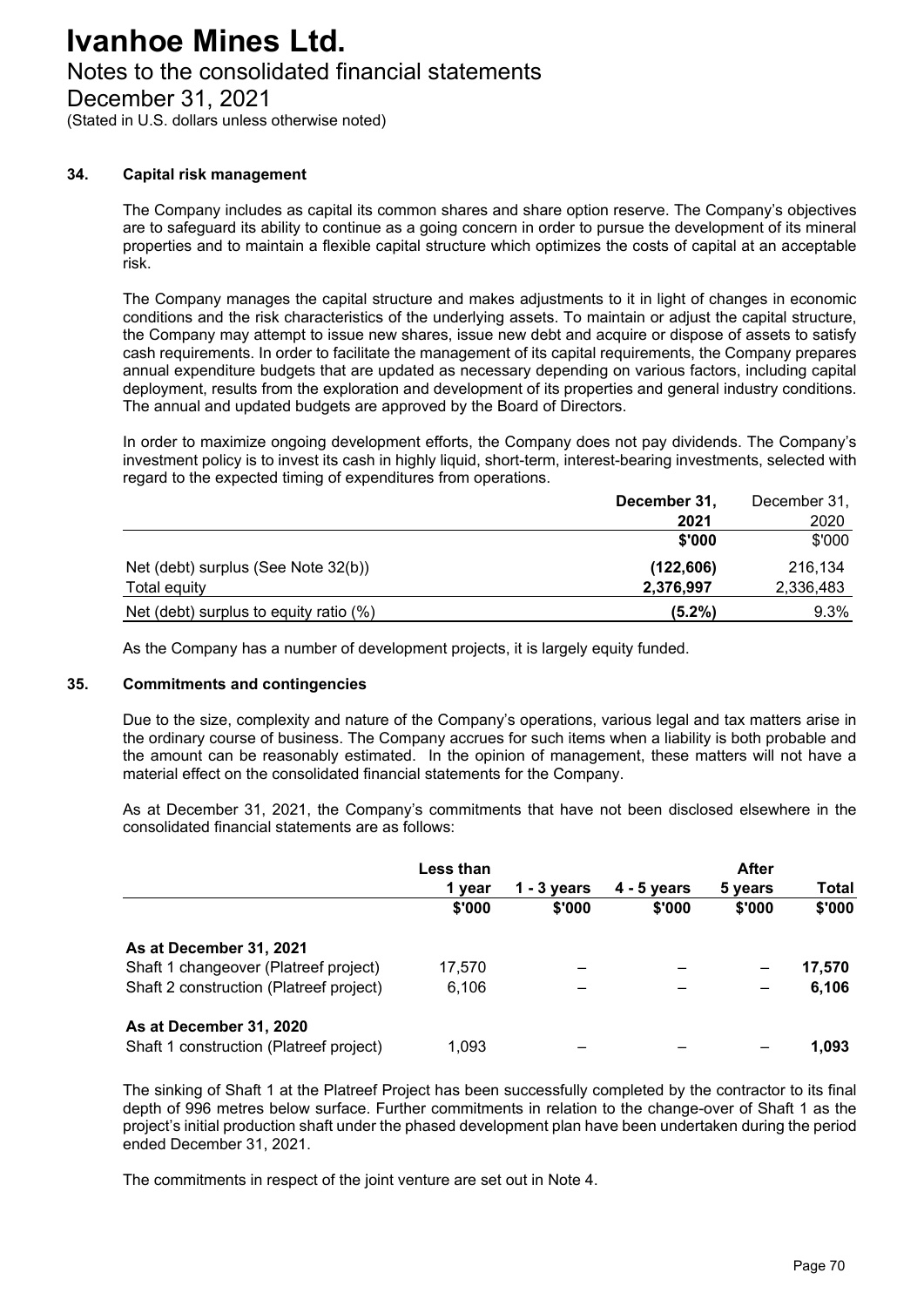# Notes to the consolidated financial statements

December 31, 2021

(Stated in U.S. dollars unless otherwise noted)

### **36. Key management personnel compensation**

The remuneration of directors and other members of key management were as follows:

|                      | December 31, | December 31, |
|----------------------|--------------|--------------|
|                      | 2021         | 2020         |
|                      | \$'000       | \$'000       |
| Short-term benefits  | 13,723       | 12.217       |
| Share-based payments | 18,682       | 13,760       |
|                      | 32,405       | 25,977       |

## **37. Segmented information**

At December 31, 2021, the Company has four reportable segments, being the Platreef property, Kamoa Holding joint venture, Kipushi properties and the Company's treasury offices.

An operating segment is defined as a component of the Company:

- that engages in business activities from which it may earn revenues and incur expenses;
- whose operating results are reviewed regularly by the entity's chief operating decision maker; and
- for which discrete financial information is available.

For these four reportable segments, the Company receives discrete financial information that is used by the chief operating decision maker to make decisions about resources to be allocated to the segment and to assess its performance.

The reportable segments are principally engaged in the development of mineral properties in South Africa (see Note 6); exploration and development of mineral properties through a joint venture in the DRC (see Note 4); and the upgrading of mining infrastructure and refurbishment of a mine in the DRC respectively (see Note 6).

The following is an analysis of the non-current assets by geographical area and reconciled to the Company financial statements:

|                           | <b>South Africa</b> | <b>DRC</b> | Other  | Total     |
|---------------------------|---------------------|------------|--------|-----------|
|                           | \$'000              | \$'000     | \$'000 | \$'000    |
| <b>Non-current assets</b> |                     |            |        |           |
| As at December 31, 2021   | 405.592             | 2.045.818  | 80.056 | 2,531,466 |
| As at December 31, 2020   | 310.533             | 1.698.390  | 77.190 | 2,086,113 |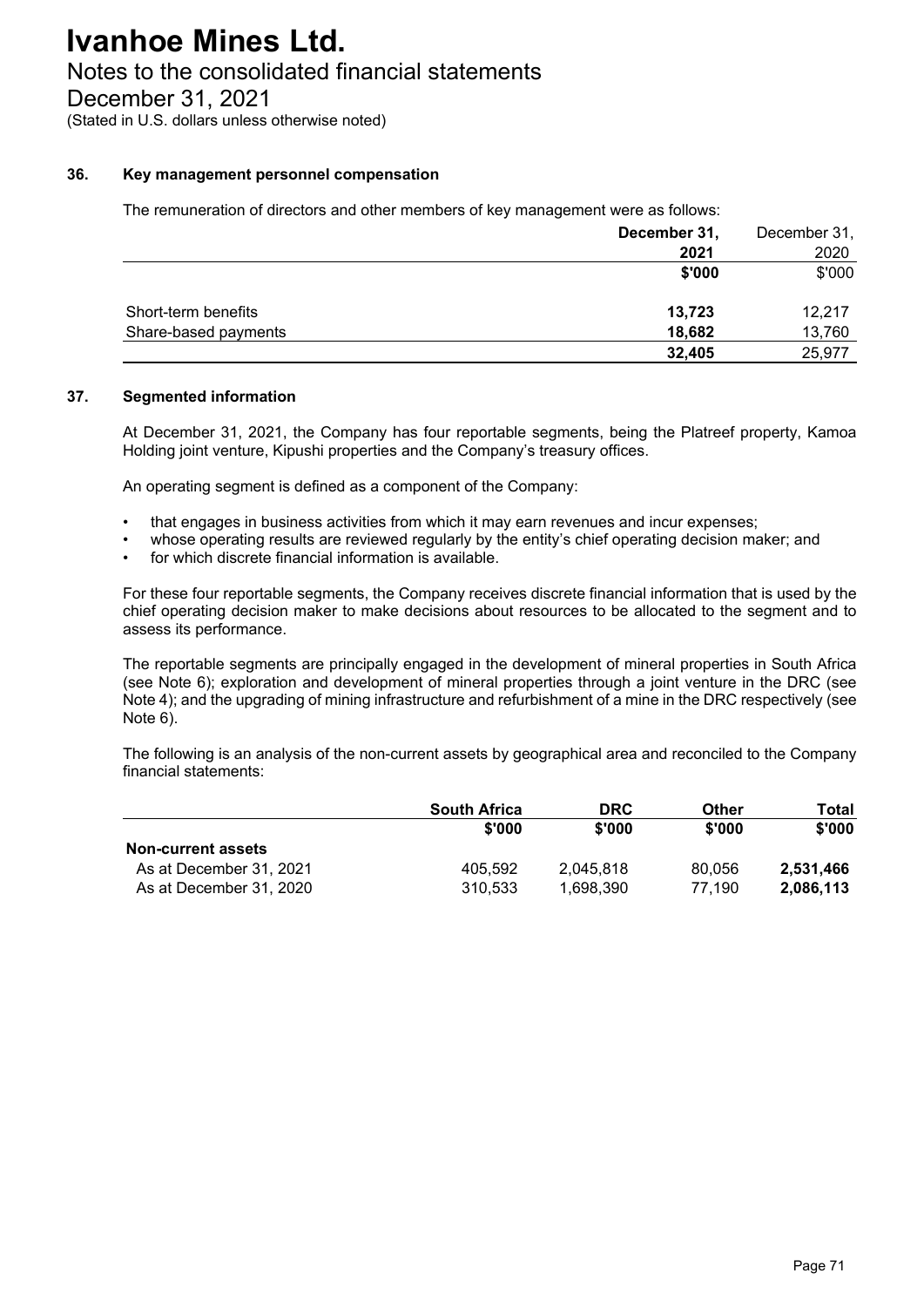# Notes to the consolidated financial statements

December 31, 2021

(Stated in U.S. dollars unless otherwise noted)

## **37. Segmented information (continued)**

|                                                                             | December 31, | December 31, |
|-----------------------------------------------------------------------------|--------------|--------------|
|                                                                             | 2021         | 2020         |
|                                                                             | \$'000       | \$'000       |
| <b>Segment assets</b>                                                       |              |              |
| Kamoa Holding joint venture                                                 | 1,641,795    | 1,289,512    |
| Treasury (ii)                                                               | 600,325      | 314,742      |
| Kipushi properties                                                          | 440,168      | 445,591      |
| Platreef property                                                           | 494,194      | 325,711      |
| All other segments (i)                                                      | 41,724       | 41,535       |
| Total                                                                       | 3,218,206    | 2,417,091    |
| <b>Segment liabilities</b>                                                  |              |              |
| Treasury (ii)                                                               | 689,429      | 6,597        |
| Platreef property                                                           | 113,768      | 36,565       |
| Kipushi properties                                                          | 20,420       | 21,303       |
| All other segments (i)                                                      | 17,592       | 16,143       |
| Total                                                                       | 841,209      | 80,608       |
|                                                                             |              |              |
| <b>Revenue</b>                                                              |              |              |
| Kamoa Holding Limited joint venture                                         | 831,120      |              |
| Total                                                                       | 831,120      |              |
| <b>Segment profits (losses)</b>                                             |              |              |
| Kamoa Holding Limited joint venture                                         | 105,742      | (26, 799)    |
| Platreef properties                                                         | 70,892       | (1,537)      |
| Treasury (ii)                                                               | (86, 035)    | 38,896       |
| Kipushi properties                                                          | (33, 828)    | (36, 023)    |
| All other segments (i)                                                      | (11, 459)    | (13, 129)    |
| Total                                                                       | 45,312       | (38, 592)    |
| <b>Capital expenditures</b>                                                 |              |              |
| Platreef properties                                                         | 49,179       | 38,169       |
| All other segments (i)                                                      | 2,274        | 3,575        |
| Kipushi properties                                                          | 1,262        | 2,665        |
| Total                                                                       | 52,715       | 44,409       |
|                                                                             |              |              |
| <b>Exploration and project evaluation expenditure</b><br>Kipushi properties | (32, 651)    | (36, 238)    |
| All other segments (i)                                                      | (19, 520)    | (8, 486)     |
| Total                                                                       | (52, 171)    | (44, 724)    |
|                                                                             |              |              |

(i) The Company's other divisions that do not meet the quantitative thresholds of IFRS 8 Operating segments, are included in the segmental analysis under the all other segments.

(ii) Treasury includes mainly cash balances, the promissory note receivable, the investments, the loan to HPX and the convertible notes.